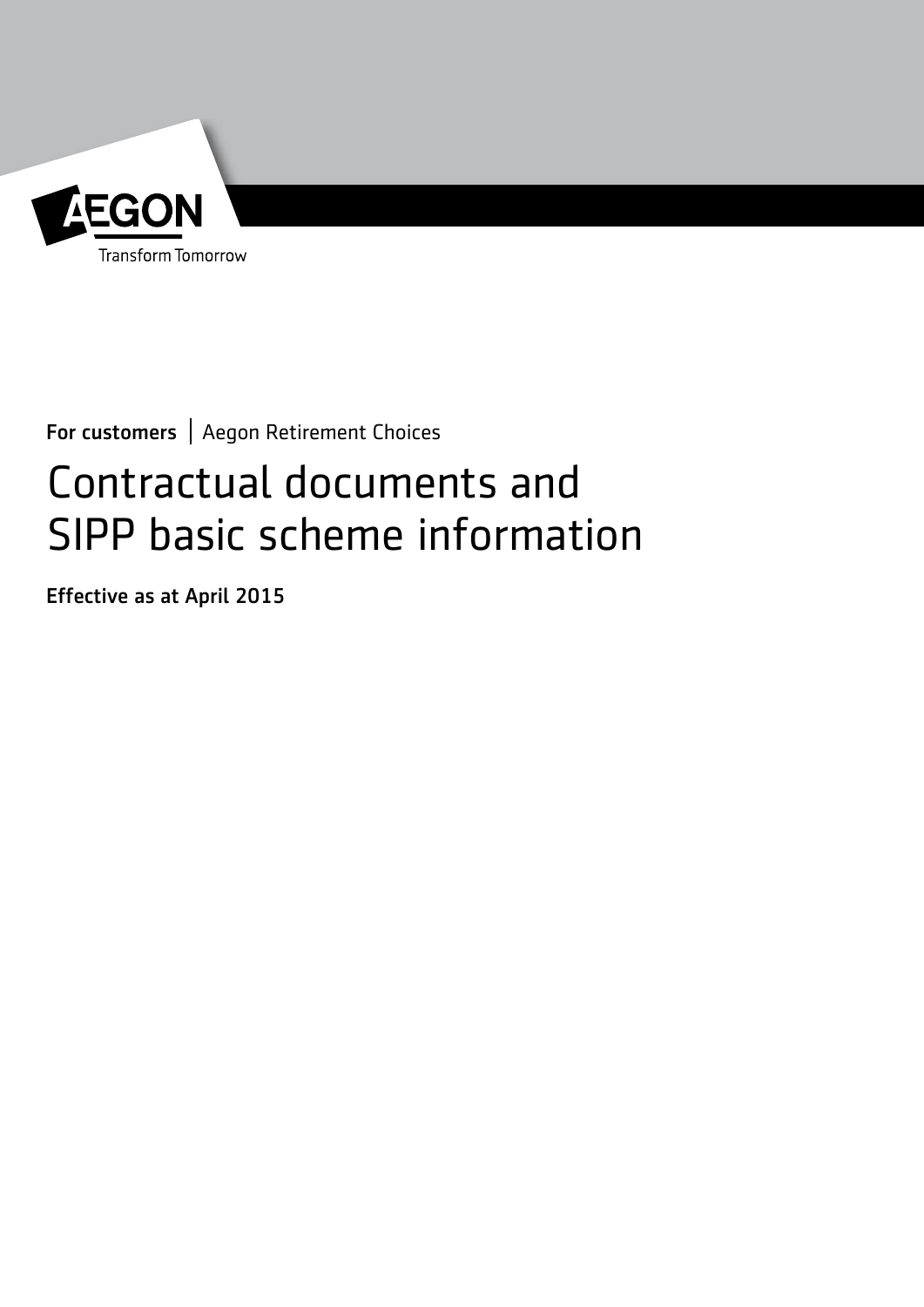# Welcome to Aegon Retirement Choices

In this booklet, you will find the Aegon Retirement Choices (ARC) Terms and conditions and the ARC Insured Fund Policy, which along with your:

- $\Box$  application(s)
- $\blacksquare$  declaration(s)
- <sup>n</sup> first Contract note, or for SIPP Confirmation of investment contract note, that we send you form the basis of your contract with us for the Aegon Retirement Choices service.

ARC provides you with access to a range of product wrappers and investment choices through one online service.

This booklet also includes the basic scheme information for the SIPP.

This booklet is made up of the following parts:

# Part 1 – ARC Terms and conditions **03-63** This part details the terms and conditions that apply to the Aegon Retirement Choices service and to the individual product wrappers, provided by Aegon Investment Solutions Ltd and Scottish Equitable plc. Part 2 – ARC Insured Funds Policy **64-88** This part details the conditions for the policy of insurance which apply where you open a SIPP and invest in insured funds, provided by Scottish Equitable plc. Part  $3 -$  Basic scheme information for the SIPP  $89-94$ We give you basic scheme information in connection with the SIPP. This gives you information about the scheme under which your SIPP is provided by Scottish Equitable plc.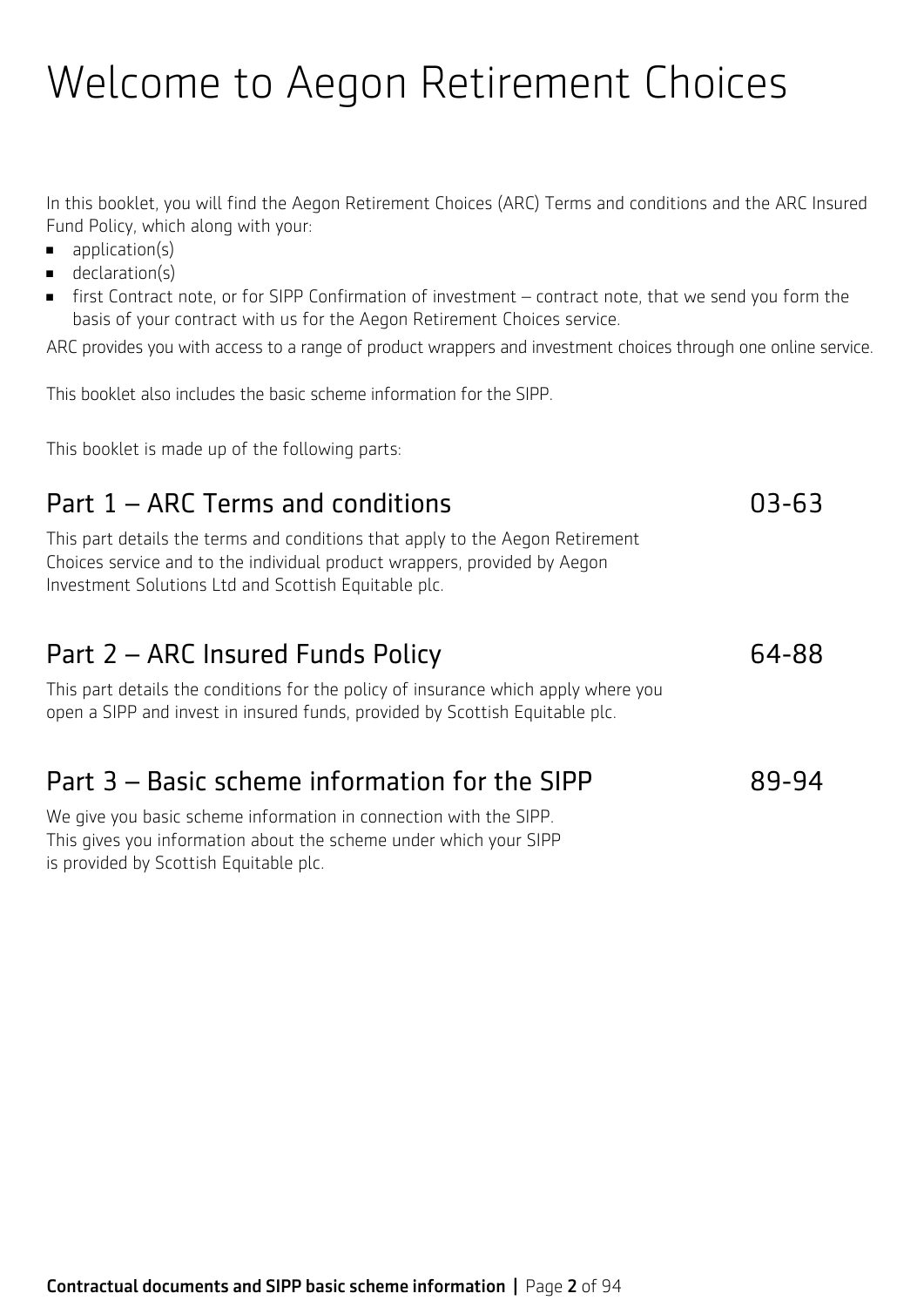# Part 1 – ARC terms and conditions

These are the terms and conditions that apply to the Aegon Retirement Choices service and also to the individual product wrappers, provided by Aegon Investment Solutions Ltd and Scottish Equitable plc.

# **Contents**

| 1 | Introduction                      |                                                                                                                    |                      |
|---|-----------------------------------|--------------------------------------------------------------------------------------------------------------------|----------------------|
|   | 1.1<br>1.2                        | Purpose of this document<br>The role of Aegon                                                                      | 5<br>5               |
| 2 | <b>Definitions</b><br>5           |                                                                                                                    |                      |
| 3 | <b>General information</b><br>10  |                                                                                                                    |                      |
|   | 3.1<br>3.2<br>3.3                 | Client classification<br>Residency<br>Appointment and change of an<br>adviser                                      | 10<br>10<br>11       |
| 4 | <b>Overview of services</b><br>12 |                                                                                                                    |                      |
| 5 | Opening a product wrapper         |                                                                                                                    |                      |
|   | 5.1<br>5.2<br>5.3<br>5.4          | Methods of application<br>Website access<br>Cash facility<br>Cash facility maintenance and<br>forced disinvestment | 13<br>13<br>13<br>15 |
| 6 |                                   | Contributing to your product wrapper                                                                               | 16                   |
|   | 6.1                               | Methods of contributing                                                                                            | 16                   |
|   | 6.2                               | Contributions into a product                                                                                       | 16                   |
|   | 6.3                               | wrapper<br>Re-registration of investments<br>from other providers to the Service                                   | 17                   |
|   | 6.4                               | Re-registration of collectives                                                                                     | 17                   |
|   | 6.5                               | Cash transfers from other product                                                                                  | 18                   |
|   | 6.6                               | providers to the Service<br>Outstanding dividends or<br>distribution payments                                      | 18                   |
| 7 |                                   | <b>Managing your investments</b>                                                                                   | 18                   |
|   | 7.1                               | Our nominee services                                                                                               | 18                   |
|   | 7.2                               | How your investments are<br>managed                                                                                | 19                   |
|   | 7.3                               | Access to products and<br>investments (gating)                                                                     | 20                   |
|   | 7.4                               | Appointment of a discretionary<br>fund manager                                                                     | 21                   |
|   | 7.5                               | General information about buying<br>and selling investments                                                        | 22                   |
|   | 7.6                               | Investment provider charges and<br>rebates                                                                         | 22                   |

|    | 7.7<br>7.8       | Trading methods<br>Aggregated trading                                    | 23<br>23 |
|----|------------------|--------------------------------------------------------------------------|----------|
|    | 7.9              | Dealing minimums                                                         | 23       |
|    | 7.10             | Settlement                                                               | 23       |
|    | 7.11             | Individual purchase and sale<br>transactions                             | 24       |
|    | 7.12             | Switching within a product<br>wrapper                                    | 24       |
|    | 7.13             | Rebalancing                                                              | 24       |
|    | 7.14             | Model portfolios                                                         | 25       |
|    | 7.15             | Equity trading                                                           | 26       |
| 8  |                  | Investment servicing and administration                                  | 26       |
|    | 8.1              | Valuation of investments                                                 | 26       |
|    | 8.2              | Corporate actions, income events,<br>voting and accounts/reports         | 26       |
|    | 8.3              | Income events                                                            | 27       |
|    | 8.4              | Voting rights                                                            | 27       |
|    | 8.5              | Exercising voting rights for<br>quoted companies                         | 27       |
| 9  | <b>Servicing</b> |                                                                          | 28       |
|    | 9.1              | General enquiries                                                        | 28       |
|    | 9.2              | Change of client profile and<br>product wrapper information              | 28       |
|    | 9.3              | Documentation and<br>communications from us                              | 28       |
|    | 9.4              | Complaints                                                               | 29       |
|    | 9.5              | Cancellation                                                             | 29       |
|    | 9.6              | Verification of your                                                     | 30       |
|    |                  | identity/source of wealth                                                |          |
| 10 |                  | Payments out (withdrawals, transfers,<br>charges and fees)               | 30       |
|    | 10.1             | Withdrawals from a product<br>wrapper                                    | 30       |
|    | 10.2             | Re-registration and transfers from 31<br>the Service to another provider |          |
|    | 10.3             | Aegon charges and fees                                                   | 31       |
|    | 10.4             | Adviser charge (including<br>discretionary investment manager<br>charge) | 38       |
| 11 |                  | <b>Product wrapper cessation</b>                                         | 41       |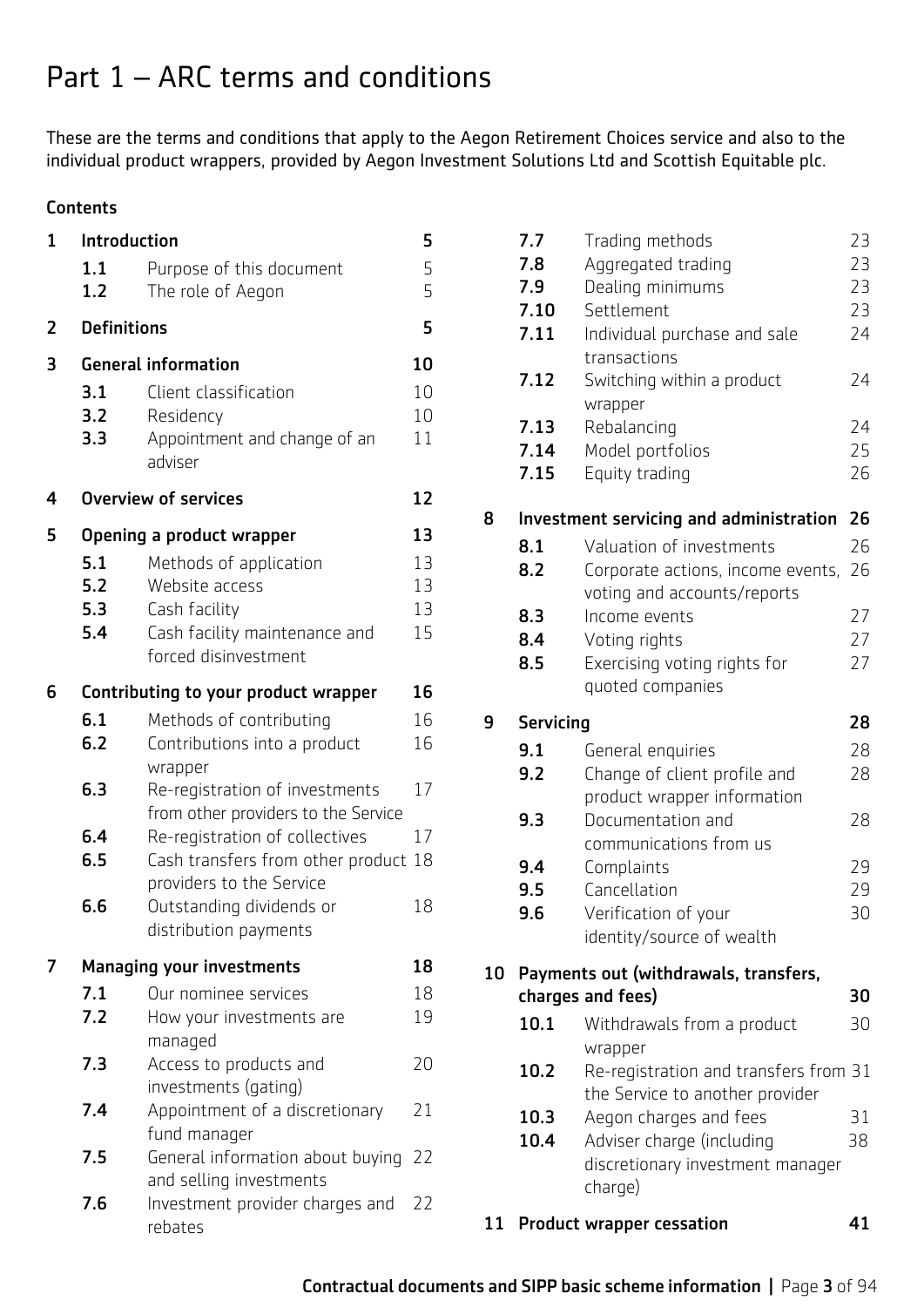#### Contents – continued

|                | 12 Aegon                                 |                                          | 42 |
|----------------|------------------------------------------|------------------------------------------|----|
| 13             | <b>Legal notices</b>                     |                                          | 42 |
|                | 13.1                                     | Conflicts of interest policy             | 42 |
|                | 13.2                                     | Order execution policy                   | 42 |
|                | 13.3                                     | Best execution policy                    | 42 |
|                | 13.4                                     | Limitation of liability                  | 42 |
|                | 13.5                                     | Taxation                                 | 43 |
|                | 13.6                                     | Data protection                          | 44 |
|                | 13.7                                     | Amendments to the terms                  | 44 |
|                |                                          | and conditions                           |    |
|                | 13.8                                     | Law and jurisdiction                     | 45 |
|                | 13.9                                     | <b>Notices</b>                           | 45 |
|                | 13.10                                    | Electronic messages                      | 45 |
|                | 13.11 Fax                                |                                          | 46 |
|                |                                          | 13.12 Transfer of business               | 47 |
|                |                                          |                                          |    |
|                |                                          | Product wrapper specific terms           | 48 |
|                |                                          |                                          |    |
|                |                                          | Section A - the Aegon General Investment |    |
|                | Account (GIA)                            |                                          | 48 |
| $\mathbf{1}$   | Opening a GIA                            |                                          | 48 |
| $\overline{2}$ | Joint holders                            |                                          | 48 |
| 3              |                                          | Tax treatment within a GIA               | 48 |
| $\overline{4}$ | Contributions                            |                                          | 49 |
| 5              | Withdrawals                              |                                          | 49 |
| 6              |                                          | Death of a GIA holder                    | 49 |
|                |                                          | Section B - the Aegon Individual Savings |    |
|                | Account (ISA)                            |                                          | 50 |
| 1              |                                          | Opening an Aegon ISA                     | 50 |
| 2              | General                                  |                                          | 50 |
| 3              | Transfers and withdrawals                |                                          | 50 |
| 4              | Subscription levels                      |                                          | 50 |
| 5              | Investments and related information      |                                          | 51 |
| 6              | Cash ISA                                 |                                          | 52 |
| 7              | Cash held within a stocks and shares ISA |                                          | 52 |
| 8              | Contributions                            |                                          | 52 |
| 9              | Withdrawals                              |                                          | 52 |
| 10             |                                          | ISA application policy                   | 52 |
| 11             | UK residency                             |                                          | 52 |
| 12             | Void accounts                            |                                          | 53 |
| 13             |                                          | Death of an ISA investor                 | 53 |

| Section C - the SIPP<br>54 |                                         |    |
|----------------------------|-----------------------------------------|----|
| 1                          | General                                 | 54 |
| $\overline{2}$             | Eligibility for the SIPP                | 54 |
| 3                          | Contributions to the SIPP               | 55 |
| 4                          | Default fund for your SIPP through your | 56 |
|                            | employer                                |    |
| 5                          | Permitted investments                   | 57 |
| 6                          | Transfers in                            | 57 |
| $\overline{7}$             | <b>Block transfers</b>                  | 58 |
| 8                          | Transfers out                           | 58 |
| 9                          | Retirement benefits and the lifetime    | 58 |
|                            | allowance                               |    |
| 10                         | Uncrystallised funds pension lump sum   | 59 |
| 11                         | Pension commencement lump sum           | 59 |
| 12                         | Age 75                                  | 59 |
| 13                         | Drawdown pension                        | 59 |
| 14                         | Flexible drawdown                       | 60 |
| 15                         | Annuity purchase                        | 61 |
| 16                         | Death benefits                          | 61 |
| 17                         | Dependant's annuity                     | 62 |
| 18                         | Dependant's drawdown pension            | 62 |
| 19                         | Death of your dependant                 | 63 |
| 20                         | Lifetime allowance charge               | 63 |
| 21                         | Divorce                                 | 63 |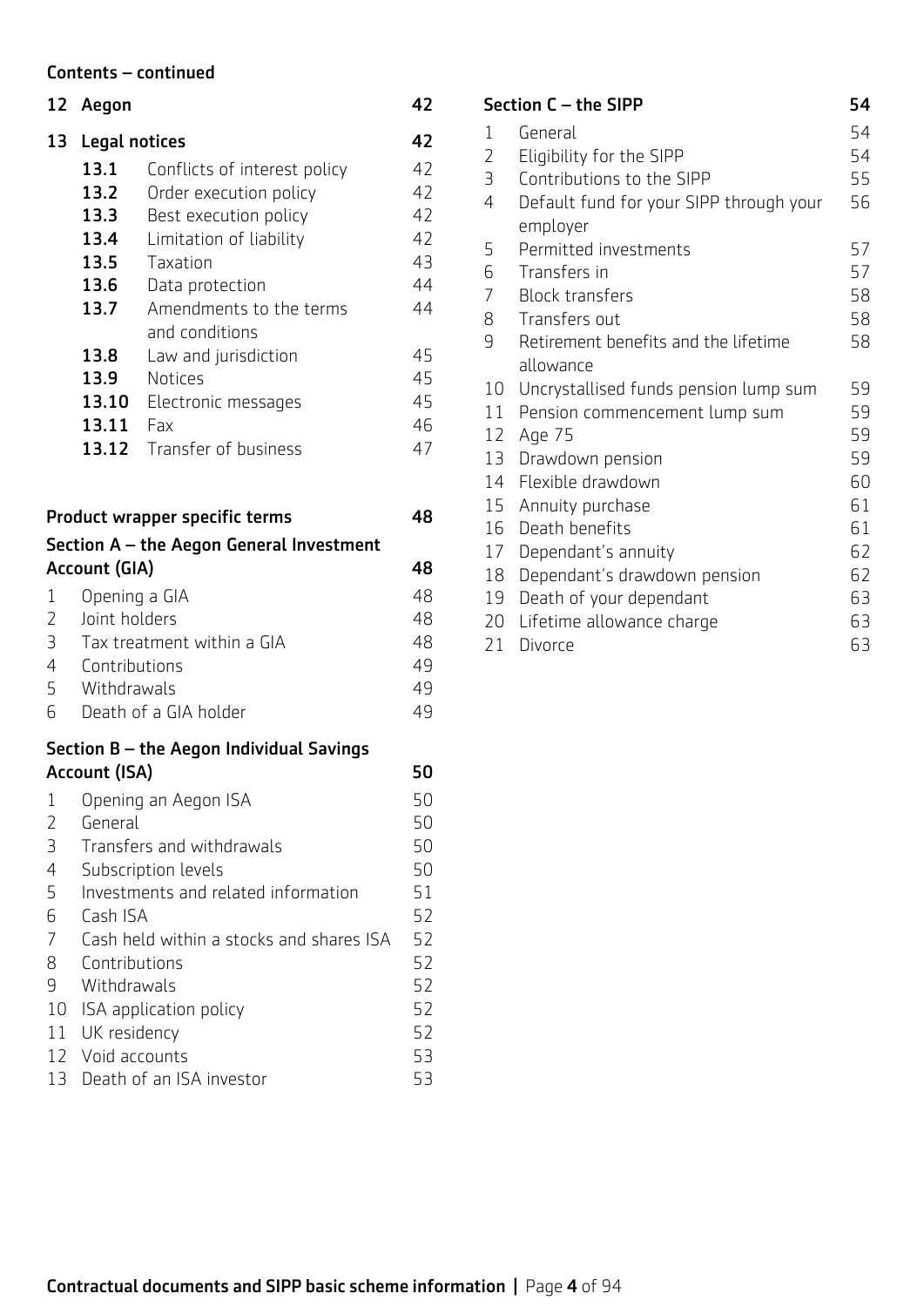# 1 Introduction

# 1.1 Purpose of this document

By opening a **product wrapper**, you have applied for use of the Aegon Retirement Choices service (the Service) provided by us. This booklet contains the Aegon Retirement Choices Terms and conditions for the use of the Service and for the product wrappers. In addition to these terms and conditions, you should also read other documents such as:

- $\blacksquare$  the key features
- vour illustration
- Key investor information document(s)
- $\blacksquare$  Charges guide
- $\blacksquare$  Confirmation of application
- Contract note or for SIPP, Confirmation of investment – contract note

Words in **bold** are defined terms that are explained in the 'Definitions' section. ARC documents as well as any other documents are available from your **adviser** or through the Service.

# 1.2 The role of Aegon

We provide the Aegon Retirement Choices service to **you**. This is mainly an online service that is used to manage investments through one or more product wrappers. Aegon Investment Solutions provides the General Investment Account (GIA) and the Individual Savings Account (ISA). Scottish Equitable plc provides the Aegon Self Invested Personal Pension (SIPP) within the Aegon Retirement Choices service. If we agree, the GIA we provide can also be available for use through a product, such as an offshore bond or a **SIPP**, with **another** provider.

We do not give any advice in relation to the Aegon Retirement Choices service, your product wrappers or any investments that **you** hold with the Aegon Retirement Choices service. The fact that particular product wrappers, investments, investment planning tools or any other features are made available through the Service does not constitute advice or imply that they are suitable for you. You should always seek suitable advice before using the Service,

purchasing a **product wrapper** and investing. If you need to find a new adviser, you can do this online at [unbiased.co.uk](http://unbiased.co.uk)

# 2 Definitions

# General items to note

Where we use the masculine form of a word, it also includes the feminine. The opposite also applies.

Words in the singular include the plural. The opposite also applies.

Where we refer to a piece of legislation, we also refer to any amendment or re-enactment of the legislation. We also refer to any regulations made under the legislation, and that includes any corresponding provisions in force in Northern Ireland.

All references to a clause of these Terms and conditions are references to a clause in the general section unless stated otherwise.

Accidental death – means your death, within the 72 hours following an accidental bodily injury, resulting solely and independently from causes not related to or contributed to by any illness, disease or physical disorder that you were aware of at the start date.

Accidental death benefit  $-$  means the lump sum payable on your death as set out in clause 16.6 of section C.

Adviser – means the financial adviser through which you access the Service, open product wrappers and transact investments, and who you can remunerate in the form of adviser charge through the product wrappers you hold. Your adviser must be registered with us and have appropriate FCA authorisation.

Adviser charge – means money that you agree to pay to your adviser through your product wrappers. This is more fully described in 10.4.

Aegon, we, us, our, ourselves – means Aegon Investment Solutions Limited, in relation to the ISA and GIA and in relation to the **SIPP** means Scottish Equitable plc.

Aegon default fund – means the investment chosen by **Aegon** that any **contribution** to your SIPP that was provided through your employer, and that you have not given an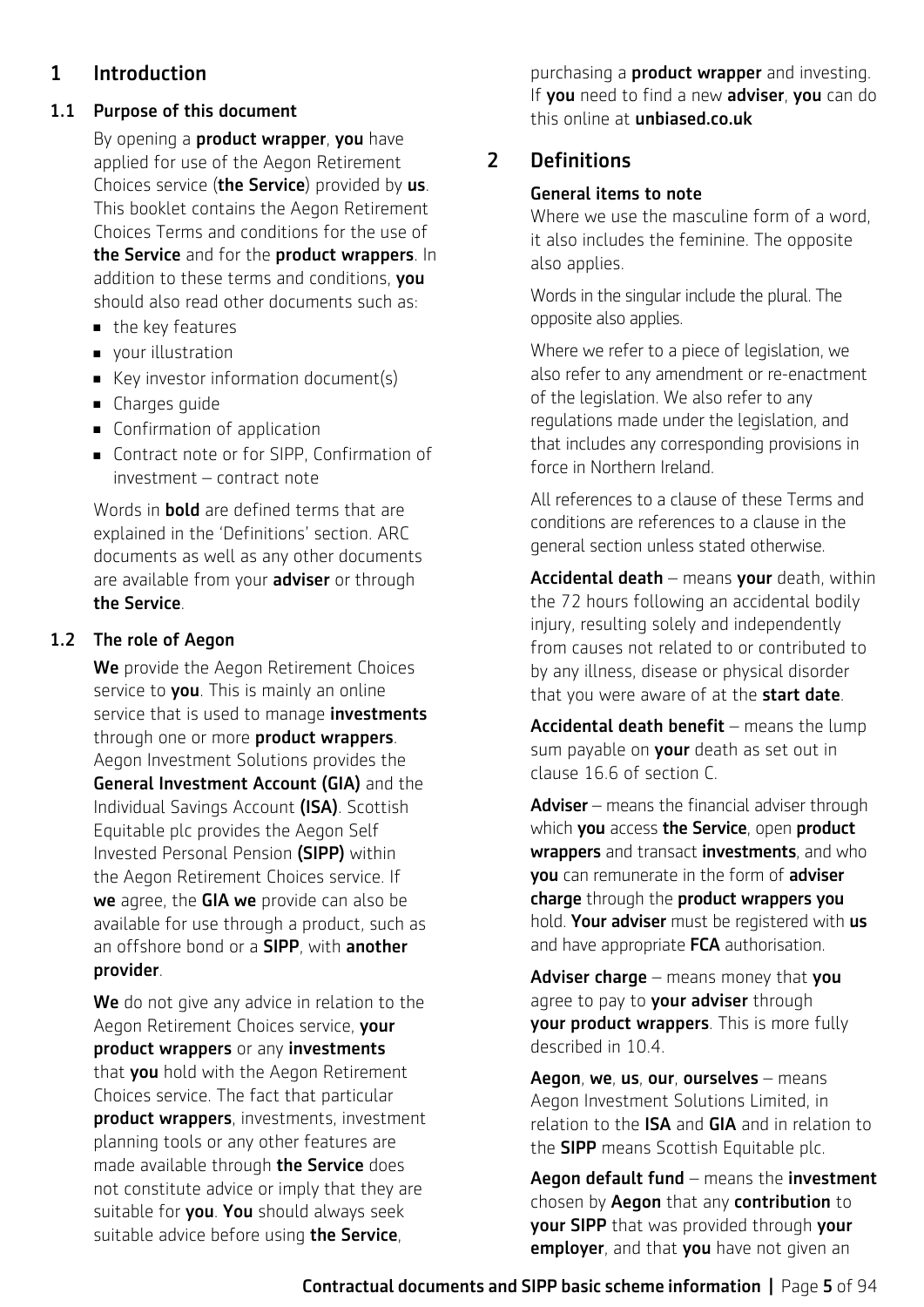investment instruction for, will be invested in. This will only apply where your employer or the scheme adviser has not chosen a default fund for your SIPP. This is more fully described in clause 4 of section C.

Aegon initial charge – means the oneoff charge made by us when you make a subscription/investment into a **product wrapper** by paying money into the **cash** facility, either on a one-off or regular basis as detailed in 10.3.1.

**Aggregated trading** – means the trading of certain investments, where all instructions at a certain time from all **clients** using the **Service** are added together into a single trade for a particular investment. This is more fully described in 7.8.

**Annual allowance** – means the limit, set by HMRC, of tax advantaged contributions or increase in value of a person's pension rights in a pension input period. For this purpose, all of the person's pension arrangements are taken into account. Contributions or increases in pension rights in excess of this allowance will give rise to a tax charge. A reduced money purchase annual allowance may apply to you for certain purposes in certain circumstances.

**Another provider** – means any provider of a financial product that is not available on **the Service** but uses that financial product to purchase a GIA under the Service.

Benefit crystallisation event - means an event or occurrence at which we must test your SIPP benefits against the lifetime **allowance**. The events and occurrences on which this must happen are set out in legislation. The amount which must be tested against your lifetime allowance is also determined by legislation.

Block transfer – means the transfer in a single transaction of all the investments held under the pension scheme from which the transfer is made, which relate to at least two members of that pension scheme.

**Business day** – means any full day on which banks, investment managers and the London Stock Exchange (LSE) are open for business.

Capped drawdown – means a drawdown **pension** arrangement set up before 6 April 2015 withdrawals from which are subject to certain limits and is not a flexible drawdown arrangement, and is described in paragraphs 8 and 22 of schedule 28 to the Finance Act 2004.

**Cash facility** – means the untraded cash account that is set up for and within each product wrapper for the movement of money to and from, and within, a **product wrapper**. This is more fully described in 5.3 and 5.4.

**Client, you, your** – means the individual, corporate or other entity in whose name the Service is held. If you have a SIPP, and following your death, your dependant chooses to postpone the securing of an annuity under clause 18 of section C, you/your refers to your dependant.

**Client profile** – means an account within the Service that holds your product wrappers. You can have more than one such account with each account being treated separately for the purposes of these Terms and conditions.

Collectives – means collective investment schemes, which are arrangements that enable a number of investors to 'pool' their assets and have these professionally managed by an independent manager. Collective investment schemes come in a number of forms, the main ones being authorised unit trusts, open-ended investment companies and unauthorised unit trusts.

**Contribution** – means any payment by you or a third party or your employer (where allowed) into a product wrapper and includes subscriptions to your ISA. Contribution does not include a transfer into a product wrapper.

**Crystallise**  $-$  is what happens to your **SIPP investments** on certain benefit crystallisation events. It can apply to different parts of your SIPP at different times. This is more fully described in clause 9 of section C.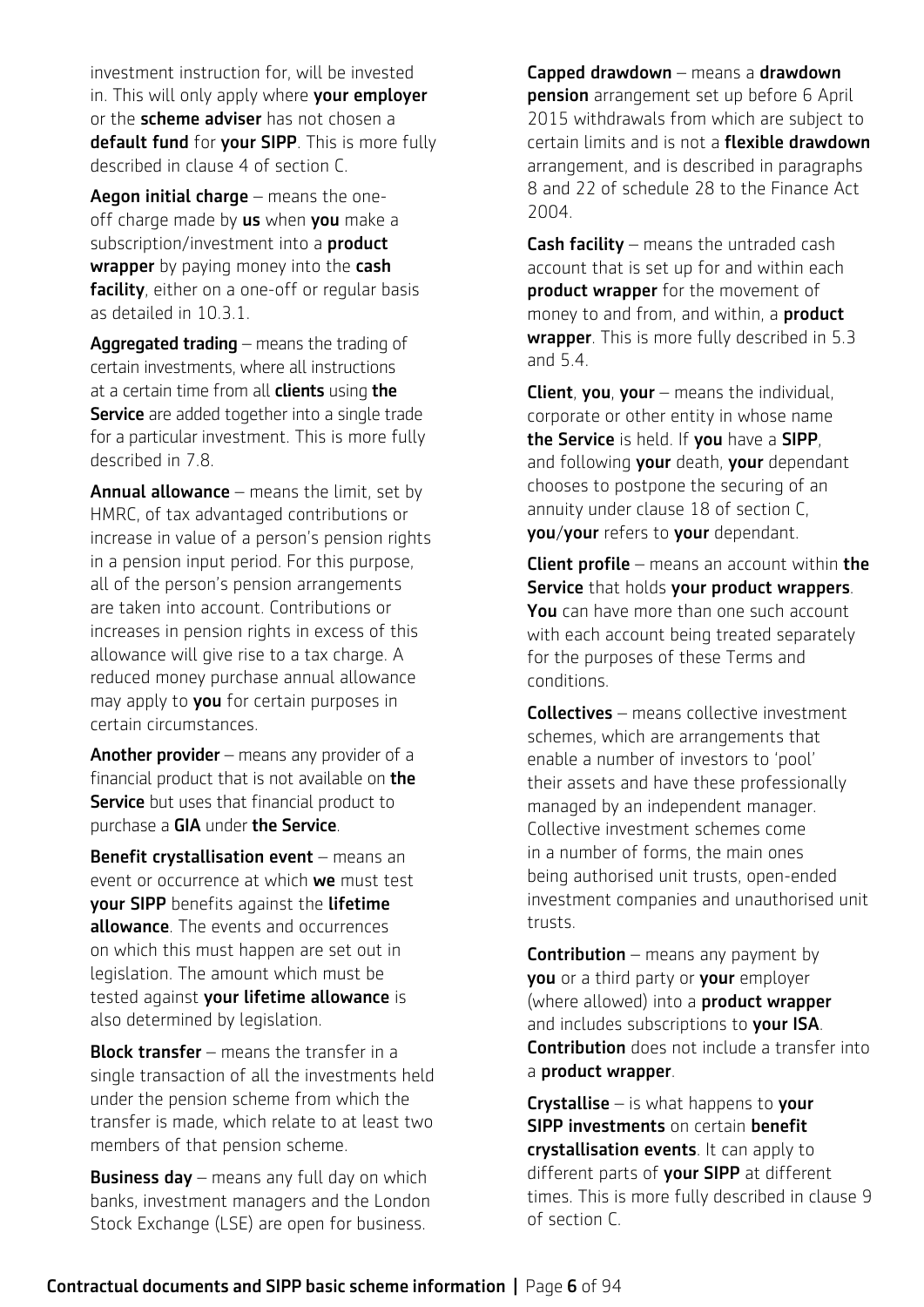Crystallised – means that part of your **SIPP** that has been through a **benefit** crystallisation event that has resulted in your SIPP crystallising.

Default fund – means the investment that any contribution into **your SIPP** that was provided through your employer, and that you have not given an investment instruction for, will be invested in and, where applicable, includes the **Aegon default fund**. This is more fully described in clause 4 of section C.

**Dependant** – has the meaning given in paragraph 15 of schedule 28 of the Finance Act 2004. In summary, it includes your spouse, civil partner, children and any other person who is financially dependant on you, or is dependant on you due to physical or mental impairment. Where dependant's drawdown pension is being provided, it means the dependant named in any documentation issued to the dependant.

Discretionary fund manager - means an appropriately FCA authorised manager that has entered into an agreement with us and you and/or your adviser to manage your investments on your behalf.

Discretionary investment manager charge  $-$  means the charge that we deduct from your product wrapper and pay to your discretionary fund manager. This is more fully described in 10.4.9.

**Distance contract**  $-$  is defined by the **FCA** and is a contract which makes exclusive use of one or more means of distance communication (where there is no simultaneous physical presence) up to and including the time at which the contract is concluded.

**Drawdown pension** – means a drawdown pension as set out in paragraph 4 of part 1 of schedule 28 to the Finance Act 2004. Broadly speaking, it is the payment of a pension directly from the funds in your SIPP. This can be capped drawdown or a flexiaccess drawdown.

Drawdown pension fund lump sum death **benefit** – means any part of the drawdown fund of a member of the **scheme** which is

applied, on the death of the member, as a lump sum.

Eligible Aegon pension products – means any eligible pension contract, within the Aegon Group that you are entitled to the benefits of.

**Employer** – means the person (including a company or other legal entity) that employs you and through whom you are given initial access to the Service, it also includes any subsequent person that employs you and who offers access to **the Service**. Once you have access to **the Service**, this will continue even if you leave the employer that gave you access (as detailed in 7.3).

**Equity** – means company shares, investment trusts, corporate bonds or gilts. These are stock or any other security representing an ownership interest that can be traded publicly, for example through an exchange.

**Equity trading**  $-$  is the service by which we facilitate the purchase or sale of **equities** within **product wrappers**.

**Exchange traded fund** – means an investment fund, tracking an index, sector or commodity that is traded on a stock exchange.

FCA – means the Financial Conduct Authority and any replacement of it.

Flexi-access drawdown – means a new drawdown pension arrangement set up on or after 6 April 2015; a flexible drawdown arrangement that was converted as detailed in clause  $14$  of section C; or a capped drawdown arrangement which has either been converted to flexi-access drawdown following our acceptance of your request to that effect or has become a flexi-access drawdown arrangement through an error that cannot be rectified. Flexi-access drawdown is detailed in paragraphs 8A and 22A of schedule 28 to the Finance Act 2004.

Flexible drawdown – means a drawdown **pension** that was set up prior to 6 April 2015 but without any limit on the amount which can be withdrawn each year.

Forced disinvestment – means that we will sell *investments* without your instruction, for example in order to maintain sufficient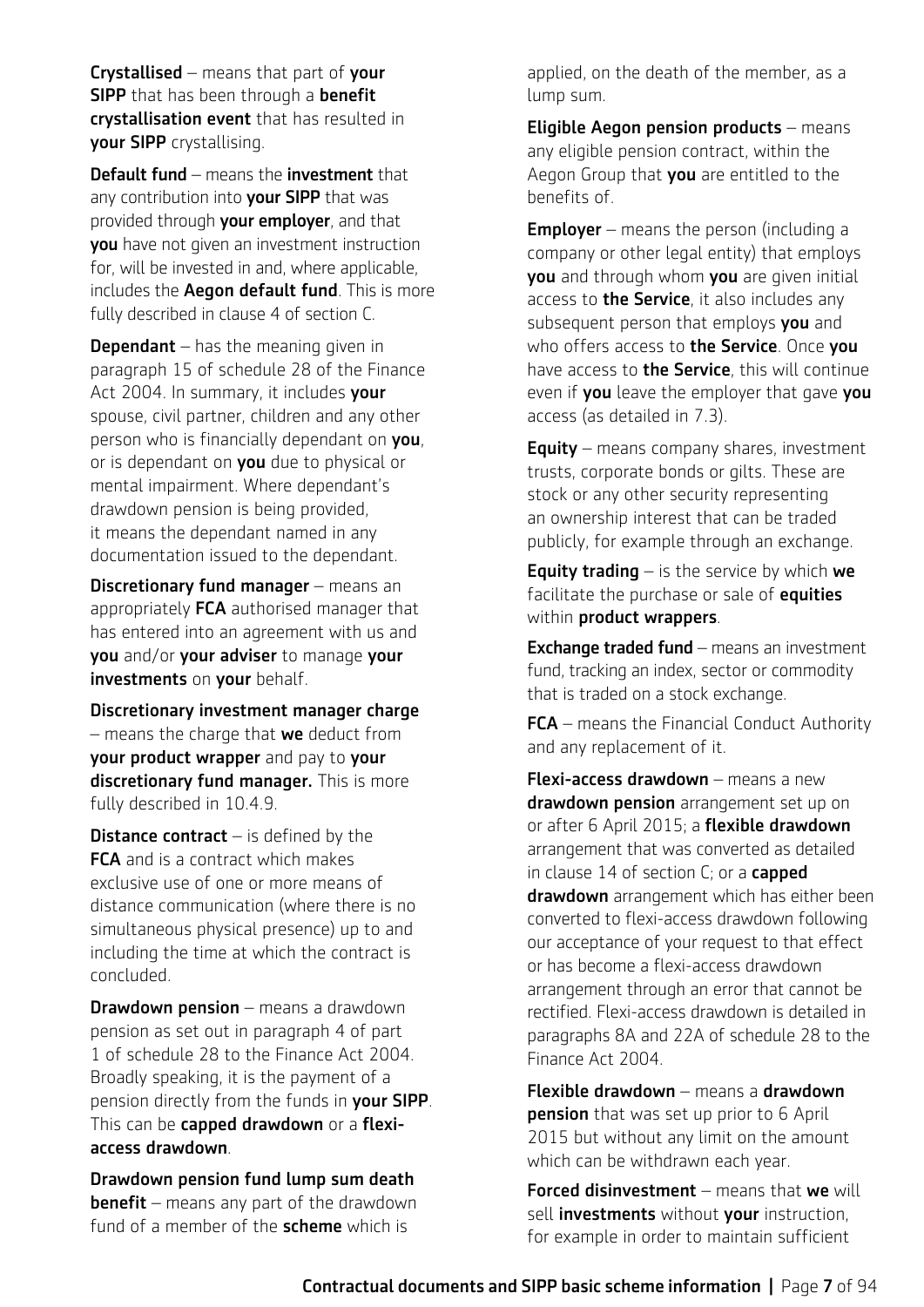cash within your cash facility or to meet payments out.

Force majeure events – means any of the following and their effects:

riot, civil unrest, commotion or rebellion, war or civil war (whether or not declared) or armed conflict, invasion and acts of foreign enemies, blockades, embargoes (including as to trade), any act (or credible threat) of terrorism, acts of government, local authority or regulatory body, explosion or fire, earthquake, extraordinary storm, flood, abnormal weather conditions or other natural catastrophe, any nuclear, chemical or biological contamination or any strikes, lockouts or other industrial disputes (other than to the extent involving the workforce or other personnel of us).

In each case to the extent that such event is beyond the reasonable control of the party affected and has materially affected the ability of that party relying on the force majeure event to perform its obligations in accordance with these Terms and conditions. It always excludes any such event insofar as it arises from or is attributable to the wilful act, omission or negligence of that party or the failure on their part to take reasonable precautions to prevent such force majeure event or its impact.

**Fund manager**  $-$  means the individual responsible for making decisions related to a portfolio of collective investments, in accordance with the stated goals of the fund.

Gate – means the level of access that **you** have been given by **your adviser** or employer allowing you to apply for certain product wrappers and buy and sell certain investments as more fully described in 7.3.

General Investment Account (GIA) – means an account provided by us within the Service that allows you to buy and sell *investments*. There are no specific tax benefits to such an account and the **investments** are treated as owned by you for tax purposes.

**Hedge fund** – means a fund allowing the use of aggressive strategies that are typically unavailable to **collectives**, including selling

short, leverage, program trading, swaps, arbitrage, and derivatives.

HMRC – means HM Revenue & Customs and any replacement of it.

**Indemnify** – means being responsible to compensate for any loss, expenses or damage or one or more of these, caused and to provide financial reimbursement for this.

Investment providers – means providers of the **investments** made available through the Service.

**Investments** – means any assets that  $we$ make available for you to invest in through your product wrappers and includes cash in the cash facility.

Investment list – means the list of all investments available through the Service. your adviser can give you more information.

ISA – means the Individual Savings Account as regulated by **HMRC** and provided by us within the Service. We only offer Stocks and Shares ISA and this is more fully described in section B.

**ISA Regulations** – means the Individual Savings Account Regulations 1998 (SI 1998 No. 1870).

Lifetime allowance - means the overall limit on the value of tax-privileged savings that any one individual can have under all of their registered pension schemes throughout their life. Benefits paid in excess of the allowance may be liable to a tax charge as described in section 214 of the Finance Act 2004. For the avoidance of doubt, this includes any personal lifetime allowance under the Finance Act 2004.

Model portfolio – means a pre-selected portfolio of *investments* put together by either an adviser or discretionary fund manager. The portfolio can be selected by an **adviser** for any number of **clients**. The **client's** holdings can be amended automatically to reflect any changes to the model portfolio.

**Nominee Company** – means the company or companies used by us to hold your investments in safe custody. Unless stated otherwise in these Terms and conditions or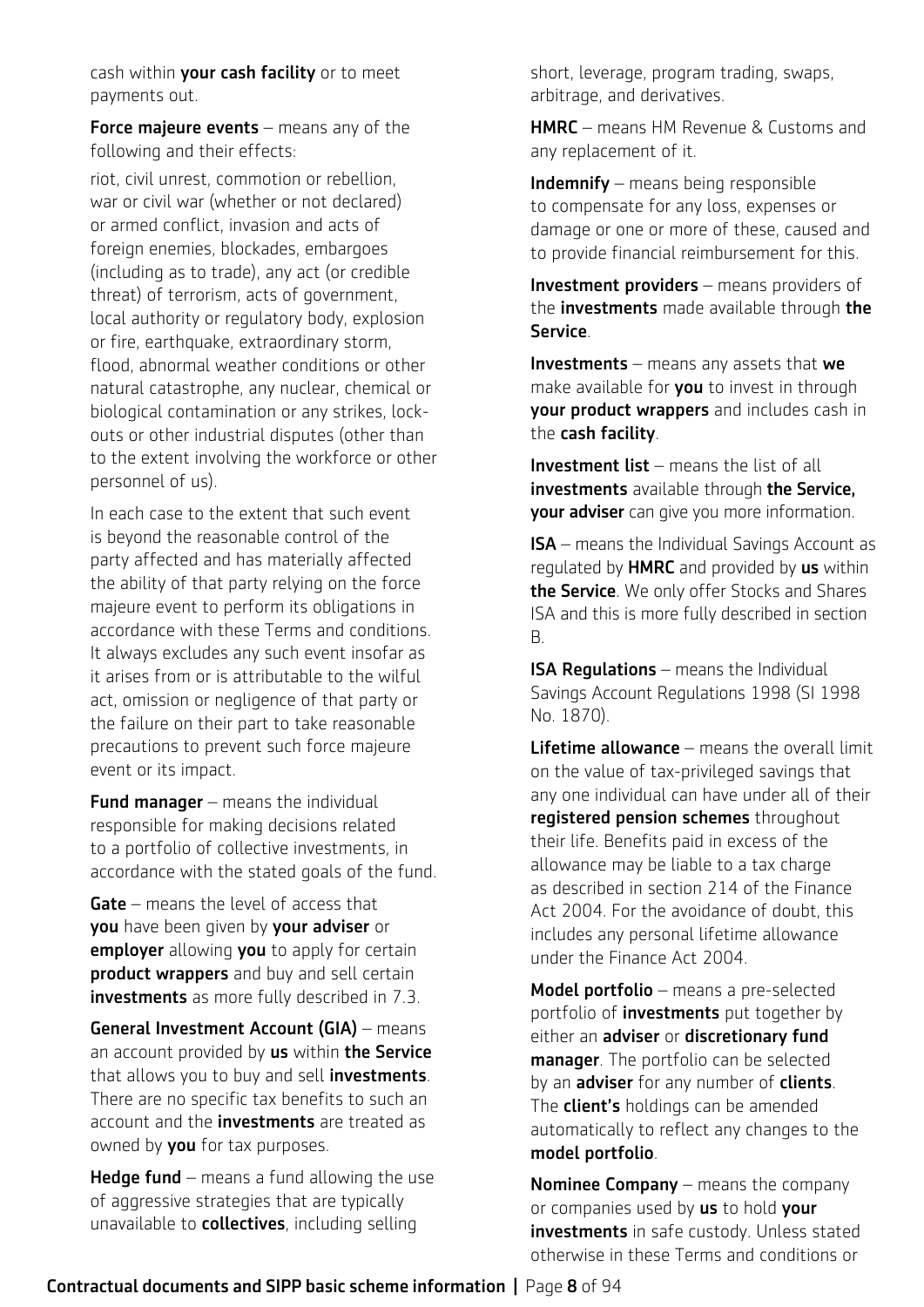in relation to any particular **investment**, your investments will be registered in the name of one of **our nominee companies** relevant to the **product wrapper(s) you** hold. These are more fully described in 7.1.

Non-UCITS retail scheme – means an investment company with variable capital or an authorised unit trust, which is neither a UCITS or a qualified investor scheme (which is an investment company with variable capital or an authorised unit trust designated as such by its constitution).

Pension commencement lump sum – means the lump sum you can take from a part of **your SIPP** when you first start taking pension benefits from that part of your SIPP. If it satisfies certain conditions, this lump sum can be paid free of income tax. The conditions are set out in Paragraphs 1 to 3 of Schedule 29 of the Finance Act 2004.

Platform terms of business – means the adviser terms of business that your adviser must agree with us before we will allow them to use the Service.

**PRA** – means the Prudential Regulation Authority and any replacement of it.

**Product wrapper** – means a specific product provided by us within the Service, being a GIA, an ISA or a SIPP, within which you can buy, sell and hold a variety of available investments and cash. You can receive some form of tax relief, this will depend on your personal circumstances and the type of product wrapper being chosen. You can have more than one type of **product wrapper**, and more than one of each type.

**QROPS** – means a Qualifying Recognised Overseas Pension Scheme.

Recognised UCITS – a UCITS recognised under section 264 of the Financial Services and Markets Act 2000 (Schemes constituted in other EEA States).

Registered pension scheme – is as defined in the rules.

**Reqular contribution** – means the payment of a **contribution** on a regular basis. This payment will be into the cash facility of a product **wrapper** using a Direct Debit instruction.

Regular withdrawal – means regular periodic withdrawal from funds within the cash facility of a product wrapper. Regular withdrawals may be made monthly, quarterly or yearly. There may be restrictions on how much you can withdraw from your SIPP, your adviser will provide you with details of these.

Relevant UK earnings – means earnings as defined in Section 189 of the Finance Act 2004. It includes:

- $\blacksquare$  employment income such as salary, wages, bonus, overtime and commission providing it is chargeable to tax
- income derived from the carrying on or exercise of a trade, profession or vocation that is chargeable to tax
- n income arising from patent rights and treated as earned income, and
- **n** general earnings from an overseas Crown employment which are subject to tax.

Where relevant UK earnings are not taxable in the United Kingdom due to a double taxation agreement, those earnings are not regarded as chargeable to income tax and so will not count towards the annual limit for tax relief on pension savings.

Relevant UK individual – is defined in section 189 of the Finance Act 2004 with further details set out in clause 2.3 of section C.

**Re-registration** – means the process of transferring existing **investments**, such as **equities**, unit trusts or open-ended investment companies (OEICs) to or from the **Service** without selling or buying.

Retirement age – means that date specified in line with clause 1.5 of section C.

Retirement benefits – means any one or more of pension commencement lump sum, drawdown pension or any annuity purchased by your **SIPP**. This is more fully described in section C.

**Rules** – means the trust deed and rules that govern the **scheme**, as amended from time to time.

**Scheme** – means the Aegon Self Invested Personal Pension Scheme established by a Declaration of Trust executed by Scottish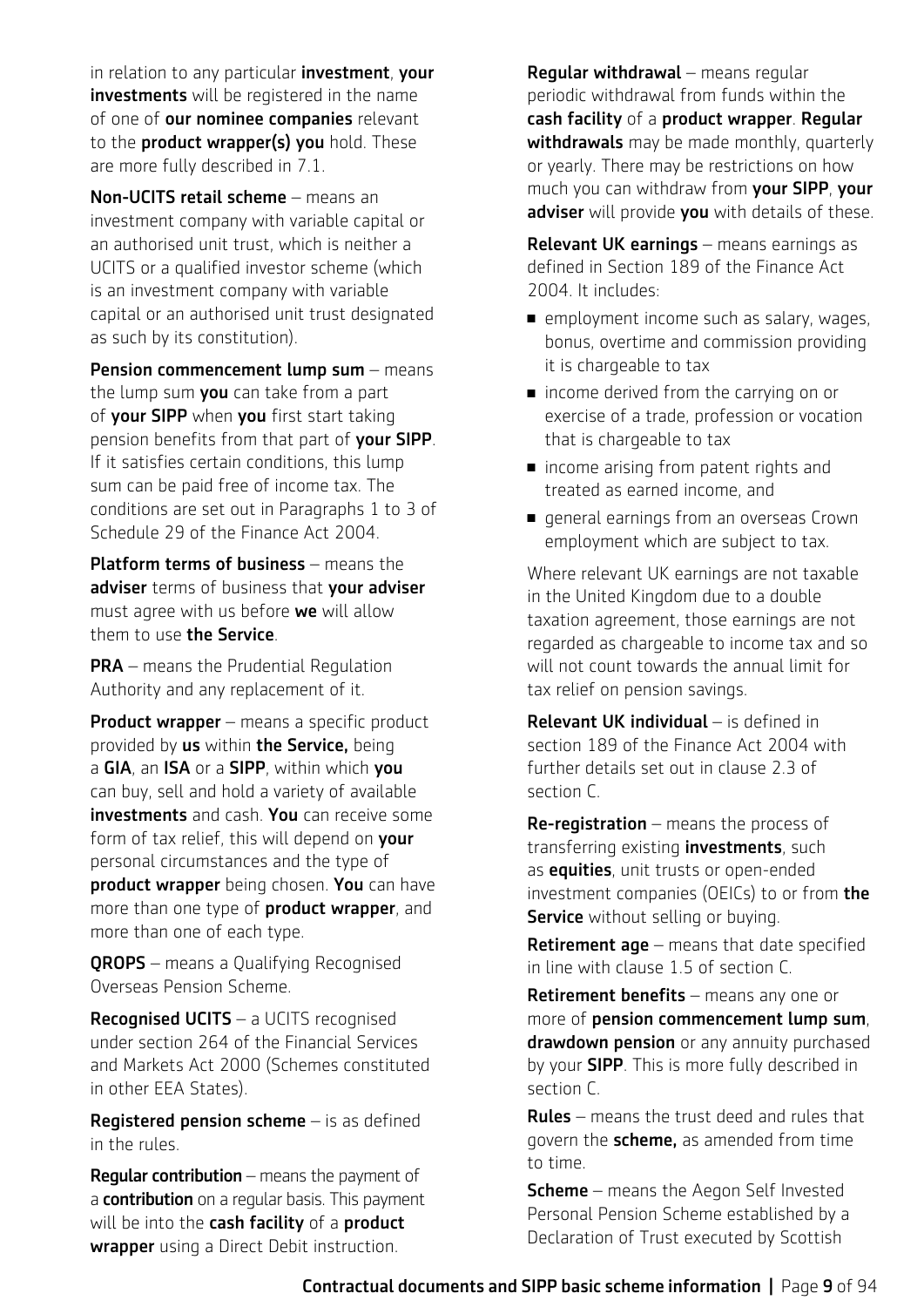#### Equitable plc on 30 September 2011.

**Scheme adviser** – means the person who advises your employer in relation to the Service.

Secure retirement income - is an option under the ARC Insured Funds Policy that provides for;

- a secure level of income for **your** life with a guaranteed minimum death benefit; or
- a secure level of income for **your** life with no guaranteed minimum death benefit; or
- a secure level of income for **your** life continuing to a joint life on your death

**SIPP** – means the self-invested personal pension provided by **us** within **the Service**. A self-invested personal pension is a specific type of UK personal pension that offers customers a wide choice of assets in which to invest, as opposed to just a selection of insured funds.

**Start date** – means the date that **vou** took out your SIPP and is the date stated on your Confirmation of application.

**Structured product**  $-$  any investment vehicle where the return is linked to the performance of an underlying asset.

The Service – mean the service we provide for you and your adviser, which contains your product wrapper(s) and enables you and your adviser to manage your investments within your product wrappers, and is described in these Terms and conditions.

UCITS – means undertakings for collective investment in transferable securities.

UFPLS – means an uncrystallised funds pension lump sum as detailed in paragraph 4A of schedule 29 to the Finance Act 2004.

UK tax resident - means a person considered to be a UK tax resident as defined by **HMRC**, as available on its website.

Uncrystallised – means the part of your **SIPP** that has not been through a **benefit** crystallisation event.

Uncrystallised funds lump sum death **benefit** – means any lump sum that is payable from your SIPP on your death from benefits that are uncrystallised.

USA – means all states, territories or possessions of the United States of America and the District of Columbia.

**Valuation point** – means the point at which all deals for a particular **investment** are aggregated by us. Our valuation point may be in advance of the **investment's** dealing point to make sure all transactions are completed.

# 3 General information

# 3.1 Client classification

**Our** policy is to treat all **clients** as retail clients in line with the rules of the FCA. We cannot accept an application for business from any citizen or taxpayer of the USA.

However, please note that in some circumstances, particularly with regards to investments, investment providers may deem **Aegon** to be a professional client when buying or selling **investments** on **your** behalf. Therefore, the level of protection available to you may be less than had you purchased the *investment* directly from the investment provider.

# 3.2 Residency

For individuals we will only accept business from individuals who are habitually resident in the UK.

You or your adviser must immediately notify us of any change in your residency, tax status, citizenship or domicile.

On a change of residency, we reserve the right to suspend certain transactions. This might limit **your** ability to make additional contributions, buy/sell investments and make withdrawals.

We may be required to dispose of investments you hold due to a change in your residence, and we reserve the right to do this without reference to vou.

If you need more information about how taxation, residency and related regulations may apply to **your** circumstances, please speak to an adviser.

We reserve the right to terminate the **Service** under 11, following written notice

# Contractual documents and SIPP basic scheme information **|** Page 10 of 94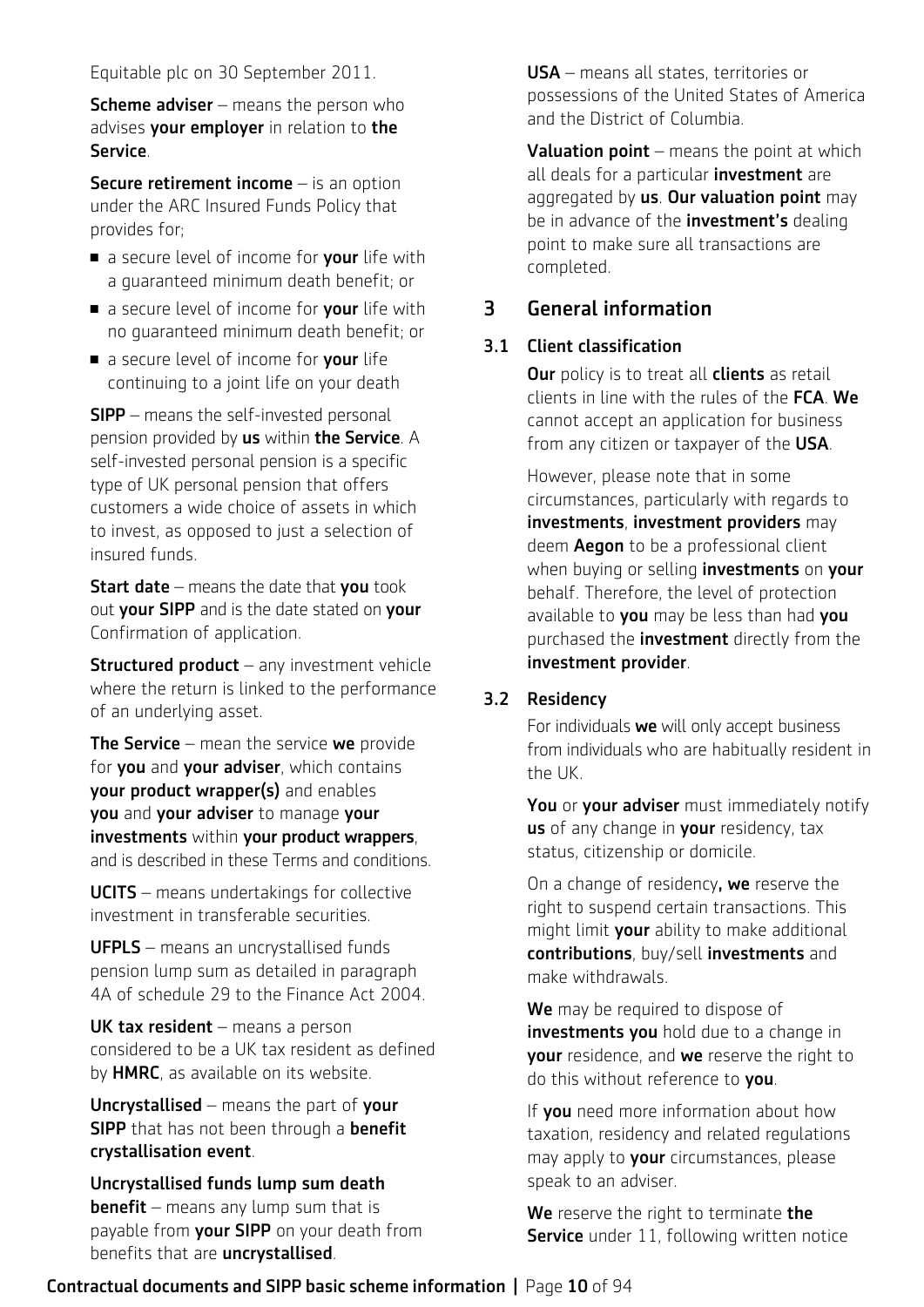given by **us**, if you no longer reside in the UK or we discover that you did not tell us of this change. Where this is the case, we will give three months' written notice to you before terminating the Service.

#### 3.3 Appointment and change of an adviser

You can apply for a product wrapper either through your adviser, your employer, or directly if you are already using the Service and have access to do so at the correct gate. If you are using an adviser to apply for a product wrapper, your adviser must be authorised by the FCA and have agreed to our platform terms of business.

3.3.1 Where you have an adviser

If you have applied for your product wrapper through your adviser, we will assume that you have met and received suitable advice from **your adviser** and that this is not regarded as a **distance** contract for the purposes of the FCA requlations. You or your adviser must tell us if this is not the case.

You agree that your adviser is duly authorised to give **us** instructions on your behalf as if they had come directly from you. This includes authority to make withdrawals, trade *investments*, conduct switches and to add, amend or remove rebalancing on your behalf using the Service.

You agree to accept full responsibility for all instructions placed by you or your adviser and to release **us** from any liability for executing instructions which you or your adviser has placed using the Service (save for any direct loss or damage arising directly from our gross negligence, fraud or wilful default).

There are some instructions that must be given in writing, signed by all investors or authorised signatories and sent, where appropriate, with the relevant

supporting documentation. These are explained in 9.

We will only accept instructions relating to payments of **adviser** charge to your adviser (see 10.4) direct from you or from your adviser. Where the instruction is passed to us by your adviser, we will send you details of the adviser charge.

You may only have one adviser for each **client profile**, and at any time we will only pay any adviser charge under 10.4 to that **adviser we** have noted against your **client profile**. Notification of a new **adviser** will automatically result in the removal of the existing adviser.

Where participating in more than one arrangement on the Service, through an **employer, you** may have more than one scheme adviser for each client profile.

You must tell us in writing if you want to change your adviser  $$ please send confirmation of this change to ARC Client Services. This confirmation must also contain details of your new adviser. You can only appoint one **adviser** for each client profile you hold (containing one or more product wrappers).

You may hold more than one client profile, with different advisers, and the client profiles will be treated completely separately, including separate online access, separate postsale documents and separate charges.

#### 3.3.2 When you do not have an adviser

If **you** do not have an appointed adviser, during any periods that you use **the Service**, the following will apply to your account.

If your product wrapper has been provided through your employer, you will have transactional online access to the Service at the gate you are given by your employer in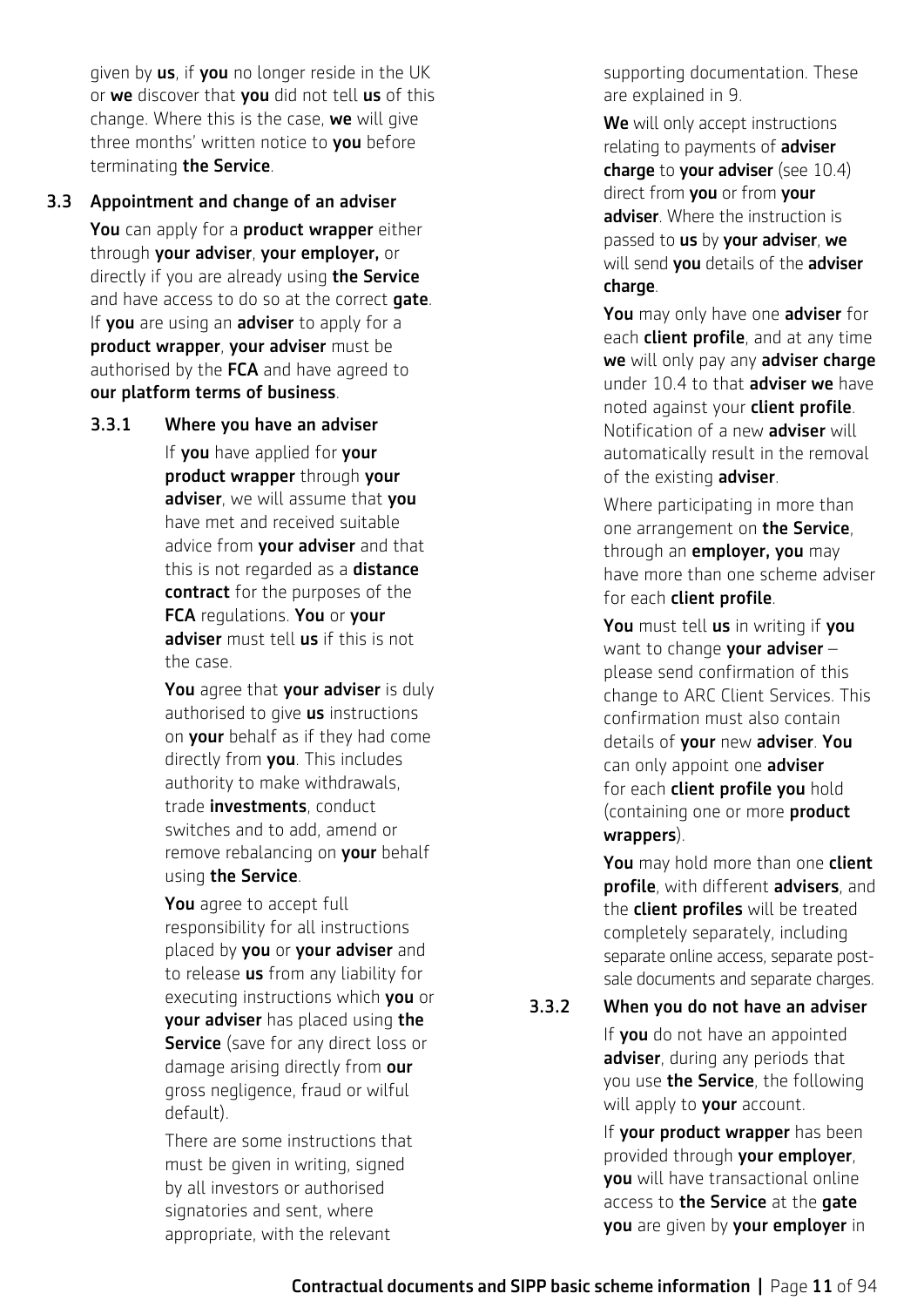terms of 7.3. This applies even if you have an adviser. If you do not have your log-in details to enable you to access the Service, you can obtain these log-in details from ARC Client Services.

If vou do not already have transactional online access to the Service, then we will provide this to **you** so that **you** can manage your account online. We will do this when we are advised that you no longer have an adviser. You will only be able to transact at the **gate** you are in, in terms of 7.3.

You can continue to make payments into any existing **product** wrappers, or choose to open new ones, based on the access that you have, determined by the **gate you** are in.

We will continue to accept and invest any regular contributions for any **product wrapper** or investment that you do not have access to transact on under 7.3.

We will continue to invest any regular contributions received in line with the current **investment** strategy, unless you alter this. This applies to an **investment** strategy that purchases **investments** that are in a **gate you** do not have access to transact under.

You will be able to buy and sell investments that are available within the gate that you are in. For any **investments** that you already hold, which are in a **gate** above your current access, you will be able to sell these but not make any further purchases.

Any rebalancing instruction that is in place for any of your product wrappers will remain in place until you take an action that stops this as more fully detailed in 7.13. With the exception of a **SIPP**, you may still, at any point and without

an **adviser**, request the closure of your product wrappers and request a return of any money due to you. For a SIPP, you can request a transfer out to another pension provider, as described in clause 8 of section C, at any time.

# 4 Overview of services

We are providing the Service as a means for you directly, through your adviser, or through your employer, to manage your investments within the product wrappers that you have taken out. The product wrappers that are available are:

**GIA** – a general investment account that allows **you** to invest in a range of investments. This is more fully described in section A. This may be a gross GIA where tax is not deducted from payments within the  $GIA$ , or a net  $GIA$  where tax is deducted from payments within the GIA.

The gross GIA may be taken out through a product with **another provider**, for example an offshore bond.

- **n** ISA an individual savings account (this is a stocks and shares ISA) and is provided under the Income Tax (Trading and Other Income) Act 2005 and the Taxation of Chargeable Gains Act 1992 and in the ISA Regulations. This is more fully described in section B.
- **SIPP** a self-invested personal pension provided by us. This is more fully described in section C.

The 'general' section of these Terms and conditions detail those general parts of the Service that apply to any product wrapper that you have on the Service. There are specific requirements for each **product** wrapper and these are separately detailed in the section relevant to that **product wrapper**. The specific requirements for a **product** wrapper will override the general section for the Service if they conflict.

If you have access to transact through the Service, you will be able to open new **product wrappers** and buy and sell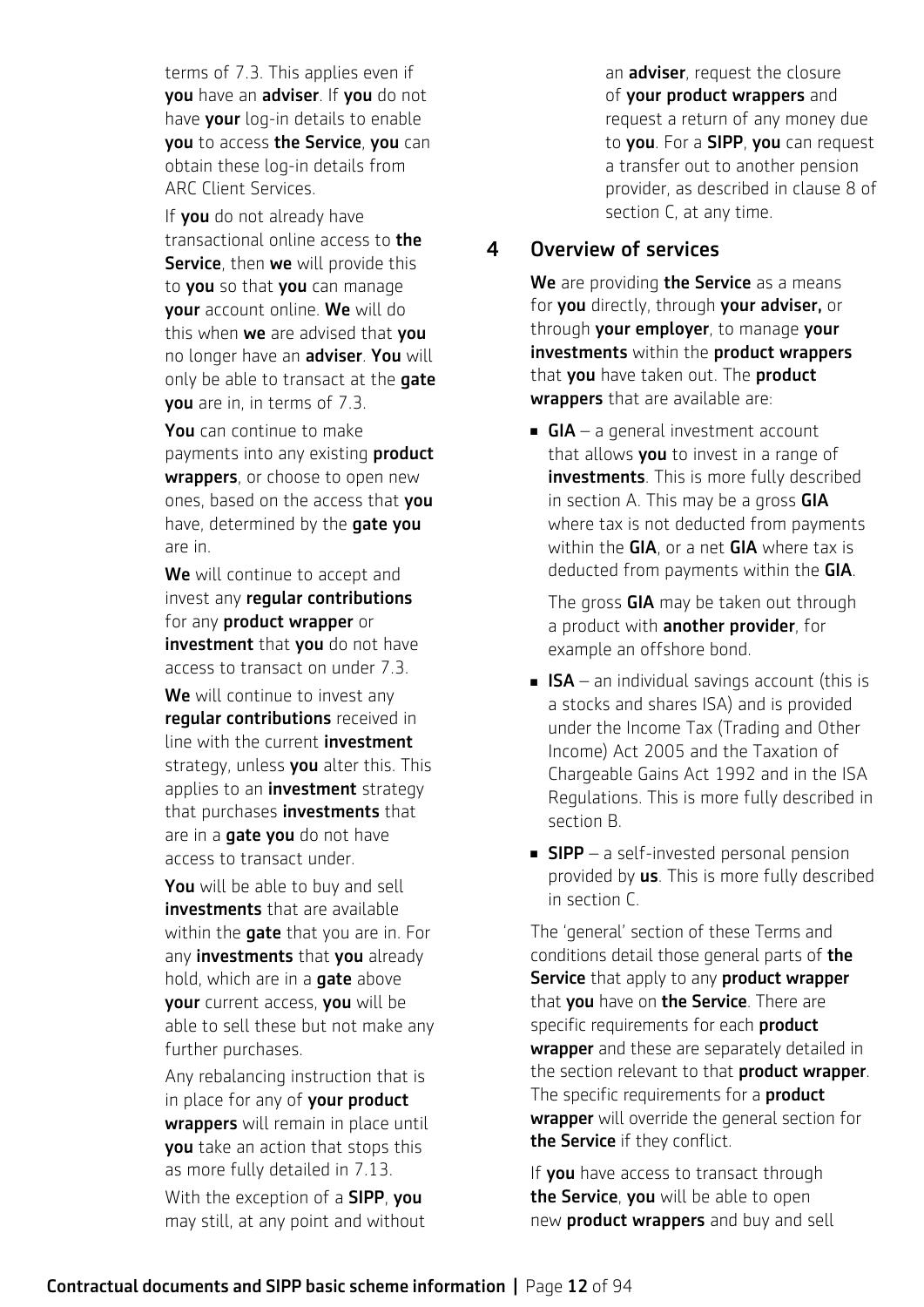investments yourself, in line with the gate that you have access to under 7.3.

# 5 Opening a product wrapper

To use the Service, you must open one or more of the available product wrappers. You may open more **product wrappers** in the future, subject to the Terms and conditions in force at the time.

In making your application, or being provided with a **product wrapper** through your employer, you agree that you will be responsible for any losses and/or expenses we incur that are due to any untrue, misleading or inaccurate information given by you, or on your behalf, either now or in the future in relation to that application and the product wrapper that you are applying for.

# 5.1 Methods of application

To open a **product wrapper**, the relevant application must be completed:

- n online by your adviser acting as your agent
- **n** through your employer either with your authorisation or by being auto-enrolled
- $\blacksquare$  online by **you**, if **you** have the relevant level of access to do this

We will open a product wrapper for you when we have a fully completed application in a format determined by us or you are auto-enrolled or enrolled by your employer. and any **contribution** or transfer will be applied to this **product wrapper** as instructed. We can ask you to complete an additional form for certain kinds of application such as transfer to your SIPP. We will tell you or your adviser where this is the case.

Where **we** receive a sharesave rollover contribution to your ISA which exceeds the allowable contribution limit in the relevant tax year, we will open a GIA product wrapper for you to accept this contribution. We will return to you any other ISA contribution which exceeds the allowable limits.

# 5.2 Website access

Once you have a product wrapper with us,

you may have direct access to the Service at a level decided by either **your adviser** or **your** employer.

On request from your adviser to us, we will provide you with a unique username and password enabling **you** to either view or transact (or both) online. Your adviser may also give you access to transact online. If you are given access to transact online, this will be in accordance with 7.3.

If your product wrapper is provided through your employer, you will automatically have view and transactional access at a gate chosen by your employer. This will apply to all your product wrappers and investments, even if they have been provided through your adviser rather than through your employer.

- **5.2.1** Once **vou** have been issued with a username and password, you are responsible for maintaining the security of your client profile. You must not provide your log-in details to any third parties.
- **5.2.2** You agree to use our website in line with the website Terms of use and Privacy policy, which you can obtain from the Service or ARC Client Services.
- **5.2.3** If you believe or know that the security of your username and password has been compromised, you must tell your adviser and us immediately.
- **5.2.4** You can access our website from **your** own or public access points, but you are responsible for making sure any access points you use are secure.

# 5.3 Cash facility

5.3.1 Each product wrapper will have its own separate cash facility. All contributions and cash transfers received will be placed into the cash facility within the specified **product wrapper.** The exception to this is where you have been provided with your product wrapper through your employer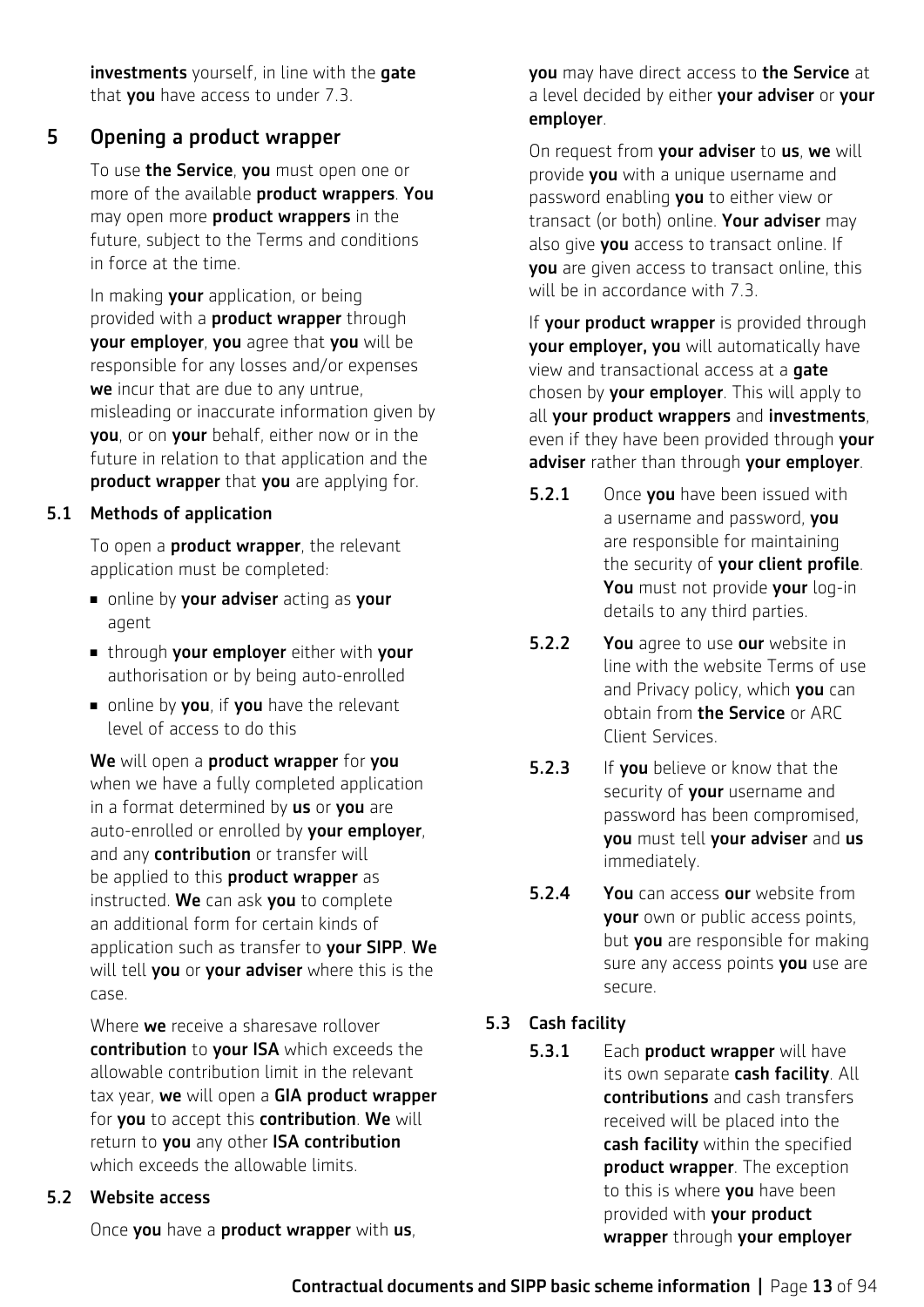either with **your** authorisation, or by being auto-enrolled into your **SIPP**. In these circumstances, all contributions will be invested in the **default fund** as more fully detailed in clause 4 of section C, subject to the minimum remaining in your cash facility as described in 5.3.9 of the general section.

Your SIPP has one or more cash facilities. Where you have more than one **cash facility**, this will normally be to facilitate the taking of a drawdown pension. You will have one **cash facility** for the uncrystallised part of your SIPP unless you and we agree otherwise. Where **you** have **crystallised** part of your SIPP, for each uncrystallised cash facility you have, you will have a corresponding cash facility for the part(s) that you have crystallised from that *uncrystallised* cash facility. Where there has been a drawdown to drawdown transfer, you will have a separate cash facility for each drawdown to drawdown transfer.

We cannot hold your money as a deposit as we are not a bank or building society. Therefore we will deposit it with HSBC Bank plc, who is the deposit taker for the **product** wrappers. We reserve the right to change our banking provider at any time, and we will tell you if we do this.

- **5.3.2** HSBC Bank plc is authorised by the PRA and requlated by the FCA and PRA. Its registered office is: 8 Canada Square, London E14 5HQ.
- **5.3.3** HSBC Bank plc is covered by the Financial Services Compensation Scheme. If this bank enters insolvency then you may be eligible to claim compensation from the Financial Services Compensation Scheme (FSCS).

In respect of bank deposits, compensation under the FSCS is

currently limited. The current limits can be obtained from the FSCS at fscs.org.uk

Any limits will apply to **your** total deposits within the HSBC group. This means that any other holdings that **you** have with HSBC will be included in calculating such limits.

- **5.3.4** We are not liable for any acts, errors, omissions, defaults or frauds of the bank referred to in 5.3.
- **5.3.5** Only cleared funds will be credited to your cash facility, and dealing instructions will only be carried out when there are sufficient cleared funds in the relevant **cash facility**.
- **5.3.6** Where relevant, credits to the **cash** facility will be:
	- i subscriptions, **contributions** and transfers in before investment
	- ii investment income payments, such as distributions and dividends, received from investments held through the Service
	- iii interest due on cash held within the product wrapper
	- iv proceeds from the sale of investments
	- v pension relief at source, which we prefund
- **5.3.7** Debits from the cash facility will  $h$ e·

i withdrawals

- ii investment settlements
- iii **Aegon** charges (see '10 Payments out')
- iv closures or transfers out
- v other payments relating to the product wrapper and are due to a third party
- **5.3.8** Only cash held within the cash facility will accrue interest at a daily rate on a daily basis, cash that is held in any other account within **vour product wrapper** that is used to move money to, from and within your product wrapper will not earn any interest for vou.

# Contractual documents and SIPP basic scheme information **|** Page 14 of 94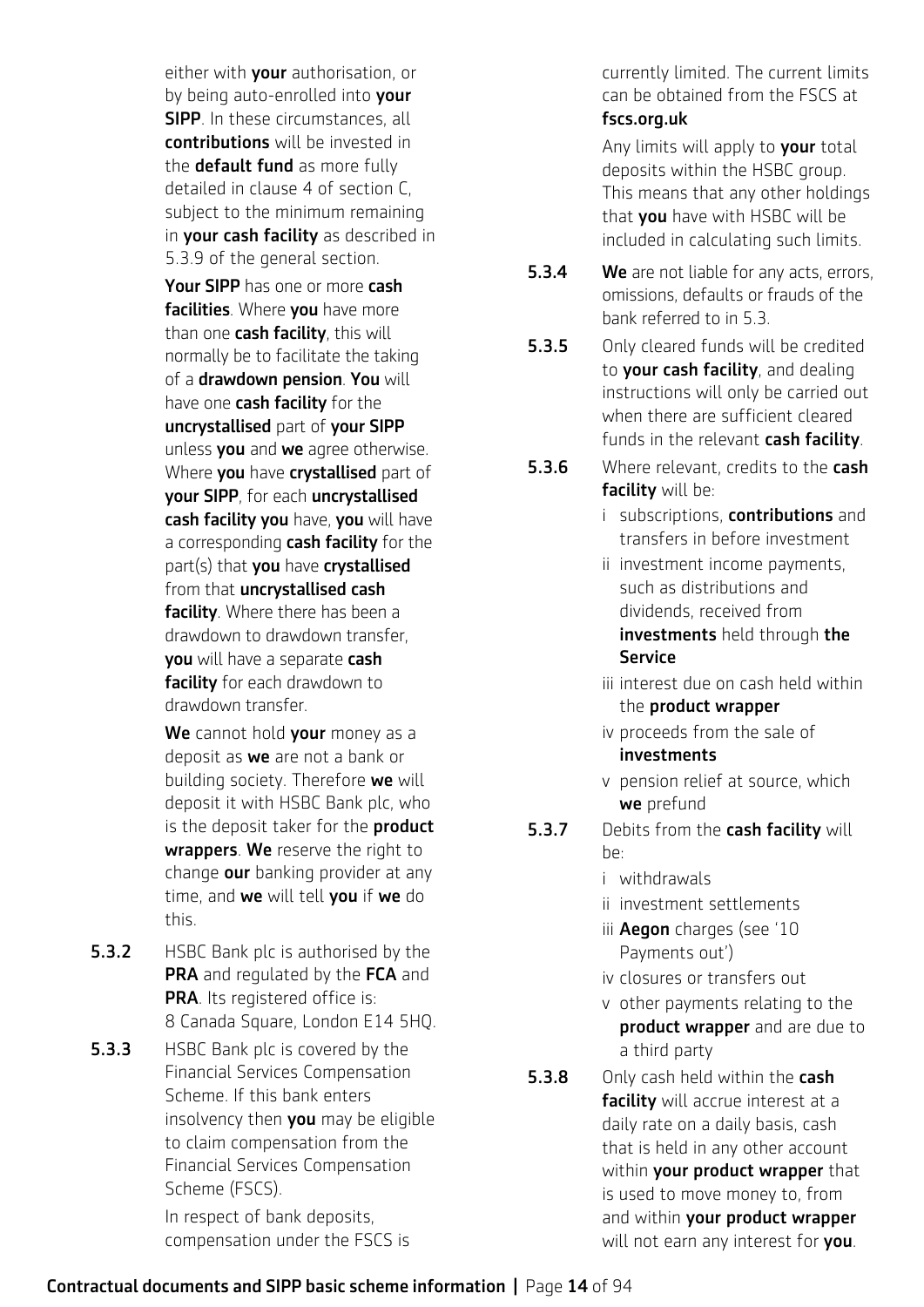Interest will be credited on a monthly basis within 10 **business** days of us receiving the interest and will be paid at a rate we have agreed with the financial institution that has custody of **our client** cash facility. This will be updated at the discretion of the financial institution and the rate of interest on cash held in the cash facility will update in line with this.

- 5.3.9 A minimum cash balance of 1% of the overall value of the **product** wrapper must be maintained in the cash facility of each product wrapper at all times.
- **5.3.10** When you make a contribution or transfer to your product wrapper, 1% of the value of the contribution will be retained in your cash facility.
- 5.3.11 It is your and your adviser's responsibility to make sure that there is sufficient cash within your cash facility to make any payments due to be made. If the minimum balance of a cash facility falls below the minimum cash balance required of the total value of that **product wrapper** or, where the balance is greater than the minimum cash balance required but there is not enough money in the cash facility to meet any payment due, we reserve the right to:
	- i delay or not execute any investment or withdrawal instructions
	- ii delay or not pay out any charges
	- iii sell **investments** as described in 5.4

This will remain the case until the cash facility minimum explained above, and the amount required to make the **investment**, charge or withdrawal is restored.

# 5.4 Cash facility maintenance and forced disinvestment

**5.4.1** Where the **cash facility** falls below the minimum described in 5.3.9 or

there is insufficient cash to make a payment under 5.3.7, and **you** have not taken any action (such as selling investments or paying in further contributions) to ensure that there is sufficient cash in the **cash** facility, we can top up the cash facility without your agreement. We can do this automatically by selling the relevant amount of the largest holding in the following investments in the order they are given, collectives, insured funds and exchange traded funds, that has a daily **Aegon** dealing point or manually for any other **investments** (other investments are disinvested manually by  $us$ ).

**5.4.2** If the largest holding does not give enough cash to meet any payment due, we will disinvest the next largest holding in that type of investment. If there are no other **investments** in that type of holding, we will disinvest from the next type of *investment* mentioned in 5.4.1. We will continue this process until there is sufficient cash in the **cash facility** to make the payments due and ensure the minimum amount remains in the cash facility.

> At no point will this process sell any **investment** that **you** may have in Secure retirement income unless it is required to meet any tax. fines or other costs we are required to pay under legislation. regulation or order of a court, tribunal, ombudsman or other similar institution.

- **5.4.3** If we sell investments in a cash top-up, we are not responsible for any loss, charges or tax liabilities on investments that we sell, or other loss that may be incurred.
- **5.4.4** A forced disinvestment will only take place where **you** have taken no action to maintain the minimum cash balance as explained in 5.3.9, make sure that sufficient money is

Contractual documents and SIPP basic scheme information **|** Page 15 of 94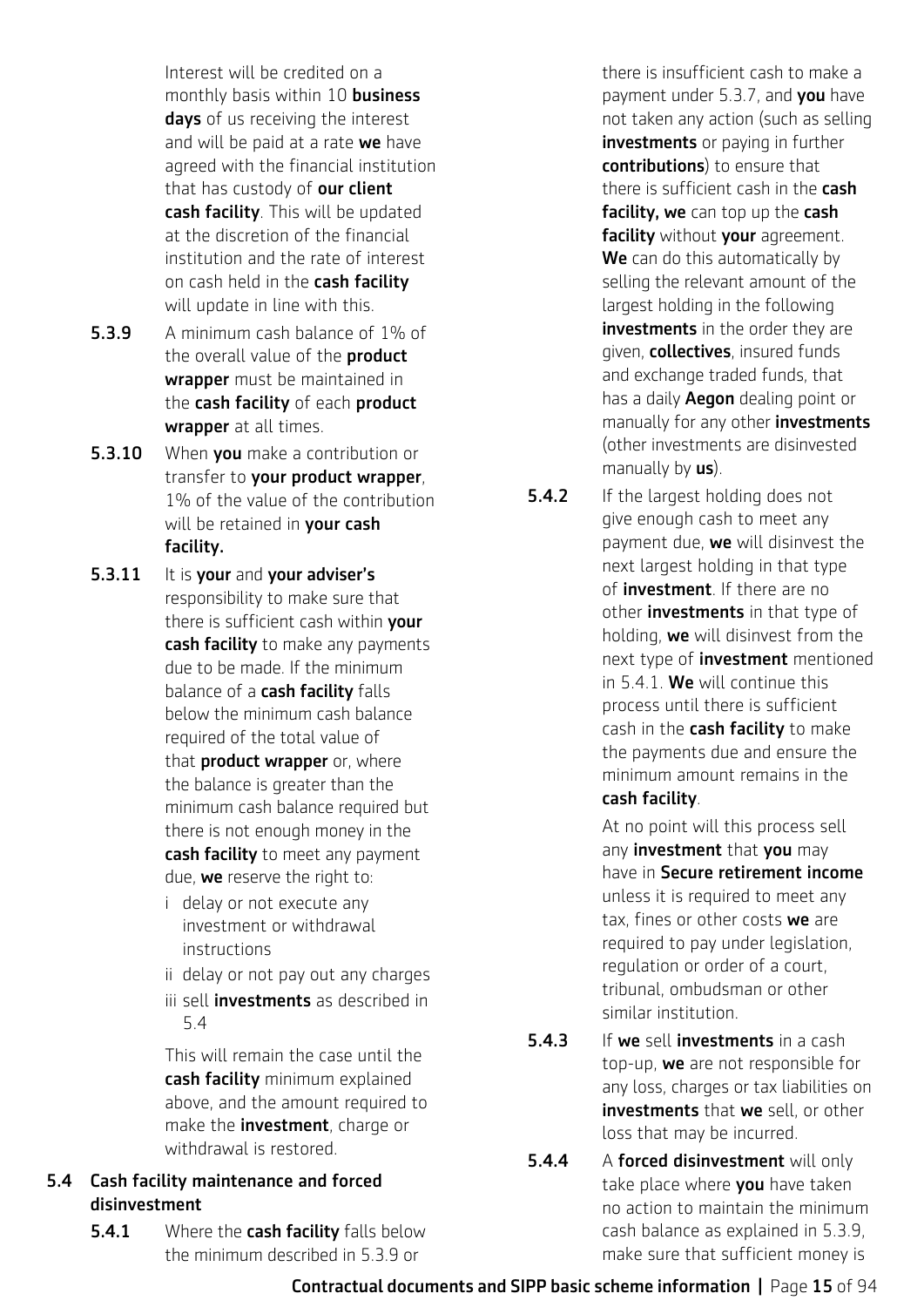in your cash facility to meet any charges, income payments or other payments that are due to be paid from your cash facility. We will not provide you with any notice where **we** intend to or have carried out this process.

**5.4.5** The **cash facility** maintenance process will be initiated on a day we choose based on the reason for starting this process. This is to give time for the proceeds to reach vour cash facility before a payment is due although we cannot quarantee that the payment will reach vour cash facility in time. We are not responsible for any losses, claims or other issues that may occur where the proceeds do not reach your cash facility in time for any payment: it is **your** and **your** advisers responsibility to ensure that there is sufficient cash in the cash facility to meet any payments due.

> We do not issue Contract notes or for SIPP, Confirmation of investment – contract note, for these transactions.

# 6 Contributing to your product wrapper

# 6.1 Methods of contributing

- 6.1.1 Each new product wrapper application (with the exception of re-registrations) must be accompanied by a cheque or bank transfer (BACS, Faster Payments or CHAPS), a fully and correctly completed Direct Debit instruction or a fully and correctly completed transfer request. For re-registrations, we will need a re-registration application form and stock transfer or re-registration authority form.
- **6.1.2** Cheques must be made payable to Aegon.
- **6.1.3** Cheques will be subject to the clearing rules of our banking partner. This will mean that, if you

submit a cheque to make an initial or additional **contribution** into a product wrapper, any investment instructions will be delayed whilst the cheque is clearing. We accept no liability for any loss arising within this period (for example, investment loss). Bank transfers (BACS, Faster Payments or CHAPS) must be made payable to our designated account appropriate for that **product wrapper**. The account details are indicated on the appropriate application.

- **6.1.4** We are not responsible or liable for any loss or costs incurred as a result of a Direct Debit payment being rejected by **your** bank or the incorrect initiation of a bank transfer (BACS, Faster Payments or CHAPS) to our bank account. Following the failure of a Direct Debit, we will attempt. where possible, to re-present the instruction to your bank once only.
- **6.1.5** All bank transfers sent to **us** must be accompanied by an identifying reference. If a bank transfer is sent to **us** without an identifying reference, we will endeavour to identify the source of the transfer. If we cannot, we will initiate the return of money to the source bank account no later than three business days after receipt.

# 6.2 Contributions into a product wrapper

# 6.2.1 Initial contribution

Minimum initial contribution levels apply for each of the **product**  $wrappers - please refer$ to sections A, B and C.

# 6.2.2 Additional contributions

There is no minimum amount for additional **contributions** into the cash facility for all product wrappers. However, there may be minimum amounts payable with certain payment methods. Speak to your **adviser** for more information.

# Contractual documents and SIPP basic scheme information **|** Page 16 of 94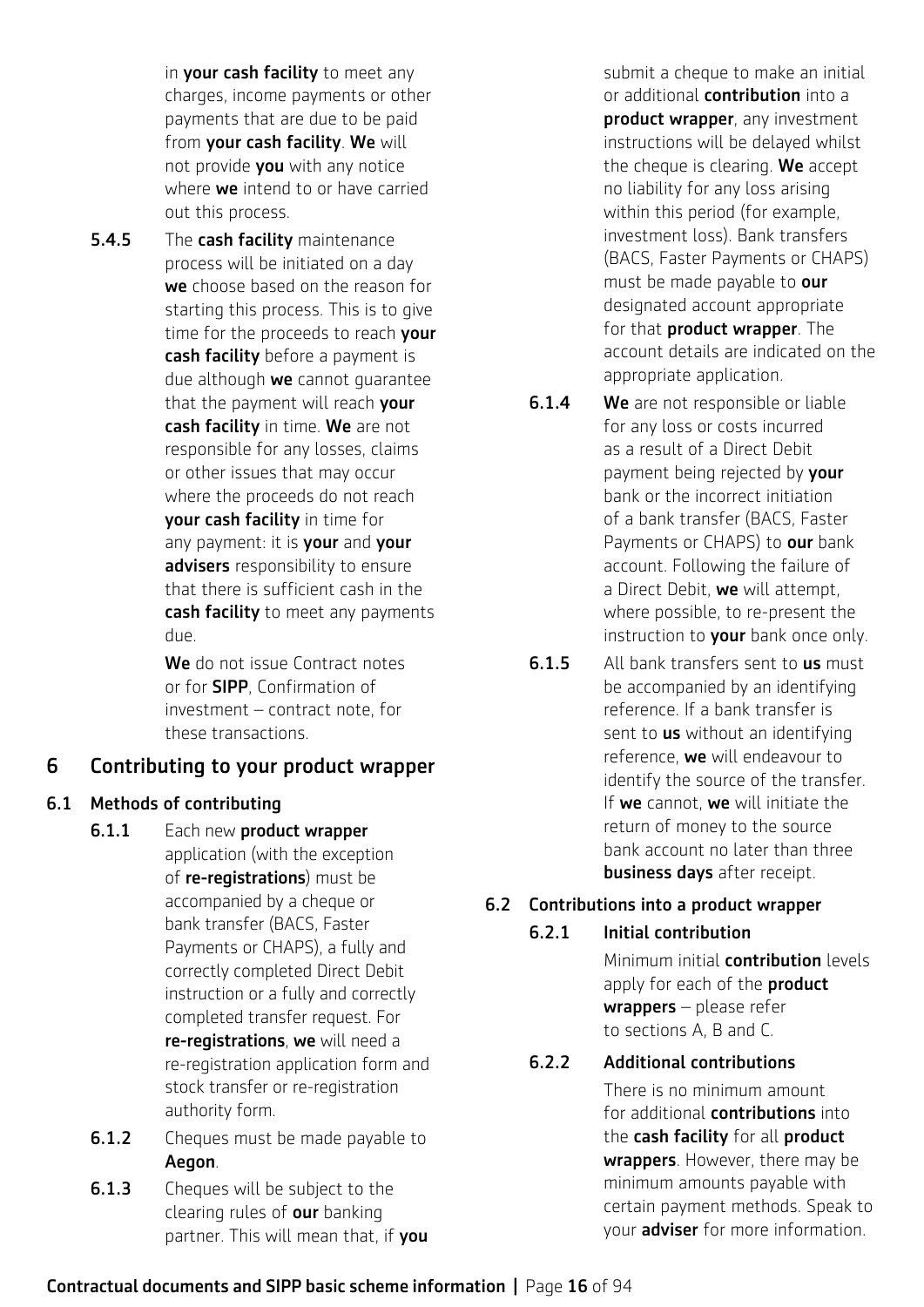We can accept additional contributions by bank transfers (BACS, Faster Payments or CHAPS), which must be made payable to our designated account appropriate for that product wrapper.

The account details are indicated on the appropriate additional contribution application.

# 6.2.3 Contribution limits

- a **Contributions** are permitted into an ISA subject to HMRC maximum yearly subscription limits. Current limits are available at [hmrc.gov.uk](http://hmrc.gov.uk) You are responsible for making sure you do not breach the current ISA subscription levels stated in the **ISA Requlations** for the tax year in which you are investing.
- b Contributions into your SIPP may be liable to a tax charge where they exceed the **annual** allowance imposed by HMRC. You are responsible for monitoring **your** pension savings against the annual allowance.

If **you** have any concerns or questions then you should check with **your adviser** the scope you have for making contributions to your ISA or your SIPP.

# 6.2.4 Regular contributions

If you are making regular contributions, minimum regular contribution levels apply for each of the **product wrappers**  $-$  please refer to sections A, B and C.

Regular contributions must be paid by Direct Debit and will be initiated following receipt of a fully and correctly completed Direct Debit instruction. Direct Debits will typically be collected on the second business day of the month.

You can change or stop regular contributions to a product wrapper at any time. You, your adviser, or your employer must tell us that you

are doing this. Instructions from you and **your adviser** must be in writing and must be received not less than 10 days before the collection of your next contribution. If regular contributions are being paid through your employer, your employer will advise **us** of any change by the method **we** have agreed with them.

# 6.3 Re-registration of investments from other providers to the Service

- **6.3.1** Before starting the transfer, you must provide **us** with a fully and correctly completed application and transfer authority signed by all holders or required authorised signatories. We will then contact your existing provider to arrange the transfer. We will not accept responsibility for any loss to you resulting from any delays or actions that are outside our control.
- 6.3.2 We will allow re-registration of allowable **investments** into all product wrappers. Investments that are re-registered remain invested in the market.

# 6.4 Re-registration of collectives

- **6.4.1** When re-registering **collectives** to the Service, we will endeavour to register your units/shares with the same Group 1 and Group 2 units/shares that were held with the previous provider. However, where the information on the unit/ share split is not provided by the previous provider, all units/shares will be recorded as Group 1 and no equalisation will be shown on your tax credit. This will have no impact on the value of your units/shares. In this clause:
	- Group 1 units/shares have already been through a distribution or dividend period, so are considered units with no preferential tax handling.
	- **n** Group 2 units/shares have been recently issued to an investor and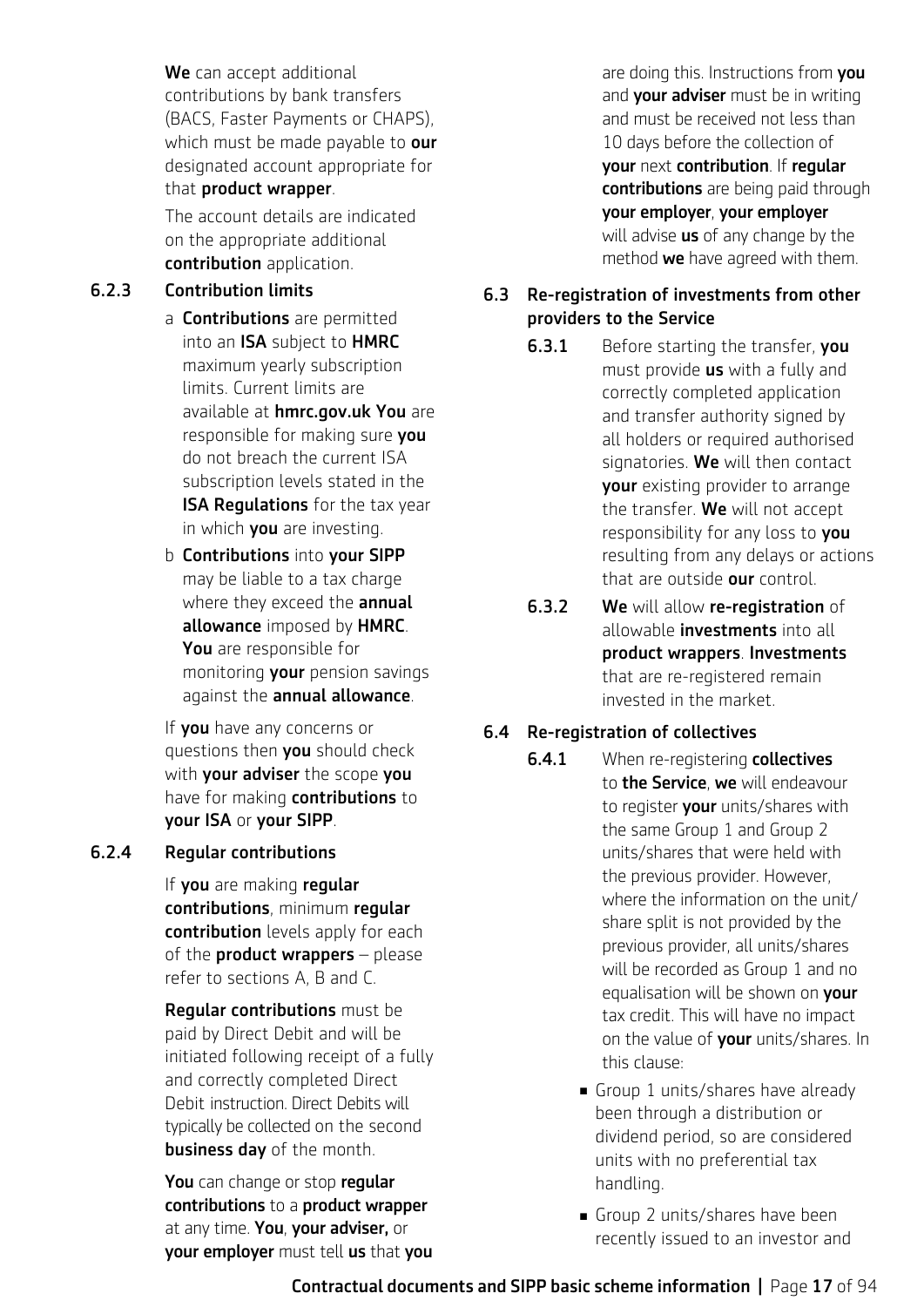have not yet had a distribution paid against them. These units/ shares are classified so as to permit identification for purposes of tax handling. When a distribution has been paid against them, they are reclassified/labelled as Group 1 units/shares.

# 6.5 Cash transfers from other product providers to the Service

- **6.5.1** We will accept transfers that are capable of being transferred into a product wrapper. Certain productspecific limitations exist for transfer in. For more information on transfers, please see 3 and 8 of section B for your ISA and 4, 6, 7 and 8 of section C for your SIPP.
- **6.5.2** Before starting the transfer, you must provide **us** with a fully and correctly completed application form and transfer authority form. We (where you do not have an adviser), will then contact your existing provider to arrange the transfer. We will not accept responsibility for any loss to you resulting from any delays or actions that are outside our control.

# 6.6 Outstanding dividends or distribution payments

Other than for your SIPP, if we receive any outstanding dividends or distribution payments under £50 from your previous provider which relate to a re-registration or transfer into a product wrapper, we may return this to the previous provider or investment manager depending on the size of the payment and the ease with which we can apply it to your product wrapper. Any payment applied will be placed into the cash facility of the product wrapper the investment has been re-registered to.

# 7 Managing your investments

# 7.1 Our nominee services

Any **investments** other than the cash in the cash facility of the ISA and GIA, or any other account that is used to move money

to, from and within the **ISA** and **GIA**, that are held within **product wrappers** are held in the name of one of our nominee companies. Cash in the cash facility of the ISA and GIA, or any other account that is used to move money to, from and within the **ISA** and GIA is held for you in the name of Aegon Investment Solutions Ltd.

7.1.1 Depending on the **product wrapper** you hold, the nominee company will be:

| Product<br>wrapper | Nominee                                                  |
|--------------------|----------------------------------------------------------|
| GIA<br>(gross)     | Aegon Investment<br>Solutions — Nominee<br>1 (Gross) Ltd |
| GIA (net)          | Aegon Investment<br>Solutions - Nominee<br>2 (Net) Ltd   |
| <b>ISA</b>         | Aegon Investment<br>Solutions — Nominee<br>3 (ISA) Ltd   |
| <b>SIPP</b>        | Aegon SIPP Nominee<br>l td                               |

- 7.1.2 The nominee companies provide professional nominee services exclusively for **us** and can only hold assets belonging to clients. Aegon SIPP Nominee Ltd can only hold assets that are held in the **scheme**. This will include your investments within **your SIPP** as well as assets of other members of the scheme. They do not carry on business in their own right and any **assets** held by them cannot be lent or borrowed against. This means your assets are held separately from our own assets. These services are included as part of our overall services to you, at no additional charge.
- 7.1.3 Each of vour investments will be registered in the name of the nominee relevant to the **product** wrapper in which they sit. The exception to this is cash in the **cash** facility of the ISA and GIA, or any

Contractual documents and SIPP basic scheme information **|** Page 18 of 94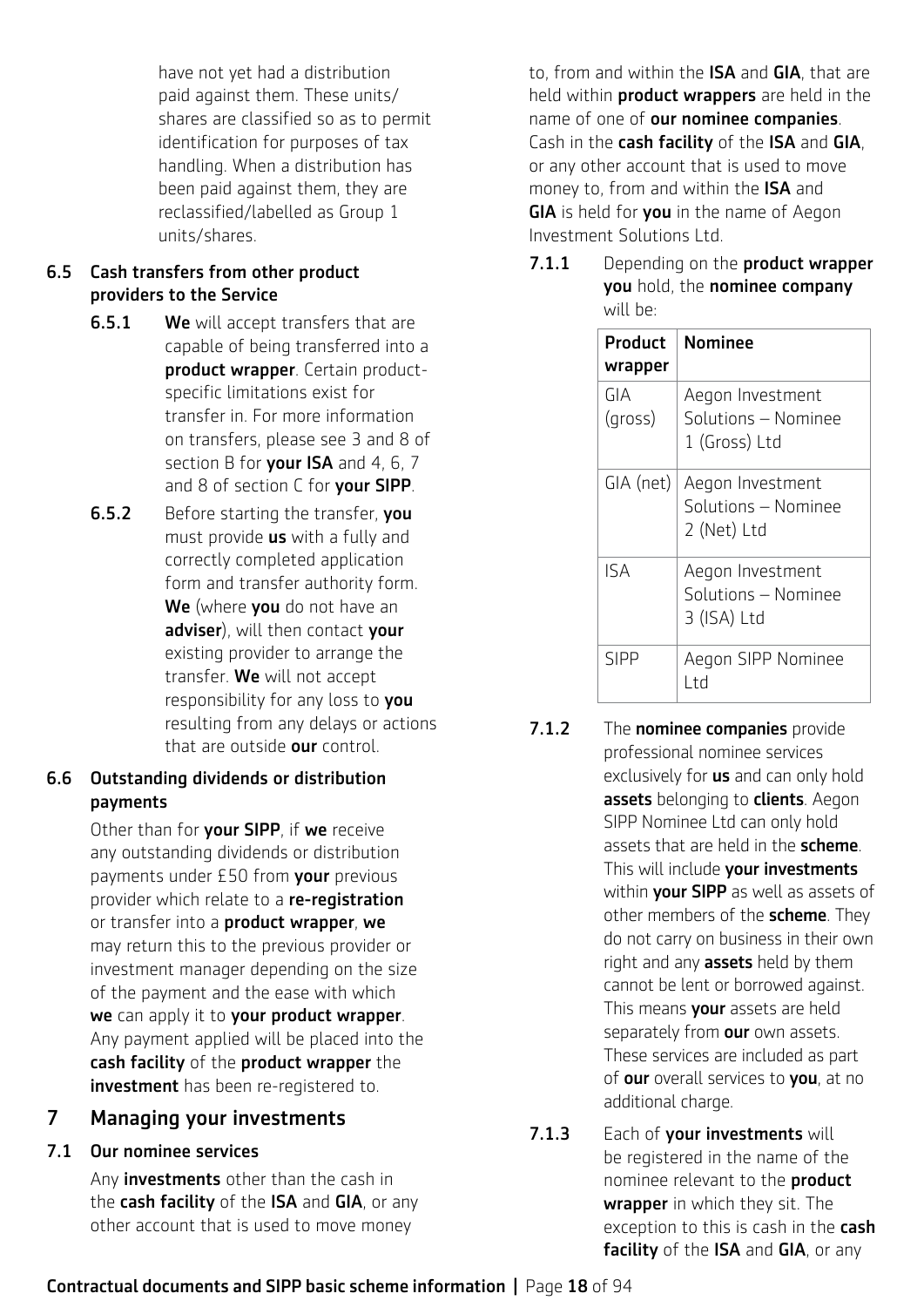other account that is used to move money to, from and within the **ISA** and GIA, as this is held in the name of Aegon Investment Solutions Ltd.

- 7.1.4 While vour own name and details do not appear on the register of any of the companies or funds whose investments you have chosen to hold in your product wrapper, your investments are still held for vour product wrapper. We keep detailed records of which investments are held for each of **your product** wrappers, so that your interests in the **investments** are fully documented.
- 7.1.5 The obligations of the nominee companies are quaranteed by Aegon UK plc and we reserve the right at any time to appoint an alternative nominee and/or custodian for your investments.
- 7.1.6 You may assign underlying investments within the GIA to a third party subject to our agreement. Doing so without our express permission may result in closure of the product wrapper. This excludes any **GIA** opened by a product with **another provider** where any rights you may have to assign the **GIA**, including the underlying **investments**, to a third party will be in line with the Terms and conditions of that product. If the other provider allows you to assign the GIA on the Service to a third party, you must tell us about this assignment.
- 7.2 How your investments are managed We offer the ability to trade a range of investments, through the Service.
	- 7.2.1 Within each of the product wrappers, we offer the facility to buy and sell allowable investments, which are a subset of the entire range available, through **the Service**. The specific range of allowable *investments* is determined by each of the

product wrapper providers (or in the case of the **SIPP**, the trustee of the  $scheme$ ) and also by any permissibility criteria contained within relevant legislation and HMRC rules.

- 7.2.2 Details of all the investments we provide are available from vour adviser or through the Service.
- **7.2.3** We reserve the right to vary the investment universe at any time.
- **7.2.4** If instructions are given to purchase any **investments** that are not within the **investment list**, we will not initiate the purchase.
- 7.2.5 If an **investment** ceases to be allowable because it does not qualify under legislation or regulations as an **investment** that is permitted to be held within a SIPP or an ISA, we must sell the investment as soon as practicable after it has been identified as not being an **investment** that is allowed within your SIPP or ISA. You will be liable for the costs incurred in selling that **investment.** this will be taken from your cash facility or as part of the trade.
- **7.2.6** Where an **investment** is removed from **the Service** either by the provider of the **investment** or by us and we nominate an alternative investment, we will sell your holding in that **investment** and switch your holdings into that alternative *investment*. Any future contributions or transfer payments shall be applied into the alternative investment. If you do not want this to happen, you or your adviser must provide us with your own investment instructions through the Service prior to the date we set out in the notice telling you that the **investment** is being removed from the Service.
- 7.2.7 Where an **investment** is removed from **the Service** either by the provider of the **investment** or by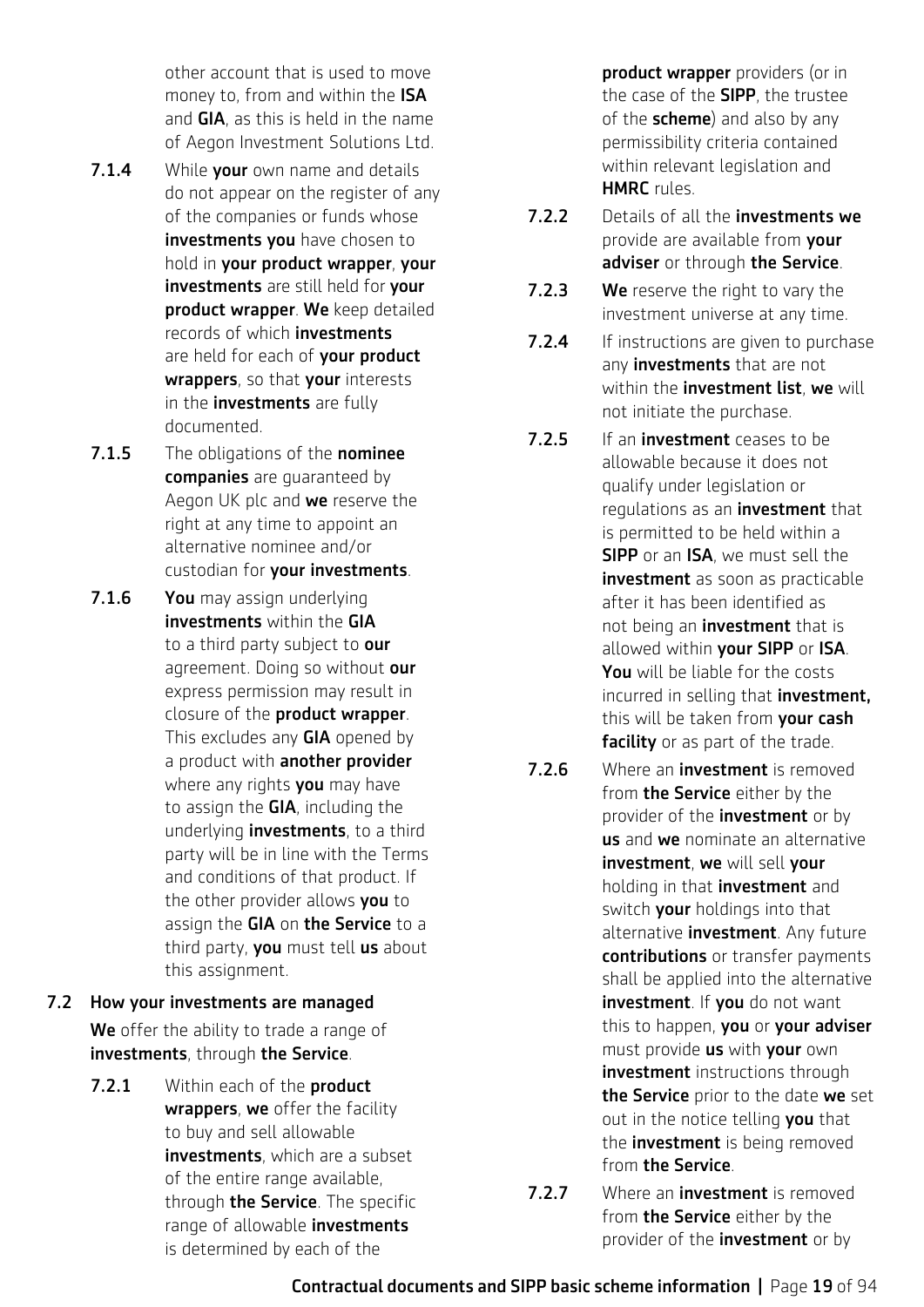us, and we do not nominate an alternative *investment*, we will sell your holding in that investment and switch your holdings in to the cash facility. Any future contributions or transfer payments which would otherwise have been applied into that **investment** will be retained in the cash facility. If you do not want this to happen, you or your adviser must provide us with your own investment instructions through the Service prior to the date we set out in the notice telling you that the investment is being removed from the Service.

- 7.2.8 Where an investment is closed by the provider of the **investment** or by **us** to further payments into that investment, but that investment is not removed from the Service. you will retain your holding in that **investment**. You will not be able to make any further payments into that investment. Any future **contributions** or transfers which would otherwise have been applied into that **investment** will be retained in the **cash facility** or applied to any alternative **investment** that we have nominated. If **vou** do not want this to happen, you or your adviser must provide us with your own investment instructions through the Service prior to the date we set out in the notice telling vou that the **investment** is being closed.
- 7.2.9 Any alternative investment that we nominate under clauses 7.2.6 and 7.2.8 will be an **investment** that we consider closely reflects the make-up of the **investment** that is removed or closed. We are not responsible for the new investment and are not liable for its performance or suitability, this includes the movement into the cash facility under clause 7.2.7. If **you** do not want to be invested

in the alternative **investment** chosen by us or the cash facility, then you must give us alternative instructions as detailed in clauses 7.2.6, 7.2.7 and 7.2.8 or change your investments after the action mentioned in clauses 7.2.6, 7.2.7 or 7.2.8 has taken place.

7.3 Access to products and investments (gating)

Your adviser may, and your employer will authorise you to carry out certain transactions within **the Service**. The level of transaction that you will initially be able to carry out will depend on the transactional level of access that you have been given by us or your employer. These transactional levels are referred to as 'gates'.

When choosing new **product wrappers** or investments and you have been authorised to carry out transactions on the Service. vou can choose to open up a new **gate** without the authorisation of your adviser or your employer.

The details of the **gates** and the **product** wrappers and investments that you can transact under each gate, with each gate being additional to the previous gate, are:

| Gate          | <b>Product wrapper</b>                                             | Asset type                                                                            |
|---------------|--------------------------------------------------------------------|---------------------------------------------------------------------------------------|
| 1             | SIPP (transacting<br>on a SIPP that has<br>been opened)            | Cash facility<br>Insured pension<br>funds<br>Sharesave rollover                       |
| $\mathcal{P}$ | Stocks & Shares<br>ISA<br>GIA Net                                  | <b>Collectives</b>                                                                    |
| 3             | Opening a new<br><b>SIPP</b>                                       | <b>Equities</b>                                                                       |
| 4             | GIA for<br>International Bond<br>SIPP Drawdown<br><b>GIA Gross</b> | All available<br><b>investments</b> not<br>included in <b>gates</b><br>$1, 2$ and $3$ |

All transactions that require **gate 4** access may only be carried out by your adviser, other than selling any **investments** that you hold. All instructions will be carried out online, unless we tell you otherwise. Further details can be obtained from your adviser or by contacting us.

# Contractual documents and SIPP basic scheme information **|** Page 20 of 94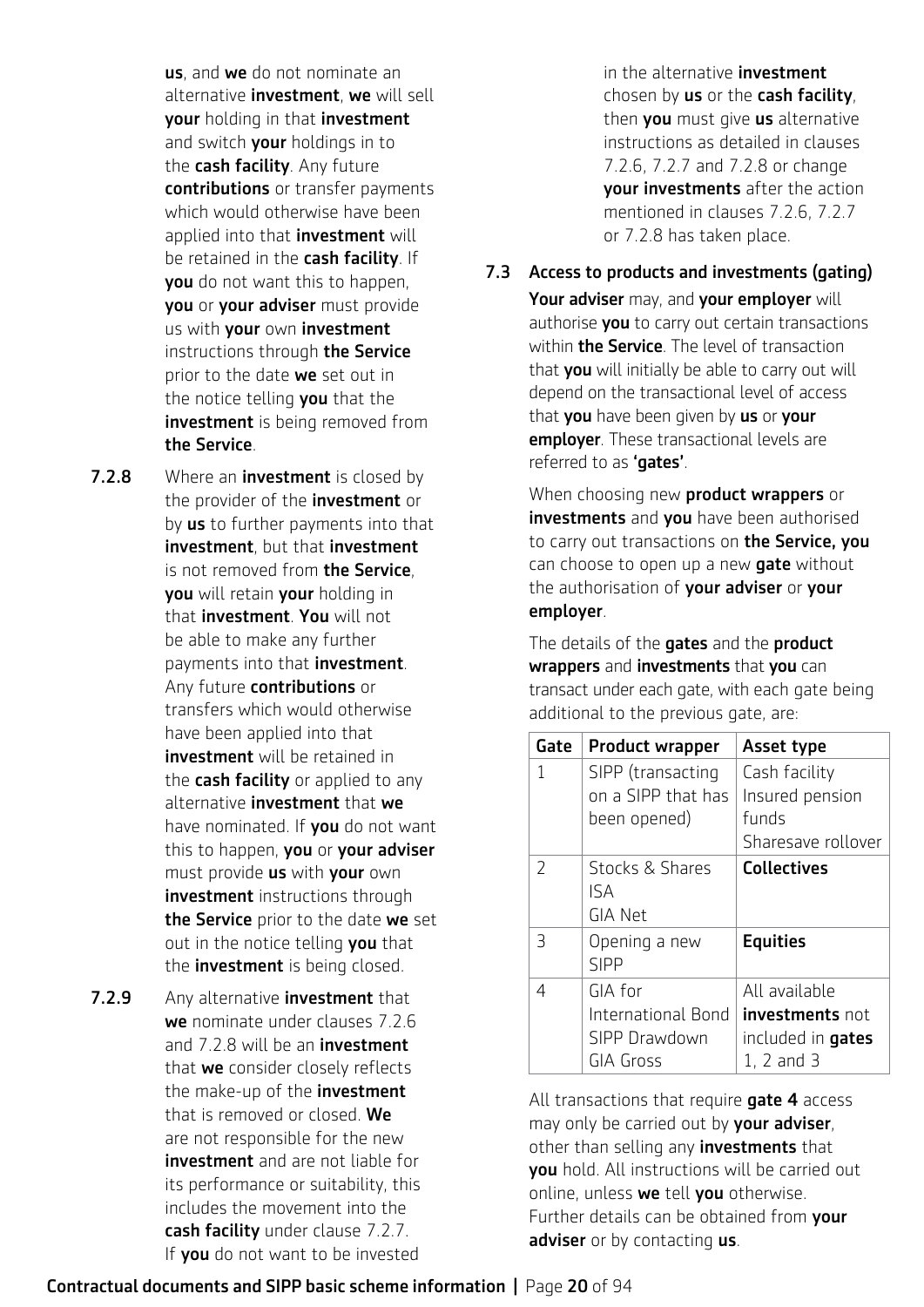If we add new investments and/or product wrappers to the service, we will determine the gate that they are contained in.

The **gate you** are in cannot be reduced: when you are given access to a particular gate, that access will remain for as long as **you** have a **product wrapper** on the Service. You will always be able to sell any *investment* (subject to any restrictions in place for any **investment** such as dealing minimums) even if you do not have transactional access at the correct level. If **vou** do not have transactional access to instruct the sale of any **investment**, you can still instruct us directly as detailed in 7.5.

If you have more than one client profile on **the service** then each will be treated separately for the purposes of 7.3.

If you leave the Service so that you have no product wrappers on the Service but, at a later date, rejoin the Service, your previous level of access at a particular gate will not apply. We will require the relevant authorisation from your adviser or employer before you will be able to transact with the Service at a particular gate.

# 7.4 Appointment of a discretionary fund manager

- 7.4.1 You can appoint a discretionary fund manager to manage investments on your behalf through a model portfolio. To appoint a discretionary fund manager, you must have an adviser. You can only appoint a discretionary fund manager that we have entered into an agreement with. Your discretionary fund manager must abide by the Terms of Use we issue to them.
- 7.4.2 A list of the discretionary fund managers that you can appoint is available from your adviser. The appointment of a discretionary fund manager does not replace the need for an **adviser** on **the Service**.
- 7.4.3 To appoint a discretionary fund manager, an agreement must be entered into with them by you or your adviser.
- 7.4.4 Your appointed discretionary fund manager will then provide investment management in line with the agreement with them, so they will have access to view and instruct investment transactions for the **model portfolio** that they provide. For the avoidance of doubt, we will not allow your discretionary fund manager to change any personal or contact details.
- 7.4.5 For further information, you should check the agreement with your discretionary fund manager and speak to your adviser.
- 7.4.6 It is your and your adviser's responsibility to make sure that any discretionary fund manager you appoint has FCA authorisation to carry out discretionary management of your investments on your behalf. It is the responsibility of you and your adviser to carry out any due diligence of the discretionary fund manager that you wish to use. If you no longer have an adviser, in relation to the Service you lose your discretionary fund manager because this is a service provided through your adviser.
- 7.4.7 Where a discretionary fund manager is appointed, you authorise **us** to accept investment instructions from your appointed discretionary fund manager as if they had come directly from you. Therefore, we are not liable for any losses, expenses incurred as a result of the actions of your appointed discretionary fund manager, or any actions of or claims from the discretionary fund manager in respect of any product wrapper you hold through the Service. You indemnify us against any claim in respect of any actions taken by your discretionary fund manager.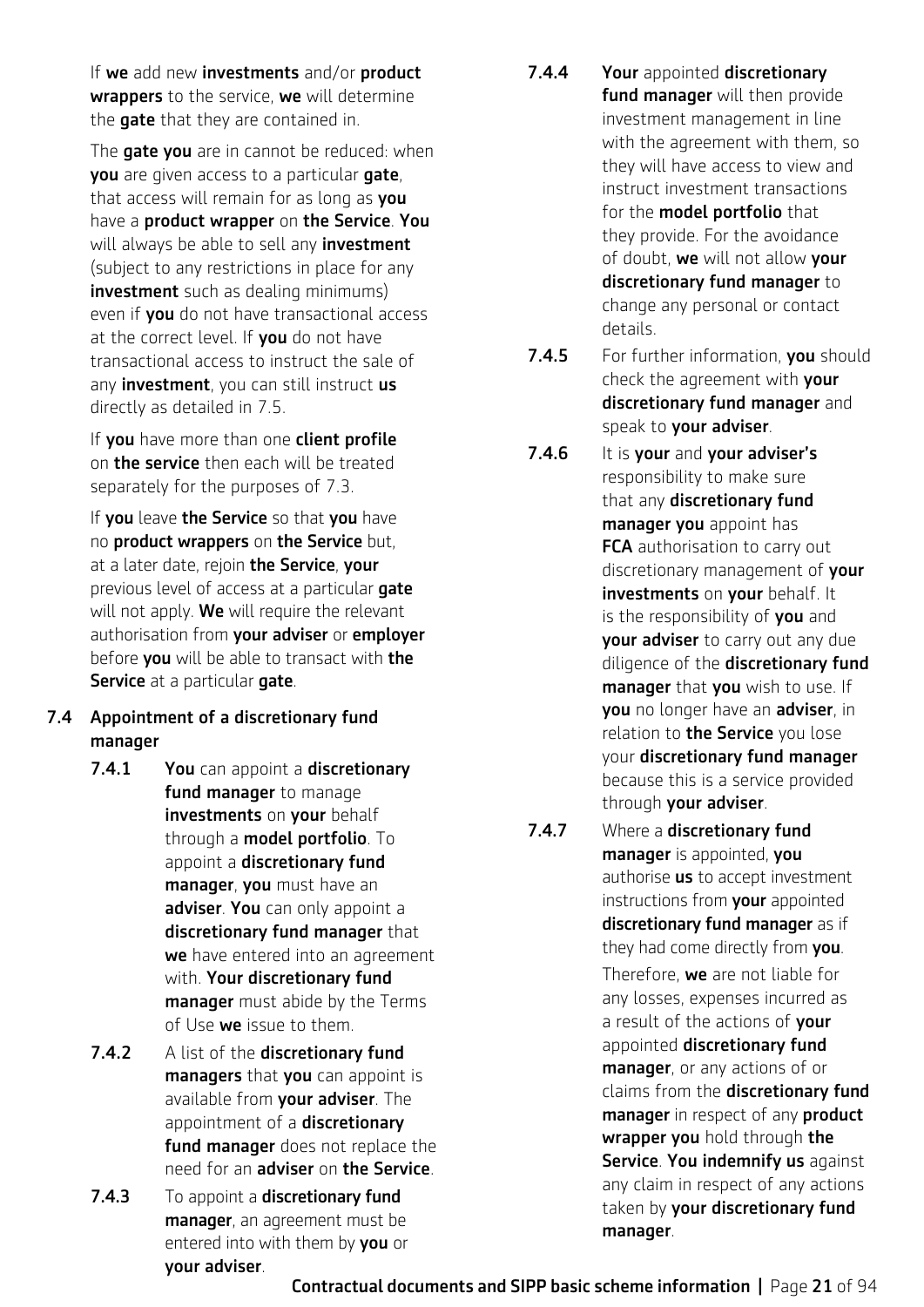- 7.4.8 Where your discretionary fund manager is to receive payment of their charges from the cash facility of the **product wrapper** they are managing **investments** for, this will be payable to them in the form of discretionary investment manager charge in line with and subject to 10.4.9.
- 7.4.9 If you want to stop using your appointed discretionary fund manager, you must confirm this to us in writing. You will remain invested in the **investments** held at the time we process vour instruction to stop using your discretionary fund manager until you or your adviser gives us alternative instructions. You will also stop paying charges to your discretionary fund manager from the time we process this instruction.

# 7.5 General information about buying and selling investments

Within each **product wrapper**, you can build a portfolio of **investments** from **our** investment universe. Once you, your adviser, or your discretionary fund manager has selected investments for you, we will act on those investment instructions.

- **7.5.1** Instructions to carry out investment transactions will be given by you (where **you** have access to do so). your adviser, or your discretionary fund manager or using the online Service. For investments that cannot be traded online or in exceptional circumstances where online services are not available, we will require an instruction offline. We will inform you where this is the case and how to give the instruction, which will depend on the particular investment.
- 7.5.2 We accept all instructions in good faith. Once an instruction has been submitted and acknowledged online, we cannot make any changes to that instruction.
- **7.5.3** Details of instructions are provided online within the transaction history. We will confirm to you all investment purchases and sales that are instructed by you, your adviser, or your discretionary fund manager. It is the responsibility of you and your adviser, to check the transaction history and make sure that any instructions have been received by us.
- 7.5.4 Investments are subject to such conditions as we or an investment **provider** impose from time to time on any particular *investment*. Where conditions are imposed on *investments*, we will tell **vou** about this when **you** apply for that *investment* unless we are unaware of any **investment provider** conditions imposed by the **investment provider**, in which case we will advise vou of the conditions as soon as practicable.
- **7.5.5 We** have an Order Handling Policy, which describes the way in which we will manage and handle orders to ensure the fair treatment of all clients. You can obtain this from **vour adviser** or by contacting ARC Client Services.

# 7.6 Investment provider charges and rebates

- 7.6.1 **Investment providers** may levy their own charges, which are in addition to the charges detailed in these Terms and conditions and the Charges guide. You can obtain details of these from your adviser or through the Service.
- 7.6.2 Investment providers normally deduct their charges either directly from the **investment** or include their charges when calculating the price of the *investment*. However, where the investment providers require **us** to do so, we will deduct these charges from the cash facility of your product wrapper.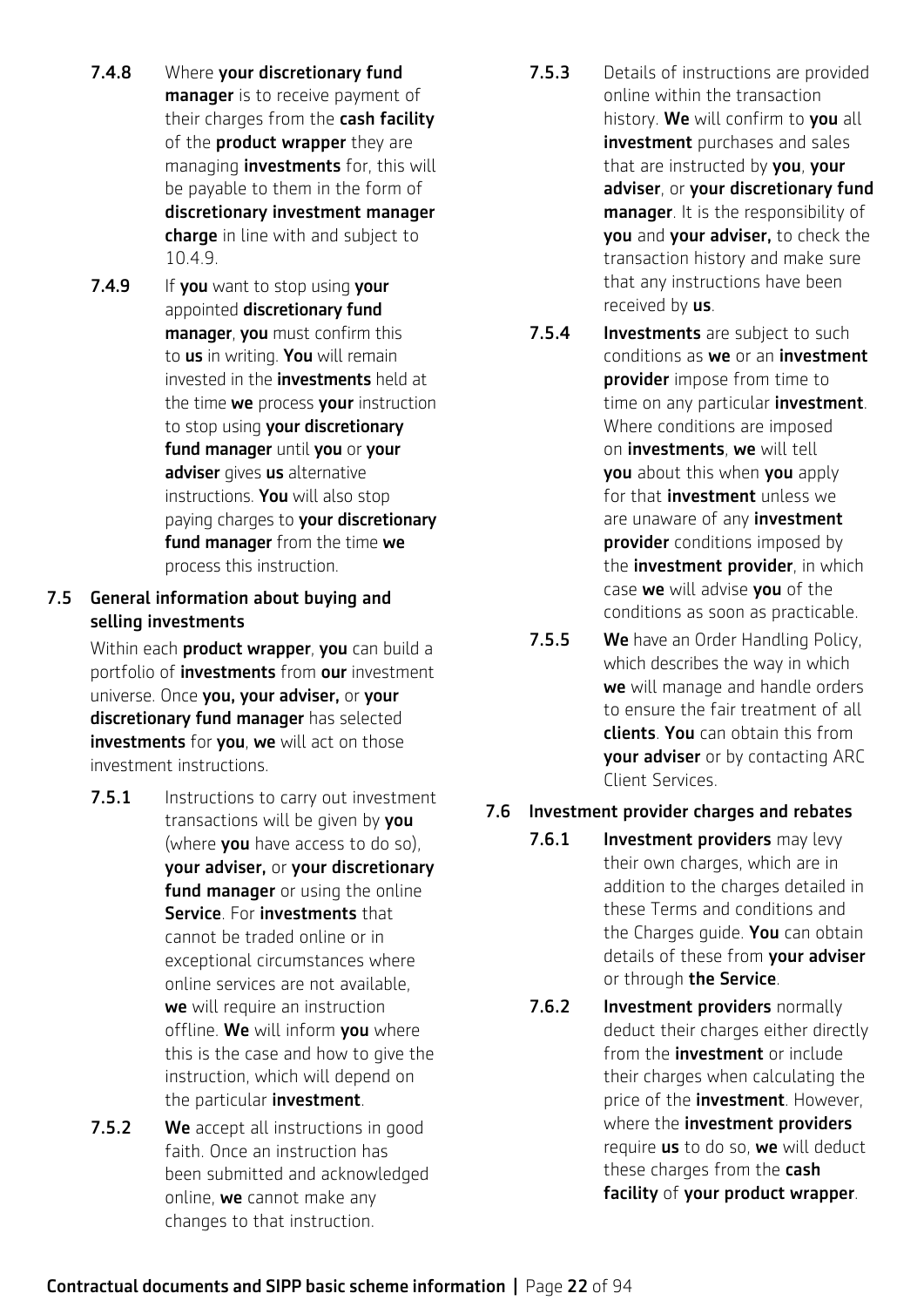# 7.7 Trading methods

**Investments** that are traded online are traded in one of two ways – either real time or aggregated.

The following table gives an overview of which **investments** are traded by which method. If any **investment** is traded on a different basis than that detailed in this table, we will tell vou of this within the Service:

| Investment<br>types           | Aggregated | <b>Real-time</b> |
|-------------------------------|------------|------------------|
| Insured funds                 | γ          | N                |
| <b>Collectives</b>            | γ          | Ν                |
| Hedge funds $*$               | γ          | γ                |
| <b>Structured</b><br>products | γ          | N                |
| Exchange traded<br>funds      | γ          | N                |
| <b>Equities</b>               | N          |                  |

\*How hedge funds are traded will depend on the particular hedge fund involved, further details can be obtained from **vour adviser** or though the Service.

- 7.7.1 We can change the method by which **investments** are traded. We will only do this where, if the investment is traded online we are no longer able to offer the trading of the **investment(s)** online or, if the **investment** is traded offline. we are now able to offer trading online. We cannot accept any requests to trade an **investment** that is traded online by a method other than the method stated here unless we agree otherwise.
- 7.7.2 For details of the charges related to trading **investments**, please see the Charges guide.

# 7.8 Aggregated trading

**7.8.1** Investments traded by this method will have a **valuation point**. At this valuation point, all instructions received from **clients** using **the Service** will be added together

into a single trade for a particular investment and sent to the relevant *investment* provider. This means that a deal that you place may be combined with deals for the same **investment** made by other users of the Service. We will place all buy instructions separately from all sell instructions.

- 7.8.2 We adhere to FCA rules on aggregated trading and conflicts of interest and keep records of transactions to make sure that we can allocate all deals fairly and in the order in which they were placed.
- **7.8.3** For aggregated transactions we reserve the right to round the settlement proceeds when we apply them to your account.
- 7.8.4 Exchange traded funds (ETFs) aggregated by **Aegon** will be traded through the Service once each business day. Following receipt of an acceptable instruction and cleared money, trades will typically be dealt between 2pm and 4pm on the following **business day**.

# 7.9 Dealing minimums

Some **investment managers** have their own dealing minimums. If your instruction does not meet the dealing minimums imposed by the **investment manager**, which may apply to both buys and sells, we will not be able to carry it out and the money will remain in your cash facility until we receive an alternative instruction. We are not liable for any loss incurred due to the instruction being delayed or not actioned due to investments not meeting the **investment manager's** minimum investment value.

# 7.10 Settlement

For **investment** sales, any settlement proceeds will be credited to **your cash facility** when received – the timing will be in line with the settlement of the individual **investments** being traded. For purchases, we will ringfence any money due for settlement from your cash facility when the instruction to purchase is placed with **us**.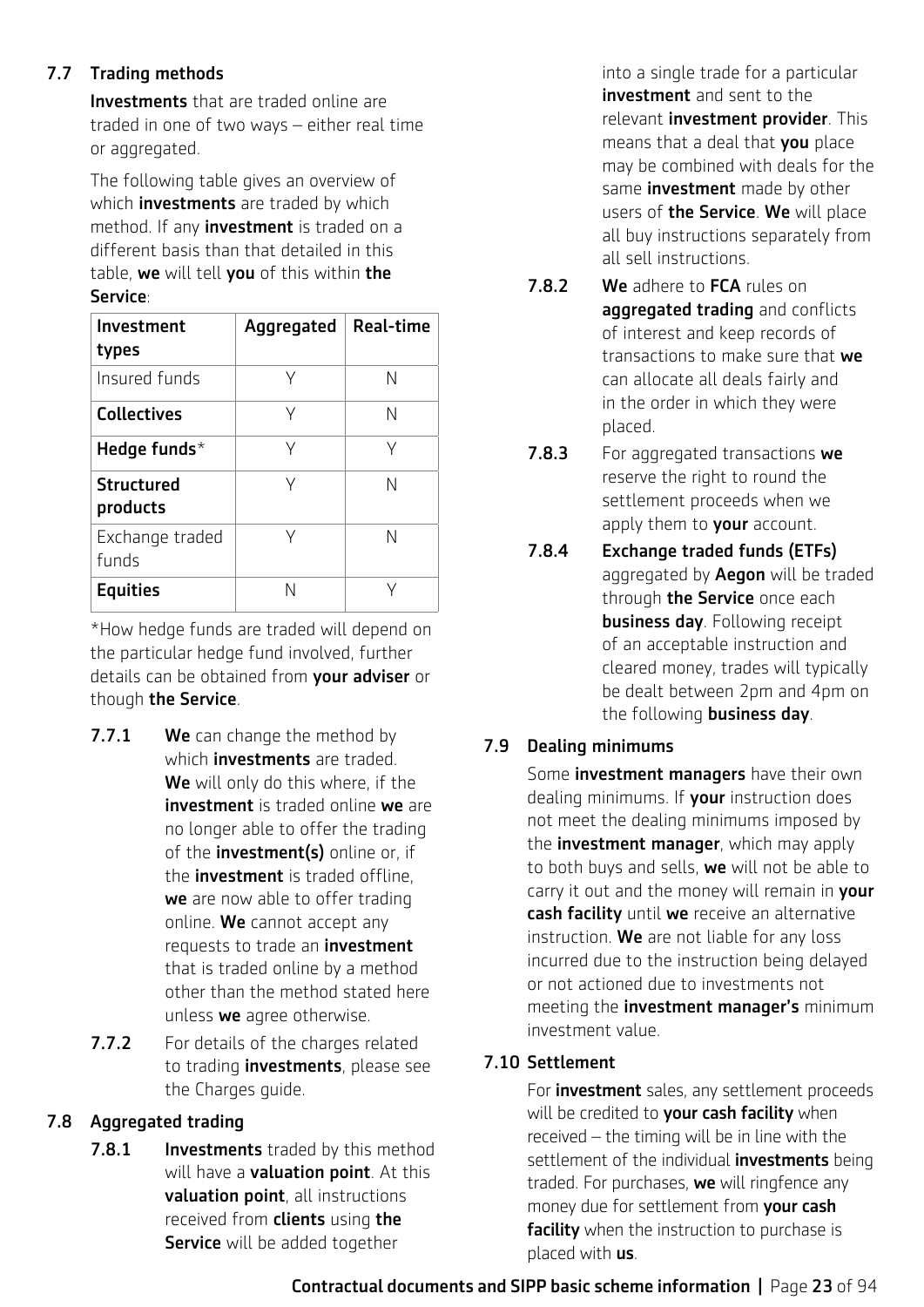# 7.11 Individual purchase and sale transactions

- 7.11.1 Once we have received and acknowledged the instruction online and have identified and applied appropriate cleared funds to your cash facility, any purchase will then typically be made within the next two **Aegon** dealing points, subject to acceptance of the instructions by the relevant investment provider.
- 7.11.2 In order to initiate your sale instructions, we must have received and acknowledged the instruction. Any sale will then typically be placed within the next two **Aegon** dealing points, subject to acceptance of the instructions by the relevant investment institution.
- 7.11.3 Aegon's dealing point is in advance of the investment manager's own valuation point. You can find details of **Aegon's** dealing points for each *investment* from your adviser or through the Service.

# 7.12 Switching within a product wrapper

- **7.12.1** Switching (or a switch transaction) comprises selling an investment and buying another **investment**, in other words it is one instruction, comprising a sale instruction and a related purchase instruction.
- 7.12.2 Where a switch instruction is received, the sale of the investments will be in line with sale information in 7.11 above. We will then await settlement of all of the sale instructions before initiating the purchase instruction(s).
- **7.12.3** Once a switch instruction has been submitted, no aspects of that switch can be changed or cancelled.

# 7.13 Rebalancing

**7.13.1 The Service allows automatic** realignment of *investments* within a product wrapper (including investments in a model portfolio) to the proportions that you have

previously specified – this process is called rebalancing. There are some **investments** which cannot be included for rebalancing. Rebalancing can only be set up by your adviser, or your discretionary fund manager in relation to a model portfolio set up by them. Please speak to your adviser for further information.

- 7.13.2 Rebalancing can be set up to be carried out on a quarterly or yearly basis. The rebalancing timetable will be from the start of the month following the establishment of vour product wrapper, or from the start of the month following the setting up of the rebalancing instruction or **model portfolio** that has rebalancing against your product wrapper.
- **7.13.3** Where dealing minimums have been met for all investments, your investments will be rebalanced to the investment choice selected.
- **7.13.4** For a rebalancing instruction that includes an *investment* where:
	- dealing minimums have not been met,
	- $\blacksquare$  that **investment** has been removed from the **product** wrapper either by us or by the investment provider, or
	- that **investment** is no longer available for inclusion in any rebalancing instruction (whilst we cannot predict why this may happen, some reasons why this may happen include but is not limited to: taking account of any changes to legislation, codes of practice or regulatory change; an investment being closed, suspended or illiquid; in response to a decision of a court, ombudsman, regulator or similar body),

either:

 $\blacksquare$  at the time rebalancing is due

#### Contractual documents and SIPP basic scheme information **|** Page 24 of 94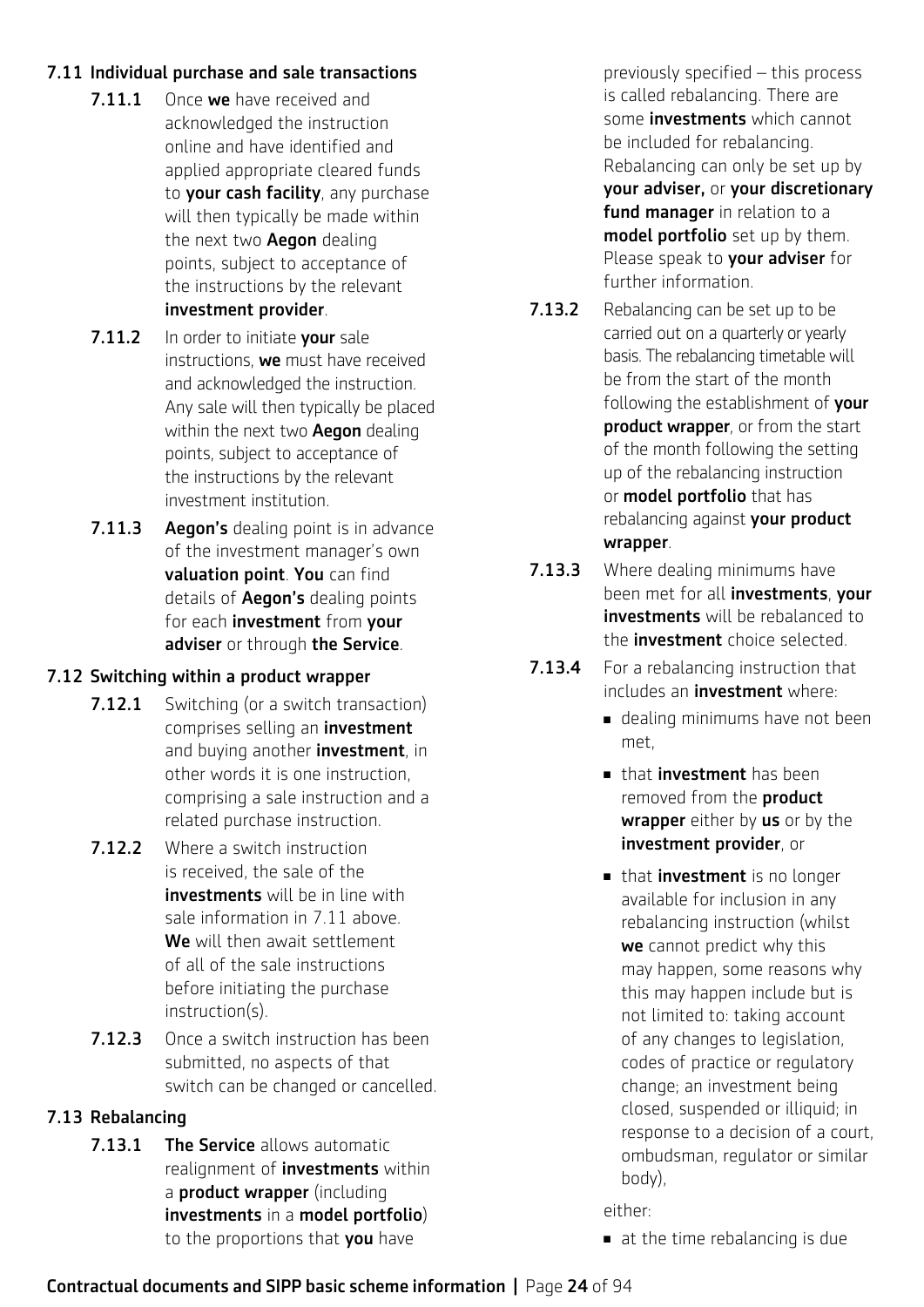to take place, the remaining **investments** will be rebalanced as closely as possible to the investment choice selected, or

 $\blacksquare$  rebalancing will be turned off.

The action that will be taken will depend on the circumstances at the time. Whilst we cannot predict the action that will be taken, we will take the action that we consider most appropriate for the majority of clients affected.

- **7.13.5** Rebalancing can be initiated on the application when a **product** wrapper is opened or at a later date.
- 7.13.6 If you or your adviser change your investment(s), any rebalancing instructions in place will cease. To continue with any rebalancing instruction, your adviser will need to confirm the existing rebalancing instruction or set up a new rebalancing instruction.
- 7.13.7 Re-registration of new investments onto the Service does not automatically cancel any existing rebalancing instructions. If you do not review and alter your rebalancing instruction to take account of any re-registered investments, the re-registered **investments** will be all or partly sold at the next rebalancing depending on the existing rebalancing instructions.
- **7.13.8** When a portfolio is rebalanced, investments that are not available for rebalancing (for example equities or Secure retirement income) will be excluded from rebalancing transactions.
- **7.13.9** Rebalancing will only maintain the balance in the cash facility, subject to the minimum, for the value of investments included in the rebalancing instruction. If you hold investments that are not included in the rebalancing instruction, the rebalancing will not take the value

of those **investments** into account when rebalancing the cash facility. If the balance in the cash facility falls below the minimum, we may require to take action as detailed in 5.4.

- **7.13.10** Cancellation of existing rebalancing instructions, new rebalancing or amendments to your existing rebalancing instructions can only be initiated by **your adviser** or discretionary fund manager on your behalf. The exception to this is if you do not have an adviser you can write to us to cancel your rebalancing instruction.
- 7.13.11 Valuation calculations for the rebalancing of a **product wrapper** will be made on the last **business** day of the quarter or year end, depending on the rebalancing instruction. Valuations are performed in line with 8.1.
- **7.13.12** Any sales required to rebalance will be initiated within the first two business days of the rebalancing valuation. Purchases will be initiated once settlement of all sales has completed and cleared funds are available within the **cash** facility.
- **7.13.13** There may be costs associated with buying and selling an **investment**, levied by the investment manager – for details of these, please speak to your adviser.
- 7.13.14 Exchange traded funds will incur charges as explained in 10.3.8 and 10.3.9.

# 7.14 Model portfolios

- 7.14.1 We provide the facility for advisers and discretionary fund managers to set up and maintain **model** portfolios.
- **7.14.2** Where we receive an instruction from your adviser or discretionary fund manager to alter the investments within a model portfolio, to which your product wrapper is linked, this will result in transactions to change the

Contractual documents and SIPP basic scheme information **|** Page 25 of 94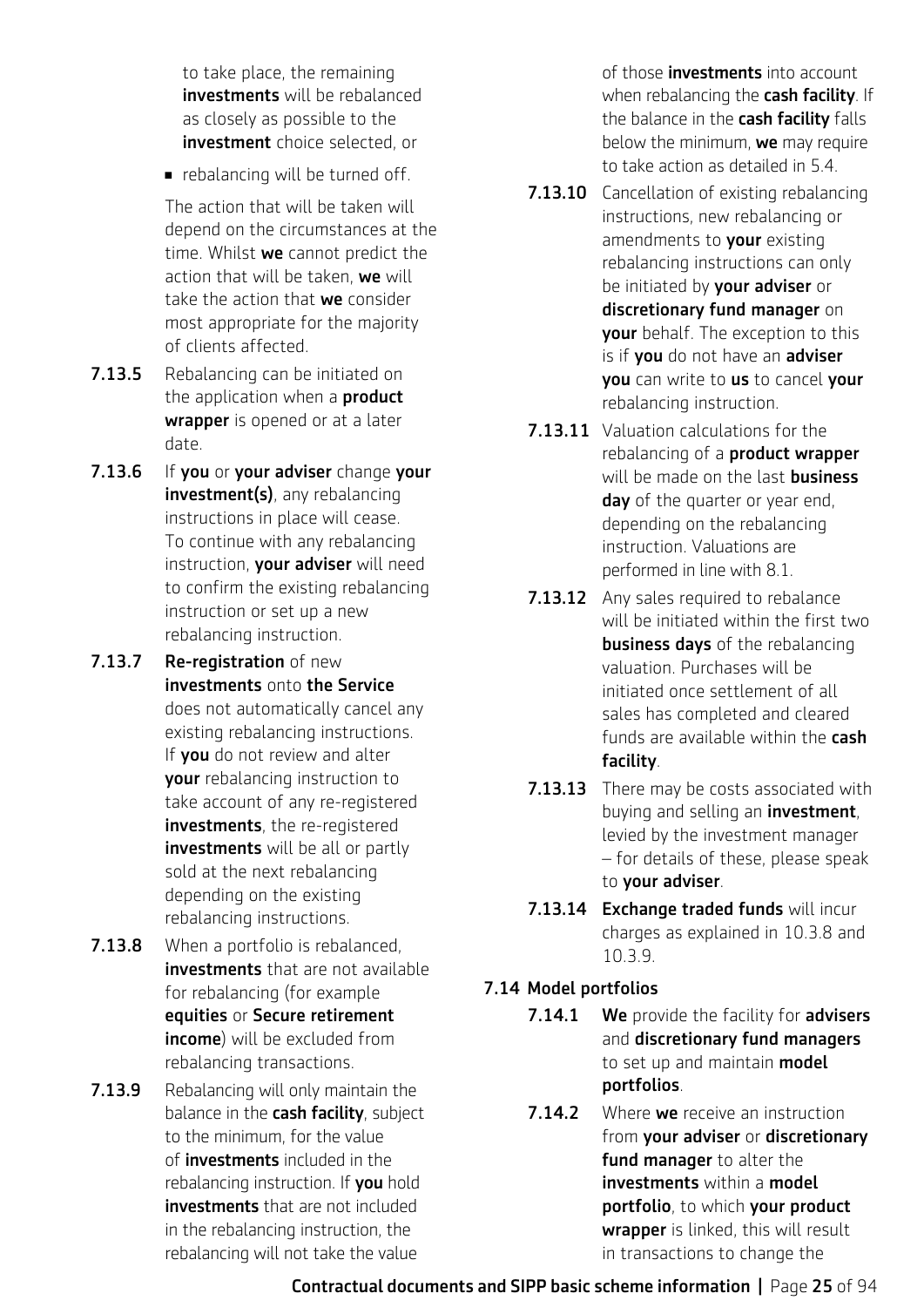investments within that product wrapper to realign with any change to the **model portfolio**, in line with the switching process described in 7.12 and, if applicable, the re-balanicng process described in 7.13.

# 7.15 Equity trading

- 7.15.1 Through the Service, investments traded in real time are those listed in 7.7.
- 7.15.2 To buy an investment using equity trading, there must be sufficient cleared funds within your cash facility to pay for the trade and any associated charges.
- **7.15.3** There will be a dealing charge and potentially other costs associated with the trading of **equities** – more details can be found in 10.3.8 and 10.3.9. These will be taken from the cash facility at the time you instruct the trading of equities.
- 7.15.4 You will receive Contract notes, detailing **equity** trades through the Service.
- 7.15.5 For sales, we will credit any settlement proceeds due to your cash facility when we receive them. This will typically be three days after the date of your trade.
- 7.15.6 For purchases, we will ringfence any money due for settlement from your cash facility at the time you instruct the trading of equities.
- 7.15.7 All stock market transactions will be undertaken in line with the rules of the London Stock Exchange, or the regular terms, customs and usages of the exchange or market in which the transactions are made. Details of how we ensure best execution can be found in our Best Execution Policy. You can obtain this from your adviser or by contacting ARC Client Services.
- **7.15.8 Investments** traded by this method are not available for switching, in model portfolios or rebalancing.

# 8 Investment servicing and administration

# 8.1 Valuation of investments

We rely on data supplied by third parties to provide a valuation of the **investments** in your product wrappers each business day. Valuations are used for certain transactions, such as cash top-up, rebalancing and the calculation of charges.

From time to time this information may be delayed, assumed or estimated by the third party data provider. We do not accept any liability resulting from delays, assumptions, estimates or errors in any such third party information.

# 8.2 Corporate actions, income events, voting and accounts/reports

- 8.2.1 Corporate actions are events that occur periodically and may affect investments that you hold. These may change the **investments**, including but not exclusively, in terms of ownership, structure and features and may involve different options, charges or returns for investors.
- 8.2.2 Where a corporate action does not require you to take any action, we will notify you or your adviser of a corporate action that affects an investment you hold through the Service.
- **8.2.3** Where we receive sufficient notice from an investment provider regarding a corporate action that requires you to make a decision, we will contact you in writing to seek your instructions. This communication will be issued as soon as reasonably practicable, following notification from the investment provider concerned.
- 8.2.4 Where we do not receive sufficient notice from an investment provider regarding a corporate action that requires you to make a decision, we will apply the investment provider's default instruction.

# Contractual documents and SIPP basic scheme information **|** Page 26 of 94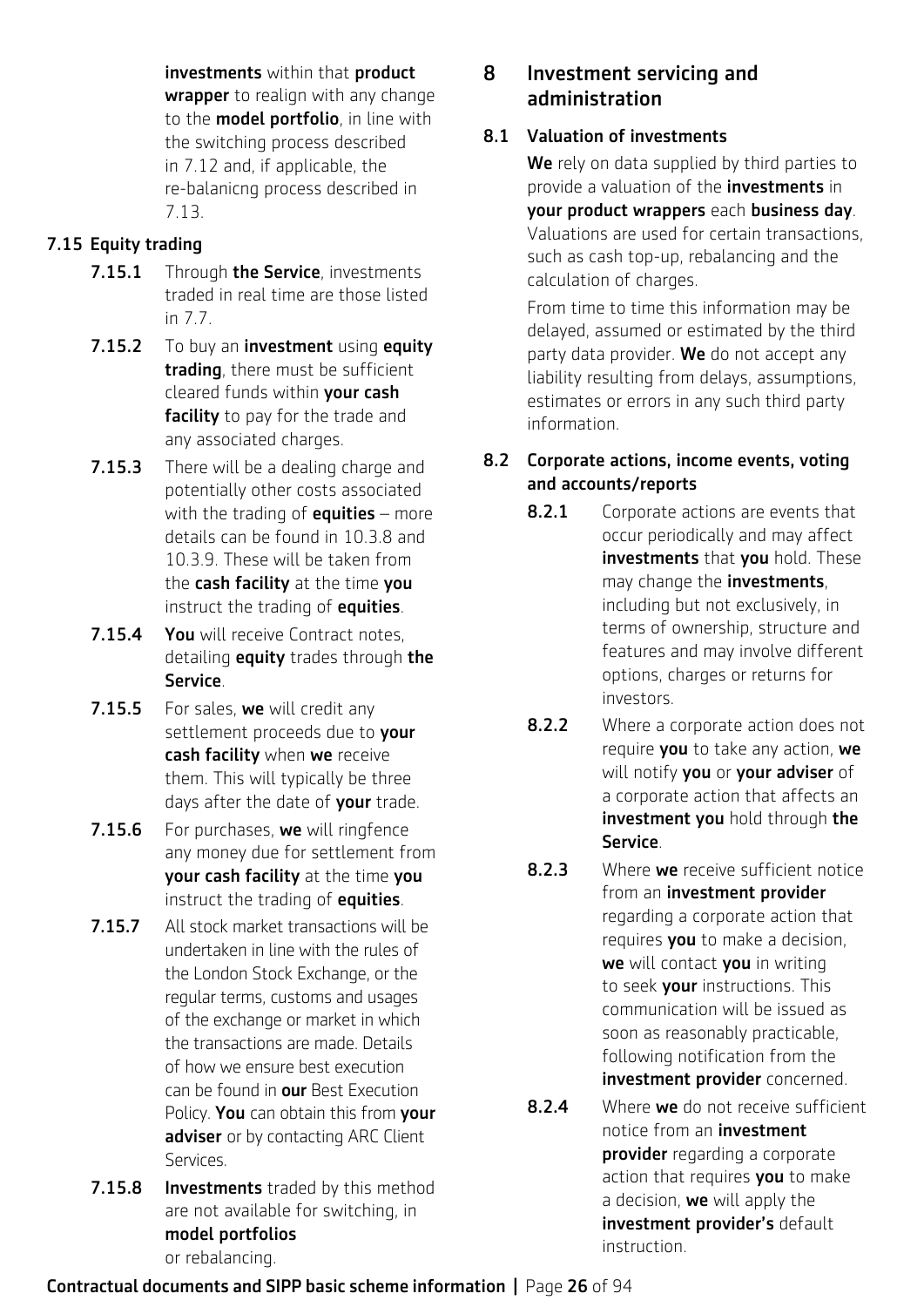You should consult your adviser for more information and to undertake any response that may be prompted.

- 8.2.5 Where you hold investments when the action is processed, but have not provided specific instructions, you will receive the **investment** provider's default option where available, depending on the corporate action concerned. Any proceeds in cash will be credited to your cash facility after we have received them.
- **8.2.6** For any corporate actions affecting investments held within a model portfolio, we will contact the adviser or discretionary fund manager that established the model to seek their instruction. Therefore, we will not contact you directly in relation to this corporate action.
- 8.2.7 Investments affected by corporate actions will be unavailable for transaction while we process the corporate action. Depending on the type of corporate action this could take up to seven **business days** before the effective date of the action and up to five **business days** after the effective date. During this period the **investment** cannot be bought, sold or switched.

# 8.3 Income events

- 8.3.1 This type of corporate action includes dividends and distributions, where we receive income in connection with an investment you hold. We will credit these to your cash facility as soon as reasonably practicable.
- 8.3.2 Some fund managers will not distribute income in the form of interest or dividends if this is below a minimum level, in line with the fund prospectus and set by them. Whether income distributions will be made below a certain minimum level depends on the **fund managers**

concerned and details of this will be available from the relevant **fund** managers.

# 8.4 Voting rights

- 8.4.1 We will not exercise voting rights for any of **your investments** unless **you** have specifically requested us to do so and we have agreed to this request.
- 8.4.2 If you want to exercise voting rights associated with investments you hold, you must put this in writing to ARC Client Services, detailing the relevant investments in full, each time **you** want to do so.
- 8.4.3 You must allow 15 business days before the voting date to inform us of your wish to exercise any voting rights. If we receive your instruction less than this number of days before the voting date, we will not be able to action your request.
- 8.4.4 If we vote on your behalf following such an instruction, we can charge a reasonable fee to cover our expenses in carrying out the vote, where this applies we will notify you in advance of the fee. This fee will be deducted from your cash facility.

# 8.5 Exercising voting rights for quoted companies

- 8.5.1 The rules governing voting rights for shareholders of quoted companies are detailed in the Articles of Association of the individual company in question.
- **8.5.2** There are two basic forms of voting rights – one vote for each shareholder and one vote for each share. If you ask us to exercise your voting rights, then the rules of the company will dictate the action that we can take on your behalf.
- 8.5.3 Where there is one vote for each shareholder, also known as non apportioned voting, we cannot exercise a vote on **vour** behalf.
- 8.5.4 Where there is one vote for each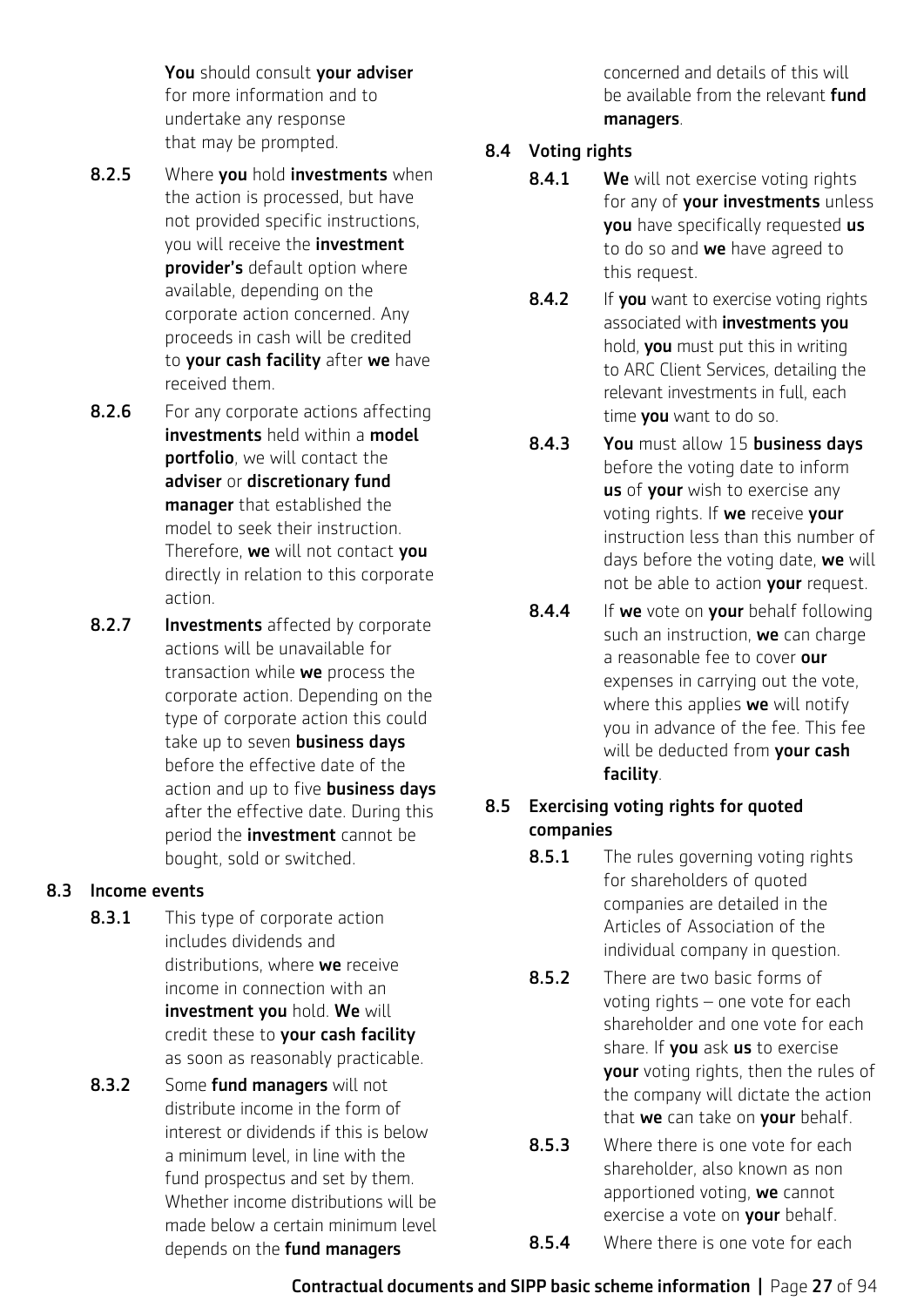share, also known as apportioned voting, the **nominee company** will vote the number for, against and abstained, as the example in the table below shows:

| Client | Holding | <b>Vote</b> | <b>Nominee</b><br>action  |
|--------|---------|-------------|---------------------------|
| A      | 10,000  | Against     | <b>Nominee</b><br>company |
| R      | 1,000   | For         | would<br>vote:<br>10,000  |
| ſ      | 4,000   | For         | aqainst<br>5,000 for      |
| Total  | 15,000  |             |                           |

# 9 Servicing

# 9.1 General enquiries

For general enquiries, in the first instance you should speak to your adviser. If you want to contact **us**, please use the following contact details.

Platform Client Services Aegon Edinburgh Park Edinburgh EH12 9SE

03456 80 12 34

clientservices@aegon-arc.co.uk

# 9.2 Change of client profile and product wrapper information

The following instructions cannot be made online, so must be given in writing and signed by vou (or all authorised signatories where there is more than one authorised signatory) and sent, where appropriate, with the relevant supporting documentation (for example a marriage certificate for a change of name):

- i change of name
- ii change of **adviser**
- iii increases in levels of any adviser charge and/or discretionary investment manager charge
- iv assignments or changes to **product** wrapper holders
- v changes to the UK bank account you have nominated for the Service

# vi **product wrapper** closures

vii notification to send correspondence to a third party

# 9.3 Documentation and communications from us

- **9.3.1** We will operate within the rules set out by the FCA and will send you and/or your adviser such documents as required by all regulations, including, but not limited to:
	- i Contract notes or for SIPP, Confirmation of investment – contract note, detailing investments, subscriptions and contributions and investment purchases and sales made through the Service. Contract notes or for SIPP, Confirmation of investment – contract note, will not be issued for transactions resulting from maintenance of the cash facility, rebalancing or changes made to a model portfolio. Initial or additional *investments* into a model portfolio will show the name of that **model portfolio** on the Contract notes or for SIPP, Confirmation of investment – contract note.
	- ii Periodic statements detailing all transactions that have taken place in the period (including those not previously notified to you in a Contract note or for SIPP Confirmation of investment – contract note) and a valuation of *investments* held through the Service. These statements will be generated twice a year, as at 5 April and 5 October and will be sent to your correspondence address thereafter.
	- iii In respect of the ISA and GIA, you have the right to request the provision of a periodic statement every three months.
	- iv In respect of the **SIPP**, where you have crystallised some or

# Contractual documents and SIPP basic scheme information **|** Page 28 of 94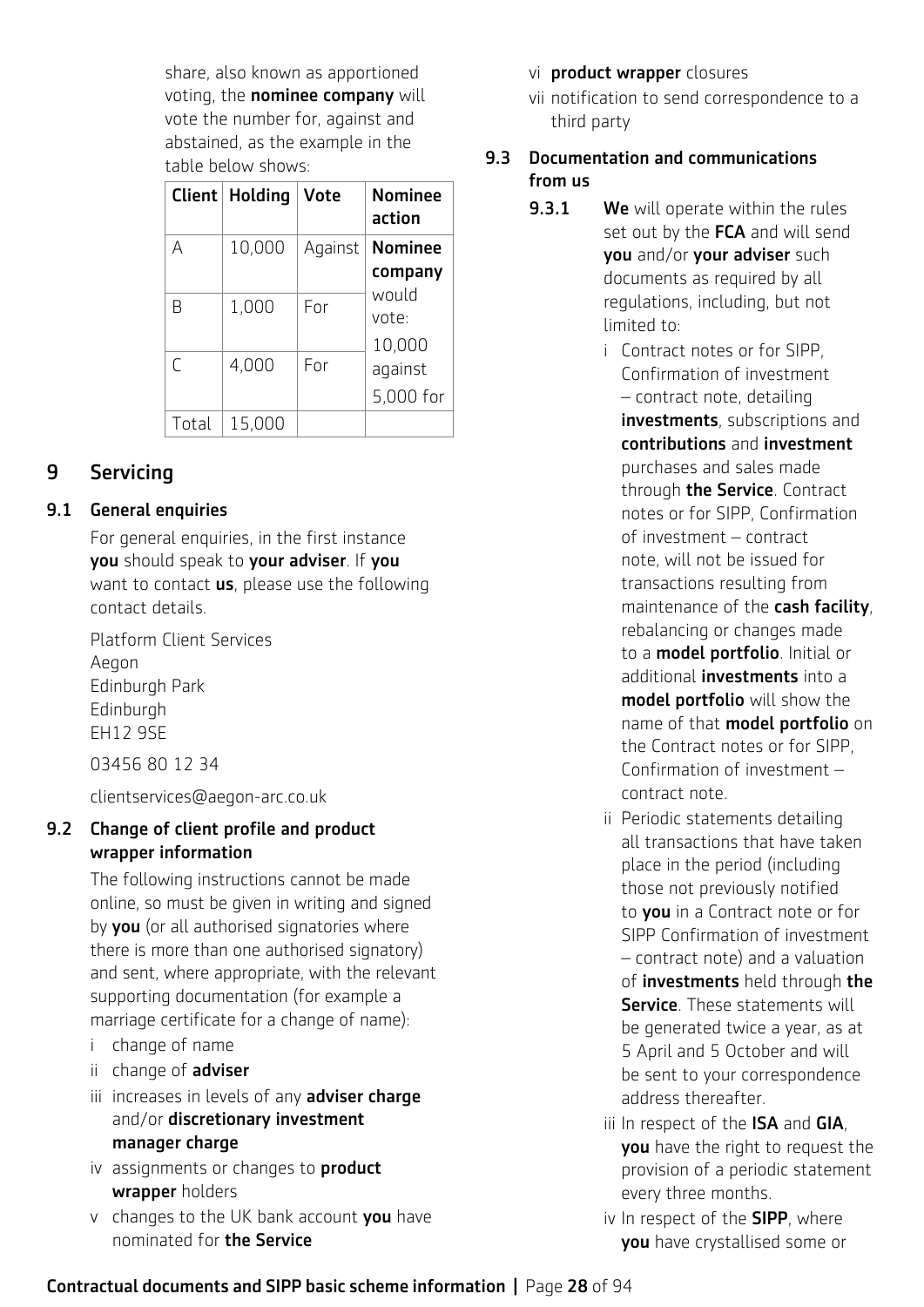all of your benefits, and some of your SIPP is providing or available to provide drawdown, we will issue an annual review to you.

**9.3.2** In addition, we will make the information detailed above available to you or your adviser online.

# 9.4 Complaints

- **9.4.1** If you have a complaint about the Service or product wrapper, you should write to **our** Complaint Manager at the following address: Complaint Manager Aegon Edinburgh Park **Edinburgh** EH12 9SE
- **9.4.2** Scottish Equitable plc is authorised by the PRA and regulated by the FCA and PRA and bound by their rules. Aegon Investment Solutions Ltd is authorised and regulated by the FCA and bound by its rules. We will send you details of our complaints procedure and what you can expect when we acknowledge your complaint.
- **9.4.3** If your complaint is not dealt with to your satisfaction and you have a complaint, you can write to the Financial Ombudsman Service at the following address:

Financial Ombudsman Service South Quay Plaza 183 Marsh Wall London E14 9SR

08450 80 18 00

complaint.info@financialombudsman.org.uk

**9.4.4** Where complaints relate to a third party, we reserve the right to refer these to the third party and inform you that we have done this.

# 9.5 Cancellation

Cancellation does not apply where the joining process is made under the Pensions Act 2008

and relevant regulations made under that Act. This joining process provides you with the ability to opt out of a **SIPP** when you have been enrolled or auto-enrolled by your employer into that SIPP. In those circumstances, we will comply with the legislative provisions that apply to that process.

9.5.1 When you cancel your product wrapper within the cancellation period, all contributions and transfers will be repaid. The amount to be repaid will depend on what action has been taken in respect of your product wrapper at the time **you** cancel.

# 9.5.2 General

Costs at the start of your plan cannot be specific due to the wide range of options available to **you**. Amounts deducted on cancellation will be restricted to our own costs, adviser charges and those costs incurred in relation to **your investment** choices and transactions.

If your investments are held only within the **cash facility** during the cancellation period and no trading has occurred, we will return any contribution or transfer in full to the person who paid it (for example to you, your employer, a third party or another provider for a transfer) less any adviser charge that has been deducted from your cash facility.

If you start trading within the cancellation period you will be liable for any charges levied by 3rd parties such as investment managers or stockbrokers. In addition, if **your investment** has fallen in value before we received the cancellation request, you may get back less than you invested. The maximum repayment that is

possible when you cancel is 100% of your original investment.

On receipt of your cancellation instruction, we will sell any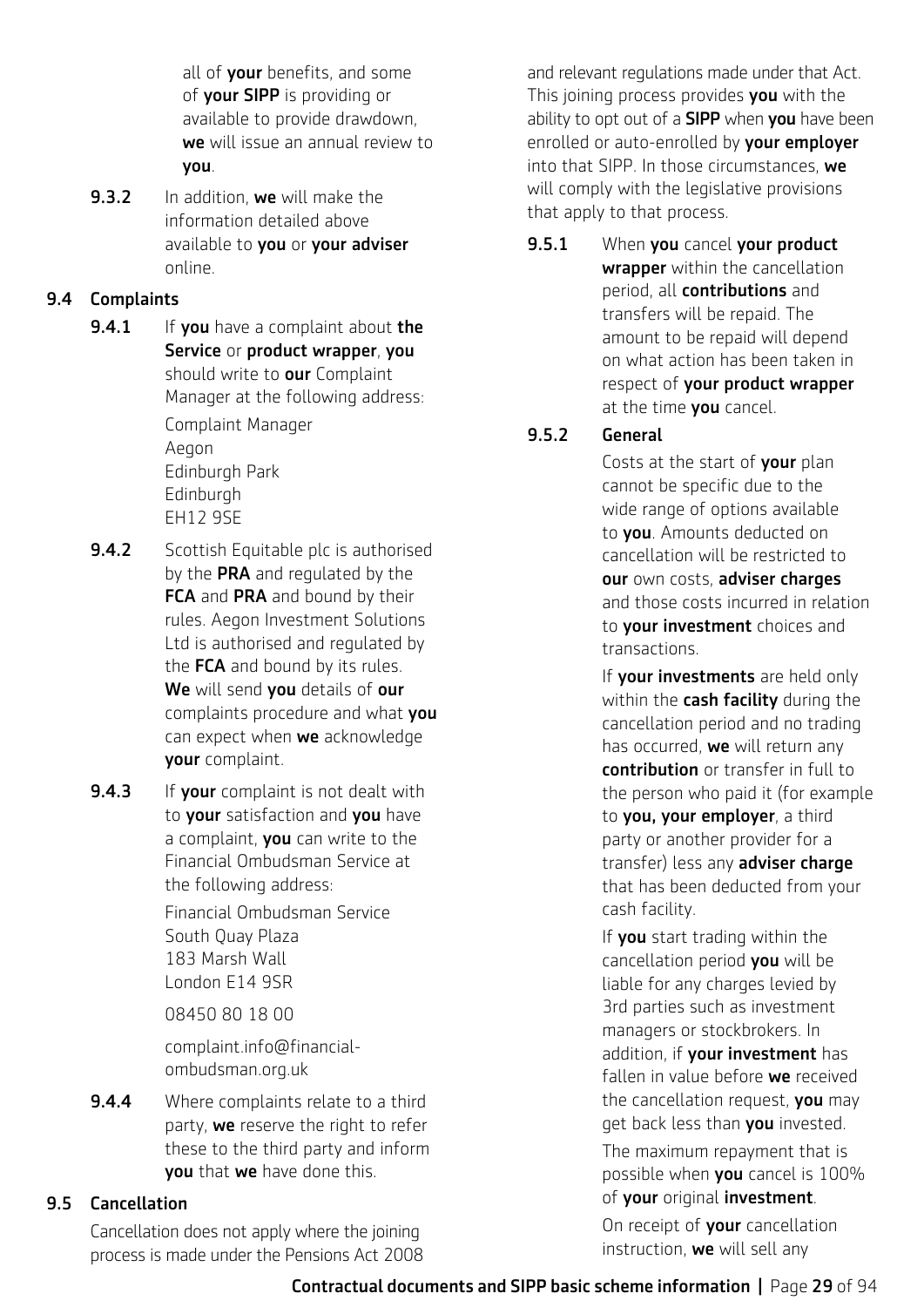investments you have purchased and return any monies to the place from which it was paid, less any charges taken by investment managers and discretionary fund managers and any adviser charges already deducted from your cash facility. Your investment may also suffer a loss from market movement and **you** may still be liable to pay any outstanding adviser charges under the terms of your agreement with your adviser. If you cancel after purchasing investments that are not easily convertible to cash, we may have to delay the return of the monies to **you. You** should be aware that this may involve a significant delay. Please note that for any investments you have purchased through the stockbroking service, you or your adviser will need to arrange the sale of these. We cannot instruct the sale of such investments on your behalf. Where **you** have transferred funds to us from your previous provider, it may not be possible to reverse the transfer as the

previous provider is not obliged to take back the transfer and/or may levy charges in order to do so. If this happens, you should seek the advice of your adviser.

#### 9.5.3 Regular contributions

It is only the first regular contribution that you choose to make that will have cancellation rights. If **you** choose to cancel, any reqular contributions will be returned to **you** in full, less any adviser charge already deducted from your cash facility.

9.5.4 Single contributions and transfer For single contributions or transfers, you may get back less than you invested if your **investment** value has fallen before we received your

cancellation request. If the value of your investments has increased between investing your contributions, or transfers, and receiving your cancellation, then the sum refunded will be no more than the original value of your contributions or transfer.

#### 9.5.5 Adviser charges

Any adviser charges that have left your cash facility when we receive the cancellation request cannot be refunded to **you**.

#### 9.6 Verification of your identity/source of wealth

We are required by the Money Laundering Regulations 2007 to verify your identify when you open your first product wrapper. In addition, in certain circumstances we will need to check where the money you are investing in a **product wrapper** comes from.

Where we are unable to satisfactorily verify your identity and/or the source of the money you are investing, we may decide to close the product wrapper, return the payment and remove your access to the Service.

Where, for a **SIPP**, we are unable to satisfactorily verify your identity and/or the source of the money you are investing and we decide to return the payment to **you** from the **SIPP**, that payment may be an unauthorised payment in terms of the Finance Act 2004. Where this is the case, we will deduct the unauthorised payment charge, the scheme sanction charge and any unauthorised payment surcharge due to HMRC before we return the payment to you.

# 10 Payments out (withdrawals, transfers, charges and fees)

# 10.1 Withdrawals from a product wrapper

- 10.1.1 Whether withdrawals are allowed from a **product wrapper** is closely governed by the individual **product** wrapper rules, so you should refer to sections A, B and C.
- 10.1.2 All withdrawals will be deducted from the **cash facility** of the product wrapper as instructed

# Contractual documents and SIPP basic scheme information **|** Page 30 of 94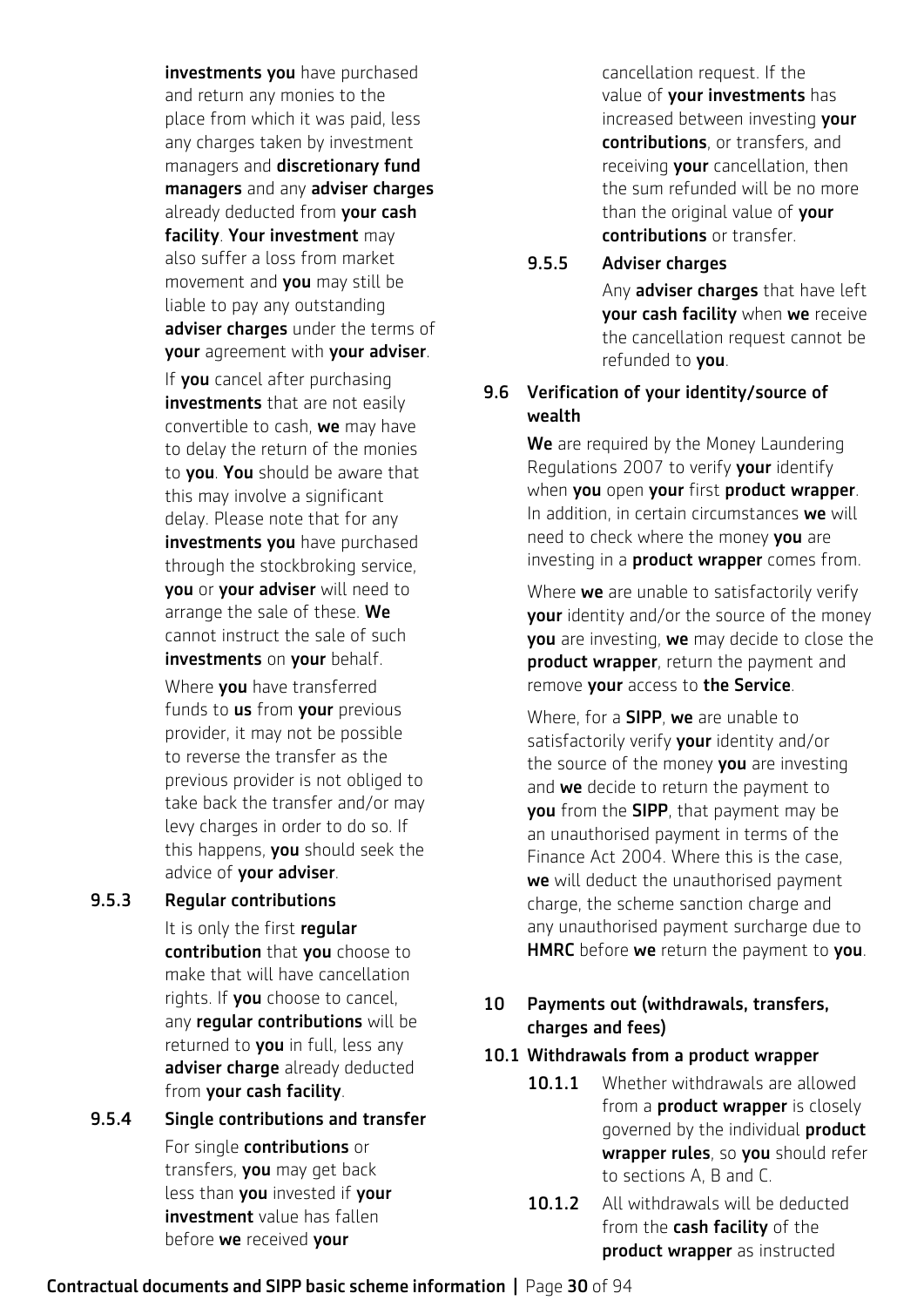by you or your adviser on your behalf where this is a **benefit** crystallisation event or income withdrawal within your SIPP as detailed in 9 and 13 of Section C. You and your adviser must make sure that there is sufficient cleared money available in the cash facility for these withdrawals to be paid.

- 10.1.3 We will pay all proceeds received directly to the UK bank account vou have nominated for this purpose on application or notification to us in writing.
- 10.1.4 Payments are made by BACS and are subject to the bank clearing rules.
- 10.1.5 All payments made by us will be made by bank transfer. Payments will not be made by cheque.
- 10.1.6 With the exception of payments related to a **SIPP**, we will not make any payments with a value of less than £1.
- 10.1.7 We will not make withdrawal payments to third parties.
- 10.1.8 Where there is a payment out of your product wrapper, this will be made after the deduction of any outstanding charges, taxes, fines, or other payments that we are required to pay under legislation, regulation or order of a court, tribunal, ombudsman or other similar institution.

# 10.2 Re-registration and transfers from the Service to another provider

- 10.2.1 We will allow re-registration and cash transfers out from the ISA, SIPP and GIA where we have received a fully and correctly completed transfer authority signed by all holders or required authorised signatories. Current year ISAs must be transferred out in full.
- 10.2.2 Not all providers will accept re-registration to them.
- 10.2.3 Where you are re-registering

investments away from the Service, we accept no liability for any loss incurred as a result of a delay in **your re-registration** from the Service, unless this delay is caused by our wilful default or negligence.

- 10.2.4 Where you want to transfer out part of a **product wrapper**, the value of what remains, after the transfer must not be less than £1,000. Where the value of **your product** wrapper remaining would be less than  $£1,000$ , we reserve the right to transfer the whole value and close your product wrapper.
- 10.2.5 If you have outstanding Aegon charges related to your product wrapper, we will deduct our charges from the cash facility of that **product wrapper** before transferring any money out. For an in-specie transfer out, we will not carry out any transfer requested until the outstanding charges are paid.

# 10.3 Aegon charges and fees

This section details the charges we take for the provision of the **product wrapper** and the Service by us. The actual amounts of these charges are detailed in the Charges guide.

10.3.1 Initial charge

10.3.1.1 The initial charge is a percentage amount and is deducted by us from the value of the gross contribution that is deposited by **you** or on **your** behalf into the cash facility of any product wrapper held on the Service. The initial charge will be taken when money has cleared into the cash facility and before any investments are made.

10.3.1.2 If applicable, the initial charge will be taken from all initial

Contractual documents and SIPP basic scheme information **|** Page 31 of 94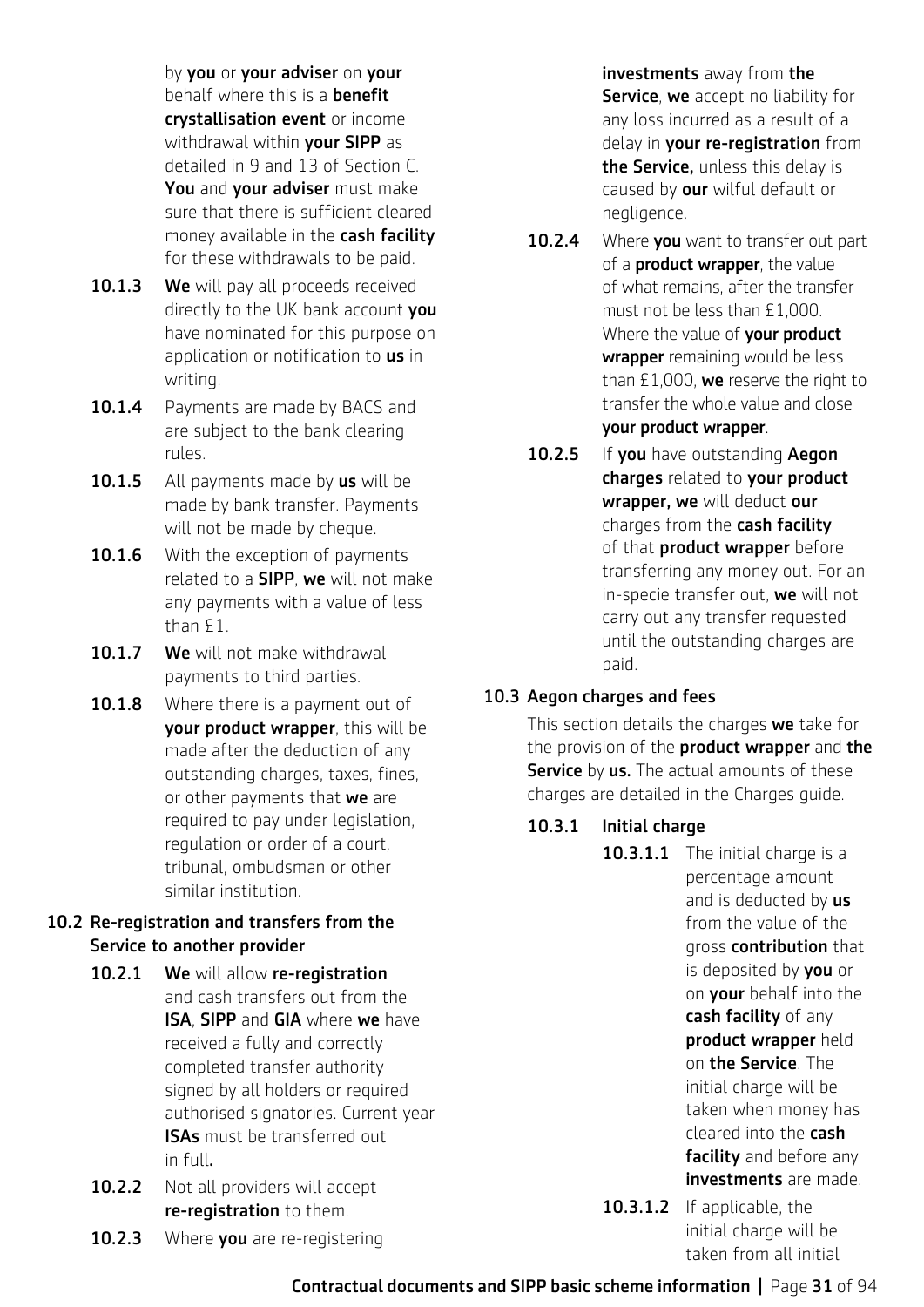and regular gross contributions made into the cash facility of the specified **product** wrapper.

- 10.3.1.3 We will confirm the amount of the initial charge to **you** in the Contract note or for SIPP, Confirmation of investment – contract note.
- 10.3.1.4 We will calculate the Aegon charge before we have deducted any adviser charge due.
- 10.3.1.5 Where you set up your SIPP by making a contribution or transfer (or series of transfers) within the application setting up **your SIPP**. and immediately crystallise all of this contribution or transfer, we will calculate the Aegon initial charge after the deduction of any excess lifetime allowance charge and pension commencement lump sum. In all other circumstances, we will calculate the Aegon initial charge after the deduction of any excess lifetime allowance charge but before any **pension** commencement lump sum has been deducted.

# 10.3.2 Annual charge

10.3.2.1 The annual charge is based on the total value of all **your** product wrappers, held under the same **client** profile. The annual charge is calculated as a percentage of this

total, as detailed in the Charges guide.

10.3.2.2 The annual charge will be applied to each product wrapper and taken from the cash facility of each product wrapper.

> If you have Secure retirement income, the annual charge will not be applied to that part of **your SIPP** that is invested in Secure retirement income. This is because any Secure retirement income you have has its own charging structure.

- 10.3.2.3 Where possible, we will take into account the value of **your** other eligible Aegon pension products that are shown on the Service under your client profile when calculating the cumulative value of all product wrappers held. This could have the effect of reducing the percentage of the annual charge you pay through your **product** wrapper.
- 10.3.2.4 The annual charge is calculated monthly on an annualised basis and will be deducted monthly in arrears from the **cash facility** of the relevant **product** wrapper. This means that each month it will be calculated as though it was going to apply for one year from that month but only be deducted in relation to that month. It will be calculated and deducted

Contractual documents and SIPP basic scheme information **|** Page 32 of 94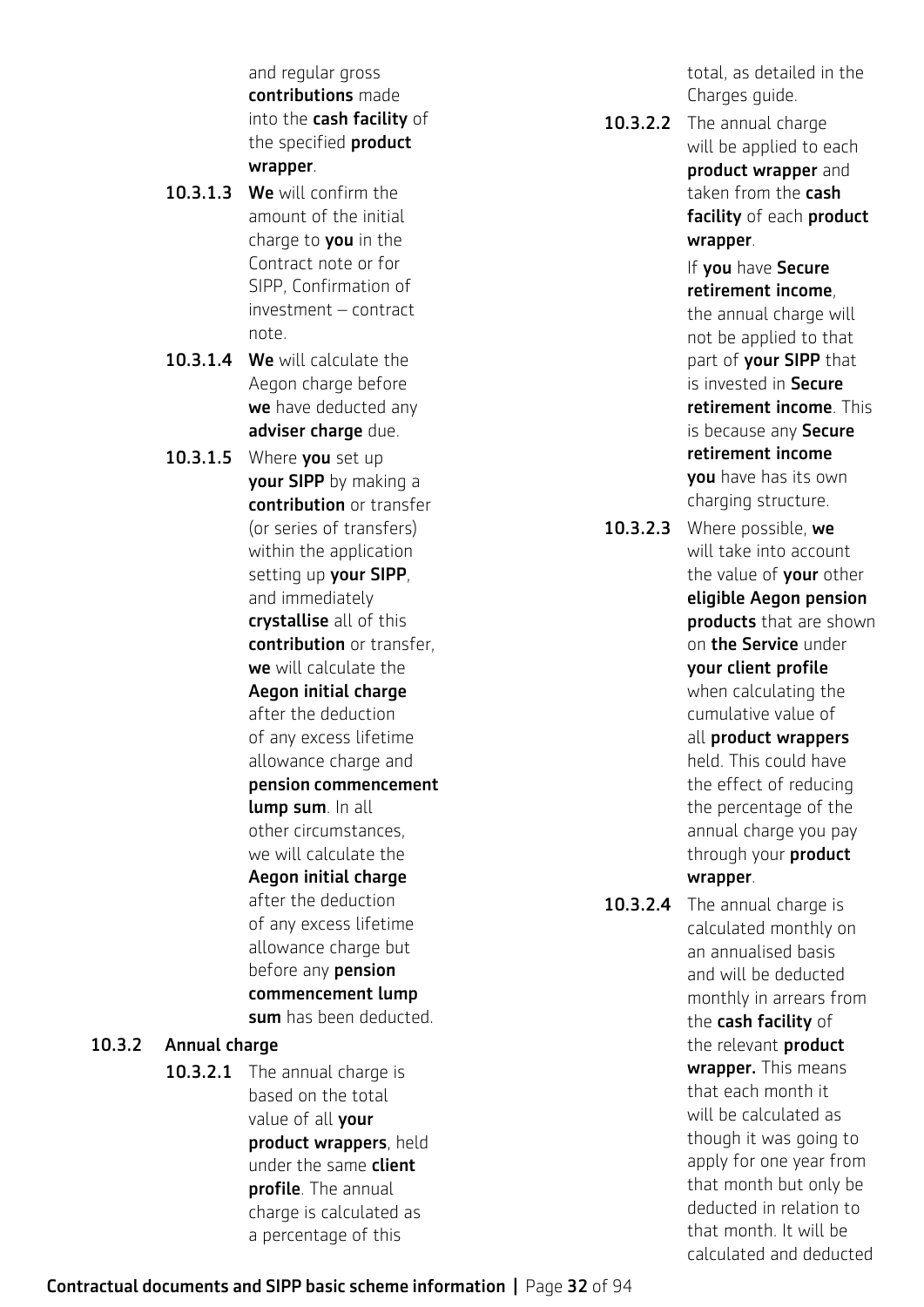in this way each month.

- 10.3.2.5 The valuation date of your total investments on which the annual charge is based is the last business day of the month. The annual charge will then be deducted from your cash facility on or around the first business day of the next month. Any valuation is based on the latest valuation we hold for the particular investment it relates to.
- 10.3.2.6 Your annual charge may be discounted from our standard tiered scale if we have reached an agreement with your adviser. If you change advisers, any discount agreed with **vour** previous adviser will no longer apply unless you and we agree otherwise. If **you** appoint a new adviser who offers access to the Service, and we have reached agreement with that adviser to discount our standard tiered scale, this new discount will apply to your annual charge. When **your** annual

charge receives a discount through an agreement we have reached with your adviser, this discount will not change whilst you remain with that adviser, even if we agree a new level of discount with **your adviser** (whether this is an increased or decreased

#### discount).

However, if we have agreed any special time related deal with **your** adviser, this deal will only apply for the time period we have agreed with your adviser. After this time period, you will receive the discount that we have agreed with your adviser.

If you do not have an adviser who offers access to the Service, or leave such an **adviser**, you will not benefit from any discount whilst you do not have such an adviser.

- 10.3.2.7 You may be on a different scale from our standard tiered scale. We will tell you if you are on a different scale. If you are on a different scale then any discount will apply to that scale and not the standard tiered scale.
- 10.3.2.8 Uncleared funds and incomplete transfers are not included in the calculation of the annual charge.
- 10.3.2.9 If you have a SIPP, any portion of the annual charge that relates to the ARC insured funds policy are charges that arise under that policy. These charges are payable to Scottish Equitable plc as the provider of that policy.

# 10.3.3 Customer fee

| <b>10.3.3.1 You</b> may have a |  |
|--------------------------------|--|
| customer fee applied to        |  |
| your product wrapper.          |  |
| A customer fee will            |  |

Contractual documents and SIPP basic scheme information **|** Page 33 of 94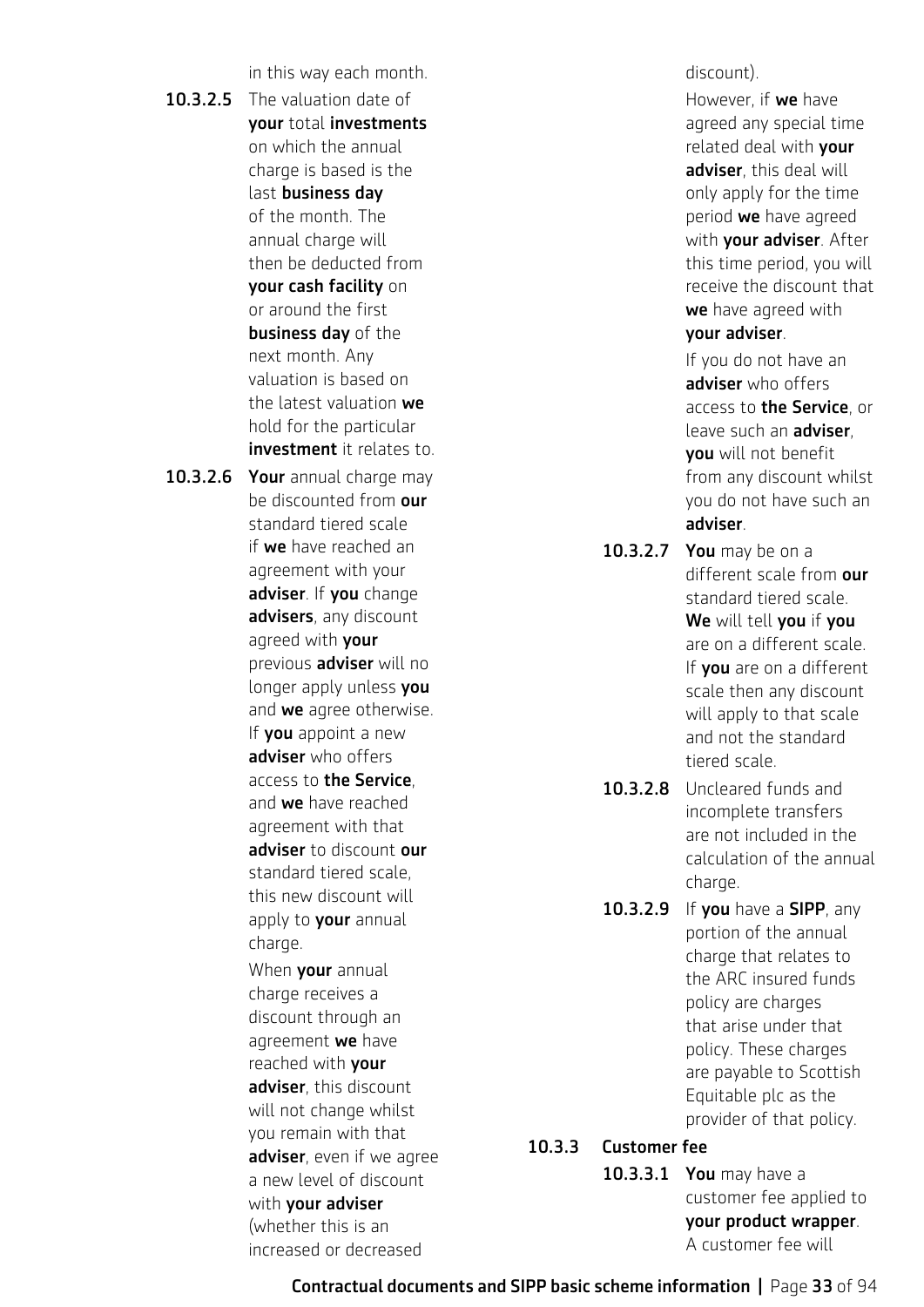#### apply to your product wrappers if:

- $\blacksquare$  a customer fee, including the level of customer fee, is detailed on **your** Confirmation of application or
- vour charging structure has changed under 10.3.4 of the general section to a charging structure that includes a customer fee.

If you have Secure retirement income, the customer fee will not be applied to that part of your SIPP that is invested in Secure retirement income. This is because any Secure retirement income you have has its own charging structure.

- 10.3.3.2 The customer fee will be deducted monthly and proportionately across your product wrappers. For each product wrapper, it is based on the proportionate value of the investments under each product wrapper as a percentage of the total value of all investments under all your product wrappers on the Service at the time the customer fee is calculated. For example, if the total value of all your investments on the Service is £100,000 and is made up of:
	- $\blacksquare$  a **SIPP** with a value of £50,000 (50% of the total value)
	- a stocks and shares

**ISA** with a value of £35,000 (35% of the total value) and

 $\blacksquare$  a GIA with a value of £15,000 (15% of the total value)

the customer fee is split:

- <sup>n</sup> 50% of the customer fee to be deducted from the SIPP
- 35% of the customer fee to be deducted from the stocks and shares ISA and
- 15% of the customer fee to be deducted from the GIA

10.3.3.3 The customer fee will increase on 1 January each year in line with the Average Weekly Earnings index. The Average Weekly Earnings index is an official method of calculating the average increase in weekly earnings in the UK. If the UK government stops publishing this index, or we decide that it is no longer suitable, we will use another index. The replacement index will either be one published by the government or calculated by us. The increase will be based on the Average Weekly Earnings increase for the whole economy. We use the most recently published rate of increase in Average Weekly Earnings when calculating the increase to the customer fee. This will not necessarily be the latest increase in Average Weekly Earnings available on 1 January as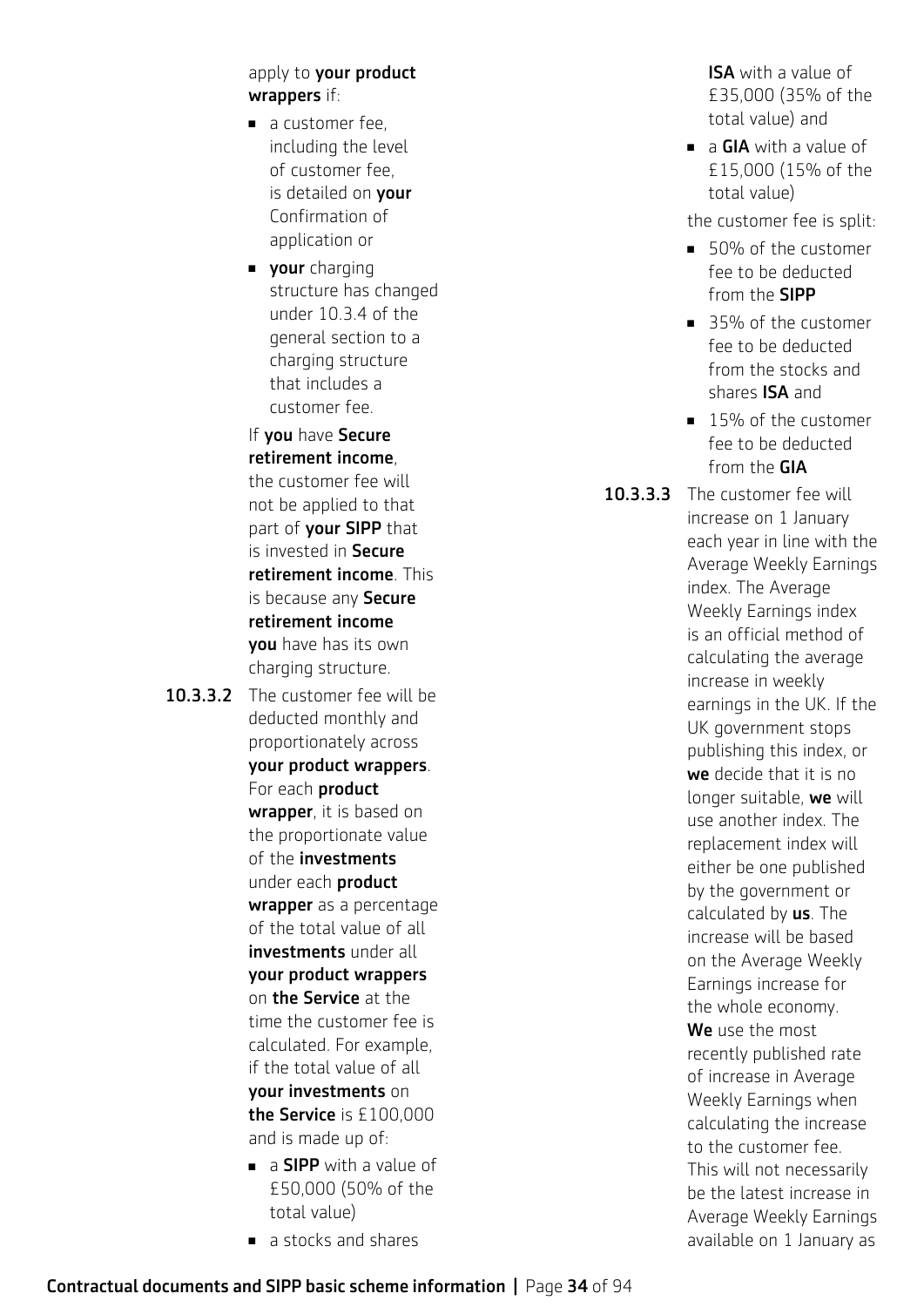we calculate the increase to the customer fee before 1 January. The customer fee will only increase and not reduce. This means that if the Average Weekly Earnings fall below 0% for a particular year, no change will be made to the customer fee for that year.

10.3.3.4 The customer fee will not be discounted even where **we** have reached agreement with your adviser to discount the platform charge as detailed in 10.3.2.6.

# 10.3.4 Charging logic

- 10.3.4.1 When the charging structure that includes your annual charge (and customer fee, if applicable) is set for your product wrappers, this operates as detailed below.
	- i If you leave the employment of your employer. When this happens, you will retain the charging structure that you are on. If you have appointed an adviser, or appoint one at a later date, you will not move to the charging structure that we have agreed with your adviser, but will remain on the charging structure vou were on.
	- ii If  $you$  join a new employer on the Service. If you are on a charging structure that we have agreed with a previous **employer**,

you will not move to the charging structure we have agreed with your new employer, but will remain on the charging structure that applied to your product wrapper when it was set up or amended to when you first joined an employer that uses the Service. If you are on a charging structure that we agreed with your adviser, you will move to the charging structure that we have agreed with your new employer. iii If **you** appoint a new adviser. When this happens, unless vou are on a charging structure we agreed with your employer or a previous employer, you will move to the charging structure we have agreed with your new adviser. This may be different from your current charging structure. We will tell you where this applies and what your new charging structure is. If you are on a charging structure we agreed with your employer or a previous employer, you will remain on that charging structure and not move to the charging structure we have agreed with

your adviser.

Contractual documents and SIPP basic scheme information **|** Page 35 of 94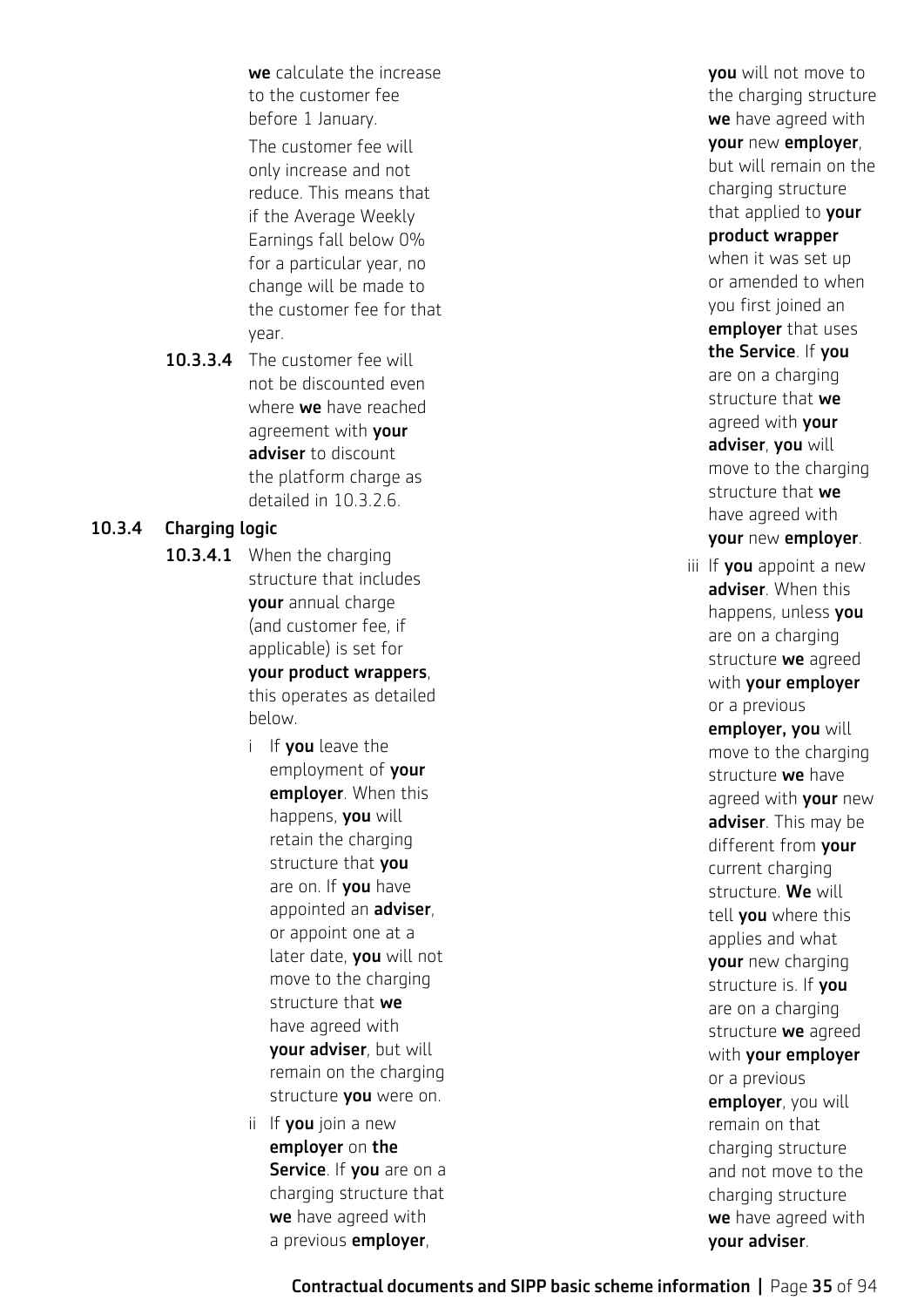iv If  $we$  agree a new charging structure with your current employer where your charging structure is through that employer. When this happens, you will move to the new charging structure that we have agreed with your employer. We will tell you where this applies and what your new charging structure is. For the avoidance of doubt, if **you** leave an employer you stay on the charging structure you were on at the date of leaving that employer, if we later agree a new charging structure with that employer, you will not receive this new charging structure.

# 10.3.5 Income drawdown fee

- 10.3.5.1 We will apply a drawdown fee, to set up the income payment following the start of drawdown pension payments and each year after that. This will be deducted from your cash facility on or around the first business day of the next month.
- 10.3.5.2 If no drawdown pension payments are taken in the 12 months since the last drawdown pension payment, there will be no charge.
- 10.3.5.3 If you restart drawdown pension payments after a 12 month gap, charges will apply as if **you** have

set up a new **drawdown** pension payment.

10.3.5.4 The drawdown fee is split equally between all your SIPP arrangements that you hold within a client profile that are paying a drawdown pension. If an arrangement contains only Secure retirement income, the drawdown fee will be split between the other **SIPP** arrangements within that **client profile** and not be deducted from that arrangement. If your SIPP or all your **SIPPs** that you hold in that client profile contain only Secure retirement income at the time the drawdown fee is due, no drawdown fee will be deducted. For the avoidance of doubt, if your SIPP or SIPPs within that client profile contain only Secure retirement income but the income from Secure retirement income is not equal to the drawdown pension you have requested, there will be a balance left in your cash facility and the drawdown fee will be payable.

#### 10.3.6 UFPLS charge

We reserve the right to make a charge for processing and paying request for an **UFPLS**, or to introduce a charge in general for processing and making payment of **UFPLSs**. Any charge that we introduce for processing a request for an **UFPLS** will be introduced in accordance with 10.3.11. Where we decide to introduce a charge for

# Contractual documents and SIPP basic scheme information **|** Page 36 of 94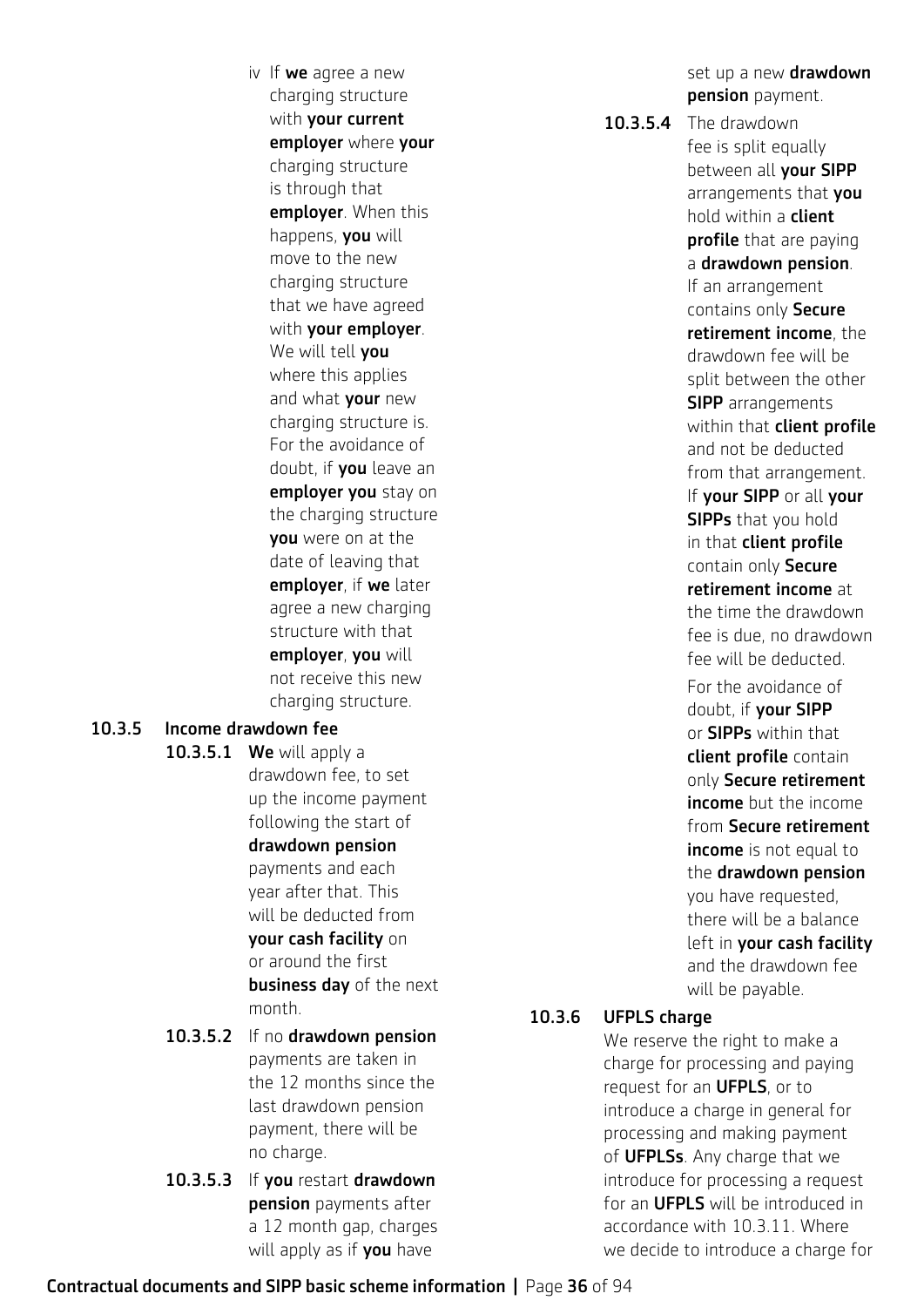processing a request for payment of an **UFPLS**, we will tell you of our charges at the point of making such a request.

#### 10.3.7 Withdrawals

- 10.3.7.1 No charges will be made for withdrawals (other than drawdown pension payments, where an income drawdown fee is charged).
- 10.3.7.2 No charges will be made for transferring out to another provider either through re-registration or cash transfers from the Service. The level of the stockbroker fee will be detailed in the Charges guide.

#### 10.3.8 Stockbroker fee

Aegon will apply a stockbroker fee when you buy or sell equities using **the Service**. The level of the stockbroker fee will be detailed in the Charges guide.

10.3.9 Aggregated stockbroker fee When **you** buy or sell an **exchange** traded fund using the Service, we will apply a fee. The level of the aggregated stockbroker fee will be detailed in the Charges guide.

#### 10.3.10 Sharesave rollover fee

A fee which is taken for facilitating the rollover of shares from a matured sharesave scheme, into your product wrapper(s).

10.3.11 Changes to Aegon charges 10.3.11.1 During the lifetime of a product wrapper, we may need to change our charges. This includes levying new types of charges, setting minimum charges. removing charges and varying the level of an

existing charge.

- 10.3.11.2 The change to charges may be due to a number of circumstances. We retain the right to vary these charges where we feel it is necessary and reasonable to do so. In setting a new level or charge, we will set an amount that we believe is not excessive.
- 10.3.11.3 Charges may be changed:
	- i to reflect market conditions and general industry practice
	- ii to take account of changes to the law, codes of practice or the way in which we are regulated
	- iii to reflect any changes to the way in which we provide our services
	- iv to reflect any changes in the cost of providing our services
	- v to reflect changes to technology
	- vi to take account of a decision by a court, ombudsman, regulator or similar body
	- vii each year in line with the consumer price index or any replacement of this index. The consumer price index is an official method of calculating inflation in the UK. It is a measure of the cost of living and reflects changes in the general price level.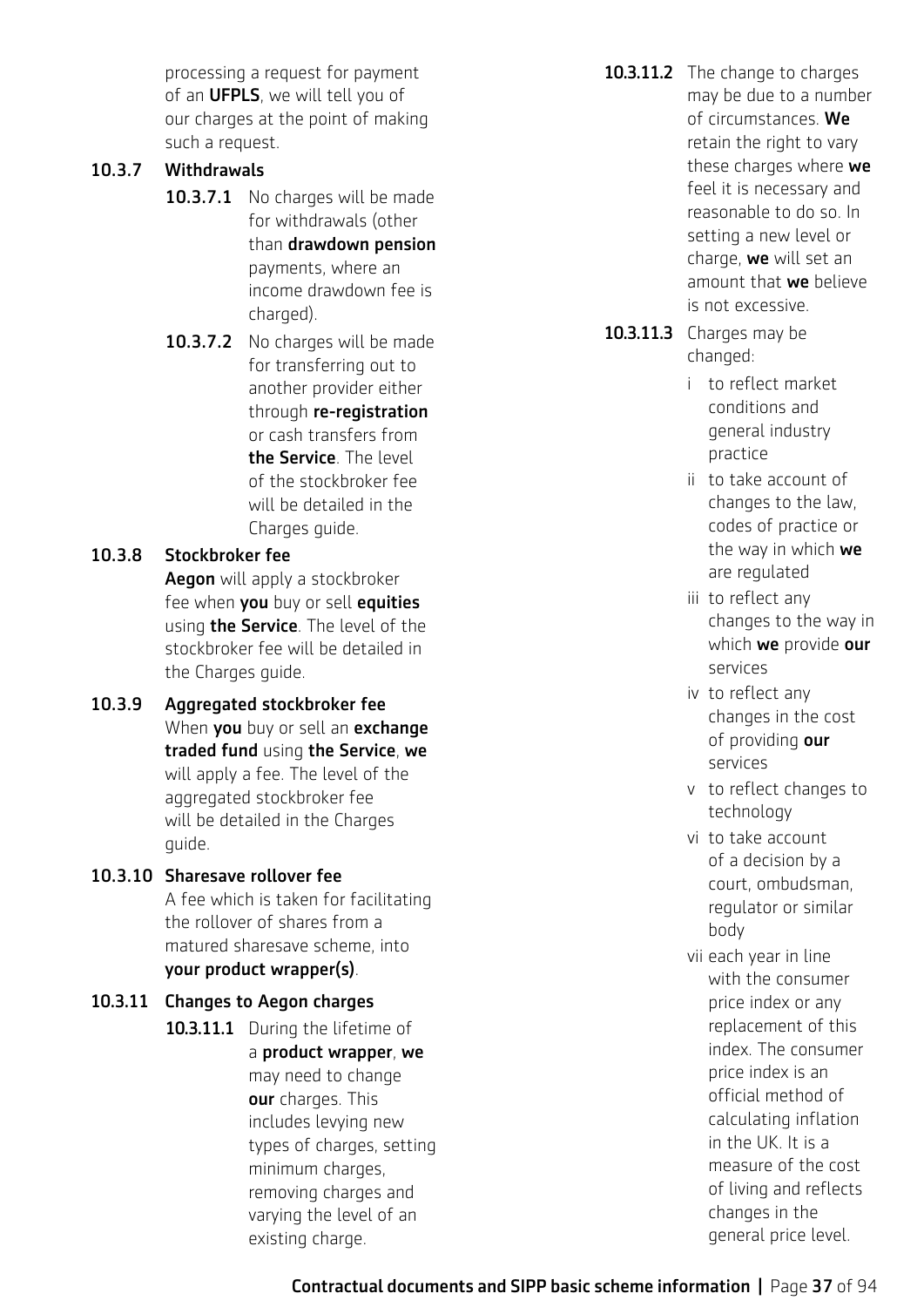10.3.11.4 Where possible, we will communicate any changes to you, in advance, in line with 13.7, no less than one calendar month before any changes take effect.

#### 10.4 Adviser charge (including discretionary investment manager charge)

In this section we describe how we can facilitate payments from your product wrapper, to your adviser.

- 10.4.1 Payments of adviser charge to your adviser are specific to each product wrapper. We facilitate the payment of initial, ongoing and ad hoc adviser charges that have been agreed between you and your adviser and notified to us by you, or your adviser on your behalf.
- 10.4.2 Payments of adviser charge will be deducted from the **cash** facility within the relevant product wrapper and paid to your adviser by us on your behalf. At any time you can ask us in writing to alter or stop paying any adviser charge. However, once the payment of adviser charge has been deducted from your cash facility, it will be held by Aegon Investment Solutions Ltd or Scottish Equitable plc as agent for your adviser. This means that once it has left your cash facility it has been paid to your adviser and cannot be altered or returned by us.
- 10.4.3 We will confirm to you the total amount of initial and ongoing adviser charge that has been paid or is due to be paid to your adviser when **we** confirm the purchase of the **investments** for that application. If the adviser charge alters at a later date, we will tell you of this change.
- 10.4.4 Please contact vour adviser if you consider the amount we have deducted and paid to **vour adviser** on your behalf to be incorrect. If

there is a dispute between you and **vour adviser** about the amount of any adviser charge, you should in the first instance contact your adviser and then us.

- 10.4.5 If there is not enough cash in your cash facility to pay any adviser charge, the cash maintenance process in 5.4 will apply. Please note that the cash maintenance process does not apply to Secure retirement income, this means that if the only **investment** is Secure retirement income no adviser charge will be paid without you or your adviser taking action to ensure that there is enough in the cash facility to pay the adviser charge.
- 10.4.6 Initial adviser charge An initial **adviser charge** is a payment **you** agree to make to **your adviser** from a gross contribution or cash transfer into your product wrapper.
	- 10.4.6.1 The initial adviser charge is paid to your adviser based on:
		- a a percentage of the value of a gross contribution or cash transfer to be made, calculated by deducting the stated percentage from the amount placed into the cash facility, or
		- b a specified monetary amount deducted from the gross contribution or cash transfer amount
	- 10.4.6.2 If you are making a cash transfer, regular and single contributions at the same time, different types of initial adviser charge can be taken from each payment method.

Contractual documents and SIPP basic scheme information **|** Page 38 of 94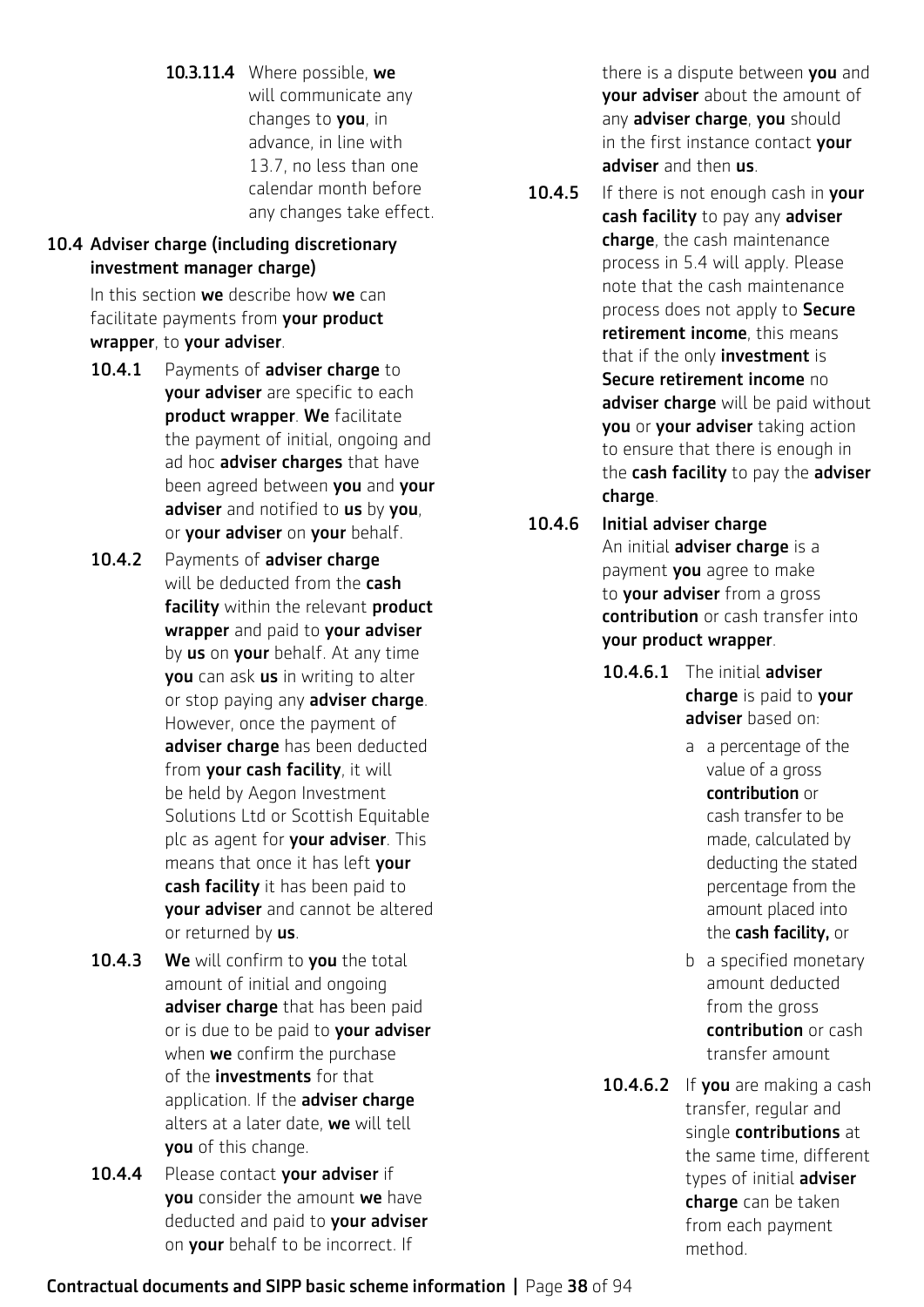- 10.4.6.3 Where you set up vour SIPP by making a contribution or transfer (or series of transfers) within the application setting up your SIPP, and immediately crystallise all of this contribution or transfer, we will calculate the initial adviser charge after the deduction of any excess lifetime allowance charge and pension commencement lump sum. In all other circumstances, we will calculate the initial adviser charge after the deduction of any excess lifetime allowance charge but before any pension commencement lump sum has been deducted.
- 10.4.7 Ongoing adviser charge
	- Any ongoing **adviser charge** is a charge paid to your adviser on a regular basis, based on the total value of your product wrapper.
	- 10.4.7.1 The ongoing adviser charge is calculated and paid on a monthly basis as follows:
		- a a percentage based ongoing adviser charge. We will value your product wrapper on the last business day of each month and apply the percentage to this value to calculate how much ongoing **adviser** charge is to be paid. The ongoing **adviser** charge will then be deducted on or around the first business day of each month
- b a specified monetary amount deducted on or around the first business day of each month
- 10.4.7.2 Ongoing adviser charge may be set up or amended following the opening of a product wrapper. We will only accept instructions in writing to increase ongoing adviser charge signed by you.

10.4.8 Ad hoc adviser charge Ad hoc adviser charges are one-off charges that you agree to be paid to your adviser.

- 10.4.8.1 Ad hoc adviser charges
	- are calculated and paid as follows:
	- a a percentage based on the value of your product wrapper
	- b a specified monetary amount
- 10.4.8.2 Your adviser must instruct the payment of the ad hoc adviser charge online. After we have paid this charge, we will send confirmation to **vou** of the amount that we have paid to your adviser.

#### 10.4.9 Discretionary investment manager charge

10.4.9.1 Payments to your

discretionary fund manager are specific to each **product** wrapper. The level of this is as you and your adviser agree with the discretionary fund manager.

10.4.9.2 Payments will be deducted from the cash facility within

Contractual documents and SIPP basic scheme information **|** Page 39 of 94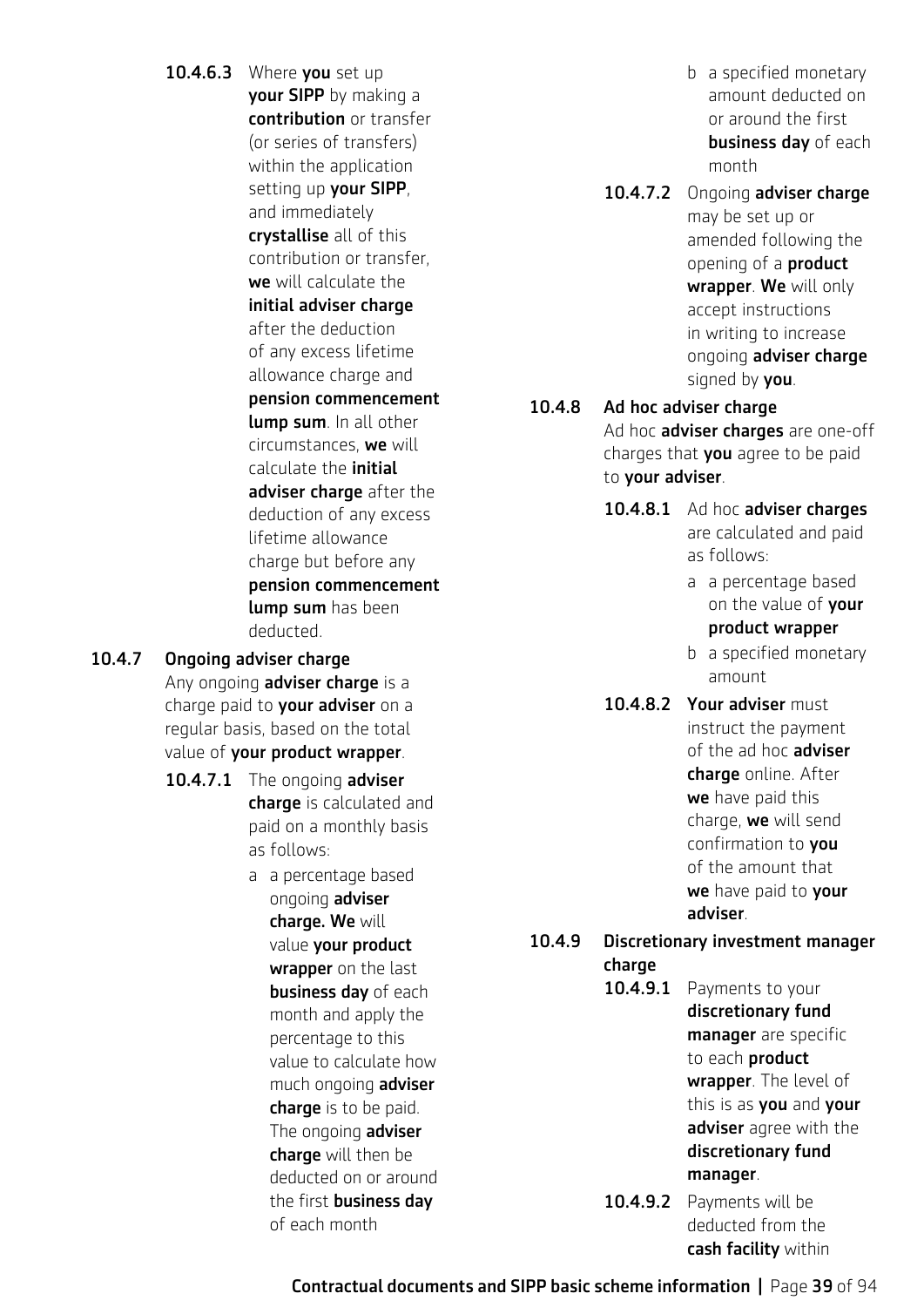the relevant **product** wrapper and paid to your discretionary fund manager by us on your behalf. Once the payment has been deducted from your cash facility, it will be held by Aegon Investment Solutions Ltd or Scottish Equitable plc as agent for your discretionary fund manager. This means that, once it has left your cash facility, it has been paid to your discretionary fund manager and cannot be altered or returned by us.

10.4.9.3 The discretionary investment manager charge due is a percentage charge. We will value your product wrapper on the last business day of each month and apply the percentage to this value to calculate how much discretionary investment manager charge is to be paid. If you have Secure retirement income, the discretionary investment manager charge will not include that part of your SIPP that is invested in Secure retirement **income** when calculating this charge. The discretionary investment manager charge will then be deducted from your cash facility on or around the first business day of each month.

discretionary investment manager charges you have agreed to pay your adviser and discretionary fund manager are a matter between you and your adviser and discretionary fund manager. When we pay the adviser charge or discretionary investment manager charges, this is a payment we are making at your direction and on your behalf. It is not a payment for any services provided by your adviser and discretionary fund manager to us. Payment of the adviser charge and discretionary investment manager charge is separate to any charges that you may be required to pay us or for your product wrapper.

10.4.11 We will pay the adviser charge and discretionary investment manager charge while your product wrapper is in force. You may remain liable to pay your adviser and the adviser charge and your discretionary fund manager the discretionary investment manager charge if there is insufficient money in the cash facility of your product wrapper, or the adviser charge and discretionary investment manager charge is stopped, unpaid or re-credited to your product wrapper. You should check the terms of **your** agreement with your adviser and/or discretionary fund manager for details about adviser charges and discretionary investment manager charges.

- 10.4.12 We will not pay interest to you or your adviser and discretionary fund manager for the nonpayment or late payment of an adviser charge and discretionary investment manager charge.
- 10.4.13 We can stop the payment of all or part of an **adviser charge** and discretionary investment manager charge for any of the following reasons:

10.4.10 The adviser charges and

#### Contractual documents and SIPP basic scheme information **|** Page 40 of 94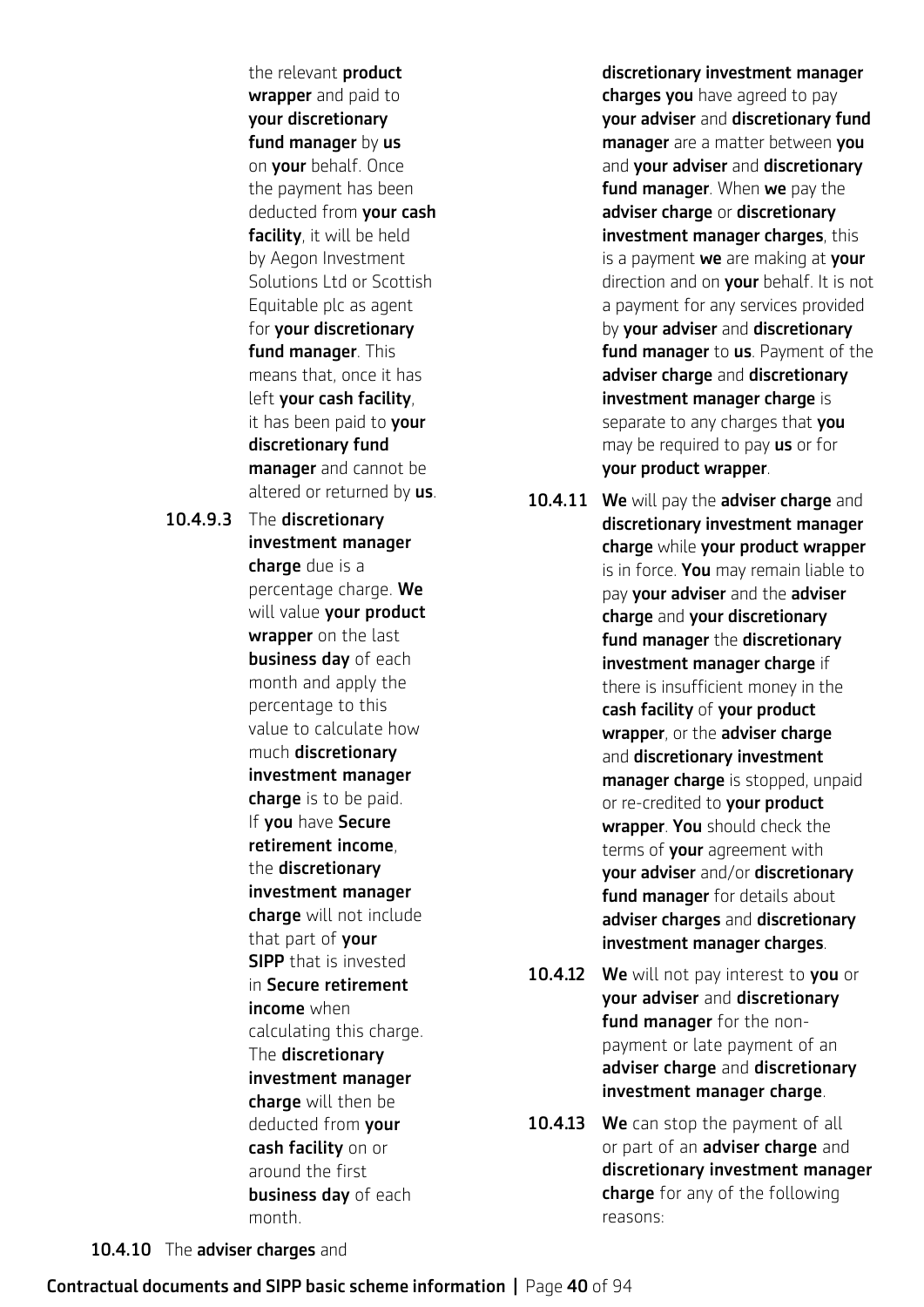- **we** no longer have a relationship with your adviser and discretionary fund manager
- $\blacksquare$  we reasonably believe the payment of adviser charge and discretionary investment manager charge would be contrary to law or regulation
- **n** your adviser and discretionary fund manager is no longer authorised
- **n** your adviser and discretionary fund manager ceases to trade
- vou or your adviser instruct us that you no longer want to remain invested in a **model** portfolio provided by the discretionary fund manager.
- 10.4.14 We expect that most adviser charges and discretionary investment manager charges will not be subject to VAT, however some may be so. We will treat all instructions from you to pay adviser charges and discretionary investment manager charges as including any VAT where it is applicable at the rate prevailing at the time of the payment of the adviser charge and discretionary investment manager charge and taking into account any changes to the rate of VAT howsoever occurring. We will not require you to provide any further instructions where the rate of VAT has changed. You should discuss this with your adviser and discretionary fund **manager** who will be responsible for accounting for VAT where this is applicable.

#### 11 Product wrapper cessation

- 11.1 We are entitled to cease to accept further contributions or transfers, or to close a product wrapper, if we deem it appropriate and reasonable to do so. We may close a product wrapper either:
	- **n** by giving reasonable notice
	- $\blacksquare$  without notice where there are serious

grounds that require the termination or

 $\blacksquare$  without notice where there is a valid reason for the termination, provided we inform you of this immediately.

Reasons for terminating include but are not limited to, the following situations:

- i Following receipt of a court order obliging us to close the product wrapper.
- ii Your product wrapper has a balance of less than £1,000 for three or more consecutive months and you are not paying in regular contributions.
- iii You have assigned your investments to a third party without our agreement (with the exception of any GIA that has been taken out through a product with **another** provider).
- iv You cease to become eligible to contribute to the **product wrapper** by ceasing to be habitually resident in the UK.
- v You are using the Service for illegal purposes.
- vi You are not observing these Terms and conditions or any other documents that apply to the Service.
- vii Allowing vou to contribute or transfer in would breach legislation or HMRC or FCA regulations.
- viii Where we determine that there has been no movement on your cash facility balance for a period of at least six years.
- 11.2 Where we will give you notice in advance of our intention to close a product wrapper, we will do this by writing to the address we hold for you against your client profile, giving you 28 days to respond. We will confirm in writing to you the closure date of your product wrapper. We will accept no further instructions from you from the date of the letter until the date of closure.
- 11.3 On the date of closure, all remaining investments will be sold and the proceeds deposited in the cash facility. After the deduction of any outstanding charges, the balance of **your cash facility** will be paid into your nominated bank account, with the exception of the **SIPP**, which must be paid to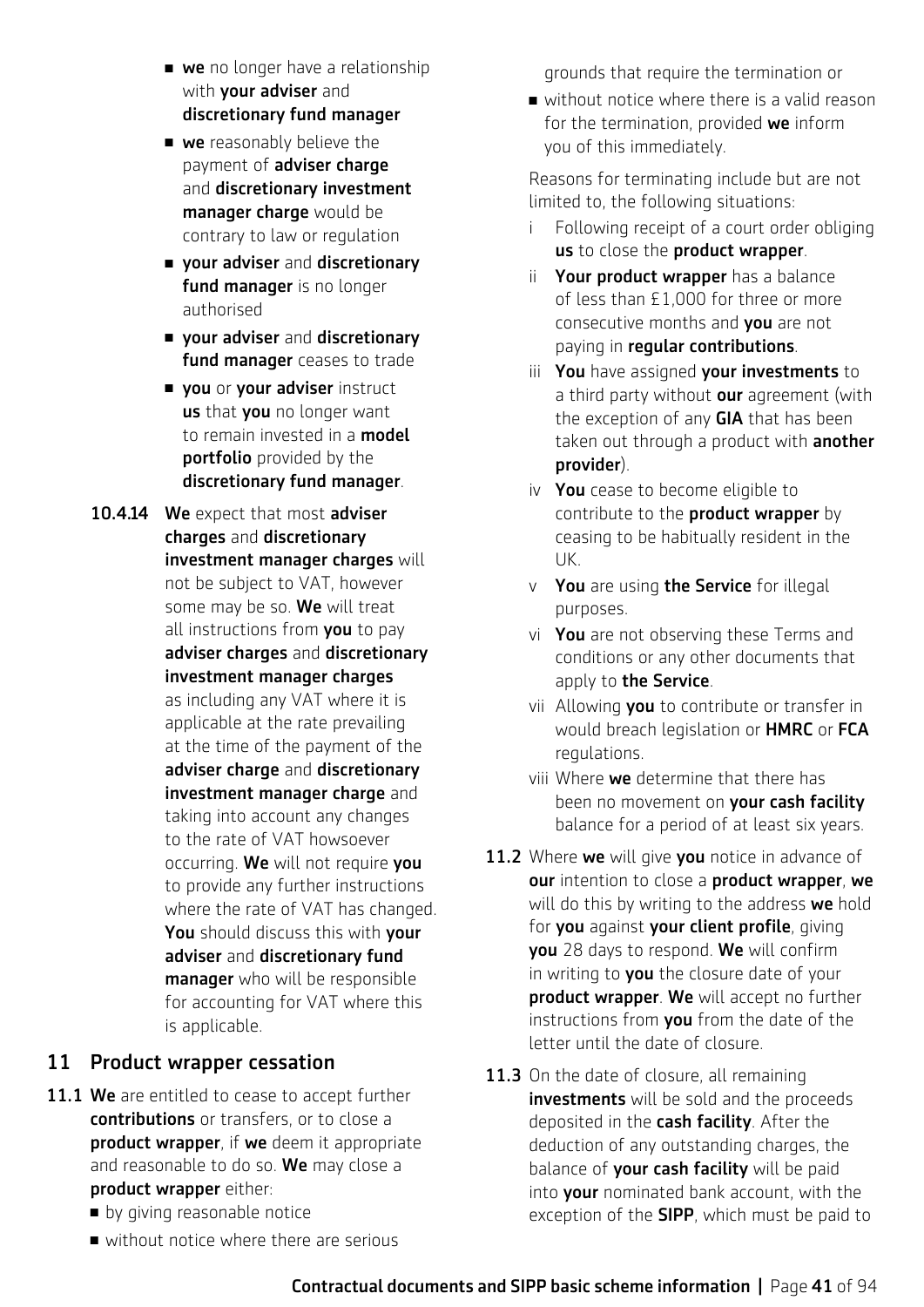a registered pension scheme or qualifying registered overseas pension scheme.

# 12 Aegon

12.1 Aegon Investment Solutions Ltd, trading as Aegon, is authorised and regulated by the FCA and provide the ISA and GIA. Aegon Investment Solutions Ltd's FCA Registration Number is 543123.

> Aegon Investment Solutions Ltd, a company registered in Scotland with registered number 394519 of Edinburgh Park, Edinburgh EH12 9SE.

12.2 Scottish Equitable plc, trading as Aegon, is authorised by the PRA and regulated by the PRA and FCA and provides the SIPP. Scottish Equitable plc's FCA Registration Number is 165548.

> Scottish Equitable plc is a company registered in Scotland with registered number SC144517 of Edinburgh Park, Edinburgh EH12 9SE.

You can check these details on the FCA register at [fca.org.uk/register](http://fca.org.uk/register) or by contacting the FCA on 08456 06 12 34.

The **FCA's** address is:

Financial Conduct Authority 25 The North Colonnade Canary Wharf London E14 5HS

12.3 Our nominee companies are wholly owned subsidiaries of Aegon UK plc and the actions of these **nominee companies** remain our full responsibility at all times, in compliance with FCA regulations including the Regulated Activities Order, which provides the exemption for nominees from FCA authorisation. We undertake to be responsible for the safeguarding and administration of investments as if we were the nominee itself.

# 13 Legal notices

# 13.1 Conflicts of interest policy

Aegon maintains a conflicts of interest policy in accordance with all FCA Conduct of Business rules. The policy is available on request by writing to ARC Client Services, in 9.

# 13.2 Order execution policy

Aegon maintains an order execution in accordance with all **FCA** Conduct of Business rules. The policy is available on request by writing to ARC Client Services, in 9.

# 13.3 Best execution policy

Aegon maintains a best execution policy in accordance with all FCA Conduct of Business rules. The policy is available on request by writing to ARC Client Services, in 9.

# 13.4 Limitation of liability

- 13.4.1 Where you receive any correspondence from us that contains any incorrect details or errors in relation to your product wrappers that relate to:
	- **n** your, your adviser's or your employer's details
	- $\blacksquare$  any changes to those details
	- $\blacksquare$  any transactions carried out within the Service
	- $\blacksquare$  any charges
	- n any payments to or from a product wrapper
	- n any other information provided by, or action taken by, you, your adviser or your employer

you must notify us of any such error(s) within 30 days of receiving any incorrect details or errors. The 30-day period will be from the time of sending of any electronic correspondence or the third **business** day after we send out any written correspondence.

- $\blacksquare$  If you notify us within 30 days, we will correct the details or error where it is possible to do so. We will not be liable for any loss unless this was as a direct result of our negligence, wilful default or fraud.
- **n** If you notify us outside of this 30-day period, you accept and acknowledge that any compensation payable for loss suffered or sufferable will be restricted to the value of the

# Contractual documents and SIPP basic scheme information **|** Page 42 of 94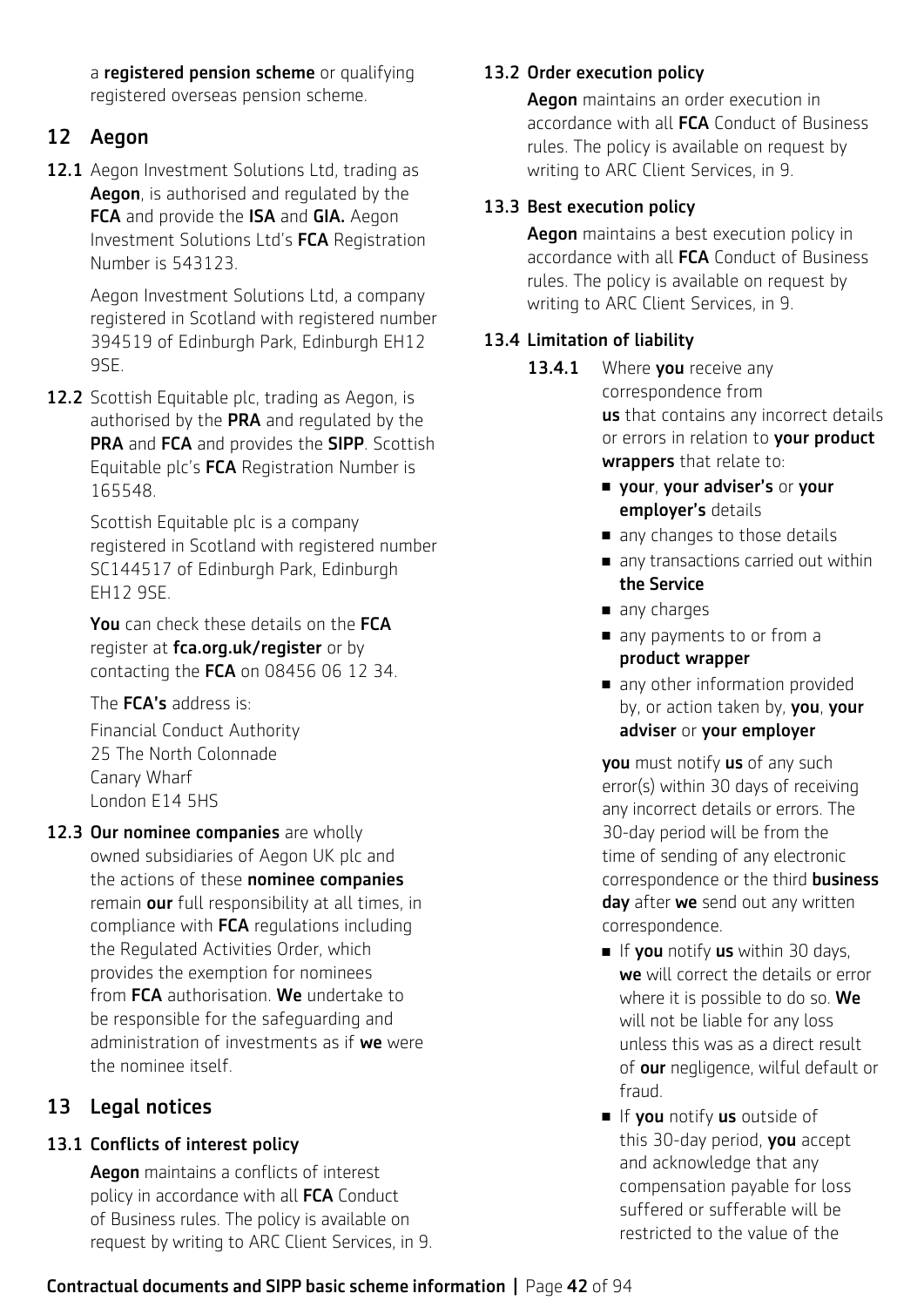loss within the 30-day period, and you will indemnify us against any payment we make in relation to a claim in respect of any loss suffered as a result of any such discrepancy or error to the extent that such payment exceeds the value of the loss within this 30-day period.

- 13.4.2 We are not liable to you for any adviser charges, discretionary investment manager charges, costs, charges, expenses, taxes, levies or other liability of whatever description that have occurred or accrued or have been triggered by us following an instruction from you, your adviser or your employer (or which we, acting in good faith, believe to be from you, your adviser or your employer), or by us exercising our rights under the Terms and conditions of the Service or any particular product wrapper you hold.
- 13.4.3 You agree to release and indemnify us from, and against, any and all costs, claims, demands, losses, expenses and liabilities suffered by us in acting in reliance on an instruction given by you, your adviser or your employer (or which **we**, acting in good faith, believe to be given by you, your adviser or your employer).
- 13.4.4 Neither you, nor we, will be liable to the other in contract or otherwise for any indirect loss or damage. We will not pay for any losses that are not directly associated with the incident that caused **you** to claim (for example, loss of business, loss of data, loss of profits and third-party claims), whether or not that loss or damage was foreseeable.
- 13.4.5 You indemnify us against all liabilities incurred by us in connection with your investments and **client profile**, other than liabilities caused as a direct result

of our negligence, knowing default, fraud or breach of the **FCA** rules or breach of contract.

In general, we are not liable for:

- $\blacksquare$  any force majeure events and for events outside our reasonable control
- n any acts or omissions of any third-party service provider to the extent that these are outside of our control
- **n** fluctuations in **investment** values (including those occurring during any period in which any verifications necessary under the money laundering regulations requirements are being undertaken)
- n any loss resulting from any delay in the payment or transfer of funds to us
- 13.4.6 We are not liable or responsible for **investments** or instructions received in relation to **investments** until clear funds are received from you or any other source of funds such as a third party, employer or transfer.
- 13.4.7 Notwithstanding the foregoing, the limitations in this clause will not be applied where it would limit liability for death, personal injury, negligence, wilful default, or any other liability in respect of which limitation is prevented by law from time to time.
- 13.4.8 Nothing in these Terms and conditions will exclude or restrict to an extent prohibited by the rules of the FCA, any duty or liability we may have under the regulatory system (as defined by the rules of the FCA). Nothing in these Terms and conditions will exclude any obligations we may have in law.

#### 13.5 Taxation

Tax treatment depends on your individual circumstances. Any tax information provided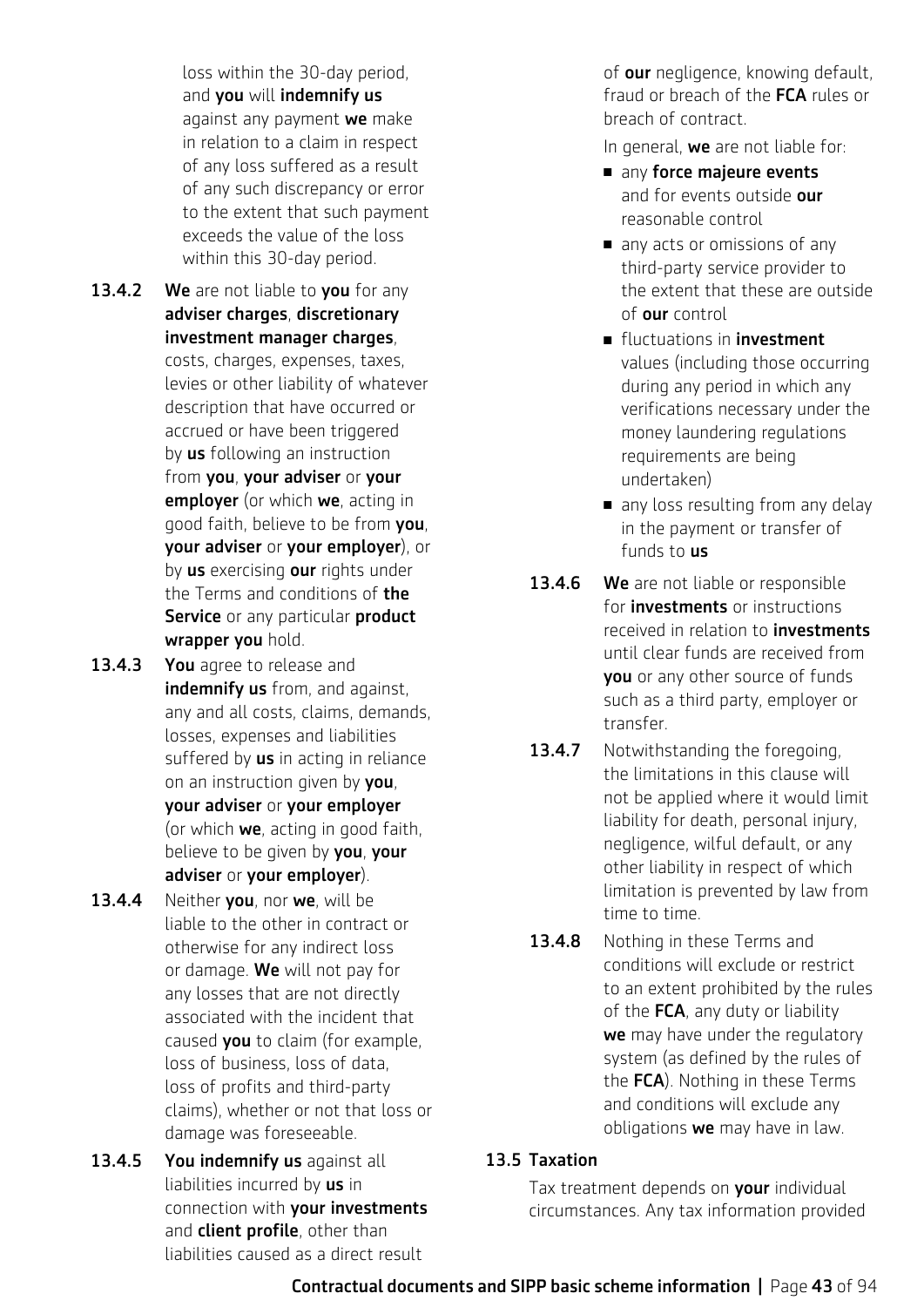is based on our understanding of current law and **HMRC** practice, which may change.

#### 13.6 Data protection

- 13.6.1 How we use your information The following section explains how we (including Scottish Equitable plc) will use any personal information we collect about vou.
- 13.6.2 We will only use the information **you** have provided for the operation of the client profile and product wrapper(s) you hold with us. We will only give out this information to people with whom we deal with in the day-to-day operation of your product wrapper(s) (including the provider of any product through which you have a GIA), to people acting as our agents, to your adviser or your discretionary fund manager (where you have provided them with the right to this data, by signing an agreement with them) or as required by law on the understanding that the information will be kept confidential. We will not use **your** information for marketing purposes without your permission.
- 13.6.3 We may transfer your information to other countries, which could involve processing information outside of the European Economic Area (EEA). However, where such processing takes place, appropriate controls are in place to ensure the protection of your information.
- 13.6.4 You have the right to request a copy of all the information we hold about you. If you want to submit a subject access request to us, please write to our Data Security and Privacy Manager at the following address:

Data Security and Privacy Manager Aegon Edinburgh Park Edinburgh EH12 9SE

We are entitled to charge up to £10 to provide this information.

#### 13.7 Amendments to the terms and conditions

- 13.7.1 We may amend these Terms and conditions from time to time, in a reasonable and proportionate manner where it is necessary or prudent to do so. This may include, but is not limited to, the following:
	- i where we consider it will make these conditions easier to understand or fairer to you
	- ii to allow  $us$  to provide an improved, more efficient or lower-cost service to you
	- iii to reflect market conditions and general industry practice
	- iv to reflect any changes to the costs we face in providing services to **vou**
	- v because of changes in the way we do business
	- vi to take account of any changes to legislation, codes of practice or regulations and to take account of any decisions made by a court, ombudsman, regulator or similar body
	- vii because of changes in technology
- 13.7.2 We will only use our discretion to vary these Terms and conditions in a reasonable manner and will only do so where we provide prior notice. We will provide at least one month's prior written notice of any change to the Terms and conditions unless doing so would result in us being unable to comply with legal or regulatory changes. This notice will be sent to you.
- 13.7.3 You have the right to terminate your use of the Service at any time. If you want to do so following variation of these Terms and conditions, termination will be in line with 11.
- 13.7.4 These Terms and conditions will be superseded by any more recent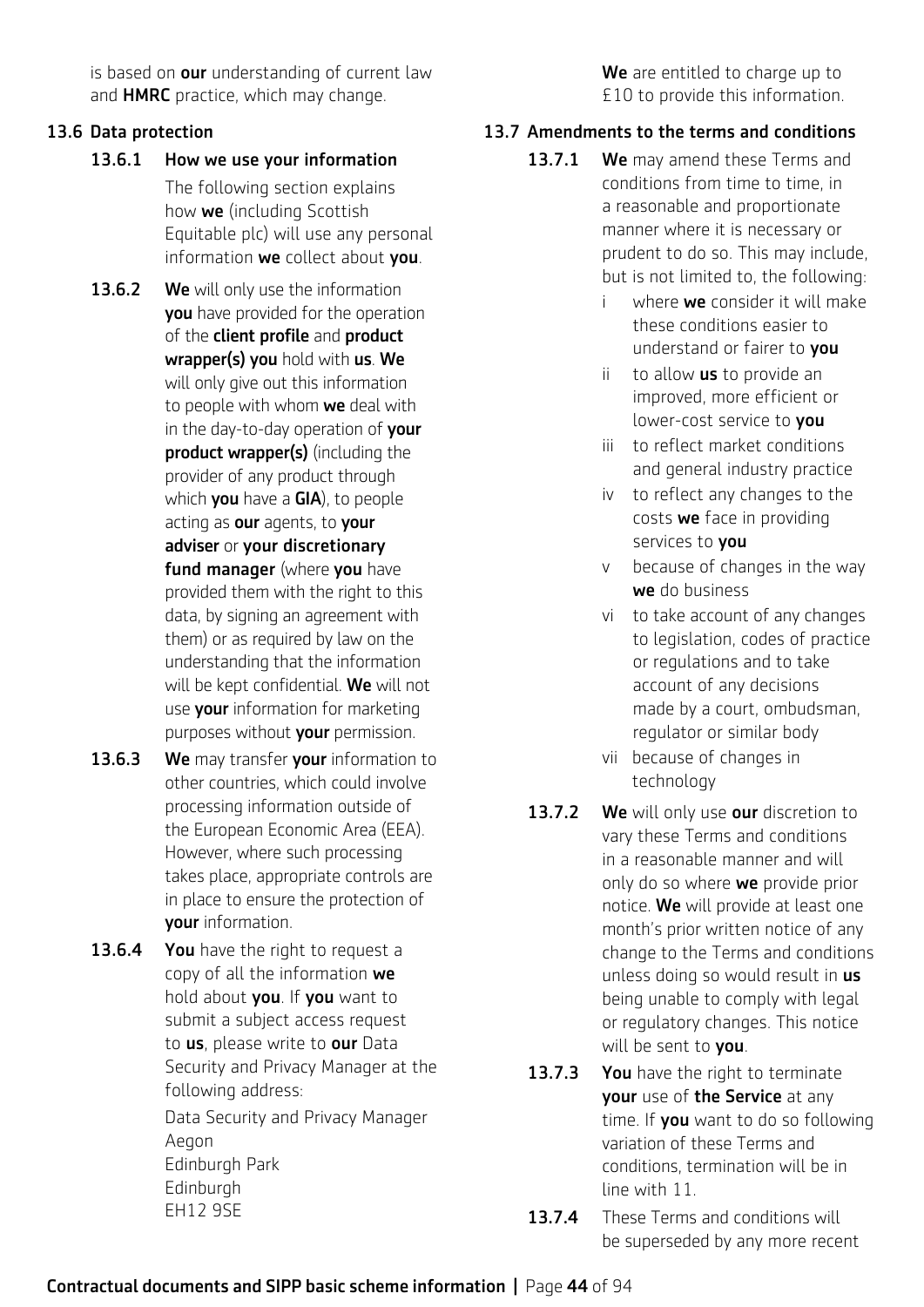versions, which will incorporate any changes made under this clause.

#### 13.8 Law and jurisdiction

- 13.8.1 The law that applies to your product wrapper and the Terms and conditions will depend on where **you** are habitually resident at the time your product wrapper starts. If you are habitually resident in:
	- a England and Wales, we will treat your product wrapper as having been taken out in England and Wales and the laws of England and Wales will apply.
	- b Scotland, we will treat your product wrapper as having been taken out in Scotland and the laws of Scotland will apply.
	- c Northern Ireland, we will treat your product wrapper as having been taken out in Northern Ireland and the laws of Northern Ireland will apply.

For the purposes of this clause, we will treat you as being habitually resident at the address on your application for a **product wrapper** or the address that your employer advises us is your address when the **product wrapper** is set up.

- 13.8.2 If you are habitually resident elsewhere, we will treat your product wrapper and the Terms and conditions as having been effected in Scotland, and the laws of Scotland will apply.
- 13.8.3 If you apply for additional product wrappers, each product wrapper will be treated separately for the terms of this clause.

#### 13.9 Notices

- 13.9.1 Unless otherwise directed in these Terms and conditions, all notices should be sent to ARC Client Services (at the address shown in 9).
- 13.9.2 If you make a request, instruction or notification under these Terms and conditions, you must do this in

writing. We will only accept or act upon it when **we** receive it at ARC Client Services. You must also send us any documents and information that we need to carry out your request or instruction. All written instructions must be in English and must be clear and easy to understand. No one else is authorised to accept any requests, instructions or notifications on **our** behalf.

- 13.9.3 When we write to vou or any other person on your behalf, we will treat our letter as having been received by **you**, or that other person, three business days after posting our letter to:
	- a your last known address (or the other person's last known address), or
	- b the last known address of your agent (or the other person's agent)

#### 13.10 Electronic messages

13.10.1 The Service is conducted mainly in an online environment. Any electronic message that is given through **the Service** in this online environment will be treated as a written communication in line with this clause.

> We will tell you within these Terms and conditions where actions under these Terms and conditions are not conducted in an online environment. Other parts of **the Service**, for example statements, Contract notes, some items that we must send to **you** or **you** must send to **us**, and some correspondence will not be conducted in the online environment.

- 13.10.2 We will treat an electronic message as a written communication received at ARC Client Services if:
	- a we have told you in writing that we will accept an electronic message for a specific purpose and **your** electronic message is for that specific purpose

Contractual documents and SIPP basic scheme information **|** Page 45 of 94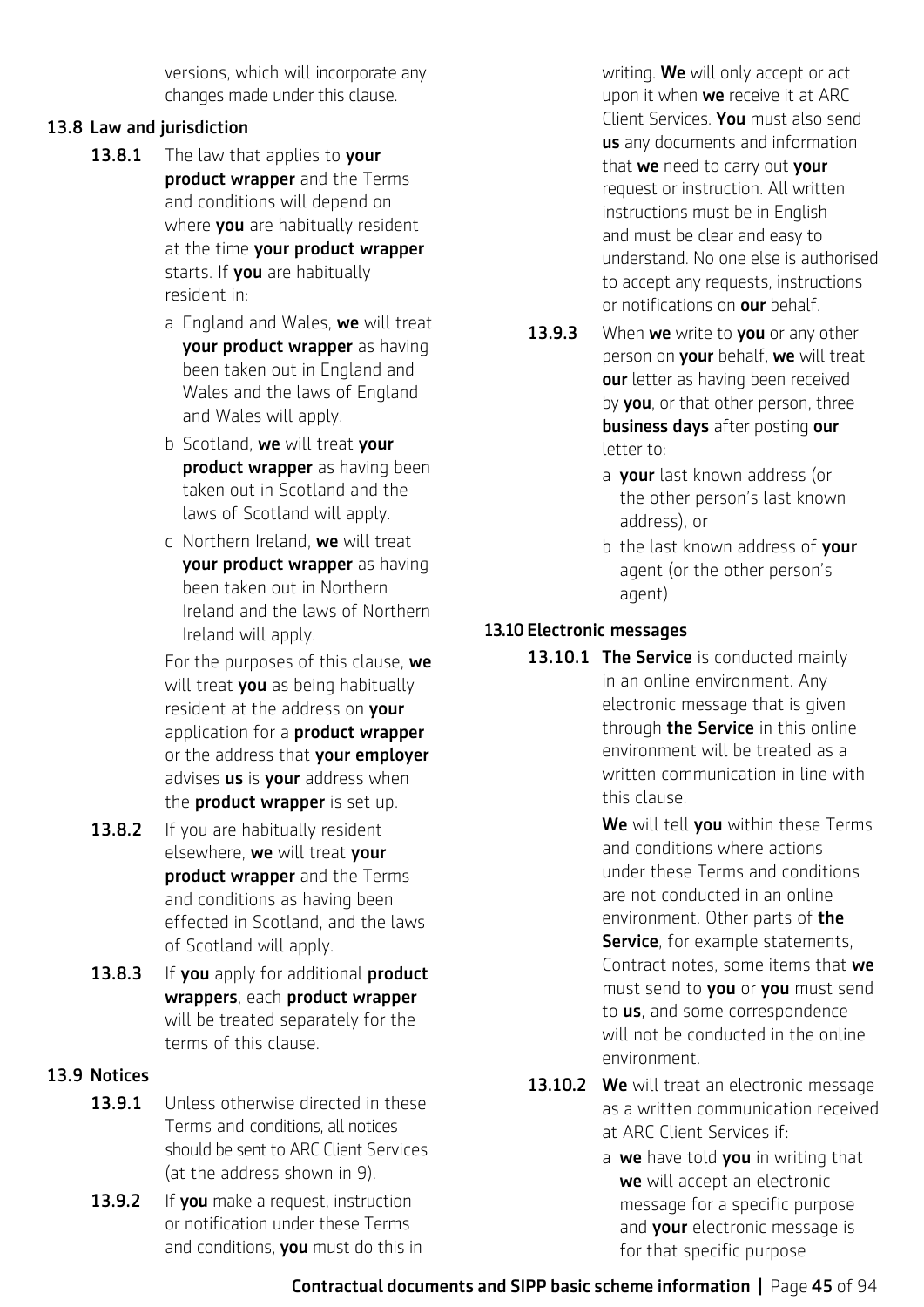- b  $we$  have told you what type of electronic message we will accept for that specific purpose from time to time
- c we have told you where to send that message
- 13.10.3 We will treat the message as being received when we receive it at that electronic address. This will be when it enters our system provided that no error message indicating failure to deliver has been received by us.
- 13.10.4 We will treat our electronic message as having been received by **you** on the day we send the electronic message to the electronic address **you** have given to us on the Service unless we receive an error message telling us that it has not been successfully delivered.
- 13.10.5 While we will try to ensure best endeavours at all times, we do not guarantee:
	- a that any electronic messages sent to or by us will be secure
	- b that any electronic messages sent to or by us will be free from interception and/or change
	- c the routing of any electronic message or the time of delivery or receipt

We are not liable for any viruses received by you through electronic messaging.

13.10.6 Where an electronic message is sent by you or your agent, you are liable for any damage or loss caused either directly or indirectly by the use of the electronic message or in relation to that use.

- 13.10.7 We can act on an electronic message that we reasonably believe comes from you or your agent. We do not need to verify the sender of the message or their authority to send it.
- 13.10.8 It is vour responsibility to make sure that any electronic message you or your agent sends us is actually received by us. We have no liability for messages sent to an incorrect electronic address.
- 13.10.9 An electronic message that does not comply with this clause is not a valid communication for your Terms and conditions.

#### 13.11 Fax

- 13.11.1 We will treat a fax as a written communication received at ARC Client Services if:
	- a we have told you in writing that we will accept a fax for a specific purpose and **your** fax is for that specific purpose, and
	- b we have told vou the fax number to send that fax to
- 13.11.2 We will treat the fax as being received when we receive it at that fax number.
- 13.11.3 We can act on a fax that we reasonably believe comes from you or your agent. We do not need to verify the sender of the fax or their authority to send it.
- 13.11.4 It is your responsibility to make sure that any fax you or your agent sends us is actually received by us. We have no liability for faxes sent to an incorrect fax number.
- 13.11.5 A fax that does not comply with 13.11 is not a valid communication for your Terms and conditions.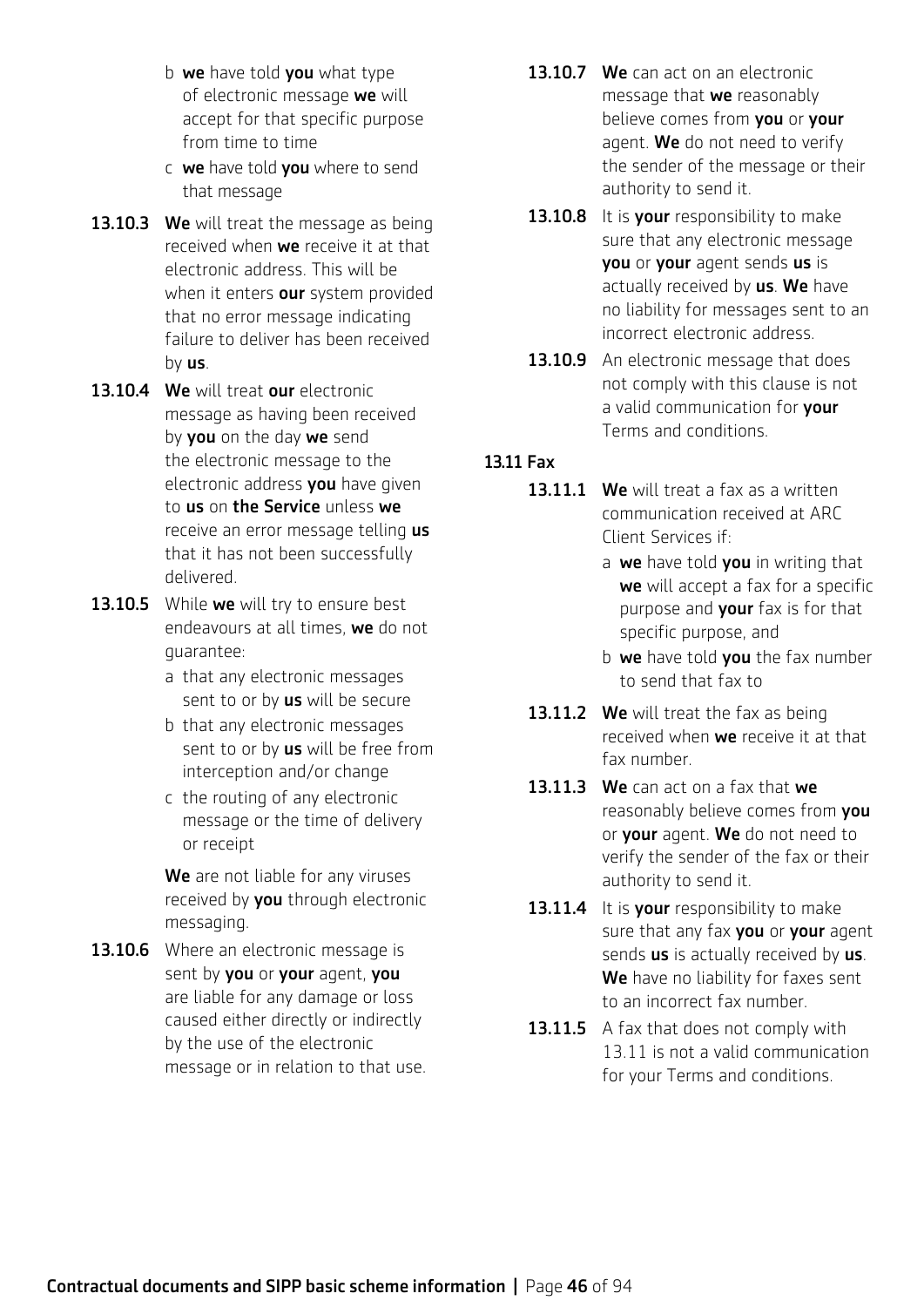#### 13.12 Transfer of business

- 13.12.1 In the event that we transfer our business to another person, **vour** cash facility and any other account that we may use to transfer money to, from and within your product wrapper will form part of this transfer. In accordance with the relevant FCA rules that regulate client money and are contained in the Client Assets Sourcebook part of the FCA Handbook:
	- a These Terms and conditions are the agreement between you and us to allow such a transfer to take place;
	- b Any money transferred is transferred on terms which require the other person to return your transferred sums to you as soon as practicable at your request in accordance with these Terms and conditions; and
	- c Any client money that is transferred and that is covered by the client money rules in the FCA Handbook will be:
- i held by the other person for you in accordance with the relevant client money rules contained in the FCA Handbook; or
- ii if not held in accordance with a), we will exercise all due skill, care and diligence in assessing whether the other person to whom **your cash** facility (and any other account) is transferred will apply appropriate measures to protect these sums.
- 13.12.2 If we transfer our business and this clause applies, we will provide information to **you** in accordance with any relevant legislative or regulatory requirements. These Terms and conditions will still continue to apply to your product wrapper.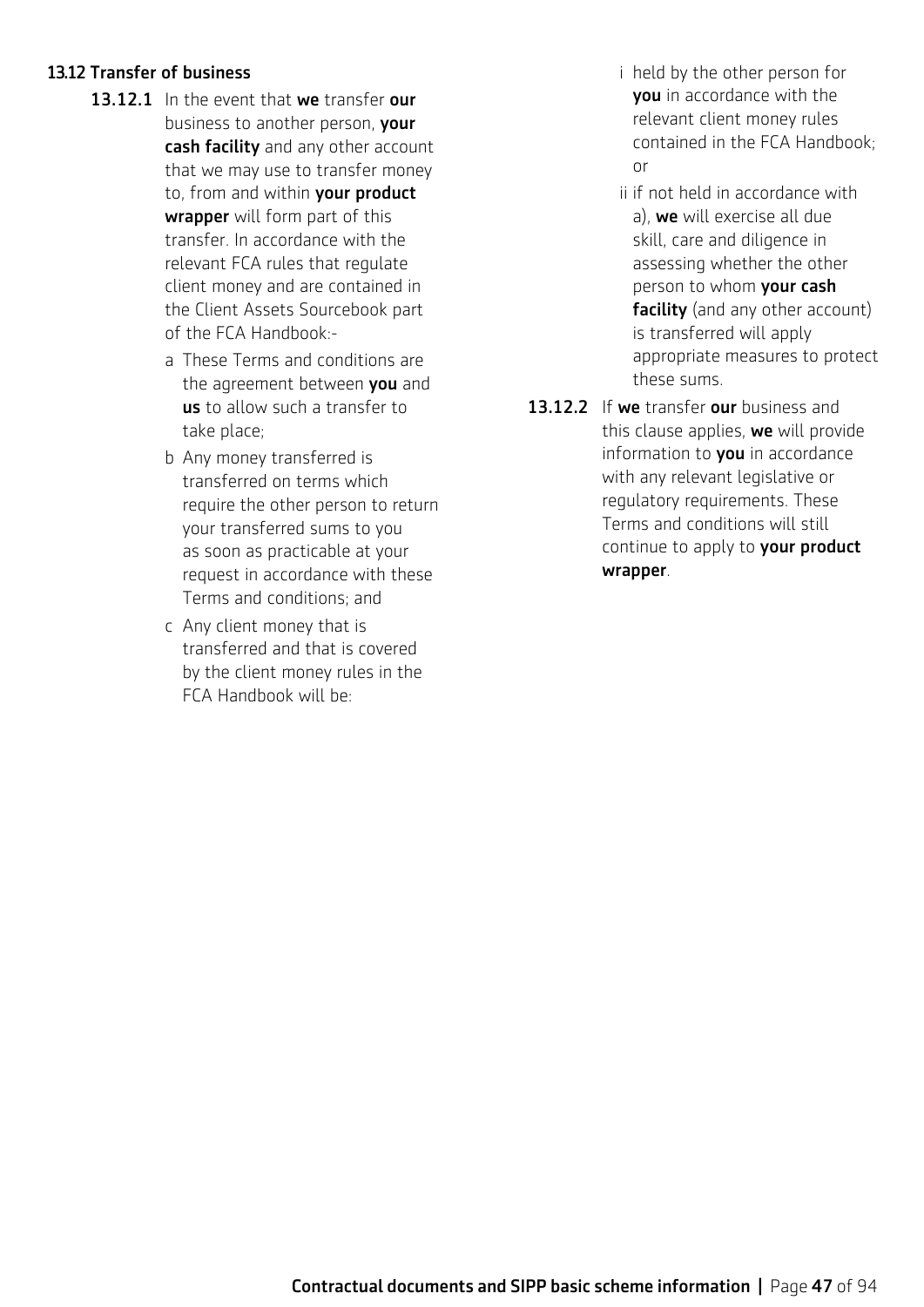# Product wrapper specific terms

In the following sections A, B and C you will find terms that specifically relate to the individual product wrappers.

# Section A – the Aegon General Investment Account (GIA)

# 1 Opening a GIA

- 1.1 To open a GIA, you must be 18 years of age or over.
- **1.2** A GIA can be opened under a product with another provider. This can only happen where we agree with your other provider to accept such an application.

## 2 Joint holders

- 2.1 We allow up to four joint holders for the GIA.
- 2.2 Joint holders are jointly and severally liable for their obligations under the Terms and conditions of the GIA.
- 2.3 Where there is more than one holder of the GIA, and where instructions are required in writing (see 'Servicing' clause 9 of the general section), we can only accept instructions signed by all the holders. Where the GIA is owned under a trust agreement or by a corporate body, we will require the relevant number of signatures identified in the authorised signatory list and any associated trust documents.
- 2.4 Only one copy of any documentation will be sent by us. It will be addressed to all holders using either the correspondence address recorded or the address of the first named holder if no correspondence address has been recorded.
- 2.5 The adviser can only give one set of user credentials to allow access to view the joint GIA account online.

### 3 Tax treatment within a GIA

- **3.1** For all individuals, all interest paid on cash held within the cash facility of your GIA will be paid net of basic rate tax, which will be deducted at source and paid to **HMRC**.
- **3.2** Corporate entities, trusts or charities may choose to receive interest paid on cash held within their GIA either gross or net of tax. Corporate entities and charities should choose either net or gross GIA by indicating this on the application. Where **you** receive interest gross, you must declare that you are entitled to do so and we accept no liability for incorrect or false claims for such tax treatment.
- 3.3 For individuals, all income/distributions/ dividends received from **investments** held within your GIA will be paid net of withholding tax.
- **3.4** Corporate entities, trusts or charities may choose to receive income on **investments** held within their GIA either gross or net of tax. Corporate entities and charities should choose either net or gross GIA by indicating this on the application. Where you receive interest or income gross, you must declare that you are entitled to do so and we accept no liability for incorrect or false claims for such tax treatment.
- **3.5** Some interest or income received by the gross GIA will be received net of tax. It is your responsibility to correctly account for or reclaim any tax due.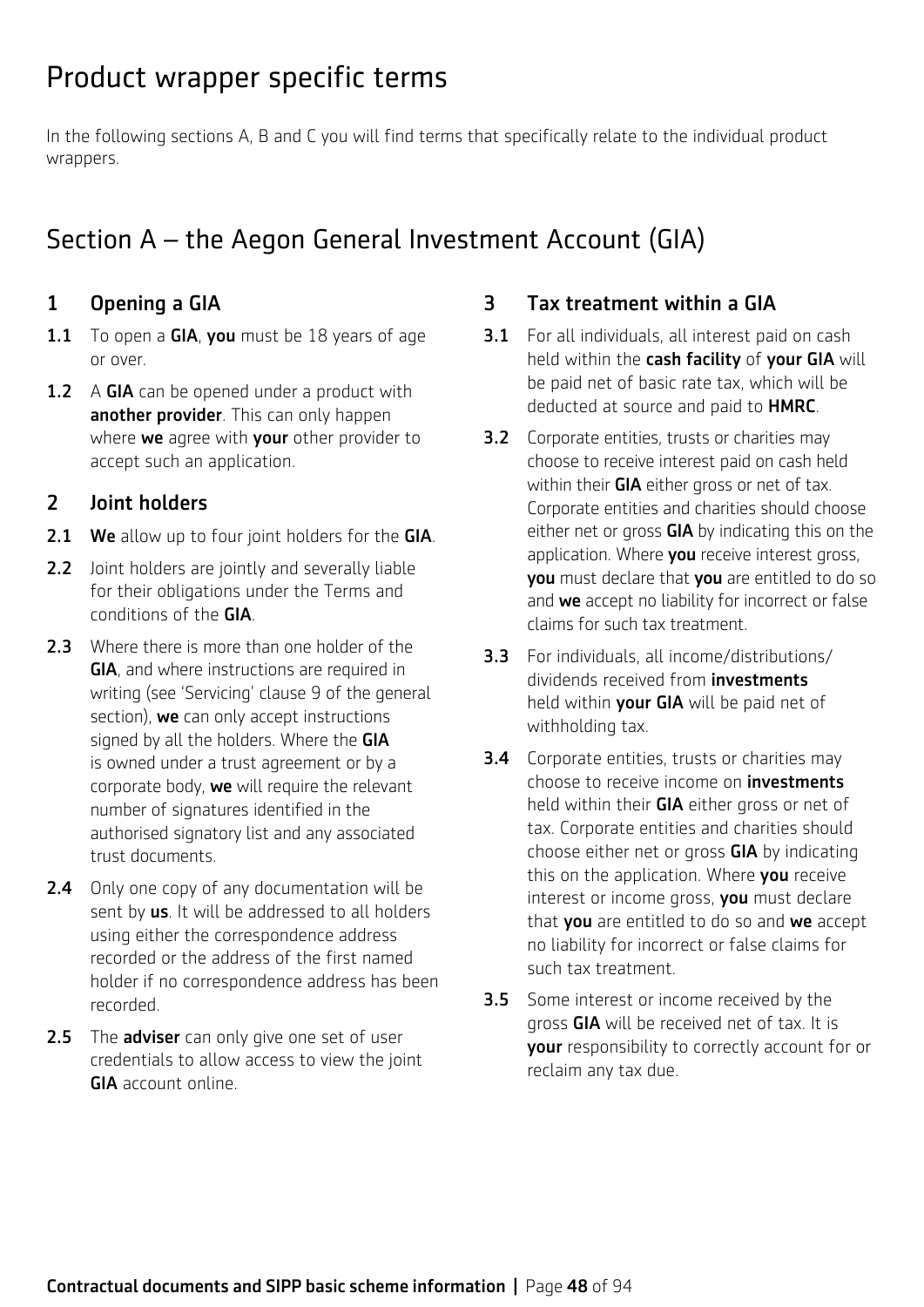### 4 Contributions

| Type of<br>contribution           | Minimum<br>amount                   | <b>Maximum</b><br>amount |
|-----------------------------------|-------------------------------------|--------------------------|
| Initial                           | £1,200                              | No<br>maximum            |
| Regular                           | £100 a<br>month or<br>£1,200 a year | Nο<br>maximum            |
| Additional lump<br>sum            | No minimum                          | No<br>maximum            |
| Re-registration<br>of investments | £250                                | No<br>maximum            |

The following limits apply:

#### 5 Withdrawals

#### 5.1 Partial withdrawals

**5.1.1** The minimum amount for a partial withdrawal is £100.

#### 5.2 Regular withdrawals

5.2.1 The minimum regular withdrawal is £25 for each payment with a maximum of 10% of the total value of the **product wrapper** each year. A regular withdrawal can be set up to be paid monthly, quarterly or yearly. Regular withdrawal instructions will leave the cash facility on or around the sixth business day of the month.

#### 6 Death of a GIA holder

**6.1** Where one individual holds a GIA, on notification of the death of the GIA holder we will automatically sell all investments as soon as we are able, and keep the proceeds in the cash facility until we receive the formal documentation appointing the legal personal representatives of your estate that is acceptable to us. When we receive this, we will recognise the legal personal representatives of the estate as the holder of the GIA.

- **6.2** It is possible that **investments** may not be readily realisable, such as **investments** that deal irregularly or infrequently, or have dealing minimums that have not been reached. In these circumstances, we will defer payment of the proceeds of the sale of the **investments**. The proceeds of any investments that are not readily realisable will be made available as soon as we can sell these investments. You and your legal personal representatives should be aware that this may involve a significant delay.
- **6.3 Your** legal personal representatives will need to instruct the sale of any **equities you** have purchased. We cannot instruct the sale of such *investments* on behalf of **your** estate.
- **6.4** Where the **GIA** has multiple holders and we are notified of the death of one of the holders, the GIA will automatically pass to the surviving holders.
- **6.5** Where your GIA is through a product with another provider, that product will determine what happens on death. Your other provider will tell us what action to take in the event of your death.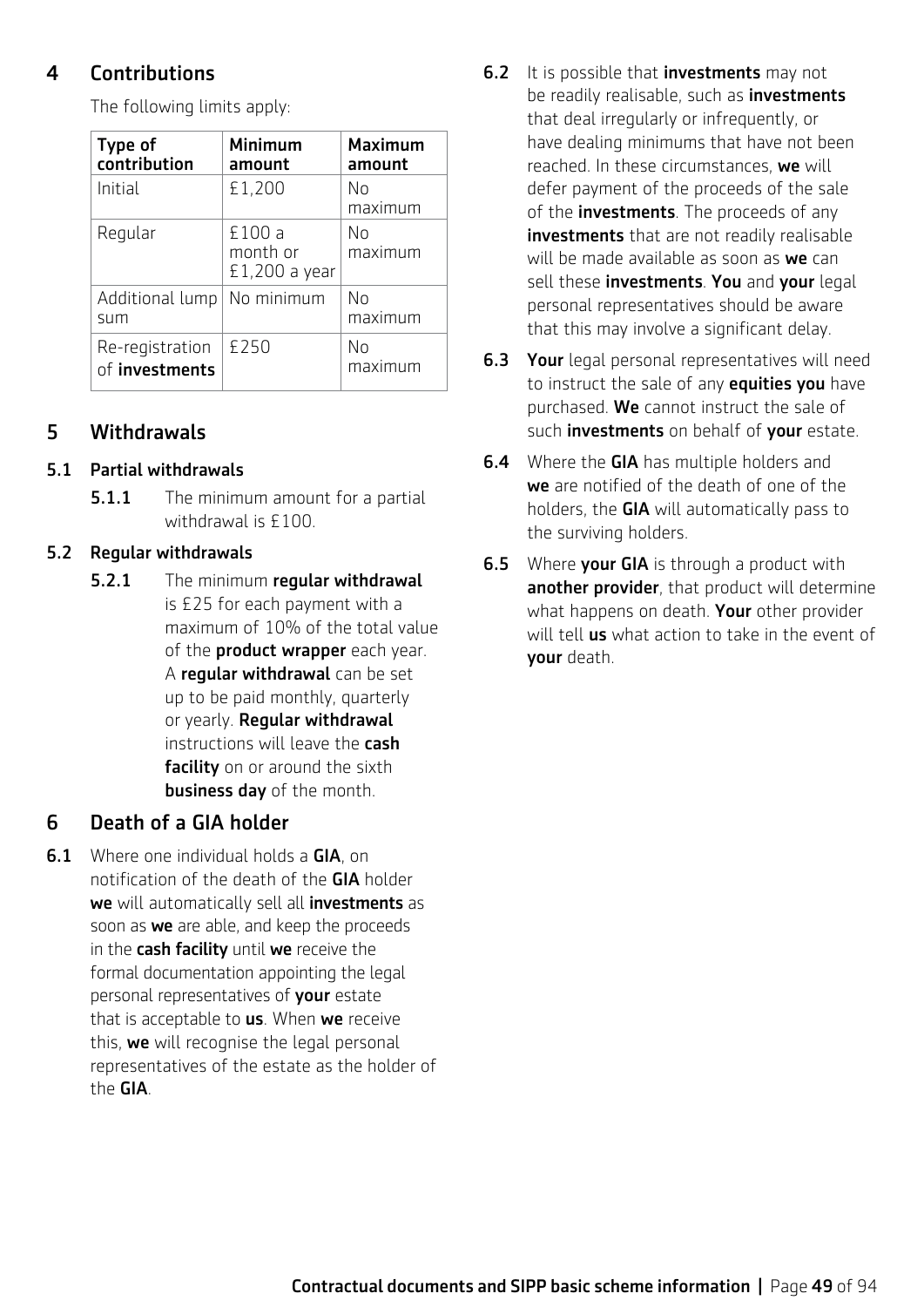# Section B – the Aegon Individual Savings Account (ISA)

# 1 Opening an Aegon ISA

To be eligible to subscribe to an ISA, you must:

- $\blacksquare$  be an individual
- **be aged 18 or over**
- $\blacksquare$  be resident and ordinarily resident in the United Kingdom or, if not so resident, be performing duties as a Crown employee serving overseas and paid out of the public revenue of the United Kingdom (typically a serving member of the armed forces, or a diplomat), or be married to, or in a civil partnership with, such a person
- not have subscribed to another stocks and shares **ISA** in that tax year other than in accordance with the rules around taking out an additional ISA on the death of your spouse or civil partner, and
- not have exceeded the overall subscription limit details of which can be found on the Service or from HMRC.

# 2 General

- 2.1 The ISA Regulations (the Individual Savings Account Regulations 1998/1870) will take precedence over these Terms and conditions.
- 2.2 Aegon Investment Solutions Ltd, an HMRC – approved ISA manager, will undertake to operate your ISA in accordance with the ISA Regulations. Our registered plan manager number is Z1775.
- 2.3 We will satisfy ourselves that any person to whom we delegate any functions or responsibilities under the Terms and conditions agreed with you is competent to carry out those functions and responsibilities.
- **2.4** We must notify you if, by reason of any failure to satisfy the provisions of the ISA Regulations, your ISA has, or will, become void.

## 3 Transfers and withdrawals

- **3.1** If you instruct us to do so, an ISA, with all rights and obligations, shall be transferred to another ISA manager in accordance with the ISA Regulations relating to transfers, within the time stipulated by you.
- **3.2** If you instruct us to do so, all of the investments held in the ISA and proceeds arising from those **investments** shall be transferred or paid to you, within the time stipulated by **you**.
- **3.3** We can specify a minimum period which must not exceed 30 days on the time stipulated by **you** to carry out the transfer to another ISA manager. This period is required to allow us sufficient time to carry out the transfer. You will be informed of this minimum period when **you** request a transfer.
- **3.4** We can specify a minimum period which must not exceed 30 days on the time stipulated by **you** to carry out a withdrawal. This period is required to allow us sufficient time to carry out the withdrawal request. You will be informed of this minimum period when vou request a withdrawal.
- **3.5** If **vou** have subscribed to a stocks and shares ISA which contains units or shares in a UK UCITS, a non-UCITS retail scheme or a **recognised UCITS** and dealings in such units and shares have been suspended in accordance with the rules of the FCA (or any direct foreign equivalent), the minimum period which is specified by us for transfers and withdrawal requests may be extended to seven days after the suspension ends.

# 4 Subscription levels

4.1 Your ISA subscription will take effect on the later of the receipt of the application form or the receipt of the subscription to the ISA.

> You are responsible for making sure you do not breach the current ISA subscription levels stated in the **ISA** Regulations for the tax year in which you are investing.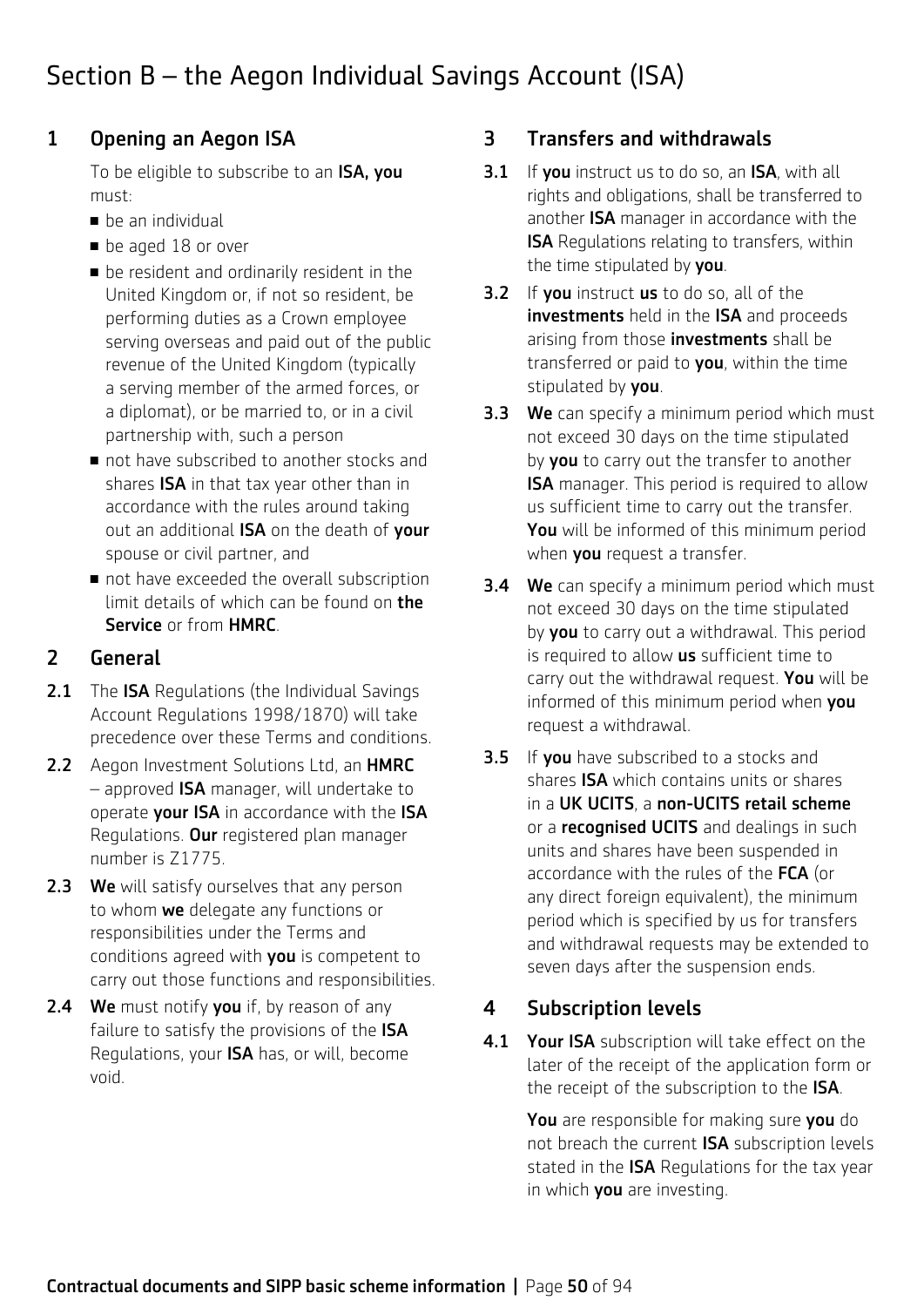- 4.2 In applying for the ISA, you are confirming that you have not, and will not, breach the prevailing ISA Regulations and subscription levels. This includes any ISAs that you may hold, or intend to open with any other ISA manager. Other than in accordance with the rules around taking out an additional ISA on the death of your spouse or civil partner, in each tax year, you may subscribe to one cash ISA and one stocks and shares ISA. You may not subscribe to two (or more) cash ISAs, or two (or more) stocks and shares **ISAs** in the same tax year. Where you make a transfer of current year subscriptions from a cash ISA to a stocks and shares **ISA**, the subscriptions to the cash **ISA** are treated as if they were made to the stocks and shares **ISA** so you can subscribe to a cash ISA following the transfer. The same position applies for a transfer from a stocks and shares **ISA** to a cash ISA meaning that after such a transfer, you can subscribe to a stocks and shares ISA. This is subject to the overall subscription limits.
- 4.3 You may apply to open an ISA depending on your eligibility (see 1 of section B).
- 4.4 If you make contributions in excess of the current ISA contribution limits, we will refund any contributions to you unless they are made through a sharesave scheme. If the contribution is made through a sharesave scheme, we will open a GIA for you in your name and place any excess shares from that scheme into that **GIA. You** will then be able to access that GIA at the gate you have access to **the Service** at (see 7.3 in the general section).

#### 5 Investments and related information

- 5.1 The ISA investments will be, and must remain in, the beneficial ownership of you and must not be used as security for a loan.
- 5.2 The title to the **ISA investments** will be registered in the name of our nominee company, except for cash deposits in cash ISAs, cash held in the cash facility of the

**ISA**, or any other account that is used to move money to, from and within, the ISA, which is held in the name of Aegon Investment Solutions Ltd.

- **5.3** Except for cash deposits/National Savings products in cash ISAs and for insurance policies held with an insurer who is also an ISA manager, share certificates or other documents evidencing title to **ISA** investments will be held by us or as we may direct.
- **5.4** Except for cash deposits/National Savings products in cash **ISAs, we** will arrange, if you elect, for **you** to receive a copy of the annual report and accounts issued by every company or other concern in respect of *investments* that are held directly in the ISA.
- 5.5 Except for cash deposits/National Savings products in cash ISAs and insurance policies, we are under an obligation (subject to any provisions made by or under any other enactment), if you so elect, to arrange for you to be able:
	- to attend shareholders', securities holders' or unit holders' meetings
	- ii to vote
	- iii to receive, in addition to the annual report and accounts, any other information issued to shareholders', securities holders' or unit holders'
- **5.6** A charge may be made for the arrangement of the above (5.5, parts i, ii and iii of section B), which is explained and detailed in 8.2 of the general section.
- **5.7** If instructions are given to purchase any investment that does not qualify under the **ISA Regulations, and those investments are** purchased, we must sell the investment as soon as practicable after we have identified the non-permissible holding. In such circumstances you will be liable for the costs to rectify the matter and will have to bear any losses due to price movement.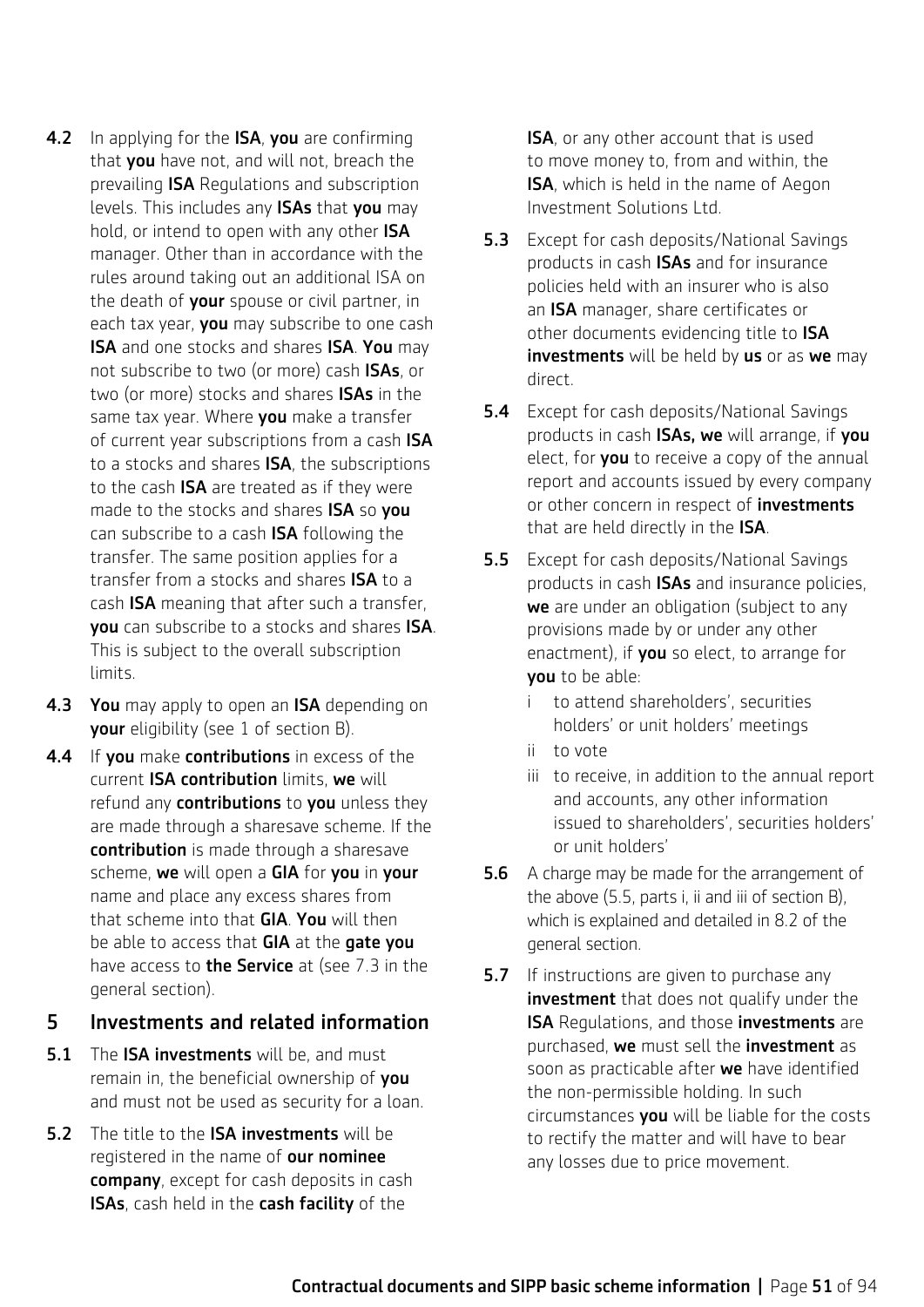# 6 Cash ISA

- **6.1** Only cash may be held within your cash ISA. We will be the ISA manager for the cash ISA and your point of contact for any queries you may have on the cash **ISA**. We do not hold your money but will deposit it with HSBC Bank plc, who is the deposit taker for the cash ISA.
- **6.2** We cannot hold your money as a deposit as we are not a bank or building society. Interest accruing will be paid gross to the cash facility.
- **6.3** HSBC Bank plc is authorised by the PRA and regulated by the PRA and FCA. Its registered office is: 8 Canada Square, London E14 5HQ. We will not meet the obligations of the HSBC Bank plc if it fails.
- **6.4** We are not liable for any acts, errors, omissions, defaults or frauds of the bank referred to in 6.3 of section B.

### 7 Cash held within a stocks and shares ISA

Cash held within your stocks and shares ISA will be held on deposit with HSBC. 6.3 and 6.4 in this section B apply to this clause 7.

# 8 Contributions

- 8.1 The minimum contribution for regular contributions is £20 each month or £240 each year and the minimum single premium is £1. The maximum that you can contribute is the maximum allowed under current ISA rules.
- 8.2 We will accept the transfer in of existing **ISA** accounts subject to the minimum initial transfer in value, which is currently £250.
- 8.3 We will accept ISA transfers in cash, or by a re-registration of investments. This is with the exclusion of employee SAYE share schemes.
- 8.4 Where dividends/income/distribution payments are paid as the result of transfer, we reserve the right to reject any payments less than £50.

### 9 Withdrawals

#### 9.1 Partial withdrawals

 The minimum amount for a partial withdrawal is £100.

#### 9.2 Regular withdrawals

The minimum regular withdrawal is  $£25$  for each payment with a maximum of 10% of the total value of the **product wrapper** each year. A regular withdrawal can be set up to be paid monthly, quarterly or yearly. **Reqular** withdrawal instructions will leave the cash facility on or around the sixth business day of the month.

## 10 ISA application policy

- 10.1 We operate a continuous ISA application form. This means that, once we have received and accepted **your** application form, it remains valid for the current year and each subsequent year that we receive subscriptions.
- 10.2 If there is a break in subscriptions to your stocks and shares **ISA** of one full tax year, we will need a new application form, which must be sent to ARC Client Services with any subsequent new subscription. We will not accept any new application for a cash ISA in these circumstances.
- 10.3 We reserve the right to ask for a new application form for each new tax year.

### 11 UK residency

- 11.1 You undertake to inform us as soon as reasonably practical that you have ceased to be resident in the UK or a Crown employee overseas, or become resident, or ordinarily resident, outside the UK.
- 11.2 We cannot advise you of the tax consequences and do not accept any liability for any tax charges or penalties arising from changes of your residency. You should seek advice from a qualified tax adviser in such circumstances.
- 11.3 If you cease to be resident in the UK, or a Crown employee overseas, you are required to cease subscriptions into an ISA.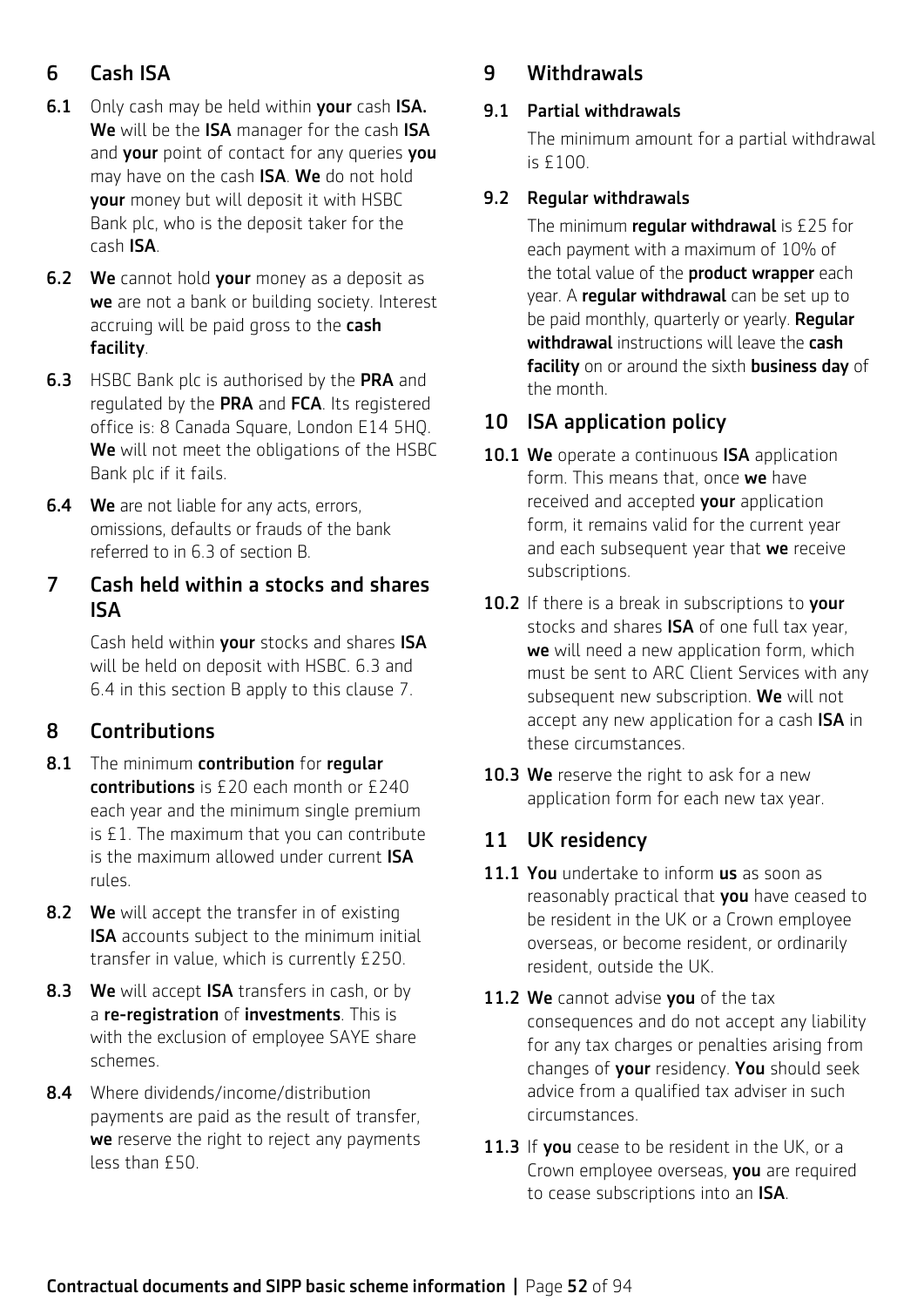### 12 Void accounts

- 12.1 We will manage your ISA in accordance with the regulations. We will notify you if, for any reason, your account has or will become no longer exempt from tax.
- 12.2 On notification by HMRC of a breach of regulations, we will make every effort to repair your ISA within the quidance set out by HMRC. We will confirm in writing the action taken where your ISA has been repaired.
- 12.3 If your ISA is voided, we will deduct any cash available to cover any tax we have to pay or repay. If there is insufficient cash in the cash facility to cover your liabilities as a result of the ISA being made void, we reserve the right to sell some or all of your investments to meet these liabilities.
- 12.4 We will also deduct all outstanding charges due to us in respect of your ISA and any expenses incurred in termination of the **ISA** will be deducted.

#### 13 Death of an ISA investor

- 13.1 On your death, your ISA ceases to be tax exempt.
- 13.2 On notification of your death, we will sell all investments held in your ISA and move these to cash, close your ISA product wrapper, open a GIA and move this cash to the cash facility of this GIA. We will do this and the holding will remain in that GIA until we receive the formal documentation appointing the legal personal representatives of your estate that is acceptable to us. When we receive this, we will recognise the legal personal representatives of the estate as the holder of that GIA.
- 13.3 From the date of the death of an ISA investor, any interest on the cash held in this cash facility will be paid net of tax. Any tax reclaimed between the date of your death and notification to us will be deducted by us.
- 13.4 When we receive the appointment of your legal personal representatives, we will accept instructions from your legal personal representatives. We will continue to hold your investment in the form of cash until we receive instructions from your legal personal representatives.
- 13.5 On your death, your spouse or civil partner will be able to open an additional **ISA** in accordance with the relevant ISA guidelines.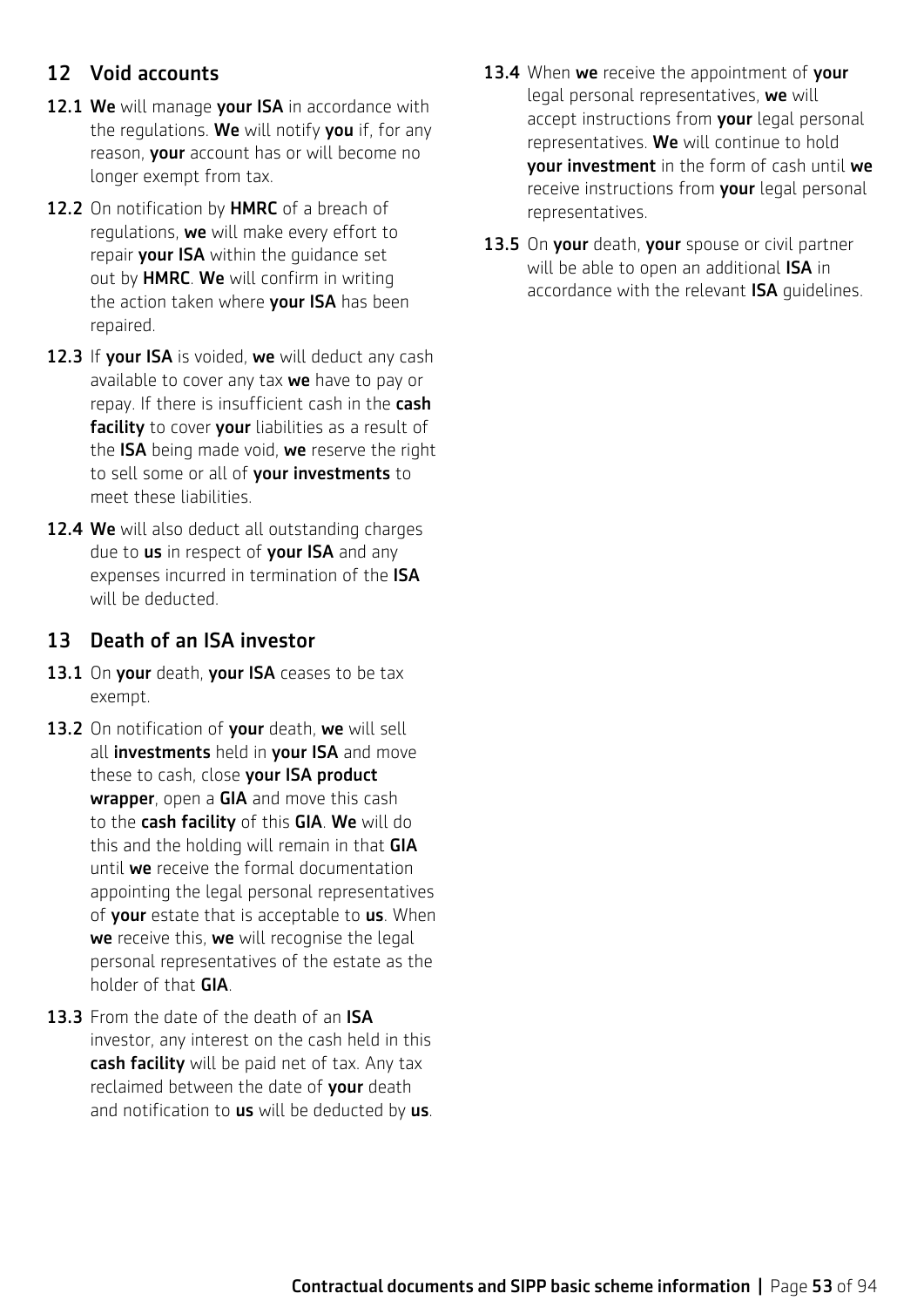# Section C – the SIPP

# **Definitions**

In this section C 'we', 'us' and 'our' refers to Scottish Equitable plc.

# 1 General

- 1.1 The Aegon Self Invested Personal Pension Scheme (the scheme) is a registered pension scheme. It has been established for the purpose of providing pension and lump sum benefits.
- 1.2 The scheme is established under a trust deed and scheme rules, the scheme will be governed and administered according to the rules.
- 1.3 Scottish Equitable plc is the scheme provider and administrator of the **scheme**. Aegon Pension Trustee Ltd is the trustee of the scheme. We will administer the scheme in accordance with the **rules** of the **scheme** and these Terms and conditions.
- 1.4 When you open a SIPP product wrapper or your SIPP is provided through your employer, you become a member of the scheme and, as a member, the trust deed and Rules apply to your SIPP. You can obtain a copy of the **rules** on request from ARC Client Services. Where there is any conflict between the **rules** of the **scheme** and these Terms and conditions, the **rules** of the **scheme** will override the conflicting provision in these Terms and conditions.

#### 1.5 Retirement age

When you open a SIPP, you will have a retirement age which will be chosen by you. You can alter your retirement age at any time. Where **your SIPP** is provided through your employer, they will advise us of a retirement age for you.

We will use your retirement age in benefit illustrations that show you what your benefits might be at that retirement age. When you are getting close to your retirement age, we will send you information about putting your benefits into payment. You are not required to take your benefits at your retirement age.

Your retirement age may affect any lifestyle fund that you may have invested in under your ARC Insured Funds Policy. That policy details the effects that a change to your retirement age may have.

# 2 Eligibility for the SIPP

- 2.1 You can apply for the SIPP if you are 16 years or older. However, if you are under the age of 18 and not resident in Scotland, the **SIPP** application form and applicable declarations must be made by a parent or guardian unless your application is through your employer.
- 2.2 You can make contributions at any time. We will not claim any tax relief under 3.4 of section C for any **contribution** made once you have reached **your** 75th birthday.
- 2.3 You may only apply for, or have provided through your employer, a SIPP if you are resident in the UK and are a relevant UK individual.

When you applied to join the SIPP, you will have given a declaration as part of the joining process confirming you meet HMRC rules. This declaration is that:

- **vou** will inform us if your total contributions to all UK registered pension schemes (schemes that attract tax relief) in respect of which you are entitled to tax relief exceeds:
	- a your relevant UK earnings, and
	- b £3,600, if your relevant UK earnings are less than £3,600.
- $\blacksquare$  if you are no longer entitled to tax relief on **your contributions**, for example if you move out of the UK for tax purposes or lose eligibility for tax relief on any contributions that you pay to your SIPP (because your earnings have reduced), you will inform us no later than the later of:
	- a 30 days after the change, and
	- b the 5 April at the end of the tax year when **your** circumstances change.

If your employer arranged for you to be

#### Contractual documents and SIPP basic scheme information **|** Page 54 of 94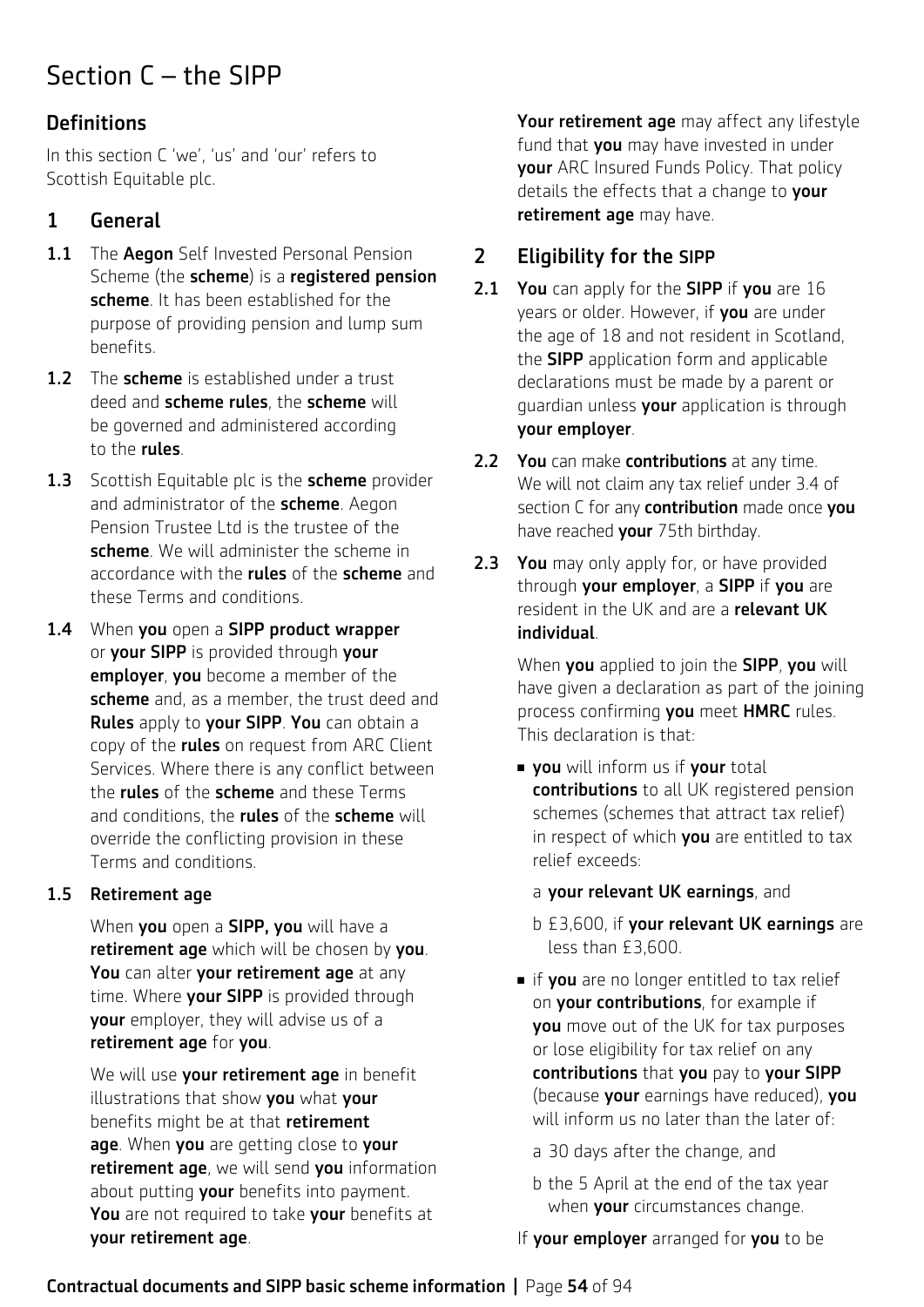auto-enrolled or enrolled into the SIPP, **HMRC** rules require your employer to give this declaration on your behalf. Your employer must confirm that the details they give us to set up your SIPP are correct.

You should check information that we send you to ensure that all of your personal details are correct and contact us or **your** employer if there is anything wrong in your personal details.

The declaration from you, or on your behalf, also means that HMRC rules require you to check:

- that you are not breaching the limits on contributions qualifying for tax relief set by HMRC, and that
- **n** if you move out of the UK, you tell us as soon as possible.

The granting of **tax relief** is a matter between you and HMRC, or your employer and HMRC. What follows is a description of some of the provisions that may apply in connection with that **tax relief**, and is set out just for information purposes. You should check your actual position and proceed accordingly.

Tax relief will only be available in respect of contributions under this condition 2, paid during a tax year if you are a relevant UK individual for that year.

You are a relevant UK individual for a tax year if at least one of the following applies:

- **vou** have relevant UK earnings chargeable to income tax for that year
- **vou** are resident in the UK at some time during that year
- **vou** were resident in the UK both at some time during the five tax years immediately before that year and when you became a member of the scheme
- **vou**, or your spouse or civil partner, has for the tax year general earnings from overseas Crown employment subject to UK tax (such earnings being as defined in section 28 of the Income Tax (Earnings and Pensions Act 2003).

Contributions in excess of £3,600 or your relevant UK earnings if higher, will not receive tax relief.

#### 3 Contributions to the SIPP

- **3.1 Contributions** can be made by you, your employer or a third party.
- **3.2** The minimum contribution is £1.

Please see 3.5 of section C for further information on the legislative minimums that apply where your SIPP is provided through your employer and is used by your employer to meet their auto-enrolment requirements.

- **3.3** There is no maximum **contribution** that can be paid into your SIPP. However, contributions in excess of your current annual allowance, as defined by HMRC, may attract a tax charge. You should discuss this with your adviser before contributing to your SIPP in excess of your annual allowance.
- **3.4** We will claim basic rate tax relief on all new personal contributions made to your SIPP, other than **contributions** made once you have reached your 75th birthday. Contributions made by a third party (not your employer) will be treated as personal contributions. The gross amount of such **contributions** (this is the net amount of the **contributions you** (or a third party) paid, together with the tax relief that we claim) will be placed within your cash facility and invested in line with your instructions. We will not claim any tax relief on contributions made by your employer  $-$  these are paid to us gross.

We may have to repay any tax relief (and pay interest on that tax relief) to **HMRC** because a contribution you paid to your SIPP does not qualify for tax relief. Where this is the case and the **cash facility** does not hold enough funds to pay this, we will carry out a forced disinvestment in line with clause 5.4 of the general section to realise the sum to be paid to HMRC.

**3.5 Your employer** may use the **SIPP** to meet their legal requirements to ensure that certain people are enrolled automatically into a pension scheme meeting the government's requirements on saving for retirement (autoenrolment).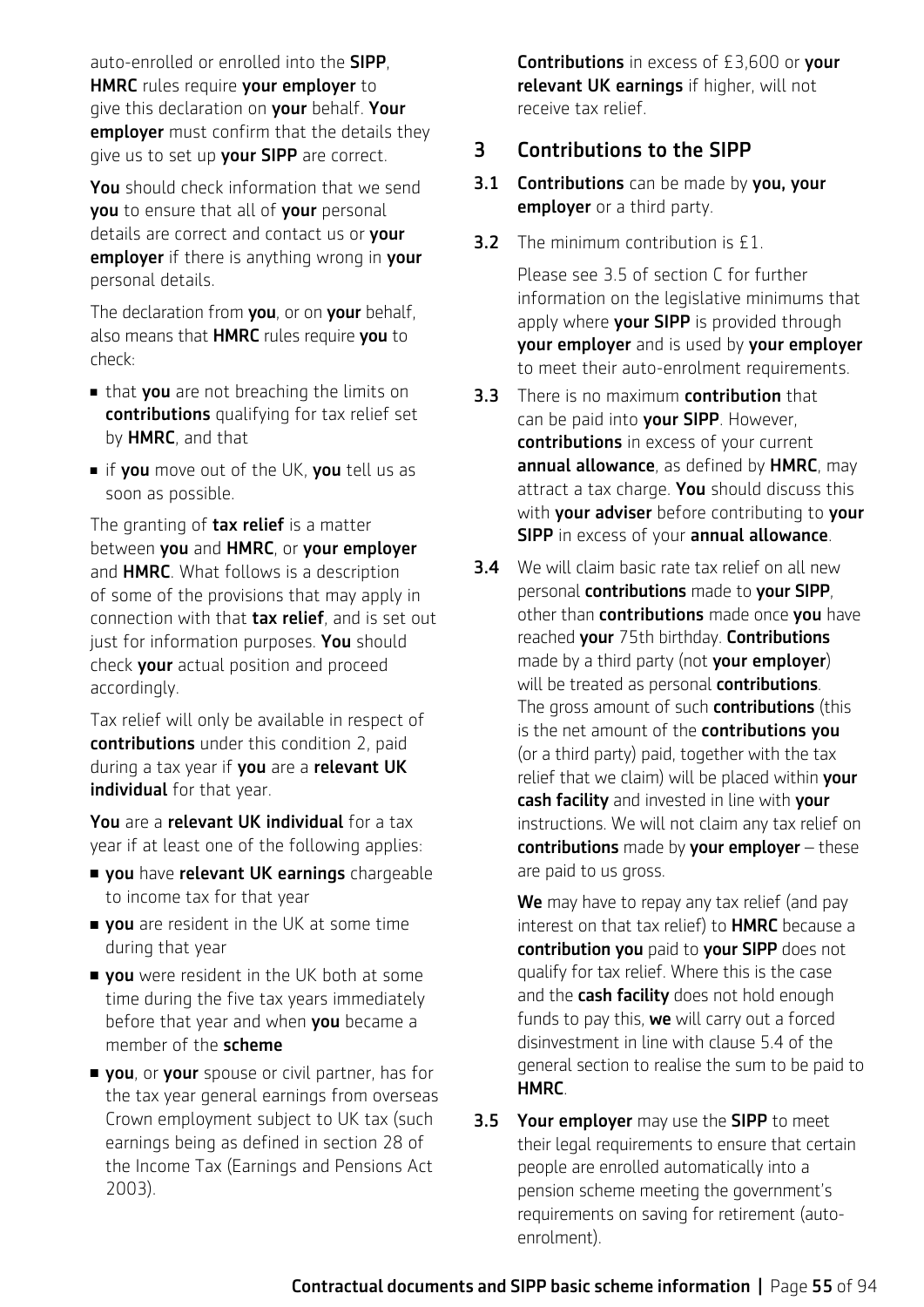If you do not opt out of auto-enrolment, minimum **contribution** rates apply to the total of employer and employee contributions that must be paid.

There is also a separate minimum for employers as part of the total minimum.

The minimum **contributions** mean that, if your employer contributes less than the total minimum to your SIPP, you may be required to contribute the difference between the amount your employer contributes (which is always subject to the employer minimum) and the total minimum to your SIPP. For example:

- $\blacksquare$  the government sets the total minimum contribution rate at 8%, and
- $\blacksquare$  the employer minimum at 3%.

If the employer pays the 3% minimum, employees would be required to pay 5% in this example (this 5% would be including any basic rate tax relief).

If the employer agrees to pay a higher amount, for example 7%, employees would be required to pay 1% (again, this 1% would be including basic rate tax relief).

If contributions to your SIPP are affected by the minimum contribution requirements set by the government in future, contribution rates to your SIPP will be increased automatically (unless you opt out of the increase). We may not send you a Contract note when contribution rates are increased to meet the minimum requirements set by the government.

You can get more information about the minimum contribution requirements set by the government on our website or from the scheme adviser.

**3.6** We accept no liability for any tax charges or penalties resulting from **contributions** made to your SIPP. We will deduct the amount of any such charge, fine or claim from your SIPP cash facility without needing your consent to do so. If there are insufficient funds in your cash facility to cover any such charge, fine or claim we will sell the investments in your SIPP in accordance with 5.4 of the general section to the extent necessary to cover such charge, fine or claim. If the value of the **investments** in your SIPP is insufficient to cover the amount

of such charge, fine or claim you agree to pay any outstanding amounts to us.

- **3.7** We will not be liable in the event that we are unable to proceed with an **investment** due to an error or omission of a payment/payment schedule from an employer or third party or due to any delay in a **contribution** or transfer reaching the cash facility.
- **3.8** We will not accept new **contributions** to the **SIPP** by way of a transfer of contribution of shares or re-registration of an investment fund.

## 4 Default fund for your SIPP through your employer

- 4.1 If your SIPP is provided through your employer, a default fund will be available under **your SIPP**. This is the fund into which any contributions to your SIPP are invested if vou do not make an *investment* choice. The minimum amount must be maintained within the cash facility, as detailed in 5 of the general section. If you have taken out your SIPP through your adviser or directly, any contributions will be placed into the cash facility and remain there until an investment instruction is received by us.
- 4.2 The provisions of the default fund are:
	- i Unless v below applies, the **default fund** will usually be selected by your employer or the scheme adviser. If your employer or the **scheme adviser** does not select a default fund, the default fund will be the Aegon default fund.
	- ii Where **you** do not make a valid selection for the **investment** of **contributions** to **vour SIPP** or any part of them, then the contribution, or that part of them will be invested in the **default fund** that applies to your SIPP, subject to the minimum amount remaining in **your cash facility**.
	- iii If the default fund for your SIPP is changed by **your employer** or the **scheme** adviser, you will be advised of this by your employer. Your contributions will then be invested in accordance with the instructions that we receive from your employer or the scheme adviser. Your contributions may be invested in the new **default fund** or continue

### Contractual documents and SIPP basic scheme information **|** Page 56 of 94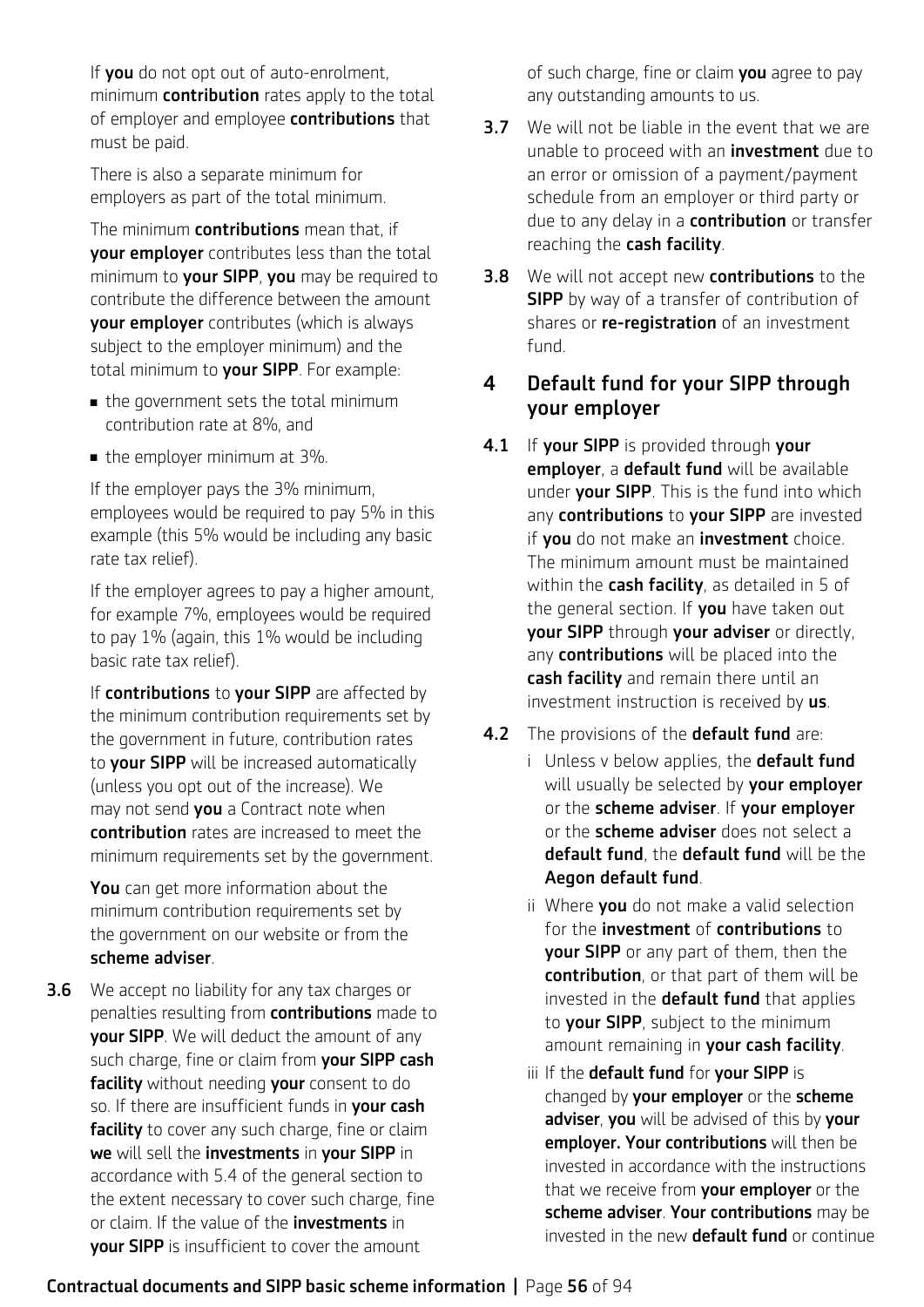to be invested in the old **default fund**.

- iv If the default fund is the Aegon default fund and we change the Aegon default fund, all your contributions to the previous Aegon default fund will now be invested in the new Aegon default fund.
- v If there is an investment instruction in place for the **contributions** to your SIPP, and your or your employer's contributions are increased (whether under auto-enrolment or not) without any investment instruction for this increase, your contributions will continue to be invested in line with **your** existing investment instruction and you will not be invested in any default fund.

If you have actively selected the investment that was the previous **default fund**, rather than investing in it as the default fund, your investment instruction will not be altered and **contributions** will continue to be invested in your chosen investments, subject to 7 of the general section.

vi Where the **default fund** is changed, all investments into the previous default fund will be moved into the new default fund. This change will be carried out as a normal switch under 7.12 of the general section.

#### 4.3 Bulk transfers

Where there is a transfer from another UK registered pension scheme that is part of a bulk transfer through your employer, such a transfer will be placed in the default fund unless you have given us alternative investment instructions for this transfer, in which case the transfer will be placed in those **investments** detailed in that investment instruction. The minimum amount must be maintained within the cash facility. as detailed in 5 of the general section.

A bulk transfer is a transfer that is arranged through your employer where two or more members, employed by the same **employer**. transfer to **the Service** at the same time and in relation to a previous pension scheme through that **employer**.

### 5 Permitted investments

You may have a different investment choice for crystallised and uncrystallised funds within the same SIPP product wrapper.

### 6 Transfers in

- **6.1** We can accept transfers from other UK registered pension schemes, including pension credits that are granted on divorce. We will also consider requests for us to accept transfers from recognised overseas pension schemes. subject to us agreeing that we are able and willing to accept these transfers, and any conditions that we may impose. We are under no obligation to accept any transfer request from you.
- **6.2** To transfer an existing pension to your SIPP, you must complete the relevant pension transfer authority and obtain a discharge form from **your** existing pension provider.
- **6.3** It is your responsibility to make sure that the trustees, scheme administrator or provider of the existing scheme or pension will allow the pension to be transferred to your SIPP.
- **6.4** We accept no liability for any penalties, charges or liabilities arising from the transfer of an existing pension.
- **6.5** We will accept transfers in cash and by way of a re-registration of investments.
- 6.6 Each transfer will be invested in accordance with **your** investment instructions, other than where **your** transfer is part of a bulk transfer when it will be invested as detailed in 4.3 of section C.
- 6.7 Each separate drawdown-to-drawdown transfer will result in a new crystallised arrangement being created within your SIPP product wrapper.
- 6.8 You may apply new uncrystallised contributions or transfers to a SIPP product wrapper already containing post 5 April 2006 **crystallised** funds and, if the existing crystallised funds are in respect of a pension in payment before 6 April 2006 **you** may not apply new **contributions** or transfers to that arrangement.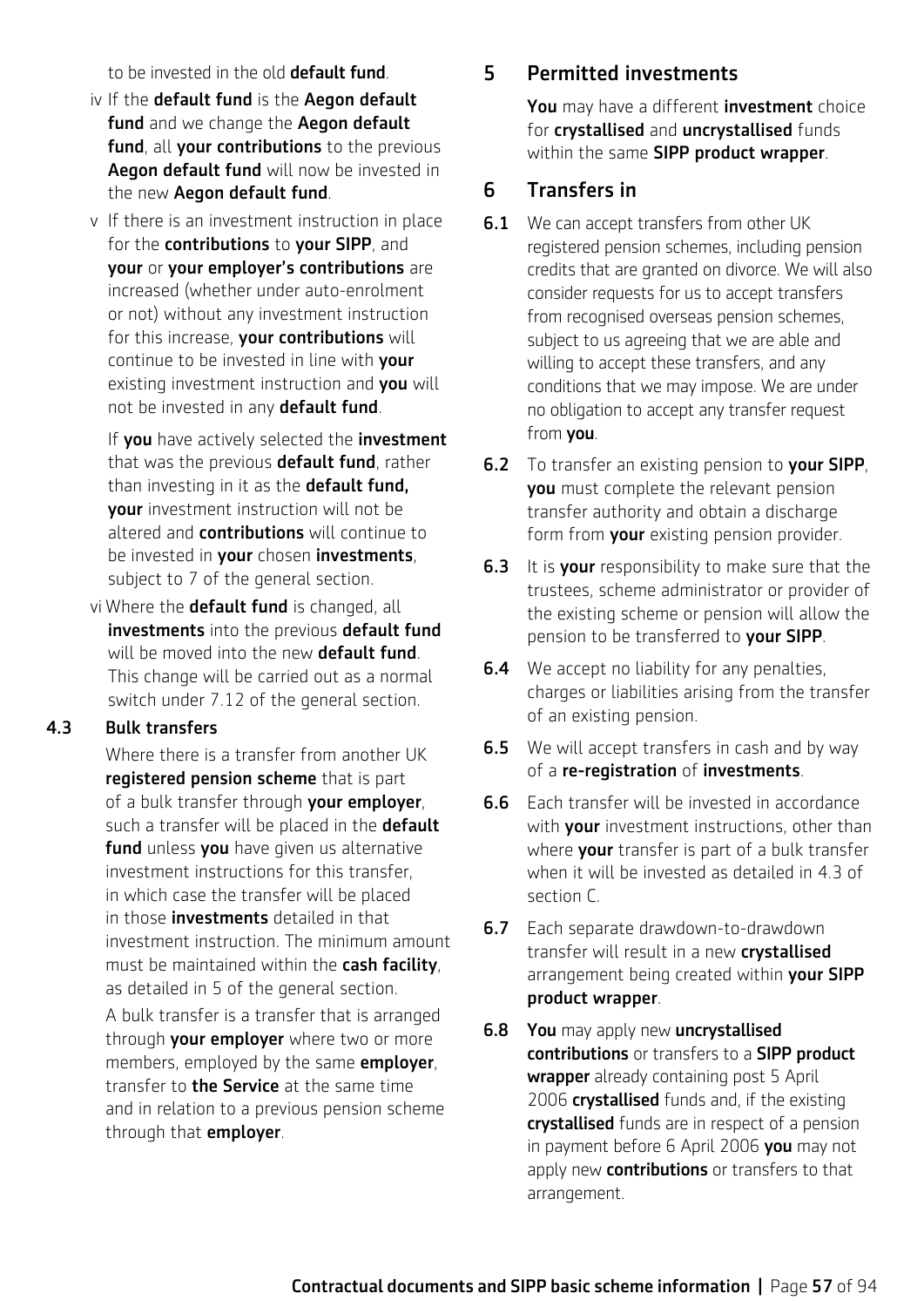# 7 Block transfers

- 7.1 The scheme will inherit the scheme protection being block transferred.
- 7.2 You may only apply a block transfer if you have been a member of the **scheme** for less than 12 months.
- 7.3 For a **block transfer** to take place, at least two investors in the transferring scheme must transfer, at the same time, all their benefits under that scheme to the scheme in which **your SIPP** is to be held.
- 7.4 At least one of the clients in a block transfer must have a scheme protected low pension age or protected pension commencement lump sum.
- 7.5 All your SIPP benefits (block transfer plus others) under the scheme must crystallise on the same day for scheme protection to apply. If **you** transfer in benefits that have already crystallised, these will be ignored for this purpose, with any payments from those benefits not being treated as unauthorised payments.
- 7.6 Only one scheme protected pension commencement lump sum block transfer is allowed for each **client**. Any additional transfers of the same type will lose their protection. If you have an existing arrangement under the **scheme** (for example, a pension under One Retirement or Retiready) with a retirement age of 55 (or above), that retirement age will not be reduced as a result of a **block transfer** with a protected low pension age being paid to a SIPP.

# 8 Transfers out

10.2 of the general section details the general provisions for transferring out. That clause is qualified by this clause 8, of this section C for your SIPP.

8.1 Where you are transferring your SIPP, on receipt of a valid transfer request from the trustees or scheme administrator of a registered pension scheme or QROPS, Aegon will transfer out your investments from your SIPP, this will involve the sale of all **investments** unless the transfer is by way of a direct transfer or re-registration

of **investments**. However, we are entitled to delay any transfer while we satisfy ourselves that we can make the transfer from a legal and regulatory perspective and have received any discharge that we require.

- 8.2 We will complete all transfers out as soon as reasonably practical after receipt and acceptance of the relevant paperwork from **your** new scheme provider and **you** complying with these Terms and conditions, including providing us with a fully and correctly completed discharge form.
- 8.3 We will transfer your investments to your new pension provider either in cash or through a re-registration of investments.
- 8.4 Aegon will make no charge for transferring out your SIPP.

### 9 Retirement benefits and the lifetime allowance

- **9.1 You** may only start taking retirement benefits from the age of 55 or a scheme protected low pension age or due to ill-health, in line with the **rules**. We reserve the right to allow you to continue with both uncrystallised and crystallised investments after your 75th birthday if **you** and we agree and it is allowed in terms of the rules.
- **9.2** When **you** choose to have a **benefit** crystallisation event, you must designate all or part of the investments within your SIPP product wrapper to provide an UFPLS, a **drawdown pension** or to purchase an annuity, unless you are transferring to a QROPS.
- **9.3** The amount being used to provide benefits will be tested against your available lifetime allowance. If your available lifetime allowance is exceeded, you will be subject to an excess **lifetime allowance** charge, as determined by  $HMRC -$  this will be deducted from your SIPP and paid to HMRC. Any charges, penalties or tax payments not paid as detailed in this clause, that arise from a breach of the lifetime allowance must be met by you.
- **9.4** An instruction to take retirement benefits from your SIPP must be made in a manner prescribed by us from time to time. If we

#### Contractual documents and SIPP basic scheme information **|** Page 58 of 94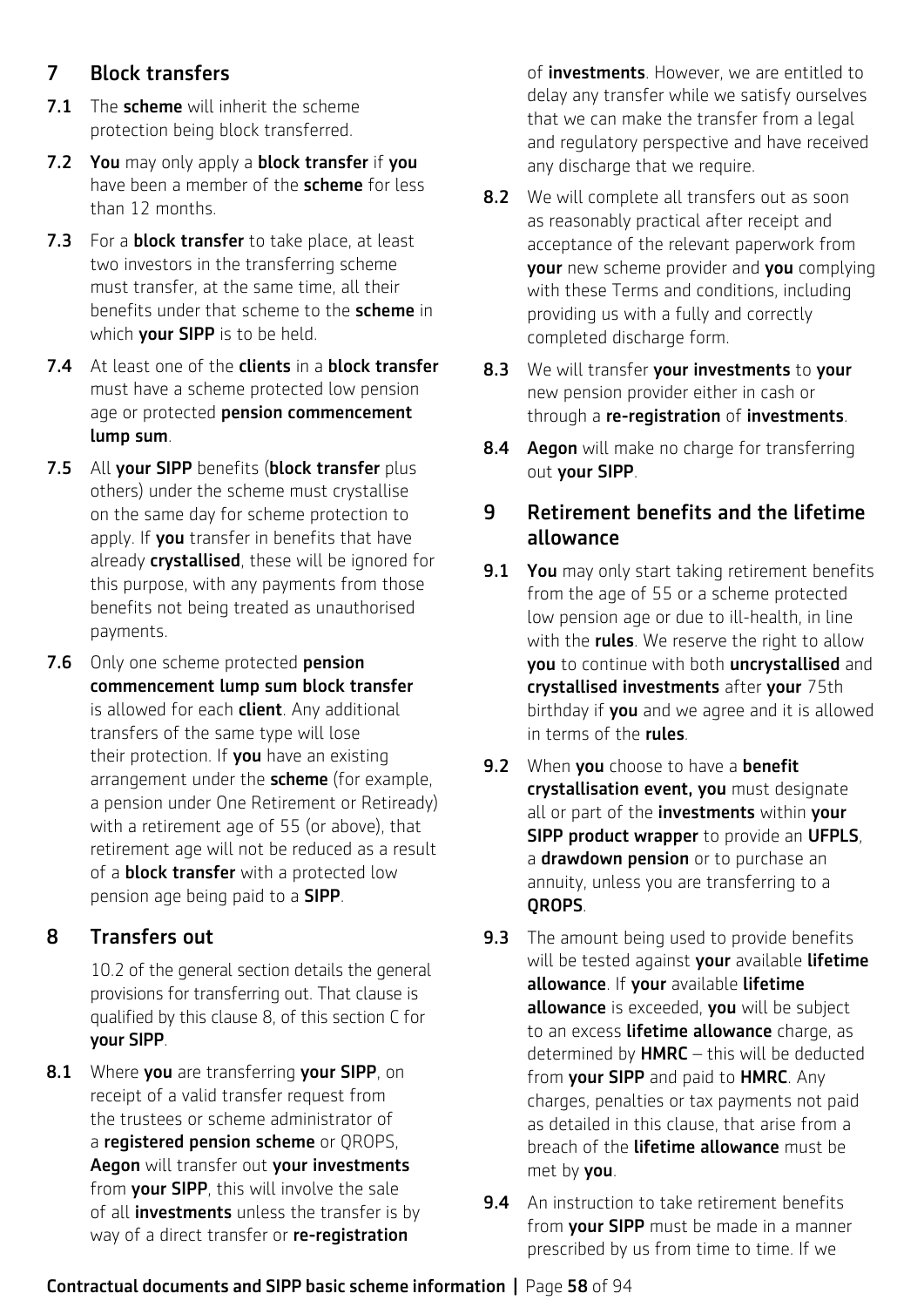allow your adviser to complete a benefit crystallisation event request online on your behalf, you confirm that your adviser is doing this with your authority and you give us authority to act on such an instruction. You will advise us of any issues or anything you consider to be incorrect within 30 days of us confirming the terms of the **benefit** crystallisation event to you. Speak to your adviser for details of our current process for such a request.

9.5 Where you want to crystallise part of your uncrystallised SIPP, the value of your remaining uncrystallised SIPP must not fall below £1,000. If the remaining uncrystallised balance is below £1,000, you will be required to fully crystallise all of your product wrapper.

### 10 Uncrystallised funds pension lump sum

- 10.1 You can request an UFPLS from the uncrystallised part of your SIPP at any time from age 55 or earlier if you have a protected low pension age or if you meet the ill-health condition in the Rules. This request must be in a format specified by us from time to time. Details of the current format for a request for an **UFPLS** and any terms that apply can be obtained from your adviser or the Service. In addition to any legislative requirements, any request for an **UFPLS** is subject to such terms as we may impose from time to time including but not limited to providing any information that we reasonably require to process your request, any minimum amount we will pay out as an **UFPLS**, and any charges we may require to be paid before paying your UFPLS.
- 10.2 We reserve the right to make a charge for processing and paying a request for an **UFPLS**, or to introduce a charge in general for making payment of an **UFPLS**. Any charge that we introduce for processing a request for an UFPLS will be introduced in accordance with 10.3.11 of the general section. Where we decide to introduce a charge for processing a request for payment of an UFPLS, we will tell you of our charges at the point of making such a request.

# 11 Pension commencement lump sum

- 11.1 Where you are moving into a drawdown **pension** or buying an annuity, you may elect to receive part of your SIPP that is crystallising as a pension commencement **lump sum**. This would reduce the amount available to provide a drawdown pension or annuity.
- 11.2 Where your SIPP is held either wholly or in part in respect of pension credit rights that were payable on divorce, the payment of any pension commencement lump sum will be restricted, where necessary, in accordance with legislation relating to pension sharing orders.

## 12 Age 75

- 12.1 Any uncrystallised investment held before your 75th birthday will remain uncrystallised on and after your 75th birthday until you take your benefits under 13, 14 or 15 of section C. Any *uncrystallised investment* will be tested against your lifetime allowance on your 75th birthday.
- 12.2 You can still purchase an annuity after your 75th birthday, although your funds will need to be transferred to an annuity provider as Aegon does not currently provide this facility.
- 12.3 During the 12 months leading up to your 75th birthday, we will endeavour to contact you to inform you of the options available to you at that time and to obtain your instructions.

If we cannot contact you or you have not given us an instruction, by your 75th birthday, your **investments** will remain uncrystallised.

12.4 We will calculate and deduct any applicable tax from your SIPP in line with the rules and **HMRC** rules applicable at the time.

### 13 Drawdown pension

13.1 On receipt and acceptance of a **benefit** crystallisation event request, an amend drawdown pension request or transfer in request, all in a format specified by us from time to time, drawdown pension can be paid from your SIPP. Speak to your adviser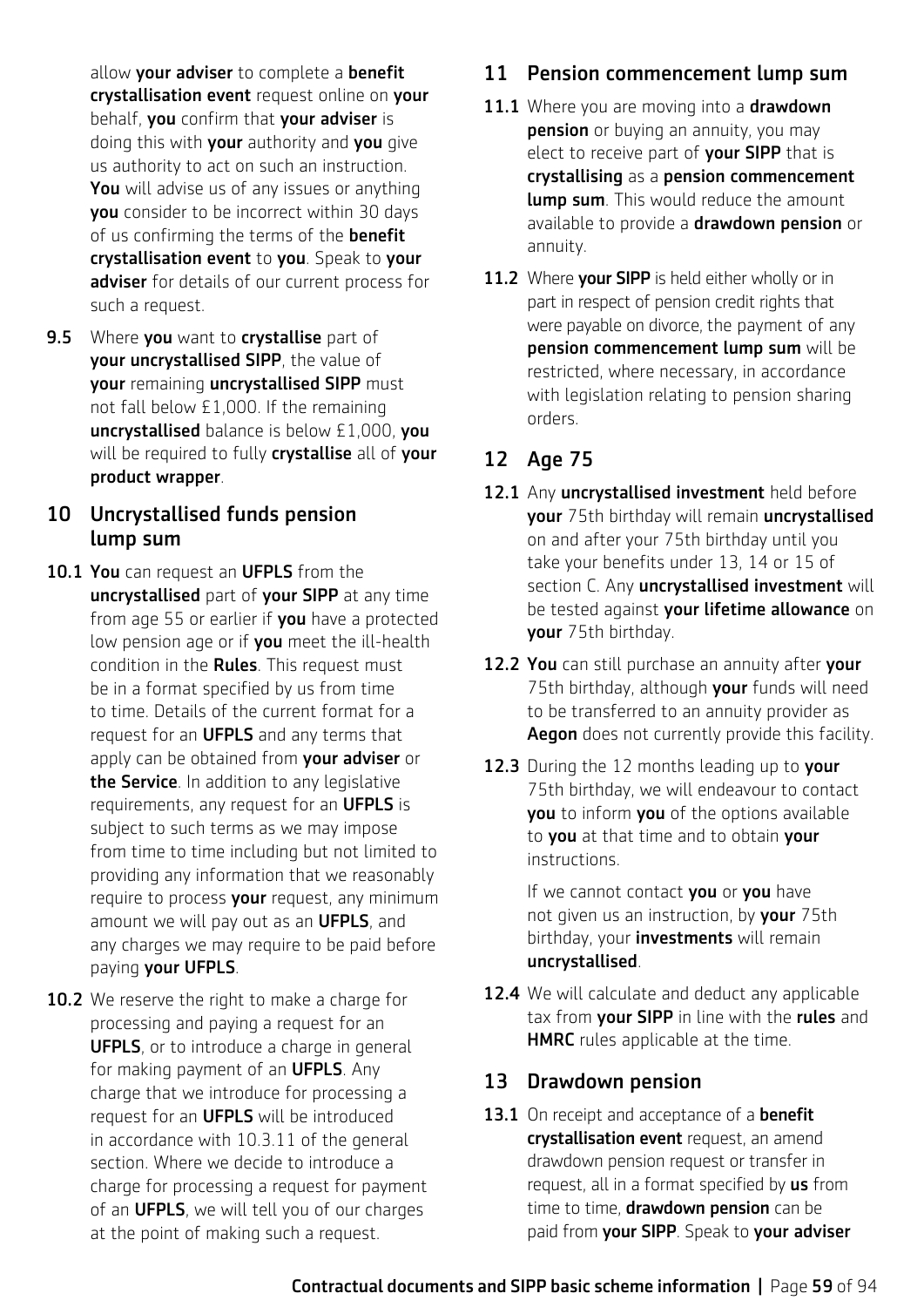for details of our current process for such a request.

The **rules** set out provisions for the calculation of the minimum and maximum drawdown pension from time to time.

- 13.2 We will pay drawdown pension payments on the day that you choose out of the dates we advise you are available for payment of your drawdown pension. You can find details of the current dates available through the Service or from your adviser. It will reach your account sometime after that, subject to the clearing rules of our and your bank.
- 13.3 You can request a change to the date of payment of your regular drawdown pension. Any request will be in a format determined by us from time to time, please speak to your adviser or see the Service for details of our current format. The change to the date of payment of your regular drawdown pension will take place in the month following the month in which you make the request.
- 13.4 Regular drawdown pension payments are payable monthly unless **you** and we agree otherwise. You can also request drawdown pension on an ad hoc basis.
- 13.5 Drawdown pension payments are spread evenly over the remaining payment dates in the pension year, taking into account any ad hoc drawdown pension that you have taken.
- 13.6 The date that the drawdown pension payment leaves the cash facility will be the date used to determine which pension and tax year the **drawdown pension** falls into.
- 13.7 The level of drawdown pension is limited to any maximum and minimum levels set out in the **rules**. If the minimum payment is £0, no drawdown needs to be taken. If any drawdown pension is taken, this can be set to any level within these limits, subject to the minimum payment of £25. The maximum level of drawdown pension will depend on whether or not you have capped drawdown or flexi-access drawdown, speak to your adviser for more information on the type of drawdown pension you have.
- 13.8 For drawdown pension payments to start on the next payment date, your instruction

must be received and accepted at least 10 **business days** before the payment date.

- 13.9 Cleared funds must be available within your product wrapper cash facility for a drawdown pension payment to be made. We accept no liability for loss or charges incurred as a result of cleared funds not being available for **drawdown pension** payments.
- 13.10 Any income received from Secure retirement income will be placed in your cash facility and used to provide your drawdown pension. If the amount of income received from your **Secure retirement** income is less than the amount of drawdown pension you have requested, and you have not taken any action to ensure that there is sufficient cash in the **cash facility** to meet this amount, the cash maintenance process detailed in 5.4 of the general section will take place. If the income from your Secure retirement income is greater than the amount of **drawdown pension you** have requested, the excess amount will remain in the cash facility as cash and can be used in the same manner as any other cash in the cash facility.

If the income received from **vour Secure** retirement income is less than the amount of **drawdown pension** that you have requested and there are no other assets to make up the difference, no **drawdown** pension will be paid until there is enough cash in the cash facility to meet a requested payment of **drawdown pension**. If, after this payment, there is an outstanding balance in the cash facility, this will be treated as uninvested cash.

### 14 Flexible drawdown

If you have a flexible drawdown arrangement on 5 April 2015, this will be automatically converted to a **flexi-access** drawdown arrangement on and from 6 April 2015. This is a legislative requirement under paragraph 8A of Schedule 28 of the Finance Act 2004, or paragraph 22A of Schedule 28 of the Finance Act 2004 if you are receiving flexible drawdown as a dependant.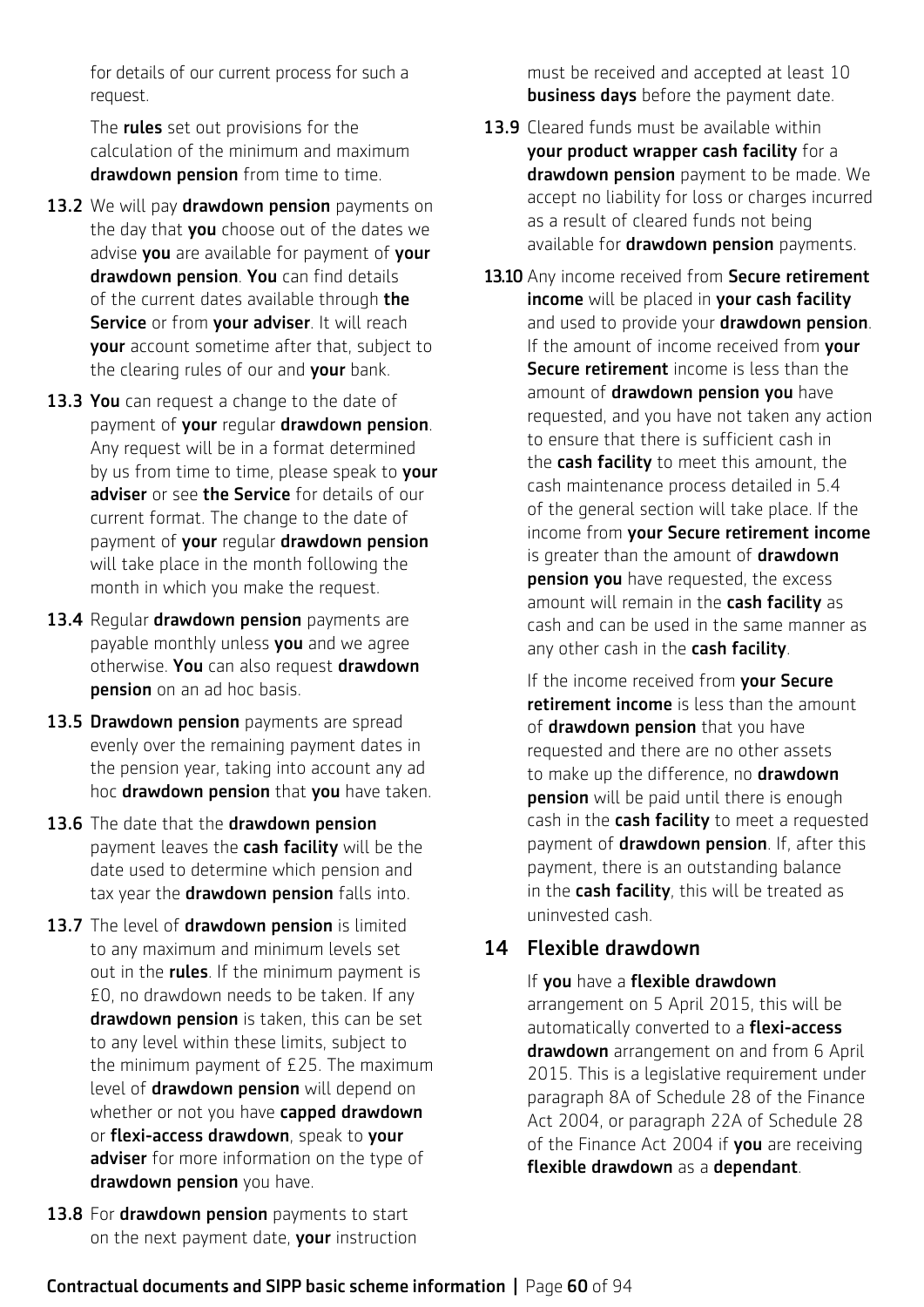## 15 Annuity purchase

- 15.1 If you, or your dependant, want to buy an annuity, the provider setting up the contract or policy must agree to provide the annuity.
- 15.2 On receipt of a valid instruction, we will arrange for the purchase price of the annuity to be paid to the provider of your annuity. The purchase price will be obtained through the sale of investments in your SIPP.
- **15.3** The annuity to be paid must be allowed by the rules.
- 15.4 We are not liable for any acts or omissions of an annuity provider that you or your dependant choose.

### 16 Death benefits

- 16.1 We, as the scheme administrator, will pay all or part of the death benefit available in line with the **rules**.
- 16.2 On notification of your death, and after we have been provided with satisfactory evidence of death, the following options are available, all as detailed in the rules:
	- i drawdown pension for dependants
	- ii annuity purchase for dependants
	- iii and/or lump sum for dependants
	- iv lump sum to beneficiaries

Unless we have a nomination of a **dependant** from you (or where you have not nominated a **dependant**, as nominated by us), or a written direction from you to purchase or provide an annuity or dependant's drawdown pension for a named dependant, we will sell the **investments** as soon as we are able after we receive notification of your death. This may be some time after your death if we need to consider nominating a dependant where you have not done so.

If you have a Secure retirement income account that has a joint life attached, as described in 7.4.3 of the ARC Insured Funds Policy, the joint life will be the person nominated for the Secure retirement **investment** part of your SIPP. You can specifically remove the nomination in favour of the joint life, this will remove the joint life from that Secure retirement income account. To remove a nomination in favour of a joint life, we require a specific instruction telling us to do this. Once a joint life is removed they cannot be reinstated as a joint life on your Secure retirement income account.

- 16.3 On receipt of satisfactory evidence of your death, where an uncrystallised funds lump sum death benefit is payable, we will pay the uncrystallised funds lump sum death benefit on the basis set out in the rules.
- 16.4 On receipt of satisfactory evidence of death, where a drawdown pension fund lump sum death benefit is payable, we will pay the drawdown pension fund lump sum death benefit on the basis set out in the rules.
- 16.5 Where **vour dependant** continues with the **SIPP**, they will not be able to make any contributions to the SIPP.

#### 16.6 Accidental death benefit

- 16.6.1 We will pay an accidental death benefit, as set out in this clause, if you die within the period specified in 16.6.2 of section C and where all of the terms in 16.6.4 of section C are met.
- 16.6.2 Cover for accidental death benefit begins on the **start date** and ends on the earlier of:
	- a five years from the **start date**
	- b where, on the **start date**, there is less than five years until your retirement age, cover for accidental death benefit will stop on the day immediately before your retirement age that applies on the start date. To avoid any doubt, if you subsequently change your retirement age, cover for accidental death benefit will still stop on the day immediately before **your retirement age** that applies on the start date
	- c your 75th birthday
	- d the day on which all remaining investments are either crystallised or transferred out of your SIPP.

Contractual documents and SIPP basic scheme information **|** Page 61 of 94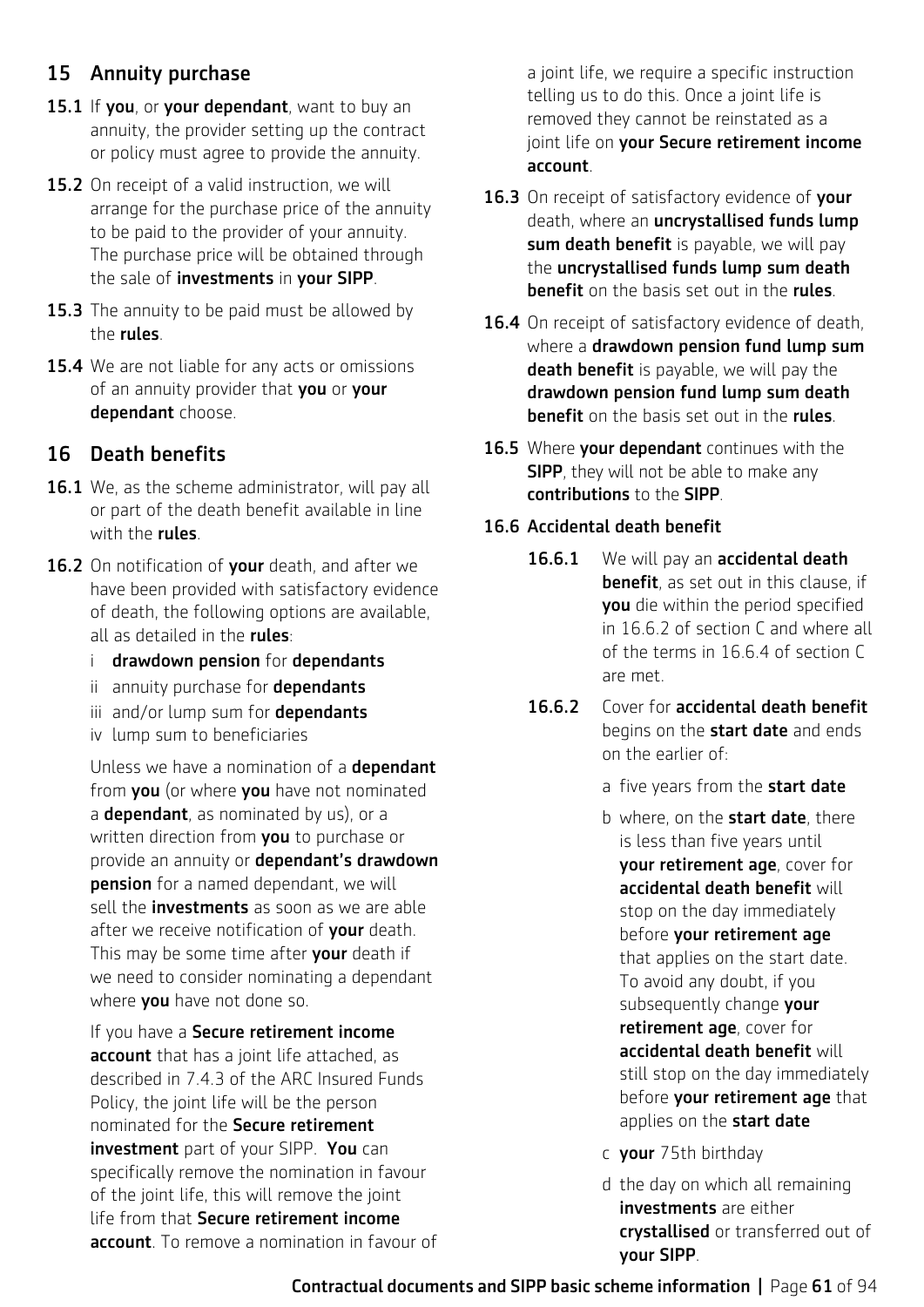- **16.6.3** The terms that apply to the accidental death benefit are as follows:
	- a The amount of **accidental** death benefit we will pay is 10% of the total amount of all contributions and transfers into your SIPP (including any Regular Contributions and Single Contributions paid by an Insurer under a policy or contract of Insurance (often called a waiver policy)) paid to your SIPP from the start date to the day immediately before the date of your death.
	- b The accidental death benefit shall be paid as an *uncrystallised* lump sum death benefit as set out in 16.2 of section C.
- 16.6.4 The terms referred to in 16.6.1 of section C are as follows:
	- a In good faith, we consider that the cause of **your** death is an accidental death, which did not arise directly or indirectly from any of the following causes:
		- $\blacksquare$  An accidental bodily injury that occurred before the start date,
		- Alcohol or drug abuse We will not pay an **accidental** death benefit if your death results from or is directly related to alcohol or drug abuse.
		- $\blacksquare$  Flying (other than as a passenger in a commercially licensed aircraft) We will not pay an accidental death benefit if your death occurs while taking part in any flying activity other than as a passenger in a commercially licensed craft,
		- Participating in a hazardous sport or pastime We will not pay an **accidental** death benefit if your death occurs while taking part in (or practising for) boxing, caving, climbing, horse-racing, jet skiing,

martial arts, mountaineering, off-piste skiing, pot-holing, power-boat racing, underwater diving, yacht racing or any race, trial or timed motor sport.

- <sup>n</sup> A self-inflicted injury We will not pay an **accidental** death benefit if your death occurs as a result of intentional self-inflicted injury.
- $\blacksquare$  Any action taken by you, without due regard for your own safety,
- **E** Criminal Activity We will not pay an **accidental** death benefit if your death is as a result of your participation in a criminal activity.
- <sup>n</sup> Suicide We will not pay an **accidental**

death benefit if your death is as a result of your own actions (whether or not at the time of such action you were sane or insane), or

- War and civil commotion We will not pay an **accidental** death benefit if your death results from any of the following: war, invasion, hostilities (whether war is declared or not), civil war, rebellion, revolution or taking part in a riot or civil commotion.
- b We receive the evidence and information concerning the circumstances of your death that we ask for.

# 17 Dependant's annuity

Where we are to buy an annuity for your dependant on the basis set out in the rules. the value obtained when the **investments** are sold will be used to buy an annuity in line with the **rules**.

# 18 Dependant's drawdown pension

18.1 Your dependant may be allowed, under the rules, to postpone buying an annuity. If your dependant is allowed and wants to postpone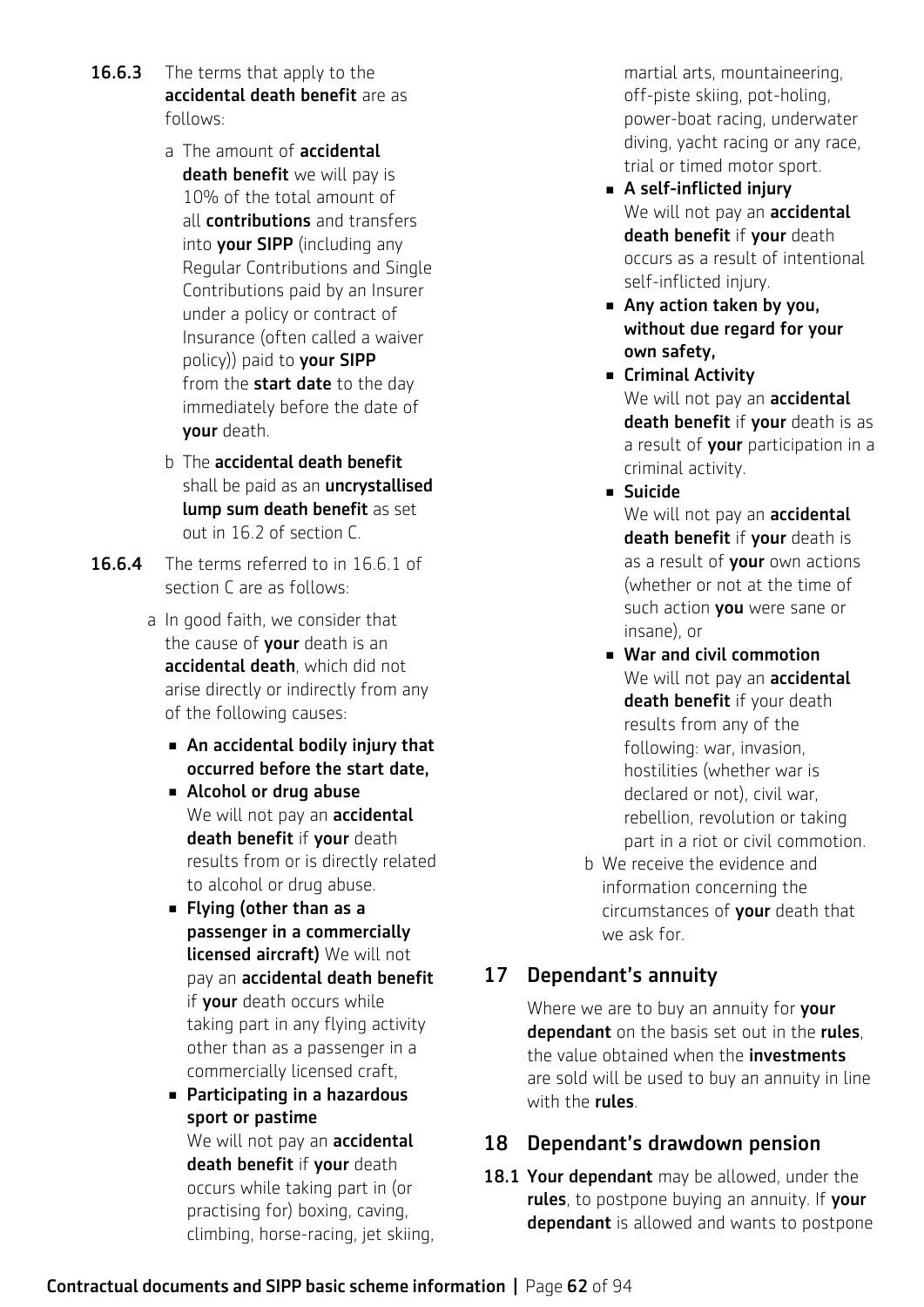buying an annuity, the following applies:

- a Your dependant can tell us in writing. having given us all of the details we reasonably require, to continue your SIPP so that the **investments** can be used to provide dependant's drawdown pension.
- b Where we receive your dependant's instruction in terms of 18.1a of section C, we will change your SIPP so that it will be your dependant's SIPP. Where more than one of your dependants want dependant's drawdown pension to be provided for them, the **investments** to be applied for each **dependant** will be applied to a **SIPP** for each **dependant**.

We shall make the change at the time dependant's drawdown pension is to start. We can make the change without the agreement of your dependant, or any other person.

18.2 For your dependant's SIPP, the rules and the rights and obligations you and we have under your SIPP, in so far as they remain relevant, will apply to your dependant.

#### 19 Death of your dependant

On receipt of satisfactory evidence of death, where a drawdown pension fund lump sum death benefit is payable, we will pay the drawdown pension fund lump sum death benefit on the basis set out in the rules.

#### 20 Lifetime allowance charge

20.1 HMRC may apply a lifetime allowance charge as set out in section 214 of the Finance Act 2004. Where it is to be deducted from your SIPP, we will deduct from your cash facility an amount equal to the lifetime allowance charge on the basis set out in 20.2 of section C. The amount deducted will either be paid to **HMRC** or, where the **lifetime** allowance charge has already been paid by us, it will be retained by us for our own use. Please note that a lifetime allowance charge may apply to any death benefits that are payable from your SIPP. In that case, the recipients of the *uncrystallised* funds

**lump sum death benefit** are liable to pay the lifetime allowance charge to HMRC.

20.2 We will recover the lifetime allowance charge by taking this from the cash facility or, if there are insufficient funds in the cash facility, by carrying out a forced disinvestment to pay for the lifetime allowance charge.

# 21 Divorce

- 21.1 If we receive a pension sharing order and are to make a payment under this, we will pay the pension debit from the cash facility to the qualifying arrangement. If there is an insufficient balance in your cash facility to pay the pension debit, we will carry out a **forced disinvestment** to enable the full pension debit to be paid.
- 21.2 If you are in receipt of a pension credit, you can transfer this pension credit to **your SIPP** as a transfer in.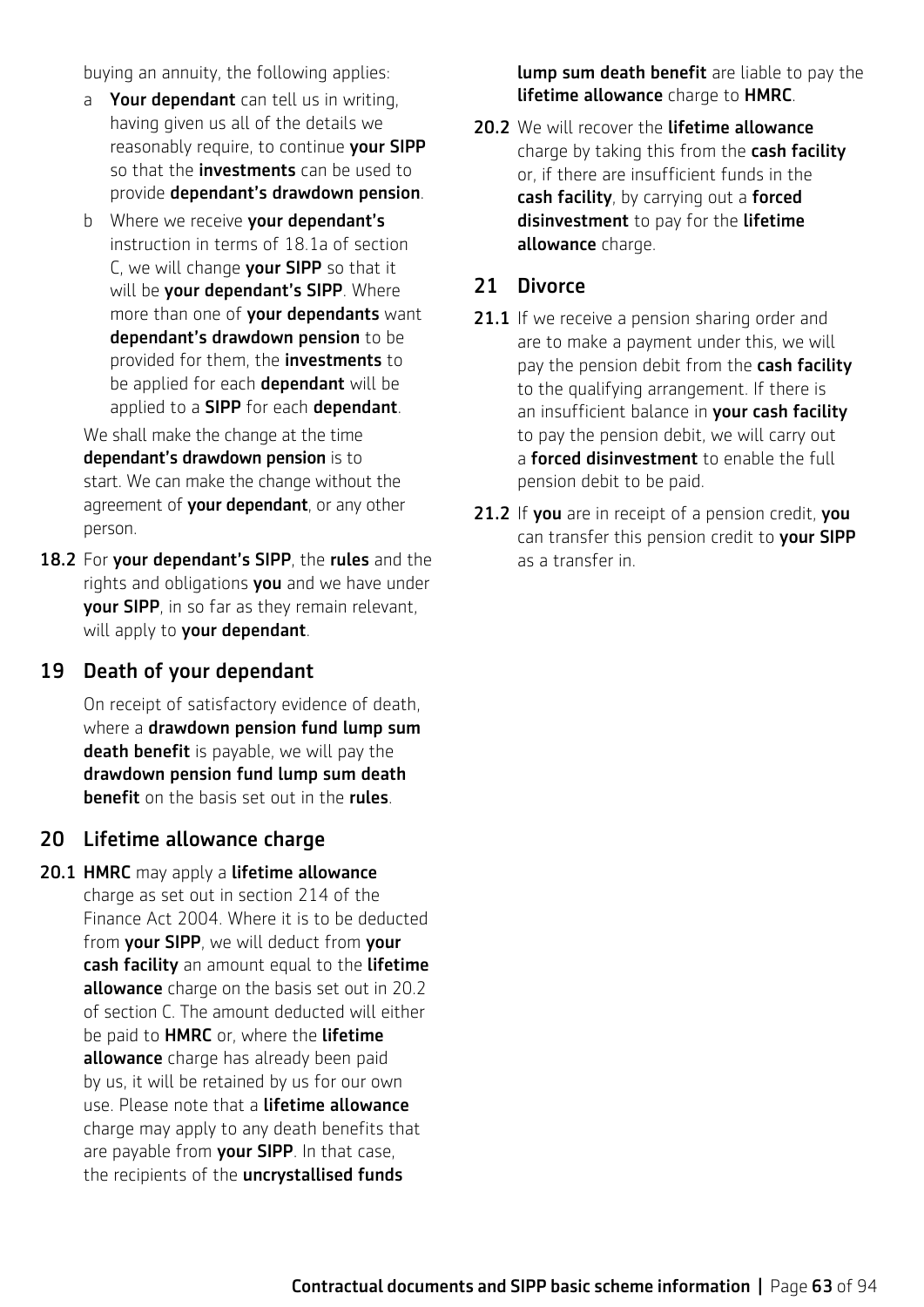# Part 2 – ARC Insured Funds Policy

Here is what you need to know about the policy of insurance where you open a SIPP and invest in insured funds, provided by Scottish Equitable plc.

# Introduction

You have taken out a SIPP with Aegon, a brand name of Scottish Equitable plc. This booklet of policy conditions sets out the terms on which we, Scottish Equitable plc, issue you, the member, with a policy of insurance within your SIPP. You should read this booklet together with your contractual documents and any document we give you that makes changes to your policy.

#### **Contents**

| 1 | Definitions and interpretation    | 65 |
|---|-----------------------------------|----|
| 2 | Overriding provision              | 68 |
| 3 | Deemed creation, cancellation and | 68 |
|   | allotment of units                |    |
| 4 | The ARC insured funds             | 68 |
| 5 | Valuing ARC insured funds and     | 70 |
|   | working out unit prices           |    |
| 6 | Purchasing and cashing in units   | 71 |
| 7 | Secure Retirement Income          | 72 |
| 8 | On your death                     | 83 |
| q | Charges                           | R  |

| 10 Liabilities and expenses of the ARC  |    |
|-----------------------------------------|----|
| insured funds                           |    |
| 11 Deferring the cancellation of a unit | 84 |
| 12 Changes to your policy               | 85 |
| 13 Written communications               | 86 |
| <b>14</b> Law and jurisdiction          | 87 |
| 15 Evidence of age, existence and other | 87 |
| information                             |    |
| 16 Miscellaneous                        | 87 |
| 17 Termination                          |    |
|                                         |    |

#### Contractual documents and SIPP basic scheme information **|** Page 64 of 94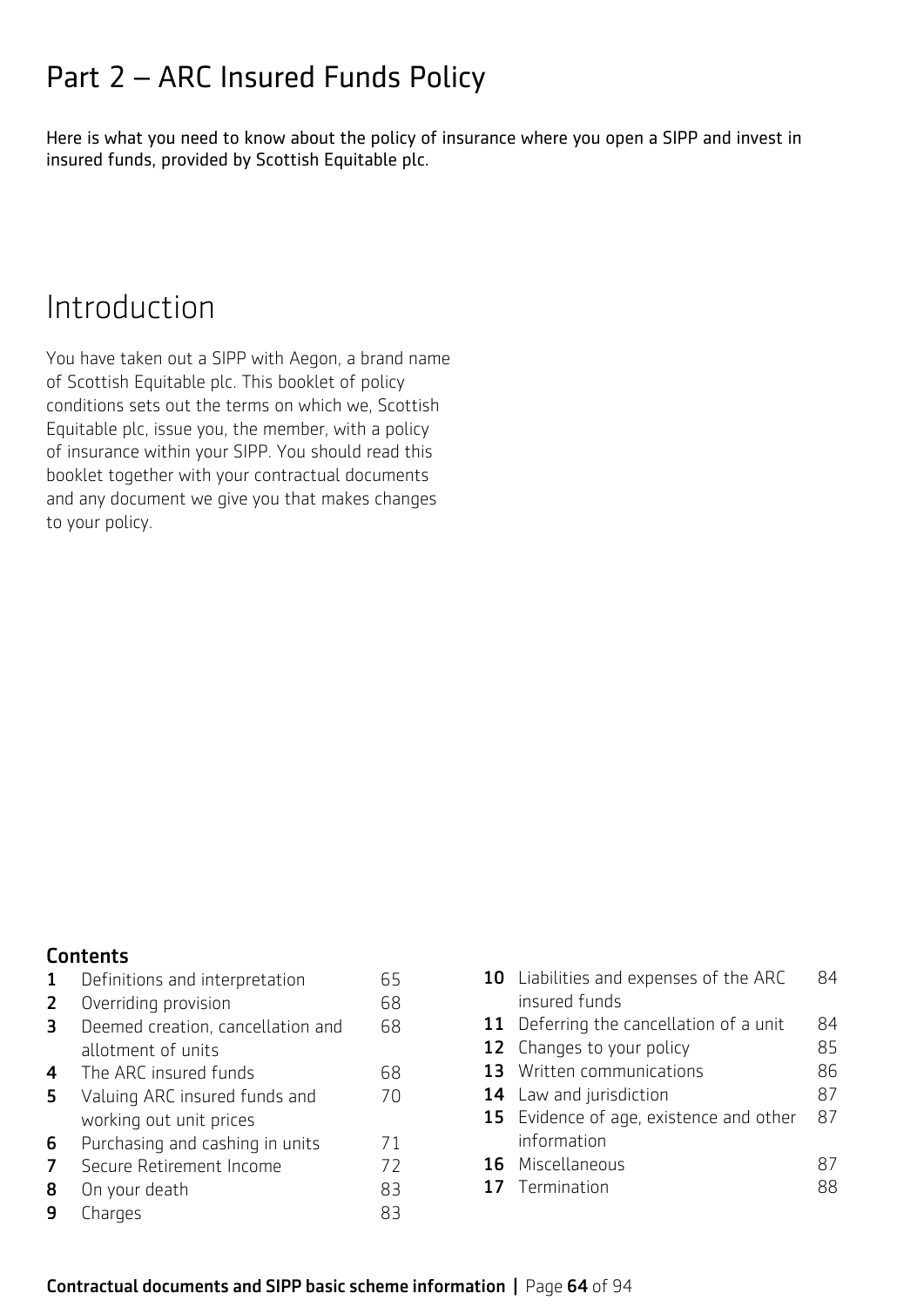## 1 Definitions and interpretation

- 1.1 In this booklet and the rest of your policy, we use some words and phrases that have particular meanings. We call these defined terms. 'We'/'us'/'our' refers to Scottish Equitable plc. 'You'/'your' refers to the member. (If, following your death, your dependant chooses to postpone the securing of an annuity under your SIPP, you/your refers to your **dependant**.)
- **1.2** If you see a word or phrase in **bold** in this booklet, this word or phrase is a defined term and its meaning is set out below:

Adviser – means the financial adviser through which you access the Service, open product wrappers and transact investments and who you are able to remunerate in the form of adviser charge (as defined and detailed in the Terms and conditions). Your adviser must be registered with us and have appropriate FCA authorisation.

**Aegon guarantee charge**  $-$  is the charge we make to cover the cost of providing the benefits (income, guaranteed minimum death benefits and joint life) under your Secure retirement income account and is more fully detailed in Condition 7.6.2.

Aegon product charge  $-$  is the charge we make for your Secure retirement income account. These are more fully detailed in Condition 7.6.1

ARC insured fund – means the Scottish Equitable insured funds available on the ARC platform. We describe these in 4.

**Anniversary date**  $-$  means the day that falls on the start of each anniversary of the start date.

**Arrangement**  $-$  has, during the lifetime of the **member**, the meaning set out in the rules. After the death of the member, it means an **arrangement** under the scheme from which we will provide dependant's drawdown pension.

**Business day** – means any full day on which banks, investment managers and the London Stock Exchange (LSE) are open for business.

Capped drawdown – means a drawdown **pension** arrangement set up before 6 April 2015 withdrawals from which are subject to certain limits and is not a flexible drawdown arrangement, and is described in paragraphs 8 and 22 of schedule 28 to the Finance Act 2004.

**Cash facility** – means the untraded cash account that is set up for and within your **SIPP** for the movement of money to and from, and within, your **SIPP**.

**Cash-in value** – means the total value at unit price of the units being cashed in.

Confirmation of application – means the document called 'Confirmation of application' that we issue to you or any additional, amended or updated version of it that we issue at a later date.

Confirmation of investment – contract note means the document called 'Confirmation of investment – contract note' that we issue to you.

**Deed** – means the **deed** or declaration of trust establishing the **scheme** and any amendment or modification to it that is made at any time and from time to time. If you ask us for a copy of the **deed**, we will give you the version that applies at that time.

**Dependant**  $-$  has the meaning set out in the **rules**, except where **dependant's** drawdown pension is being provided, in which case it means the dependant named in any documentation that we issue to the dependant.

Dependant's drawdown pension – means dependants' drawdown pension as set out in paragraph 18 of part 2 of schedule 28 to the Finance Act 2004 and is described in your Terms and conditions.

Dependant's drawdown pension commencement date – means the date, after the death of the **member**, on which a fund (being **units** under this **policy** and/or other assets held in your SIPP) is designated (under paragraph 8 or 8A of Schedule 28 to the Finance Act 2004) for **dependant's** drawdown pension for the dependant.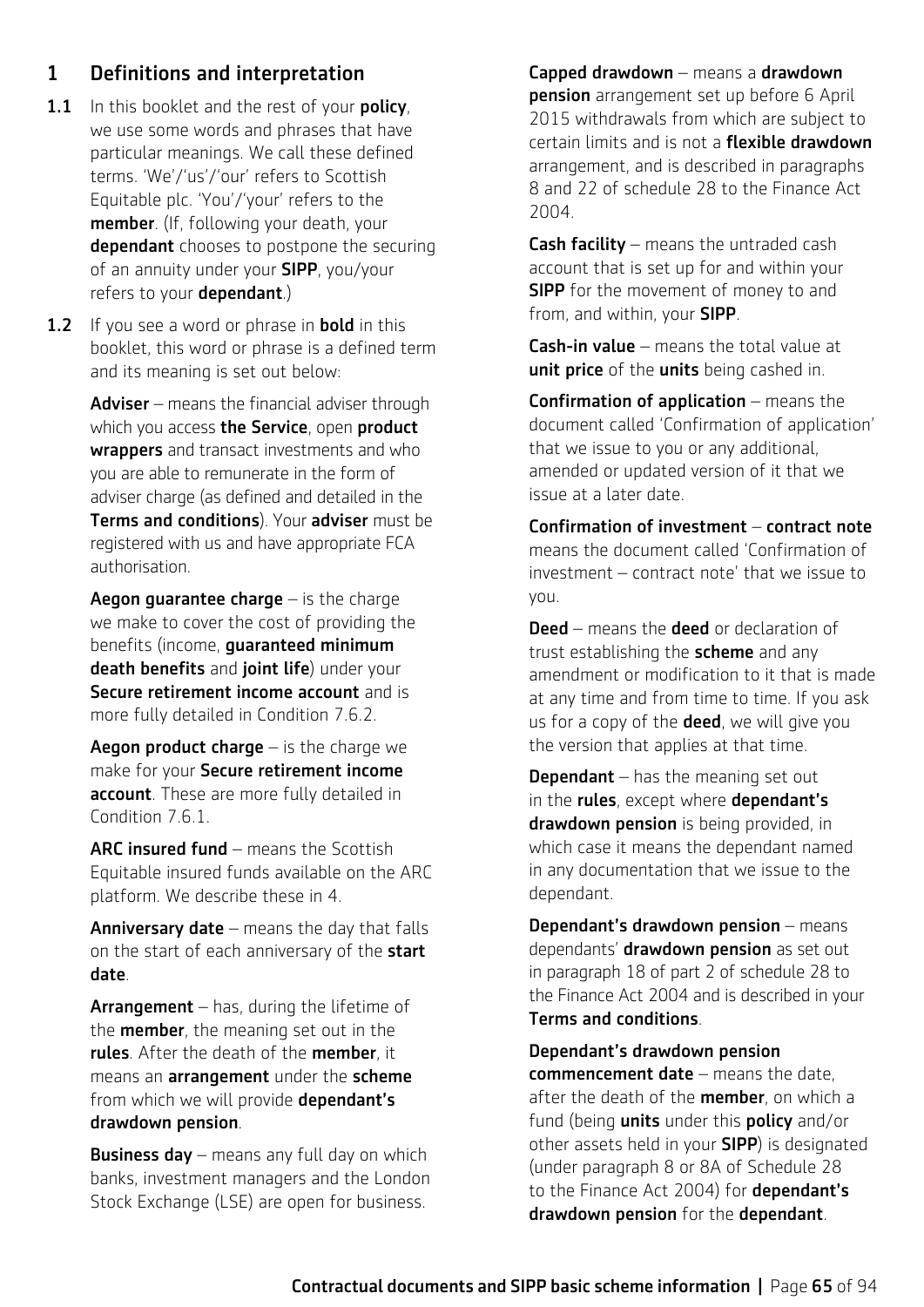**Discretionary fund manager** – means an appropriately authorised manager you select to manage investments within your SIPP on your behalf.

Drawdown pension – means a drawdown **pension** as set out in paragraph 4 of part 1 of schedule 28 to the Finance Act 2004. Broadly speaking, it is the payment of a pension directly from the funds in your SIPP.

Drawdown pension commencement date – for each **arrangement**, means the first date on which some or all of the sums and assets under the **arrangement** (being **units** under the **policy** and/or other assets held in your SIPP) are designated as drawdown pension in terms of paragraph 8 of part 1 of schedule 28 to the Finance Act 2004.

Drawdown pension fund lump sum death **benefit** – has the meaning set out in the rules.

Flexi-access drawdown – means a new drawdown pension arrangement set up on or after 6 April 2015; a flexible drawdown arrangement that was converted as detailed in 14 of section C of the Terms and conditions; or a capped drawdown arrangement which has either been converted to flexi-access drawdown following our acceptance of your request to that effect or has become a flexi-access drawdown arrangement through an error that cannot be rectified. Flexi-access drawdown is detailed in paragraphs 8A and 22A of schedule 28 to the Finance Act 2004.

**Fund benchmark** – means the relevant measure that an ARC insured fund is being compared to with respect to the management or performance as described in the ARC insured fund.

Fund management charge – is described in condition 9.1.

Guaranteed minimum death benefit – means the fund value that has a minimum value on the death of the member as more fully described in Condition 7.4.2.

Guaranteed pre-income increase rate – means the rate as detailed in your

Confirmation of your Secure retirement income investment statement.

**Head office** – means our head office which may change from time to time.

HMRC – means HM Revenue & Customs.

Income basis – means the method on which we will pay income from your Secure retirement income account. Single life means we pay the income for your life only and *joint* **life** means we pay for your life and then for the life of your nominated joint life. Where income is not taken immediately your Secure retirement income account will be set up on a deferred income basis.

Initial income base – means the value of the investment or, if more than one, the total investments into the Secure retirement income account.

Income base – means the value that we use to work out the amount of income. This is more fully described in Condition 7.3.1.

**Income rate** – means the percentage of the income base that determines the level of your income from your Secure retirement income account. This percentage rate is based on your age that you start to take the income and the percentage rates that were fixed when we set up your Secure retirement income account and confirmed in the Confirmation of your Secure retirement income investment statement.

**Joint life** – means the person that you nominate to receive your Secure retirement income account after you die with the option to continue income at the joint life income proportion rate, confirmed in your Confirmation of your Secure retirement income investment statement, and based on your income rate whatever the value of your Secure retirement income account.

Liabilities and expenses - are described in Condition 10.

**Lifestyle fund**  $-$  means a fund that targets your **retirement age** for moving from underlying assets with growth potential to investments better suited to help protect annuity buying power. These are more fully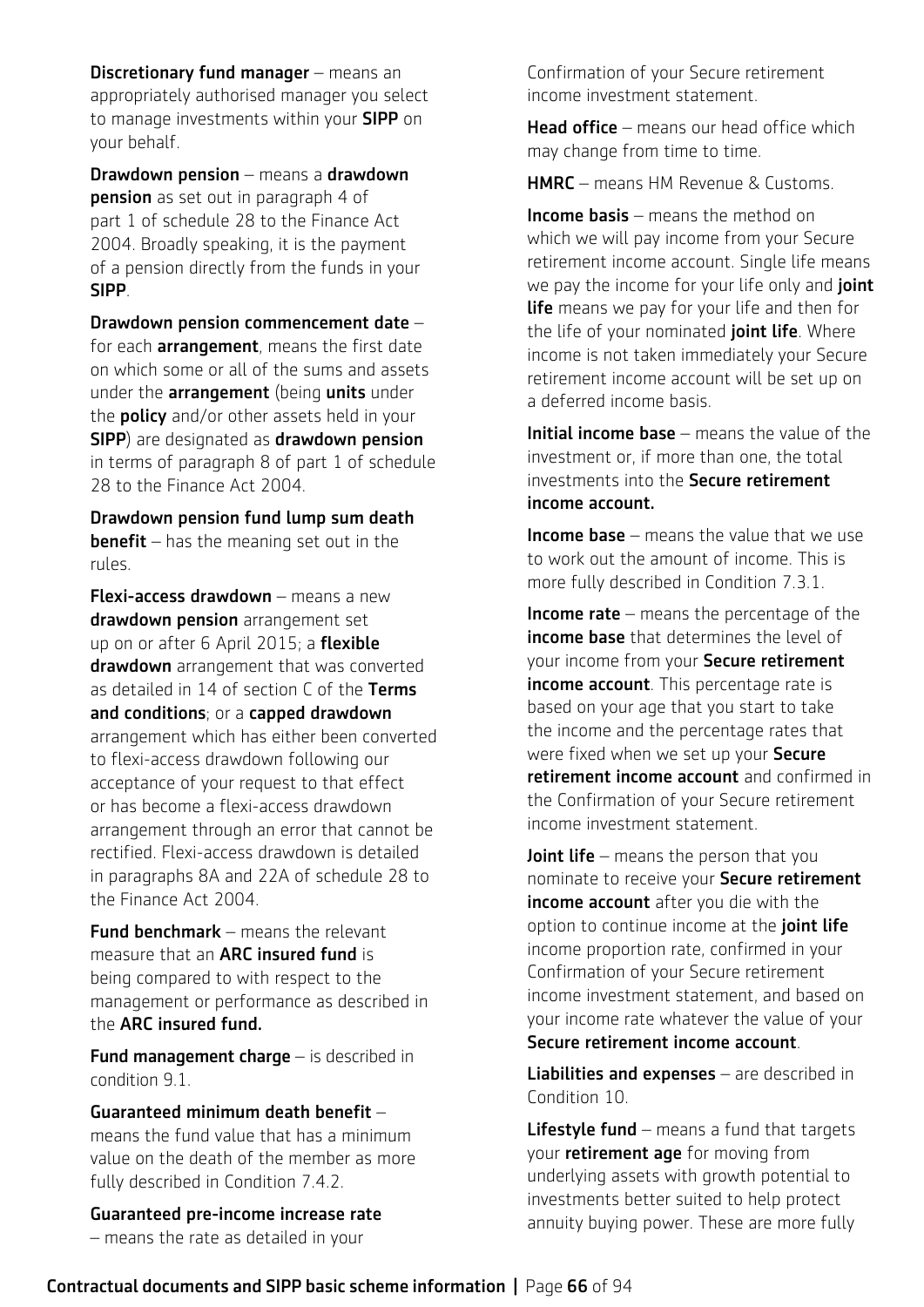#### described in 4.5.

#### Member – means the member named in your Confirmation of application.

**Monthly date** – means the same date of the month as the start date unless that day would be the 29th, 30th or 31st of a month that has fewer than this number of days. In this case, **monthly date** means the last day of the relevant month (for example, if the start date is on 31 December, the **monthly** dates for March, June, September and December are 31 March, 30 June, 30 September, and 31 December in each year). Where that date falls on a day that is not a **business day**, it will be the last business day prior to that date.

**Policy** – means and is made up of:

- $\blacksquare$  this booklet
- vour **Confirmation of application** and first Confirmation of investment – contract note
- $\blacksquare$  any additional document we give you that makes a change to this booklet and/or makes changes to your Confirmation of application

**Retirement age** – means that date within your SIPP that has been specified as such in accordance with your Terms and conditions.

Rules – mean the rules of the scheme.

**Scheme** – means the Aegon Self Invested Personal Pension Scheme established by a Declaration of Trust executed by Scottish Equitable plc on 30 September 2011 and any amendments that are made from time to time.

**Secure retirement income** – means the part of your **policy** that provides for;

- **Exercise 1** a secure level of income for your life with a guaranteed minimum death benefit; or
- $\blacksquare$  a secure level of income for your life with no guaranteed minimum death benefit; or
- a secure level of income for your life continuing to a joint life on your death.

Secure retirement income account – means a sub-account that is held within your uncrystallised or crystallised SIPP that contains your investment for Secure

#### retirement income.

**SIPP** – means the self-invested personal pension that you have as a member of the Scheme.

Start date – is set out in your Confirmation of application. It means the date when your policy started.

Terms and conditions – means the documents that set out the Terms and conditions of your use of the Service and that govern your SIPP.

**The Service** – means the service provided by us for you and your adviser, which contains your SIPP and enables you and your adviser to manage your investments within your **SIPP** and is described in your Terms and conditions.

Uncrystallised funds lump sum death **benefit** – has the meaning set out in the rules.

Unit – means one, or part of one, of the notional **units** of equal value that we divide each ARC insured fund into.

Unit price – in relation to a whole unit of an ARC insured fund, means the unit price calculated in line with 5.4.

Wound-up fund value - is described in condition 4.4.4.

- **1.3** Where we use the masculine form of a word, it also includes the feminine. The opposite also applies.
- 1.4 Words in the singular include the plural. The opposite also applies.
- **1.5** Where we refer to a piece of legislation, we are also referring to any amendment or re-enactment of the legislation. We also refer to any regulations made under the legislation, and that includes any corresponding provisions in force in Northern Ireland.
- 1.6 All references to conditions are references to conditions in this ARC Insured Funds Policy unless stated otherwise.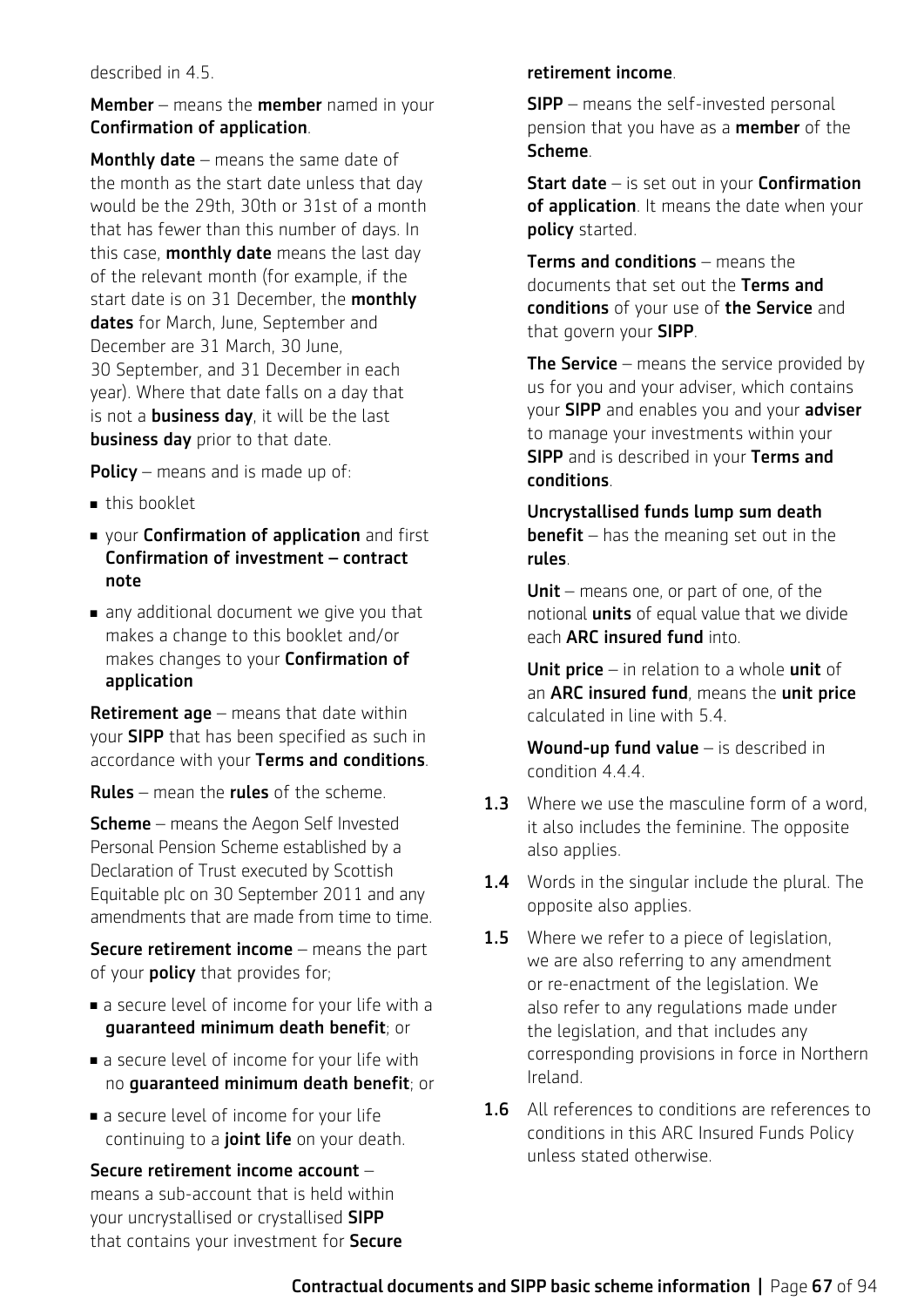# 2 Overriding provision

The terms of your **policy** are subject to being allowed by the **deed** and rules of the scheme.

No term of your **policy** shall override/take precedence over any provision of the **deed** and **rules** of the **scheme** unless we tell you that a term of your **policy** is to override/take precedence over a provision of the **deed** and rules of the scheme.

### 3 Deemed creation, cancellation and allotment of units

We do not actually have to create or cancel any units of any ARC insured fund, or to allot any **units** to your **policy**. Instead, we may deem these **units** as having been created, cancelled or allotted. This is for accounting purposes on our computer systems. The unit price of these deemed units will be the same as the *unit price* of the actual *units* at the relevant times. Where we refer to the creation, cancellation or allotment of any units, this includes the deemed (or notional) creation, cancellation or allotment of these units.

# 4 The ARC insured funds

#### 4.1 ARC insured funds

The **ARC insured funds** will consist of any **ARC insured funds** that we agree are available to your **policy**. If you want to see a description of the ARC insured funds, you can get one from our head office.

4.2 You can see how the ARC insured funds operate in 4.3 to 4.6. Additional terms apply to certain ARC insured funds.

#### 4.3 Our powers relating to the ARC insured funds

Regardless of the name and description of each of the **ARC insured funds**, and where UK law and regulation allows, we have power to:

- a acquire and hold, for the ARC insured funds, investments and assets of any kind
- b borrow money for any of the **ARC insured** funds, and
- c use as security any asset of the ARC insured funds

### 4.4 Closing and winding up ARC insured funds

4.4.1 We have the right to close an ARC **insured fund**. If you hold **units** in that ARC insured fund, we will tell you or your **adviser** as soon as reasonably practicable.

> We will not issue any further units in an **ARC insured fund** that is closed but it will continue to exist until it is wound up or the last of its units is cancelled.

> Until we wind up an ARC insured fund that is closed, or the last of its *units* is cancelled, we may re-open that ARC insured fund. If you hold units in that ARC insured fund, we will tell you that we have done this.

- **4.4.2** We will only close an **ARC insured fund** for the reasons set out in this condition 4.4.2. When we decide to close an ARC insured fund, we will act reasonably and take account of all our policyholders' interests. We can close an **ARC insured fund** where:
	- a the manager of the underlying fund tells us that the underlying fund is to close
	- b there has been a fall in the size of the ARC insured fund, and it is no longer cost effective to keep it open
	- c we are told about a change in management approach or corporate strategy by the manager, or a change in manager of the underlying fund that we reasonably believe may impact on the ability to manage the underlying fund in accordance with our objective
	- d we think that an ARC insured fund may not be able to meet its objectives in future

For the purposes of conditions 4.4.2 a and c, an underlying fund means an external fund in which our ARC insured fund is invested.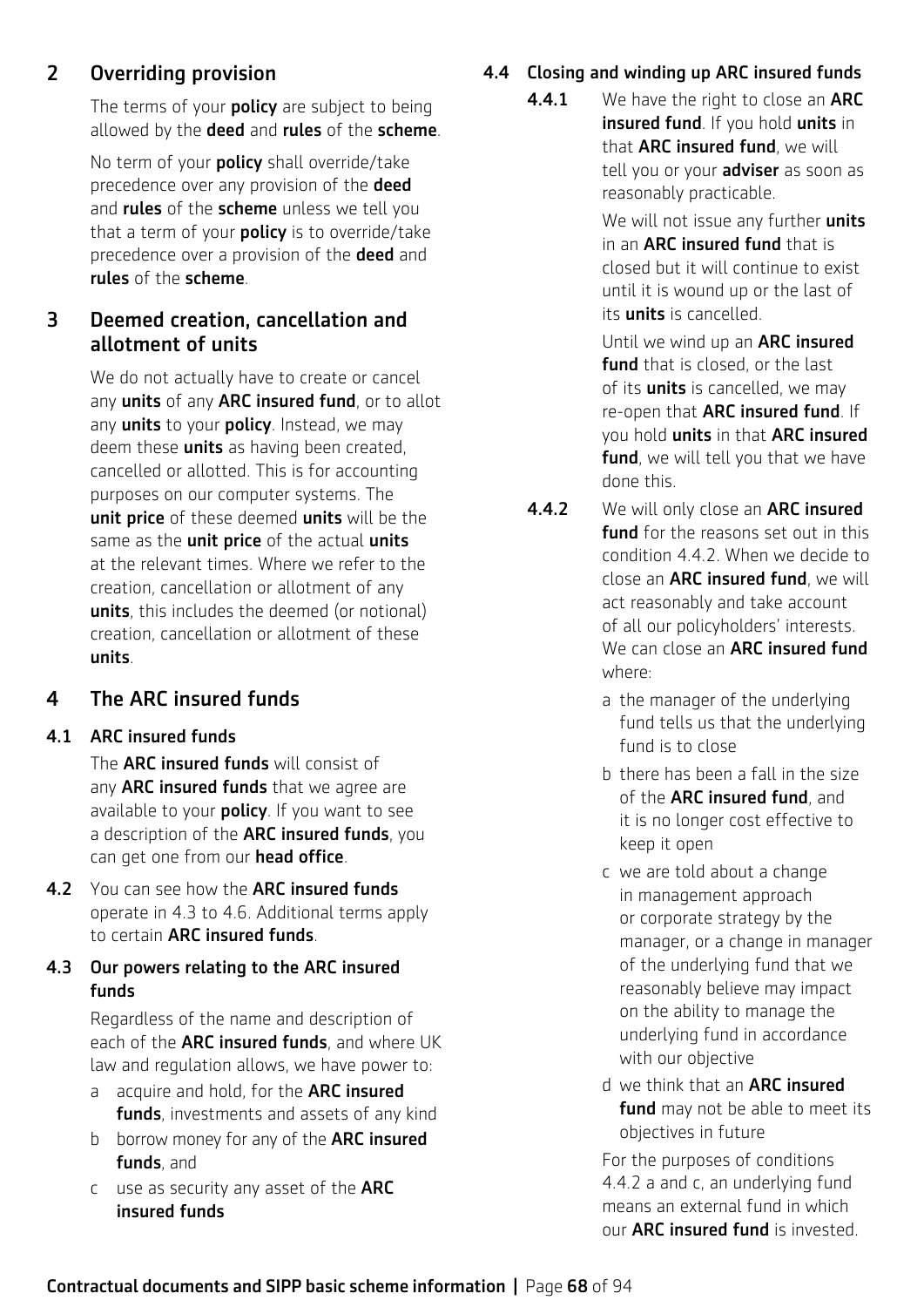**4.4.3** We have the right to wind up an ARC insured fund at any time. If you hold **units** in that ARC insured fund, we will give you at least 30 days' notice that we are going to do this.

> When we are in the process of winding up an ARC insured fund, we will either:

- a sell the assets of the ARC insured fund or
- b transfer the assets of the ARC insured fund to another ARC insured fund for an amount equal to a fair market value that we reasonably believe we could sell them for, less any actual or estimated liabilities and expenses.
- 4.4.4 When we have either sold or transferred all of the assets, we will cancel all of the **units** in that ARC insured fund. Before we cancel the **units**, we will calculate the value of all **units** that remain in that **ARC insured fund**. We will do this by taking the total amount from the sale or transfer and deducting an amount we estimate covers all outstanding liabilities and expenses. This will give the wound-up fund value. We will then wind up the **ARC insured** fund.
- 4.4.5 Your share of the wound-up fund value will equal the number of units held by you immediately before the ARC insured fund is wound up, divided by the total number of units in that ARC insured fund at that time. We will apply your share of the wound-up fund value (which will be a percentage of the woundup fund value) to allot units in other ARC insured funds to your policy at the unit price. We will do this in accordance with your instructions. If you do not give us any instructions before the **ARC**

**insured fund** is wound up, we will allot units in the ARC insured **funds** we set out in the notice telling you that we are going to wind up the **ARC insured fund**.

#### 4.5 Lifestyle Funds

The **ARC insured funds** may include funds that we designate as *lifestyle funds*. The purpose of the **lifestyle fund** is to move your investment into the retirement fund at a particular date. This date is the **retirement** age that is specified when you open your SIPP.

A lifestyle fund invests in a series of ARC insured funds and has an investment strategy designed to move, over a period of time determined by that **lifestyle fund**, from a variety of underlying assets with growth potential to investments better suited to help protect annuity buying power. This will be carried out in line with the objectives of that lifestyle fund. A lifestyle fund does this by moving the value of your investment through three phases:

- growth
- $\blacksquare$  glidepath, and
- n retirement

Details of the objectives of the lifestyle strategy for any particular **lifestyle fund** and the timings of movement between phases, are detailed in the relevant lifestyle fund information that we provide.

For each phase of a **lifestyle fund**, you will have purchased units in an ARC insured fund. As you move from one phase to the next, the **units** that you hold in the underlying **ARC insured fund,** will be cashed in and used to purchase **units** in the underlying **ARC insured fund** of the next phase within the **lifestyle fund**.

If you change your retirement age, we will take action to ensure you hold **units** in the fund and phase of your chosen lifestyle fund that corresponds to your amended retirement age. This may require us to sell units in your existing lifestyle fund and purchase **units** in the growth, glidepath or retirement phase of the chosen lifestyle fund that targets your amended retirement age.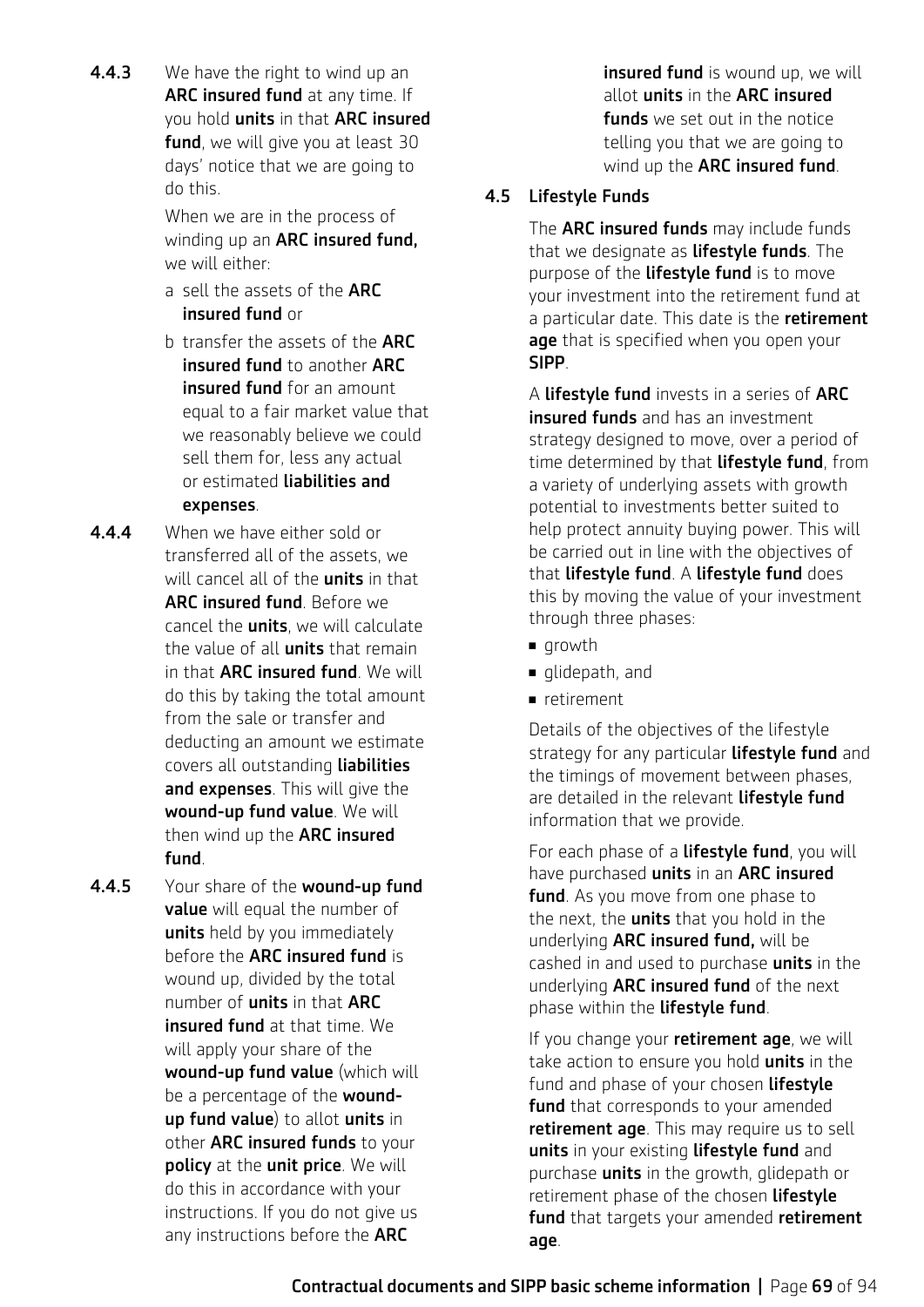We will carry out the required action within 60 days of notification.

In line with all other **ARC insured funds**. when you instruct us to cash in **units** in the **lifestyle fund**, the proceeds will be paid into the cash facility. This will not apply where we cash in **units** as part of the move between phases within the **lifestyle fund**.

#### 4.6 Rights in respect of assets of ARC insured funds

We will hold the assets that make up any ARC insured fund and any rights relating to them. You have no right to the assets that make up any ARC insured fund. We will similarly limit the rights of our other policyholders.

# 4.7 Ownership of the ARC insured funds The **ARC insured funds** and the assets that

make up these ARC insured funds are our absolute property. All assets are or will be registered accordingly. We are not a trustee for you.

### 5 Valuing ARC insured funds and working out unit prices

#### 5.1 Creating and cancelling units

When we add cash or any other asset to an ARC insured fund, we will create units in it equal to the value of the cash or those other assets. When we cancel **units** from an ARC insured fund, we will take from it cash or other assets equal to the value of units cancelled.

### 5.2 Valuing assets in an ARC insured fund

**5.2.1** We will normally carry out a valuation of the assets in an ARC insured fund at least once on each **business day**. We value certain assets within an ARC insured fund less often than once each business day because daily valuations may not be available for these assets. Such assets include property (for example land, buildings and leaseholds), derivatives and securities that are not quoted on a recognised stock exchange. A derivative is typically a right or an obligation to buy or sell another

type of asset – such as a share or a bond – at a set price to someone else at a set date and time in the future. The set price may turn out to be higher or lower than the market price at that date. The most common types of derivatives are futures and options. Securities include stock, shares and bonds. We will value any such assets at least once a month.

- 5.2.2 There may be circumstances beyond our control that stop us from valuing assets on any particular business day.
- **5.2.3** Where we do not or cannot value an asset in an **ARC insured fund** at least once on a **business day**. we will estimate the value of that asset on that particular **business** day. We will take into account changes in the market, any current restrictions or difficulties in trading in such assets and any other circumstance that might affect a valuation. We will always act fairly when we are estimating the value of an asset under this condition.
- 5.2.4 When an ARC insured fund is expanding, we will value the assets of that ARC insured fund at the market price at which we estimate its assets may be bought, including the actual and/or our estimate of the liabilities and expenses of buying those assets. An ARC insured fund is expanding when the normal position of that **ARC** insured fund in the recent past is that more **units** were being bought than sold in that ARC insured fund.
- 5.2.5 When an ARC insured fund is contracting, we will value the assets of that ARC insured fund at the market price at which we estimate its assets may be sold, less the actual and/or our estimate of the liabilities and expenses of selling those assets. An ARC insured fund is contracting when

### Contractual documents and SIPP basic scheme information **|** Page 70 of 94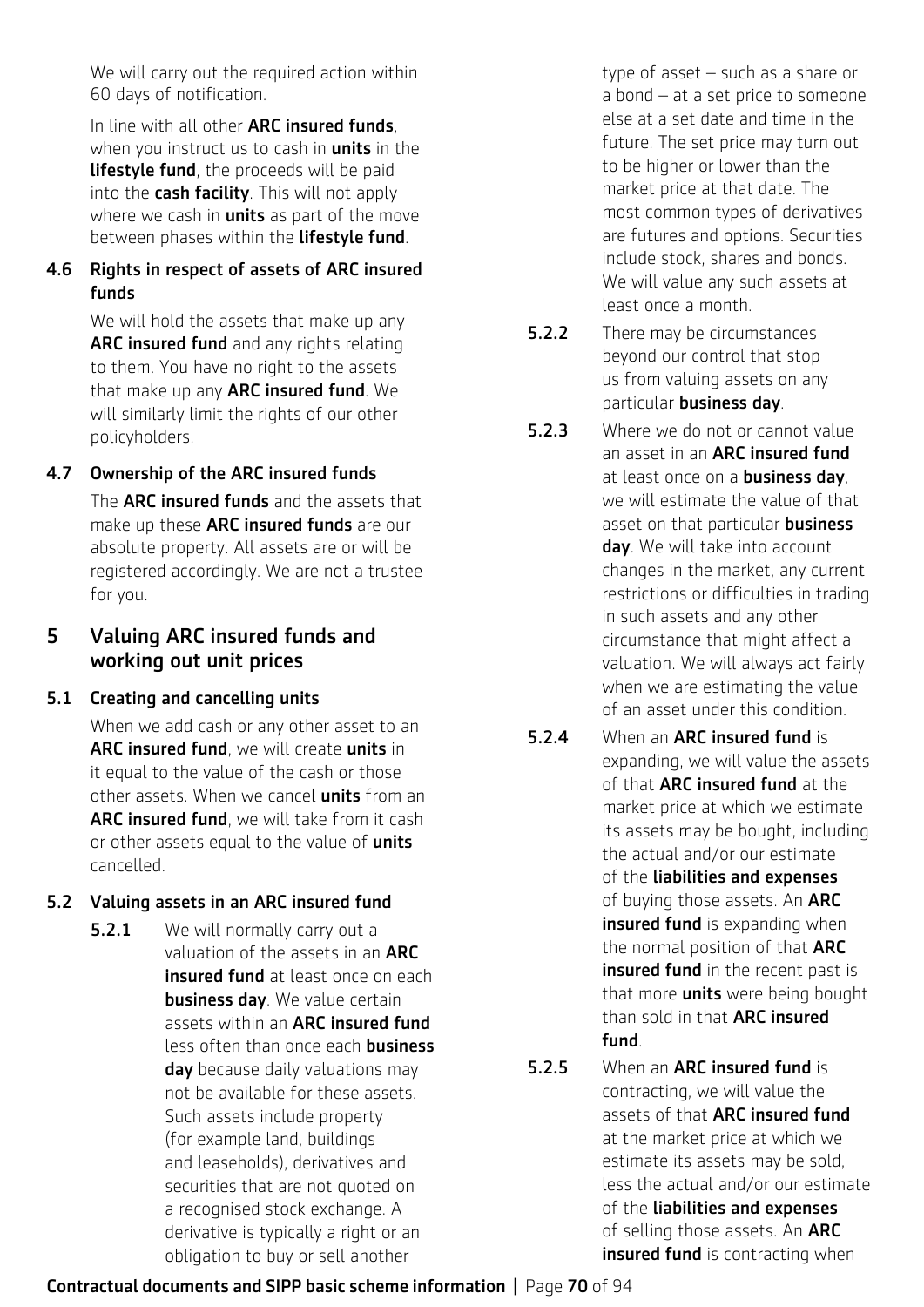the normal position of that **ARC** insured fund in the recent past is that more **units** were being sold than bought in that ARC insured fund.

- 5.2.6 Our estimate of the liabilities and expenses of any purchase or sale will be an amount that we believe we would have incurred in buying or selling the asset at the date of the valuation.
- **5.2.7** The **ARC insured fund** may change from expanding to contracting, or from contracting to expanding. Where it changes, we can change the basis on which we value the assets. This is to make sure we give fair treatment to:
	- a buvers of **units**
	- b sellers of units, and
	- c those policyholders who remain invested in that ARC insured fund

#### 5.3 When and how we value an ARC insured fund

We will value an **ARC insured fund** on each business day. We will do this by:

- a adding up the value of its assets as calculated in 5.2, and
- b deducting the actual and estimated liabilities and expenses, and fund management charge, of that ARC insured fund. To avoid doubt, this does not include the liabilities and expenses of buying and selling assets mentioned in 5.2.4 and 5.2.5

#### 5.4 Calculating unit price

We allot **units** to, and cancel **units** from, each ARC insured fund at the relevant unit price. We calculate the **unit price** by dividing the value of an **ARC insured fund** by the number of units of that ARC insured fund then in issue. We will round the result down or up, as appropriate, by not more than 0.01p.

#### 5.5 Exceptional circumstances

**5.5.1** Exceptional circumstances can affect the valuation of assets in an ARC insured fund and the pricing

of **units**. Examples of exceptional circumstances include extreme volatility of market prices around a significant global or national event such as:

- a major terrorist attack
- $\blacksquare$  a major political event, for example a coup affecting a strategic market, or
- a major exchange event
- **5.5.2** We do not know in advance what action we will take in any given situation as this will depend on the situation itself and its effect on the valuation of assets and pricing of **units**. Our actions will always be reasonable and proportionate to the circumstances. Examples of actions that we may take include:
	- $\blacksquare$  the suspension of creation and/ or cancellation of **units** in any ARC insured fund
	- $\blacksquare$  the suspension of pricing of any ARC insured fund
	- $\blacksquare$  applying indexation in estimating the value of any **ARC insured** fund. This means we work out how much an ARC insured fund's value will have changed by applying to it an amount that represents the proportionate change in the **fund benchmark** for the period between the date when we were last able to obtain a value for the **ARC insured fund** and the date when we are estimating the value of the **ARC** insured fund, or
	- moving away from a stated investment strategy of any ARC insured fund

### 6 Purchasing and cashing in units

**6.1** When a payment is received from the **cash** facility, we will apply this by allotting to your **policy** the number of **units** of the relevant ARC insured funds that can be allotted at the relevant **unit price**. Once we receive a valid instruction at or before the dealing point, your **units** will be created at the unit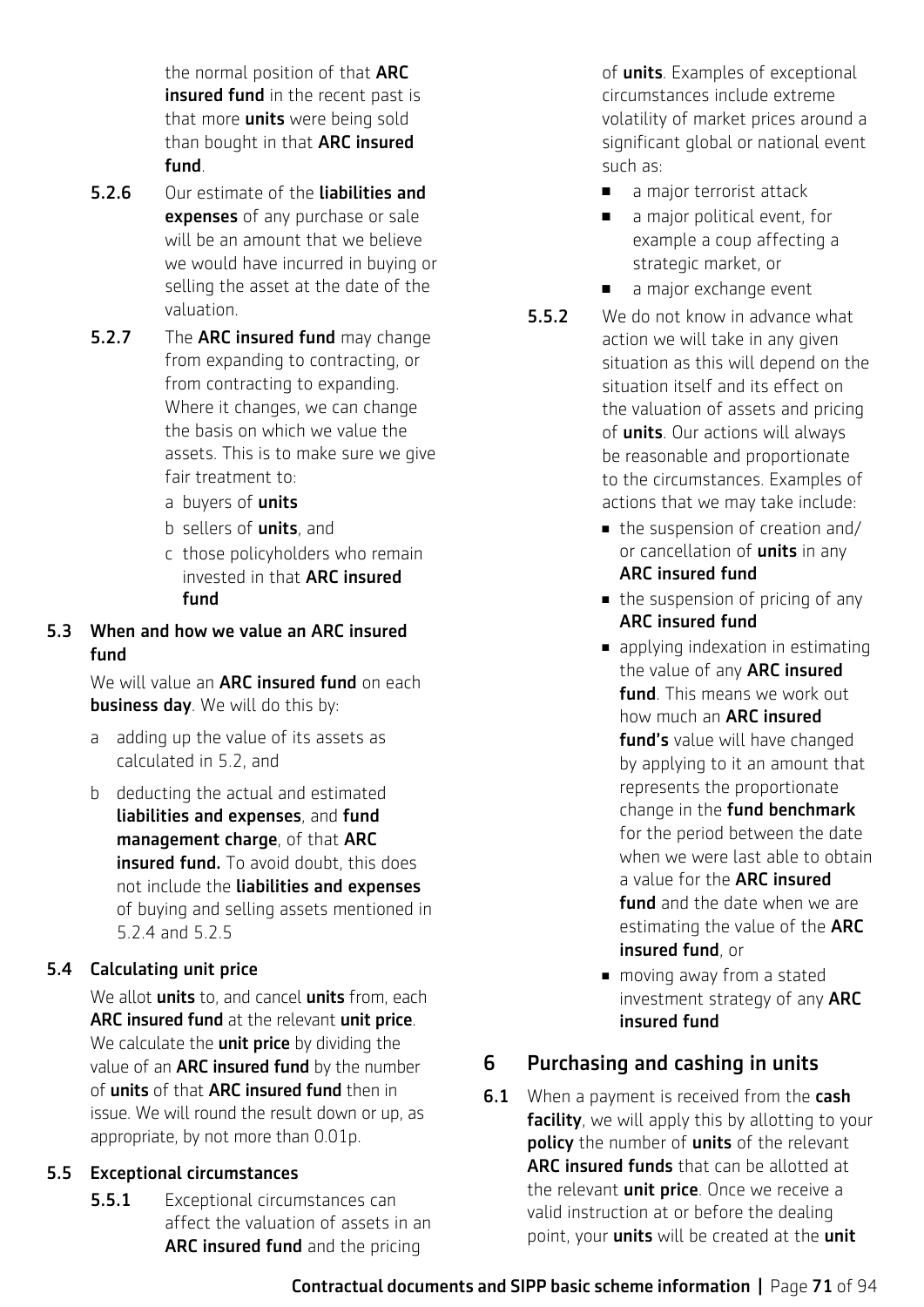price on the next business day. Where we receive your instruction on a day that is not a **business day**, we will create those units at the *unit price* we calculate on the next business day.

- **6.2** You can choose to cash-in **units** under your policy and for the sum raised to be applied to the cash facility. We will cancel the units, at unit price, that you request us to cancel. Once we receive a valid instruction at or before the dealing point, your units will be cancelled at the **unit price** on the next **business day**. Where we receive your instruction on a day that is not a **business** day we will cancel those units at the unit price we calculate on the next business day. We will make the cancellation of units proportionately from all applicable ARC insured funds for which there are units under your **policy** unless otherwise agreed between you and us. The amount we will pay to the cash facility will equal the cash-in value of the units cancelled.
- **6.3** Your instruction to purchase or cash-in units must be given by you or your adviser or discretionary fund manager using the Service website or, in exceptional circumstances, should the Service not be available, via another media which we will inform you of.

The Terms and conditions detail who can give these instructions and in what circumstances.

#### 7 Secure retirement income

#### 7.1 General

7.1.1 Secure retirement income is an investment that provides a certain level of income which is deducted from your fund and that we will continue to pay until you die, even if your fund reduces to zero. There is also the option for this income to continue to be paid to a joint **life** (see Conditions 7.4.3) or pay a guaranteed minimum death **benefit** (see Condition 7.4.2). Secure retirement income is only available with gate 4 access under clause 7.3 of the Terms and conditions, this means that it can only be applied for through your adviser.

- 7.1.2 We will provide specific ARC insured funds that you can invest in through your Secure retirement income account; no other investments can be used for your **Secure retirement** income account. We will tell you the **ARC insured funds** that are available for your Secure retirement income account, and the number of **ARC insured funds** that you can invest in, at the time you apply for your Secure retirement income account. We reserve the right to change the ARC insured funds that are available at any time. Where we change the **ARC insured funds** that are available for a Secure retirement income account, this will not affect any existing Secure retirement income account, which will remain invested in the **ARC** insured fund chosen. The only time we will move you out of your current ARC insured fund is if we wind up that fund as detailed in condition 4.4.3 of the ARC insured funds Policy or that fund is removed from the Service under clause 7.2 of the Terms and conditions. If we do this, this will not affect your Secure retirement income account other than in relation to the **ARC insured fund** you are invested in.
- 7.1.3 You can apply for a Secure retirement income account at any time from your 45th birthday to the day before your 75th birthday. You will not be able to apply for a Secure retirement income account for any **capped drawdown** that you have within your **SIPP**. If part of your SIPP is in capped drawdown but part is not (it remains uncrystallised), you can still apply for a Secure retirement income account for that part of your **SIPP** that is uncrystallised. If you have a Secure retirement income account within

#### Contractual documents and SIPP basic scheme information **|** Page 72 of 94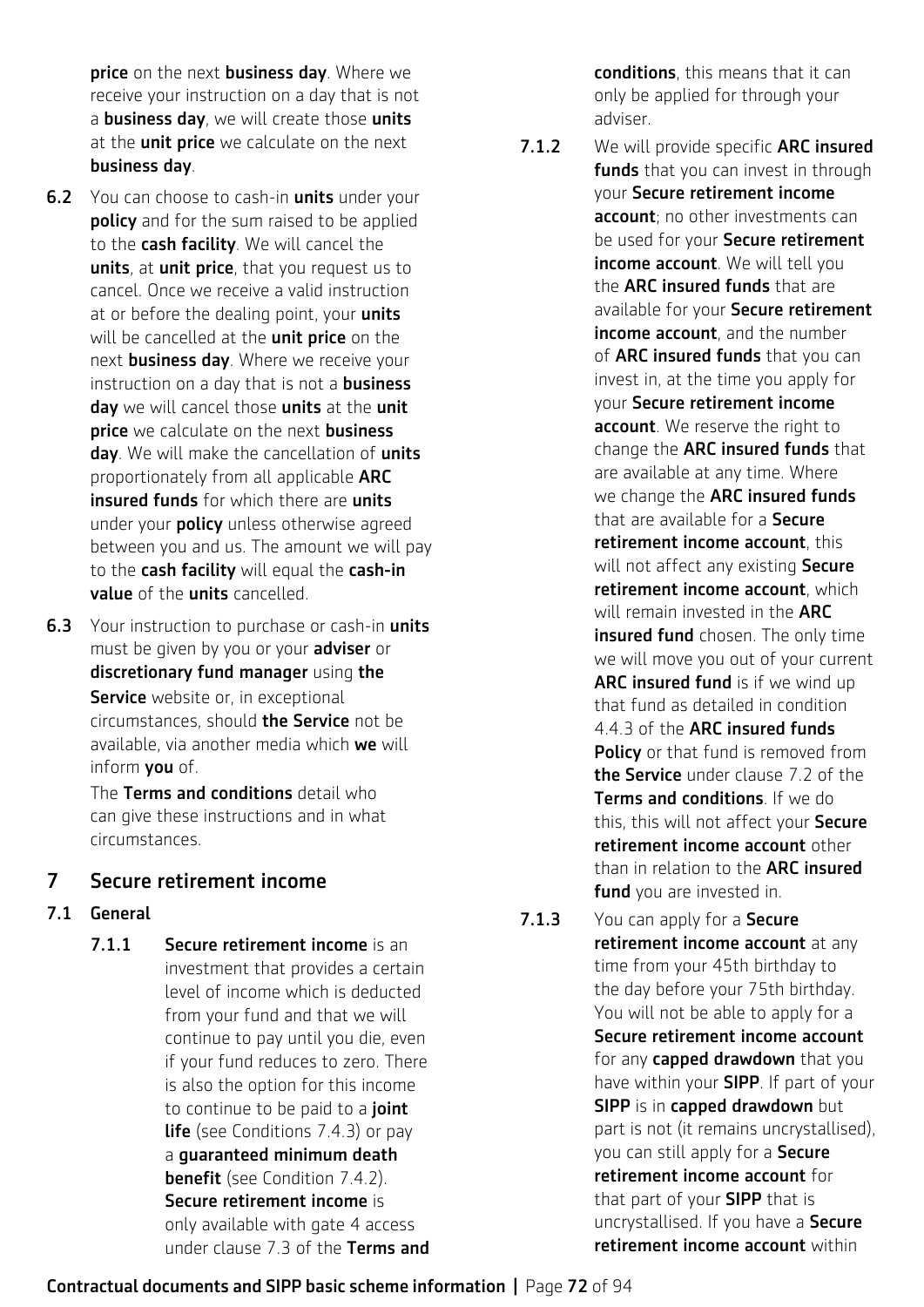your uncrystallised SIPP but also have capped drawdown, before you crystallise the investment in your Secure retirement income account you will need to ask us for your capped drawdown to be converted to **flexi-access** drawdown. Only once your capped drawdown has been converted to flexi-access drawdown can you crystallise the investment in your Secure retirement income account.

- 7.1.4 You can have more than one Secure retirement income account. This may happen where you have applied for different Secure retirement income accounts at different times under your SIPP, crystallised only a part of a Secure retirement income account, or have a Secure retirement income account under the scheme but not through your SIPP. If you have more than one Secure retirement income account, each Secure retirement income account is treated separately for the purposes of this Policy. If you crystallise part of an existing Secure retirement income account, this will create a new Secure retirement income account for the crystallised part, with the part that remains uncrystallised being recalculated as detailed in condition 7.5.
- **7.1.5** When we accept an application for a Secure retirement income account, all money in relation to that Secure retirement income account must be received within 10 weeks of that application being submitted to us to receive the terms that we apply at the time of the application. If any money in relation to that application is received more than 10 weeks after the submission of that application. a new Secure retirement income application is required for that

money. This new application will be used to set up a new Secure retirement income account based on the terms that apply at the time of application: this will mean that the charges, **income rate** and other aspects of this Secure retirement income account may differ from what was originally applied for.

7.1.6 Condition 7.5 details what happens if **units** are cashed in for any reason other than to meet income under Conditions 7.3.2, the Aegon product charge, or the Aegon **guarantee charge.** When this happens, the *initial income base*. the *income* base, the amount of income you or the *ioint life* might receive, and any **Guaranteed** minimum death benefit will be altered as detailed in that condition.

# 7.2 Limits

#### 7.2.1 Minimum and maximum

We operate a minimum and maximum amount that can be invested in a Secure retirement income account. The value of the minimum and maximum can vary from time to time and you will be advised of the minimum and maximum values at the time you apply for your Secure retirement income account. You can find details of these minimum and maximum amounts through your adviser or the Service.

### 7.2.2 Overall maximum

7.2.2.1 There is also an overall maximum amount that we will allow to be invested by one member of the scheme in all their Secure retirement income accounts held within the scheme. This maximum applies across all your pensions that you hold within the **scheme**. You can find details of the current maximum amount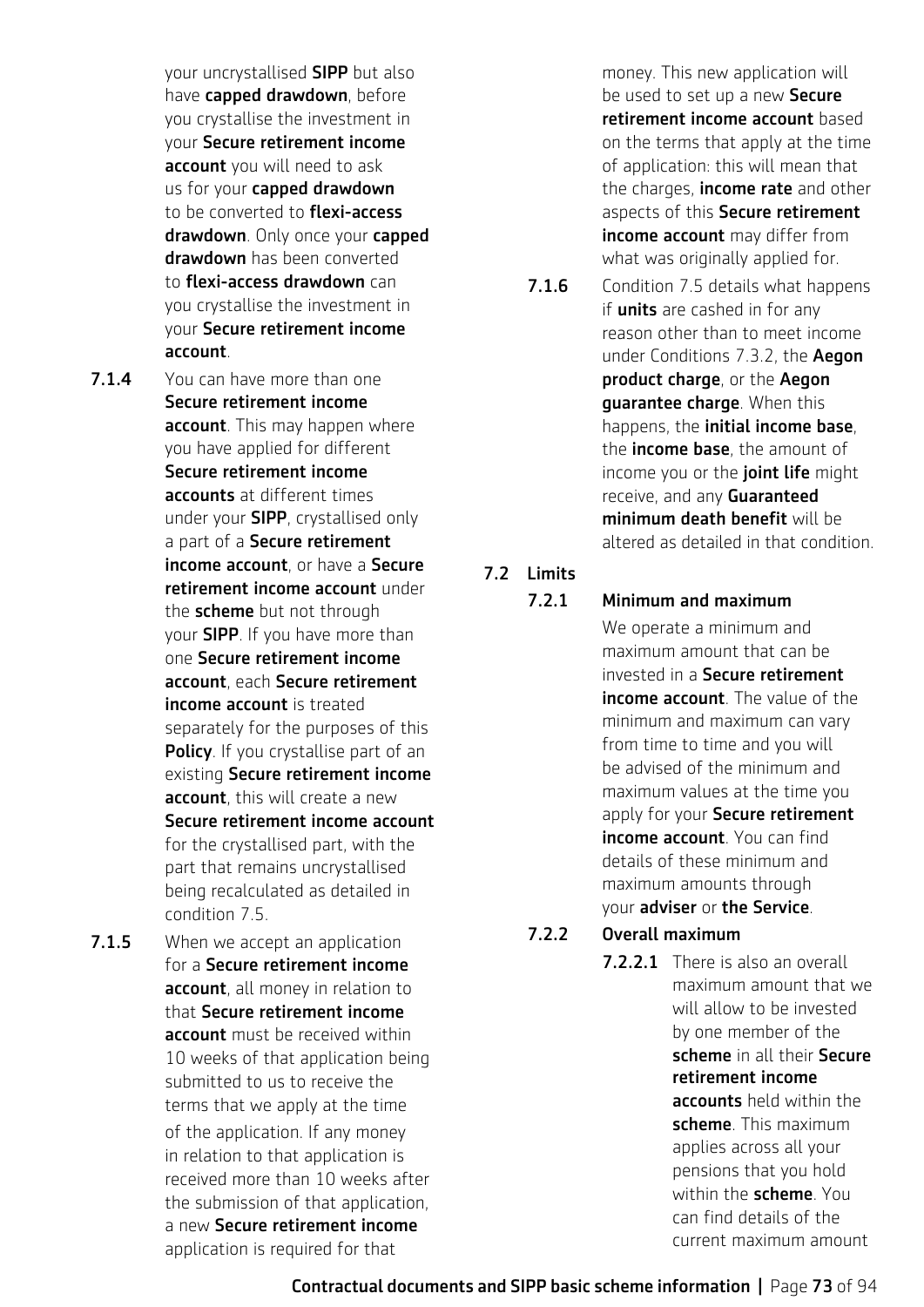that can be invested in all your Secure retirement income accounts through your adviser or the Service. We can alter the maximum amount at any time but such a change will only apply to future Secure retirement income applications and not affect any existing Secure retirement income account.

- 7.2.2.2 We will check your Secure retirement income application against all your other Secure retirement income accounts within the scheme. If your Secure retirement income application would take the total value of all your Secure retirement income accounts above the current maximum, we can reject your application. We have the right to reject your application even where we have sent out a confirmation of application as the confirmation of application may be sent out prior to us being able to carry out this check.
- 7.2.2.3 To calculate if you have invested more than the overall maximum, we will add the amount you wish to invest in your new Secure retirement income application to the current income base of all other Secure retirement income accounts that you hold. If this results in an amount greater than our current overall maximum, we can refuse your application for Secure retirement income.
- 7.3 Income
	- 7.3.1 Income escalator and guaranteed pre-income increase

7.3.1.1 We set the initial income base of your Secure retirement income account when we set it up, with the first income **base** amount from the setting up of the Secure retirement income account being equal to the initial income base. The income base is reviewed on each anniversary date, even if the Secure retirement income account is set up on a different date than the start date. When your Secure retirement income account is set up. the initial income base is equal to 100% of all the investment to the Secure retirement income account. If you cash in any **units** at any time. the initial income base and **income base** will be recalculated as detailed in condition 7.5.

7.3.1.2 If there is more than one investment into the Secure retirement income account, each investment received will lead to a change to the initial income base and the income base. This is calculated by adding each investment received onto the original value of the investments already received for the *initial* income base and adding each investment received to the value of the income base at date of investment. This original value is the value at the

Contractual documents and SIPP basic scheme information **|** Page 74 of 94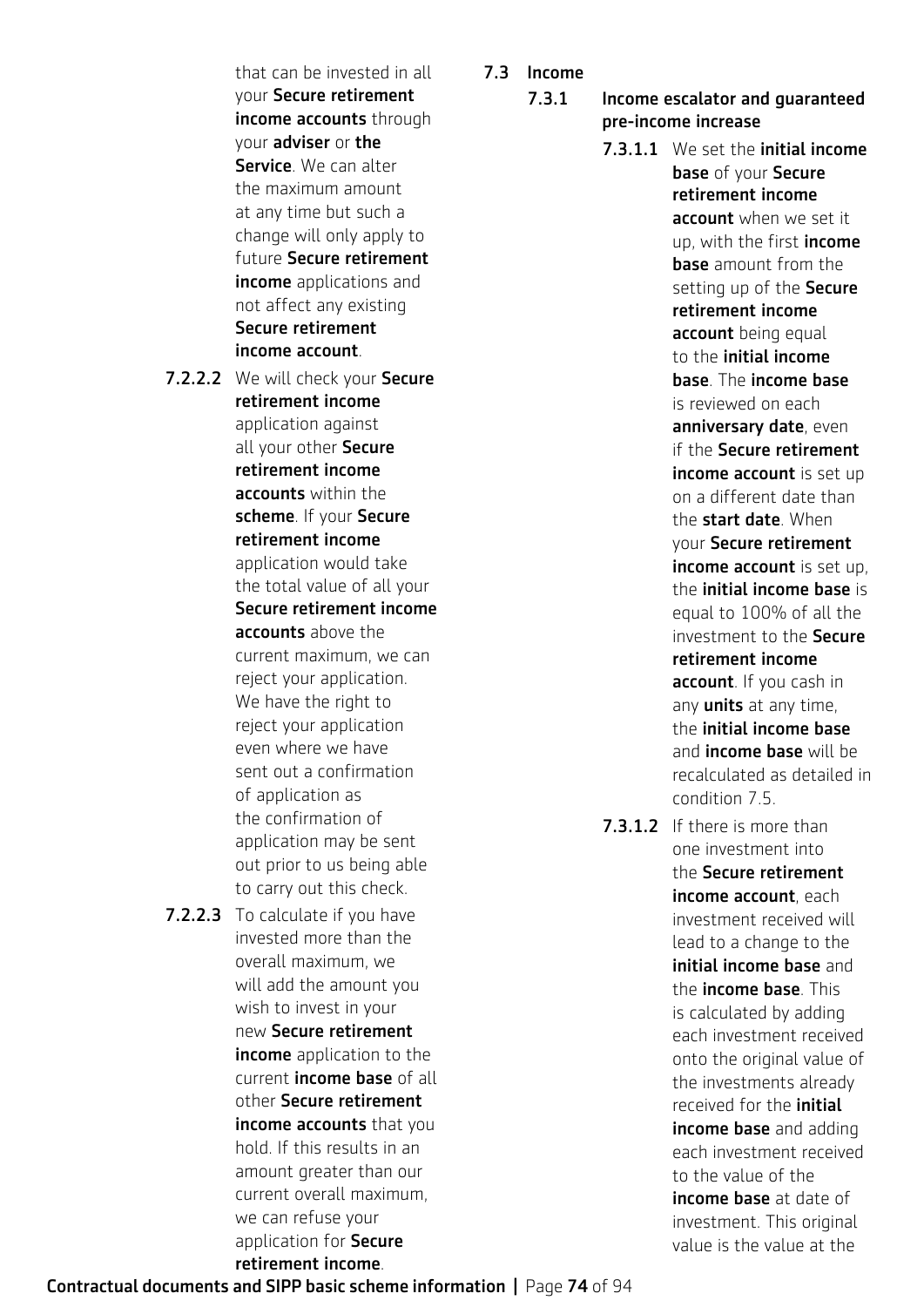time they are applied to the Secure retirement income account and not the value of the **units** on the day the other investments are received. If you cash in any units at any time, the *initial* income base and income base will be recalculated as detailed in condition 7.5.

- <span id="page-74-0"></span>7.3.1.3 On each anniversary date we will review the **income base** and, from that time, it will be the higher of:
	- a The value, at unit price, of all the *units* that remain allotted to your Secure retirement income account on that anniversary date;
	- b The highest value, at unit price, of all units that remain allotted to your Secure retirement income account on any monthly date during the previous Secure retirement income account year, being the year to the relevant anniversary date, and recalculated in accordance with condition 7.5 where applicable; and
	- c The income base immediately prior to the anniversary date.
- 7.3.1.4 If you have not taken any income from your Secure retirement income account, on an anniversary date where the **income** base calculated under Condition [7.3.1.3](#page-74-0) above results in no increase to the previous **income**

**base**, or an increase of less than the percentage amount of the *initial* income base multiplied by the **Guaranteed pre**income increase rate we specified to you in your Confirmation of Secure retirement income, we will increase the **income** base by the initial income **base** multiplied by the Guaranteed pre-income increase rate.

 For each investment made to your Secure retirement income account, we will calculate a proportionate amount at the first anniversary date following the investment date based on the number of days elapsed between the date of investment and the anniversary date.

7.3.1.5 If you cash in units in the ARC insured fund that you are invested in for your Secure retirement income account, the initial income base and income base will be recalculated as detailed in Condition 7.5.

#### <span id="page-74-1"></span>7.3.2 Taking income

7.3.2.1 You can only take income from your Secure retirement income account if it is held within a part of your **SIPP** that has crystallised. Income can be started at any time from your crystallised SIPP unless that SIPP is providing Capped drawdown; any Secure retirement income that you hold must be part of your flexi-access drawdown SIPP before it can pay any income.

Contractual documents and SIPP basic scheme information **|** Page 75 of 94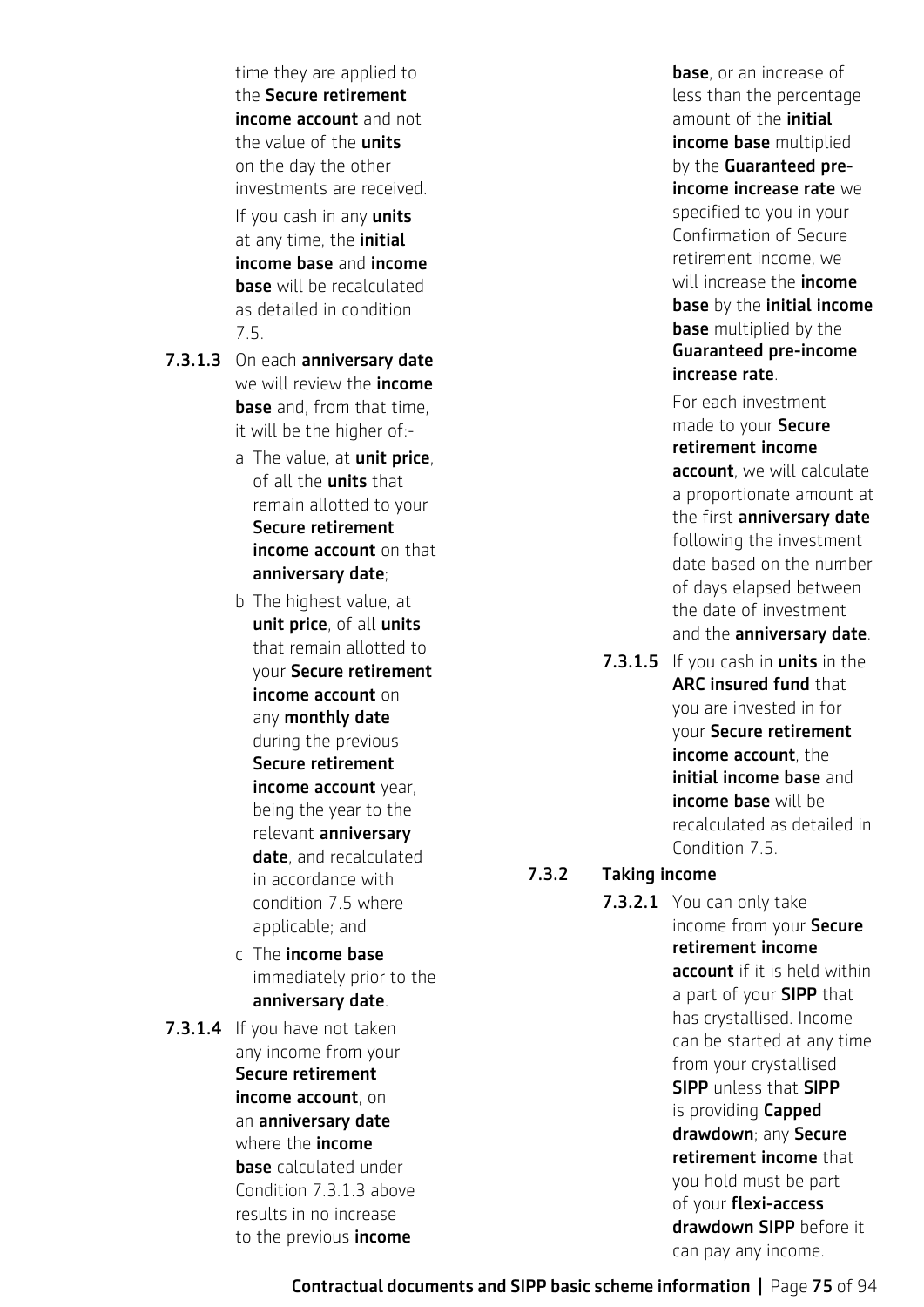- **7.3.2.2** You are not obliged to start taking income from your Secure retirement income account when you crystallise all or part of your SIPP, even if you move your Secure retirement income account into the crystallised part of your SIPP.
- 7.3.2.3 When you crystallise all or part of your Secure retirement income account in your SIPP, we will open a new Secure retirement income account in your crystallised SIPP for the amount you have elected to move. The new Secure retirement income account will inherit the terms that applied to the Secure retirement income account it originated from. Where you elect to crystallise less than 100% of the value of your Secure retirement income accounts in your **SIPP** we will remove from your Secure retirement income account that part that is to be crystallised and create a new Secure retirement income account, as detailed in this condition 7.3.2.3, with that amount. The remaining Secure retirement income account will be recalculated as detailed in condition 7.5.
- <span id="page-75-0"></span>7.3.2.4 You can take income from different Secure retirement income accounts held in your crystallised SIPP at different times; you do

not have to take income from them all at once. The **income rate** that will apply to a **Secure** retirement income account you are taking income from will be the income rate applicable at the time you start to take the income from that Secure retirement income account.

- 7.3.2.5 You can start to take an income from your Secure retirement income account at any time from the later of your 55th birthday or any later date that is prescribed in legislation for starting **flexi-access** drawdown where you do not have a protected pension age. Even if you have a protected pension age, you will still not be able to start income from any Secure retirement income account until you reach the age stated in this clause. Once you start taking income from your Secure retirement income account, this will be paid to the cash facility of your crystallised SIPP that it relates to. Any **drawdown** pension that you receive will be payable as detailed in 13 of section C of the Terms and conditions. There is no maximum age at which income must start to be taken. 7.3.2.6 Income will be paid
	- monthly to the cash facility of your crystallised SIPP and based on the date you have selected for your

Contractual documents and SIPP basic scheme information **|** Page 76 of 94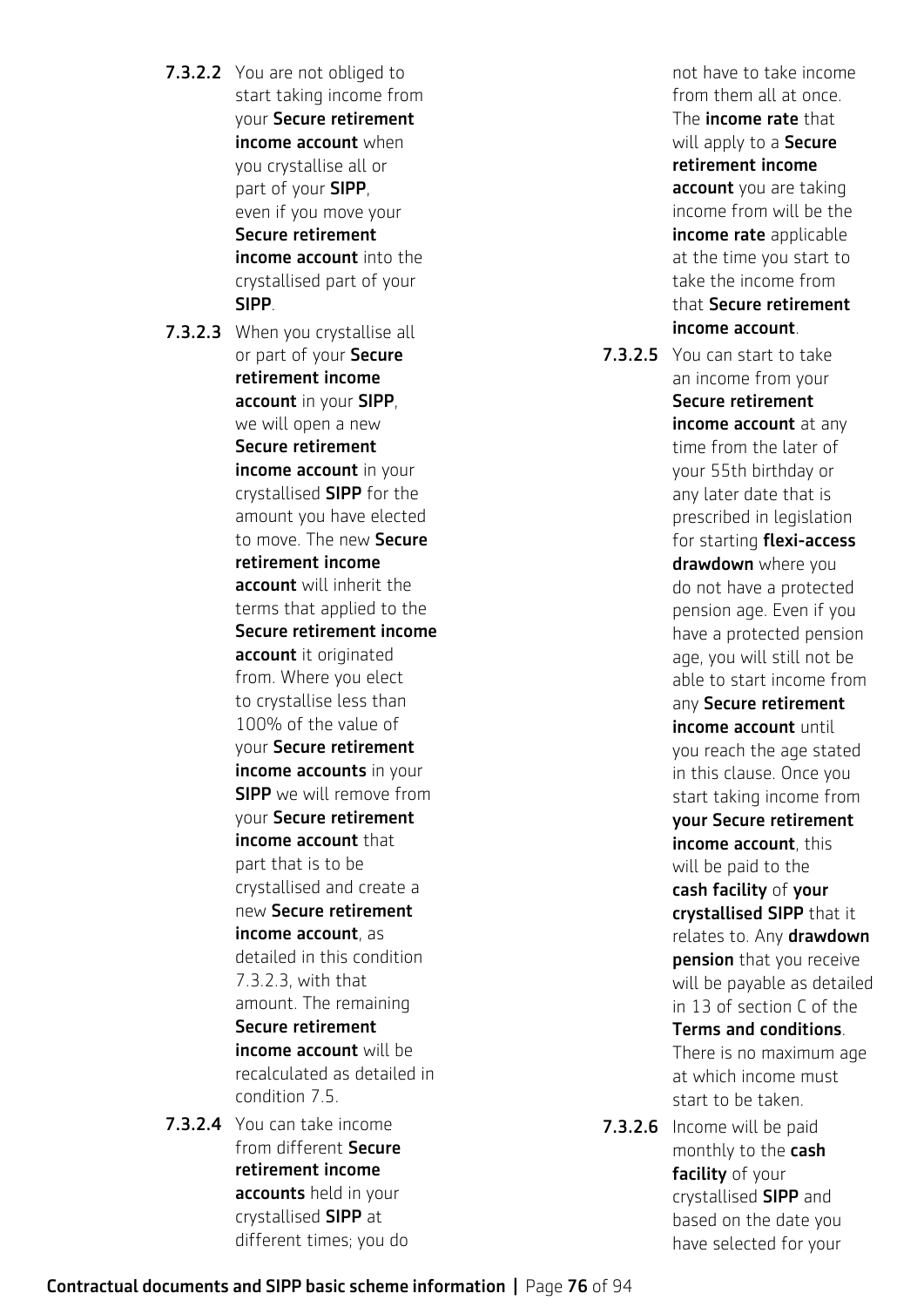monthly drawdown payment to be paid from your crystallised SIPP. We will cash in as many of the units, at unit price, allotted to your Secure retirement income account that is paying an income as we need to to provide this income. We will do this as often as we need to. We will cash in these units in sufficient time prior to the date of payment and pay the proceeds to your cash facility so that the income reaches your cash facility in time for your drawdown payment to be paid.

7.3.2.7 Your income payments will be paid for the rest of your life. If you have a joint life, the income payable to a joint life will be paid as detailed in Condition 7.4.3. In the event that your Secure retirement income account fund value is reduced to less than the income payment, we will cash in all remaining units and pay the full income payment. We will then continue to make payment of your income until your date of death without cancelling **units** as there are no **units** left to cancel. The amount of income that we will pay will be equal to the last income payment made before the value of your Secure retirement income account, or that part of it that the income is in respect of, fell below the level of income due.

<span id="page-76-0"></span>7.3.2.8 On the date you start to take income from your Secure retirement income account, you will receive income at the **income rate** that applies to your Secure retirement income account. This is a percentage of the income **base** at the date you take income. The *income* rate is based on your age at the time you start to take income from Secure retirement income and will be fixed for that Secure retirement income account until you die. That income rate also determines the amount of income payable to any joint life as detailed in Condition 7.4.3.

- 7.3.2.9 The income rate that applies to that Secure retirement income account that is detailed in Condition [7.3.2.8](#page-76-0) is a percentage of the income base at the time you start to take income. On each **anniversary** date, your income will be recalculated based on the new **income base** as calculated in Condition [7.3.1.3.](#page-74-0) If your income **base** has not altered then the amount of income paid to your cash facility will not increase.
- 7.3.2.10 If your **income base** is recalculated as detailed in Condition 7.5, we will also recalculate your income using the income rate and the recalculated income base of your Secure retirement income account. This will be for any future income

Contractual documents and SIPP basic scheme information **|** Page 77 of 94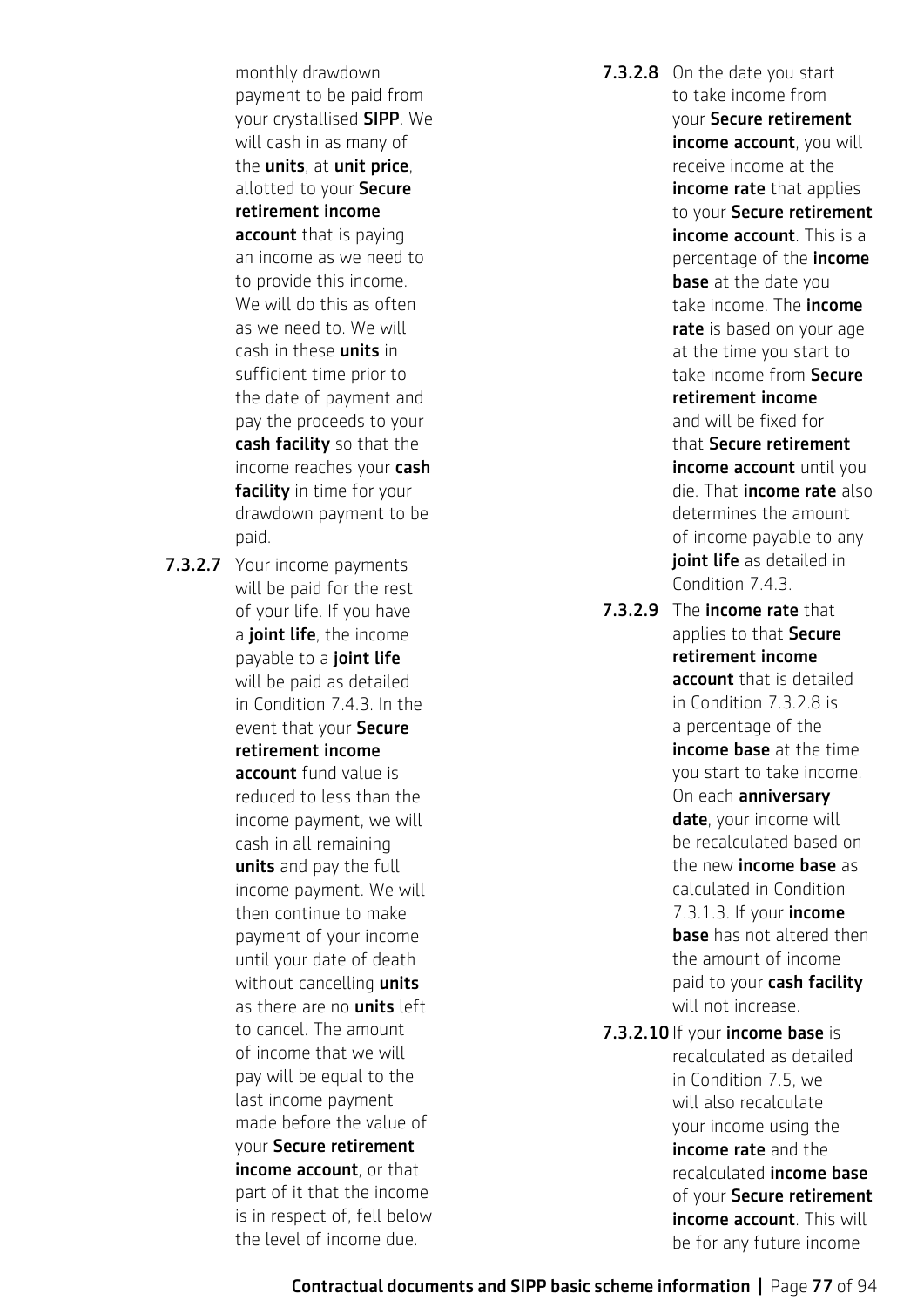payments. If there is an income payment in the process of cashing in units under Condition [7.3.2.6](#page-75-0), this will not be affected by the change in the income base.

### 7.4 Death benefits

### 7.4.1 Options

- 7.4.1.1 When you die with a Secure retirement income account, there are three possible scenarios, depending on whether you have chosen a Guaranteed minimum death benefit or a joint **life on your Secure** retirement income account:-
	- $\blacksquare$  If there is no Guaranteed minimum death benefit and no joint life, you have removed the joint life, or the joint life decides not to continue the income from your Secure retirement income account, we will cash in all **units** in the Secure retirement income account and the value of those **units** is paid to the cash facility of your **SIPP** to be used to provide death benefits under your SIPP;
	- <sup>n</sup> Where Guaranteed minimum death benefit applies, the Guaranteed minimum death benefit as determined in Condition 7.4.2 is paid to the cash facility of your SIPP and used to provide death benefits under your SIPP;
	- Where there is a joint

#### life on the Secure retirement income account, and the joint life decides to continue to receive income, the Secure retirement

income account remains with income

paid out as detailed in Condition 7.4.3.

The timing of the payment to your cash facility is dependent on the decisions that are made. The earliest we will cash in the units will be when we receive evidence of your death and no further action is required. If we need further details prior to making payment, or wait on a decision from the **joint life** on whether or not they are continuing with the income, the date we cash in the **units** and pay it to the cash facility will be later.

#### 7.4.2 Guaranteed minimum death benefit

- 7.4.2.1 This benefit provides a minimum level of fund value for your Secure retirement income account on your death. The fund value of the Secure retirement income investment that is paid out on your death will be the greater of:-
	- $\blacksquare$  The initial income base, as recalculated under condition 7.5 if applicable, less total income payments paid from your Secure retirement income account where applicable;
	- The highest value of your Secure retirement

Contractual documents and SIPP basic scheme information **|** Page 78 of 93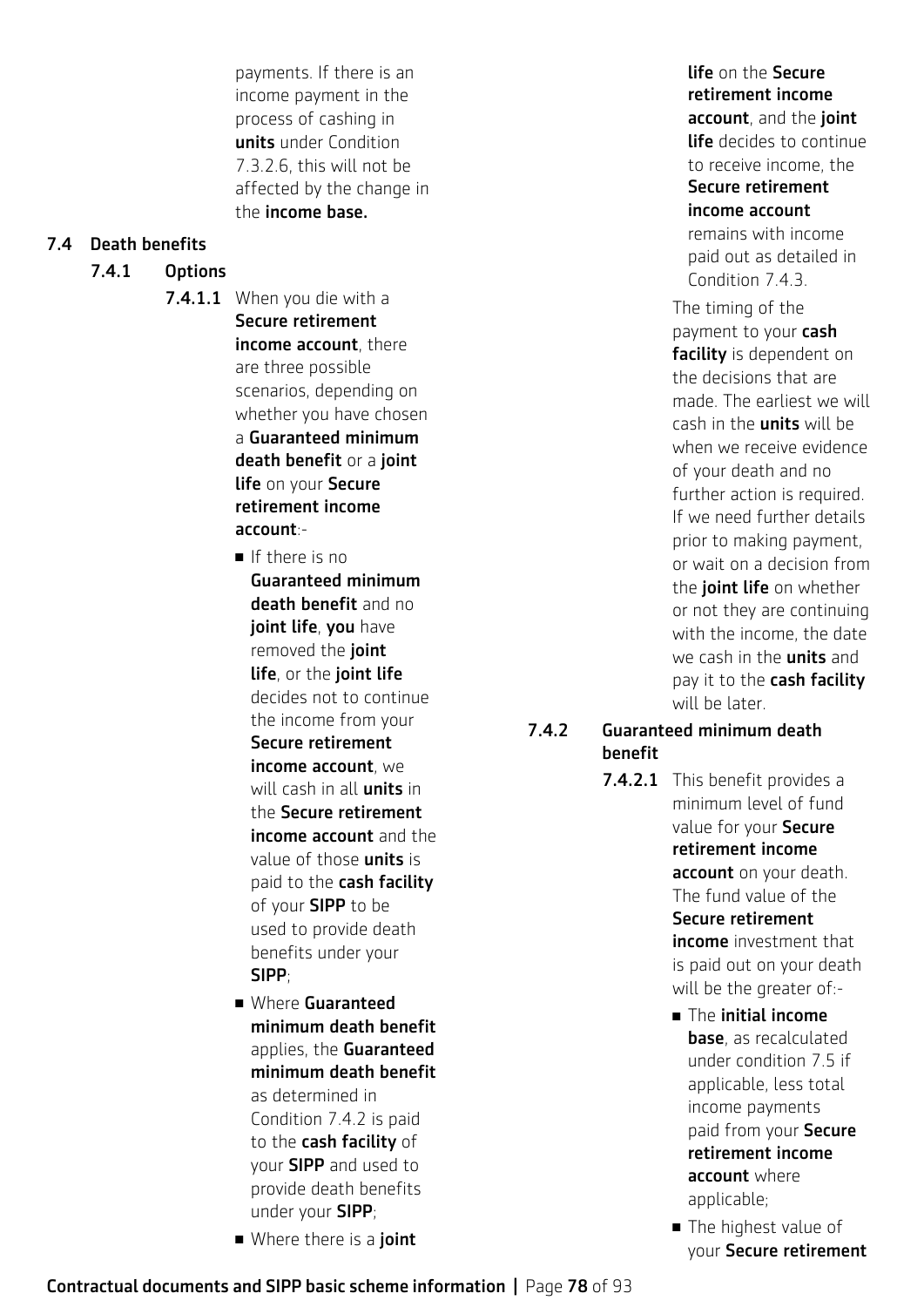income account on the monthly date at the last Secure retirement income anniversary date before receipt of evidence of death, as recalculated under Condition 7.5 if applicable, less total income payments paid from your Secure retirement income account where applicable;

**n** The cash in value of all *units* under your Secure retirement income account when it is cashed in after your death.

#### The Guaranteed minimum death benefit will then be paid to your cash facility and the Terms and conditions will determine how any benefits on death will be paid.

7.4.2.2 If you die within 12 months of taking out a Secure retirement income account with Guaranteed minimum death benefit, we will investigate the circumstances of your death. If, after carrying out reasonable enquiries, we are of the opinion that you were aware or should have been aware that you would not survive 12 months from the date of application, the claim for Guaranteed minimum death benefit will fail and the cash in value of the units under your Secure retirement income account will be the death benefit.

7.4.2.3 Guaranteed minimum death benefit cannot be used in conjunction with a joint life on a Secure retirement income account. Therefore, if you start taking income from your Secure retirement income account and chose a joint life for this Secure retirement income account, any Guaranteed minimum death benefit that you had on this Secure retirement income account will no longer apply.

- <span id="page-78-0"></span>7.4.3 Joint life
	- 7.4.3.1 The joint life option allows you to nominate a beneficiary to have the option, on your death, of continuing the Secure retirement income account in their own name.
	- 7.4.3.2 You need to select the joint life option at the time that you start to take income from your Secure retirement income account. If you select this option, any Guaranteed minimum death benefit that you may have will cease, and the Aegon guarantee charge will alter to the amount that you were advised, when you invested in the Secure retirement income **account**, would apply if the joint life option is selected.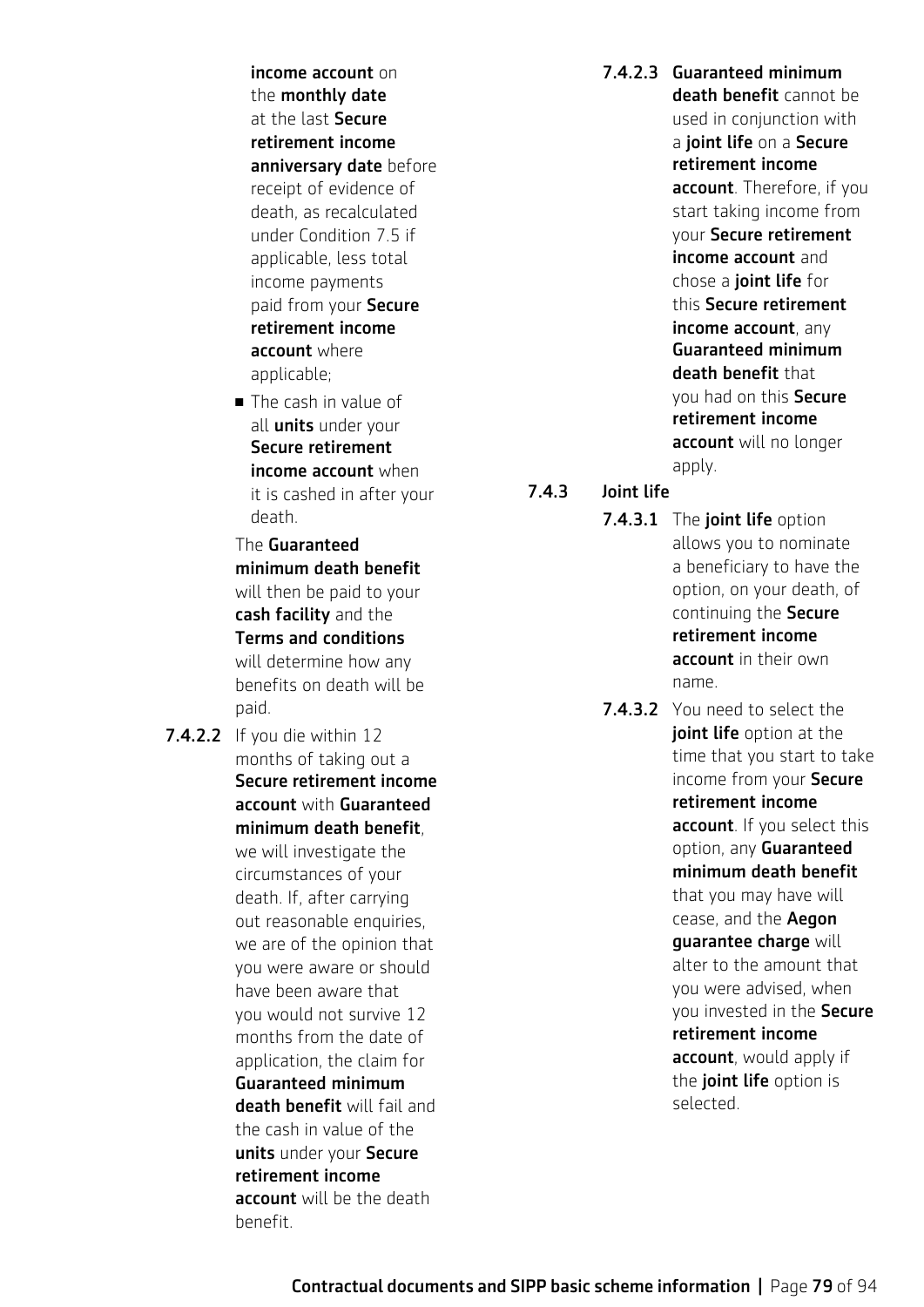- 7.4.3.3 The joint life selected must be:-
	- Your spouse or civil partner;
	- $\blacksquare$  A dependant
	- $\blacksquare$  Born no more than 10 years after you.
- 7.4.3.4 Once you have selected a joint life, you cannot change this selection to another person.
- 7.4.3.5 You can revoke the nomination of the selected joint life. If you do this, the joint life will be removed from the Secure retirement income account and cannot be reinstated. The Aegon guarantee charge that applies for the joint life (see condition [7.4.3.2](#page-78-0)) will continue to apply, even if you remove the joint life from your Secure retirement income account. For the avoidance of doubt, you cannot appoint a new or alternative joint life at any time.
- 7.4.3.6 If the joint life predeceases you, you are not able to nominate a new joint life. The Aegon guarantee charge that applies for the joint life (see Condition [7.4.3.2\)](#page-78-0) will continue to apply even after the death of the joint life.
- 7.4.3.7 Income for the **joint** life is a continuation of your Secure retirement income account, with the income based on the *ioint life* terms that applied at the time we accepted your application for the Secure retirement

income account. The amount of income that we will pay to the joint life under condition 7.3.2 will be a percentage of the income that we paid you under that Condition and confirmed to you as the 'joint life income proportion rate' in your Confirmation of Secure retirement income.

### 7.5 Switching out of and crystallising funds under a Secure retirement income account

- 7.5.1 If units are cancelled from the ARC insured funds in your Secure retirement income account for any reason other than payment of income under Condition [7.3.2](#page-74-1), payment of the Aegon product charge or payment of the Aegon guarantee charge, the initial income base and income base will be recalculated. When the *initial* income base and the income **base** are recalculated, everything that is based on these will also be recalculated and now based on the new initial income base or the new **income base**, whichever calculation is applicable. This means that:-
	- $\blacksquare$  The income rate will apply to the recalculated **income base** and the income from your Secure retirement income account will be altered to reflect this;
	- The income for the joint life will be altered in the same way as the income you are receiving;
	- $\blacksquare$  The Guaranteed minimum death benefit will be recalculated:
	- $\blacksquare$  The income escalator detailed in Condition 7.3.1 will be recalculated based on the new initial income base and income base, and will escalate in the future based on their new values.

### Contractual documents and SIPP basic scheme information **|** Page 80 of 94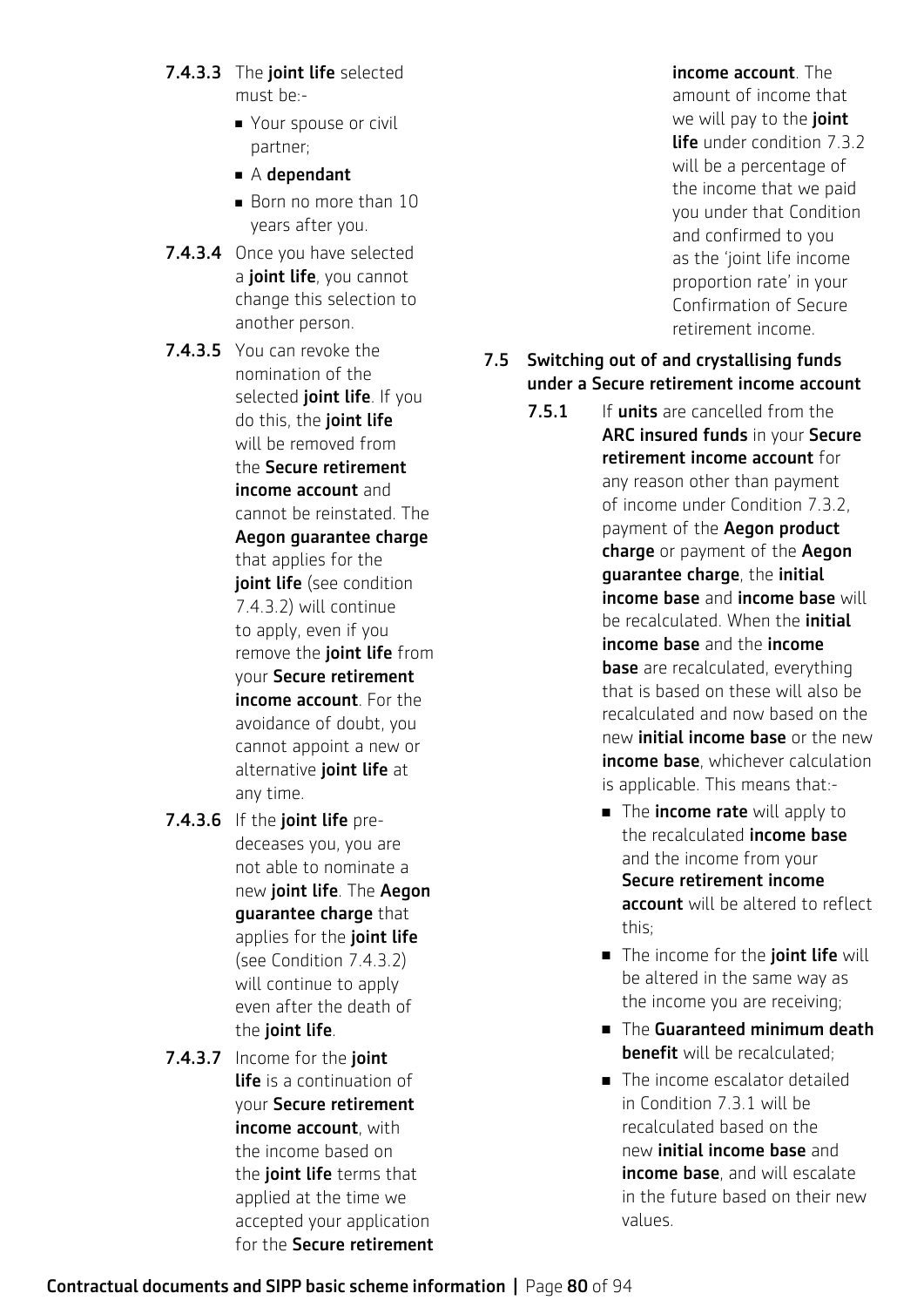**7.5.2** Each cashing in of **units** from your Secure retirement income account will reduce the **initial income base** and the *income* base in proportion to the decrease in the fund value caused by that withdrawal.

### 7.5.3 Initial income base

After each cashing in of **units**, the initial income base will, therefore, be equal to the result of the following formula:-

A x B/C where

A is the initial income base immediately before the *units* are cashed in;

B is the value of the **units** remaining in your Secure retirement income account immediately after the **units** are cashed in; and

C is the value of the **units** in your Secure retirement income account immediately before the **units** are cashed in.

### 7.5.4 Income base

After each cashing in of units, the income base will, therefore, be equal to the result of the following formula:-

A x B/C where

A is the **income base** immediately before the **units** are cashed in;

B is the value of the **units** remaining in your Secure retirement income account immediately after the **units** are cashed in; and

C is the value of the **units** in your Secure retirement income account immediately before the **units** are cashed in.

### 7.6 Charges

### 7.6.1 Aegon product charge

7.6.1.1 The Aegon product charge is based on the total value of your Secure retirement income account. The

### Aegon product charge

is calculated as a percentage of this total value. The percentage to be applied as the **Aegon** product charge is detailed in your Confirmation of Secure retirement income that is sent to you when we accepted your application for Secure retirement income.

- 7.6.1.2 The Aegon product charge is taken from your Secure retirement income account and not from the cash facility of your SIPP. It is in addition to any other charges that are deducted from your SIPP. However, the Aegon charges that are detailed in the Terms and conditions are not deducted from your Secure retirement income account.
- 7.6.1.3 The Aegon product charge is calculated monthly on an annualised basis and will be deducted monthly in arrears from your Secure retirement income account by cashing in **units** of your ARC insured fund that makes up your Secure retirement income account. This means that each month it will be calculated as though it was going to apply from one year from that month but only be deducted in relation to that month. It will be calculated and deducted in this way each month.
- 7.6.1.4 The valuation date of your Secure retirement income account on

Contractual documents and SIPP basic scheme information **|** Page 81 of 94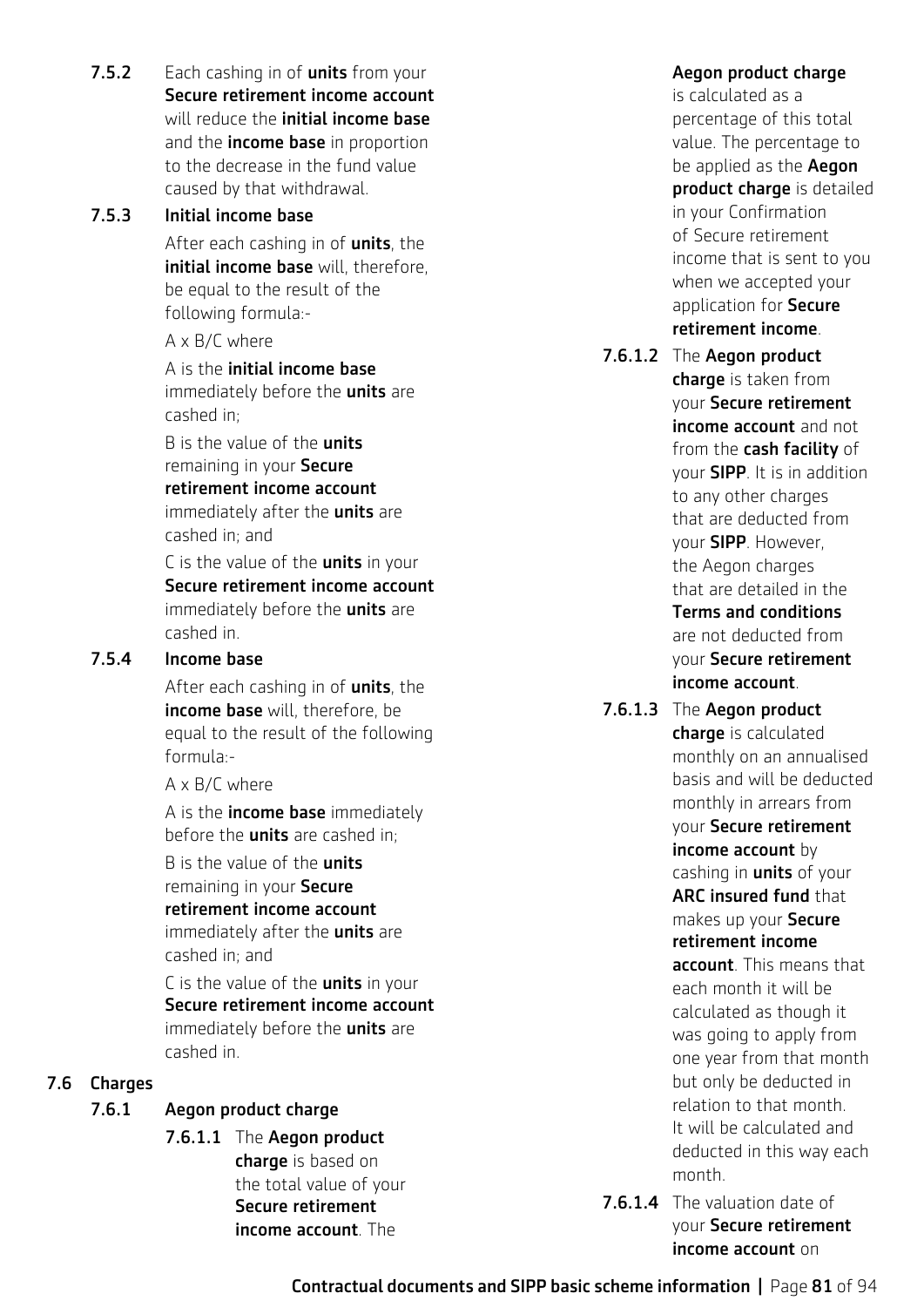which the **Aegon product** charge is based is the last **business day** of the month. The Aegon product charge will then be deducted from your Secure retirement income account on or around the first **business** day of the next month. Any valuation is based on the latest valuation we hold for the particular ARC insured fund that it relates to.

7.6.1.5 In the first month of your Secure retirement income account, the Aegon product charge will be deducted proportionately for that month. This means that it will only be deducted for the days that you have a Secure retirement income account.

### 7.6.2 Aegon guarantee charge

7.6.2.1 A quarantee applies to your Secure retirement income account. The Aegon guarantee charge is based on the income base of your Secure retirement income account. The Aegon guarantee charge is calculated as a percentage of the income base. The percentage to be applied as the Aegon guarantee charge is detailed in your Confirmation of Secure retirement income that is sent to you when we accepted your application for Secure retirement income. However, if, when taking income at a later date, you select the joint life option, the Aegon

guarantee charge will be altered to reflect the cost of providing the joint life option.

- 7.6.2.2 The Aegon guarantee charge that applies from the time you take income will remain in place even if the joint life option is taken and you later revoke this or the person nominated as the joint **life** predeceases you. The Aegon guarantee charge will not reduce in these circumstances.
- 7.6.2.3 The Aegon guarantee charge is taken from your Secure retirement income account and not from the **cash facility** of your SIPP. It is in addition to any other charges that are deducted from your SIPP.
- 7.6.2.4 The Aegon guarantee charge is calculated monthly on an annualised basis and will be deducted monthly in arrears from your Secure retirement income account by cashing in **units** of your ARC insured fund that makes up your Secure retirement income account. This means that each month it will be calculated as though it was going to apply from one year from that month but only be deducted in relation to that month. It will be calculated and deducted in this way each month.
- 7.6.2.5 The valuation date of your Secure retirement income account on which the Aegon guarantee charge is based is the

Contractual documents and SIPP basic scheme information **|** Page 82 of 94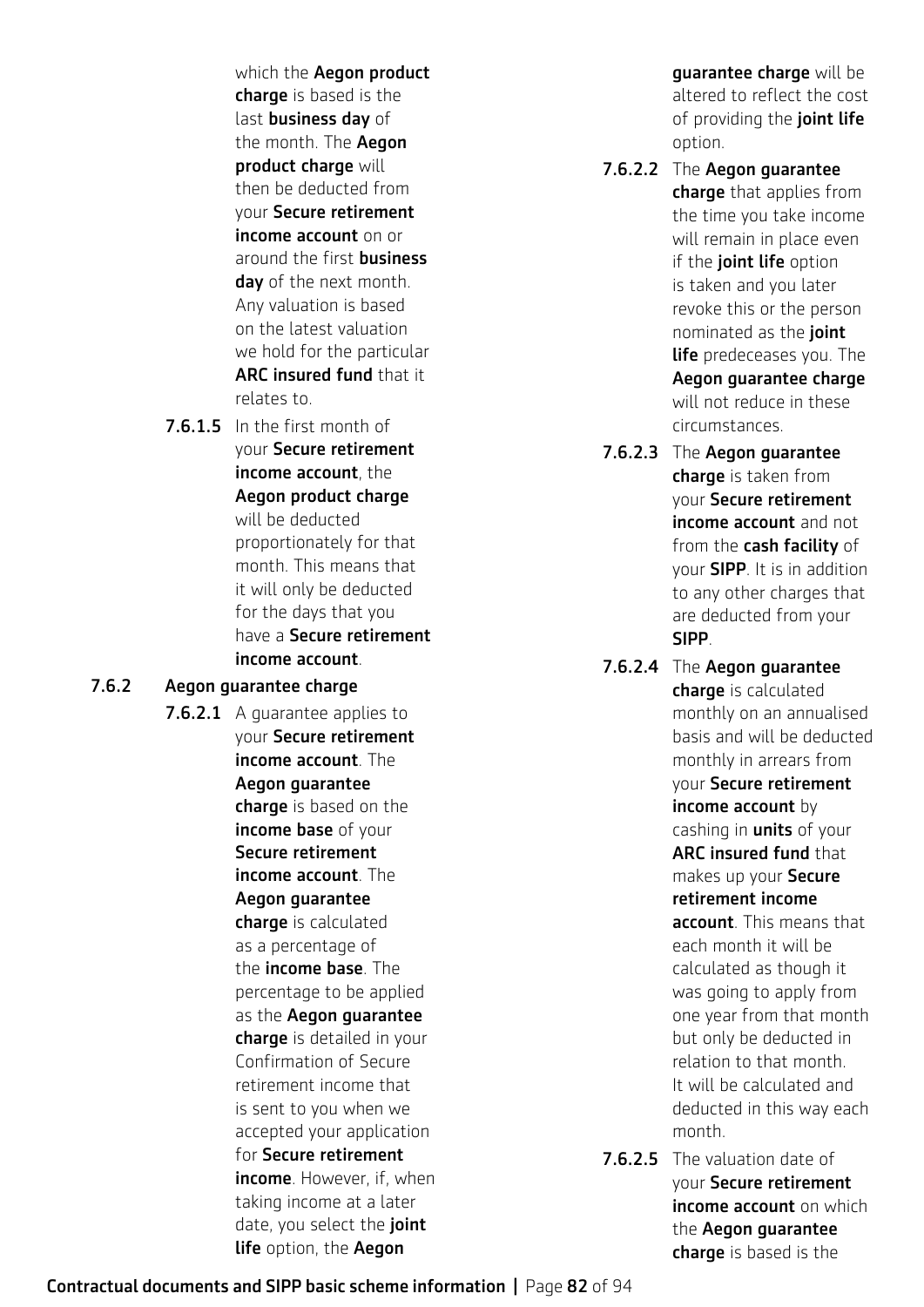last business day of the month. The Aegon guarantee charge will then be deducted from your Secure retirement income account on or around the first **business** day of the next month. Any valuation is based on the latest valuation we hold for the particular ARC insured fund that it relates to.

7.6.2.6 In the first month of

your Secure retirement income account, the Aegon guarantee charge will be deducted in full and not proportionately. This means that it will be deducted for the whole of that first month even if you have your Secure retirement income account for less than the full month.

7.6.3 Altering the Aegon product charge and the Aegon guarantee charge

> We may alter the **Aegon product** charge and Aegon guarantee charge in line with Condition 9.

# 8 On your death

When you die and **units** are, at that time, held in the policy, the Terms and conditions determine how the benefits will be paid from your SIPP. When we are advised of your death, units will remain within the ARC insured funds until we are instructed to cancel those **units**. The Terms and conditions will determine how any benefits on death will be paid. When we are instructed to cancel those units, they will be cancelled in line with 6.2 and paid to the cash facility.

If a dependant's drawdown pension is to be provided by the Service, we shall change your **policy** so that it shall be your dependant's policy. Where more than one of your dependants want dependant's

drawdown pension to be provided for them, the **units** to be applied for each **dependant** shall be applied to a **policy** that shall be the **dependant's policy**. We shall make the change at the time the **dependant's** drawdown pension is to start. We can make the change without the agreement of your dependant, or any other person.

For your **dependant's policy**, the **rules** and the rights and obligations you and we have under your **policy**, in so far as they remain relevant, shall apply to your **dependant**.

# 9 Charges

### 9.1 Fund management charge

- **9.1.1** We will take a **fund management** charge from each of the ARC insured funds. We will take it daily at a rate of one 365th of a percentage of the value of each ARC insured fund on that day.
- 9.1.2 You can ask us for details of the percentage that applies to any particular ARC insured fund.

# 9.2 Annual charge

There is an annual charge for your **SIPP**, which is calculated in line with your Terms and conditions. Part of this annual charge relates to, and is chargeable under this **policy**. Any portion of the annual charge that relates to ARC insured funds that are held through this policy is a charge that arises under this **policy**. This annual charge is deducted from your cash facility and paid to Scottish Equitable plc as the provider of this **policy**.

# 9.3 Changing charges

- **9.3.1** Your **policy** is regarded as longterm business. During its lifetime, we may need to change our charges set out in 9.1 and 9.2. We will write and tell you if we change any charges that apply to you as soon as reasonably practicable.
- **9.3.2** In fixing a new level or amount of a charge, we will fix a level or amount that we think is not excessive. We will change our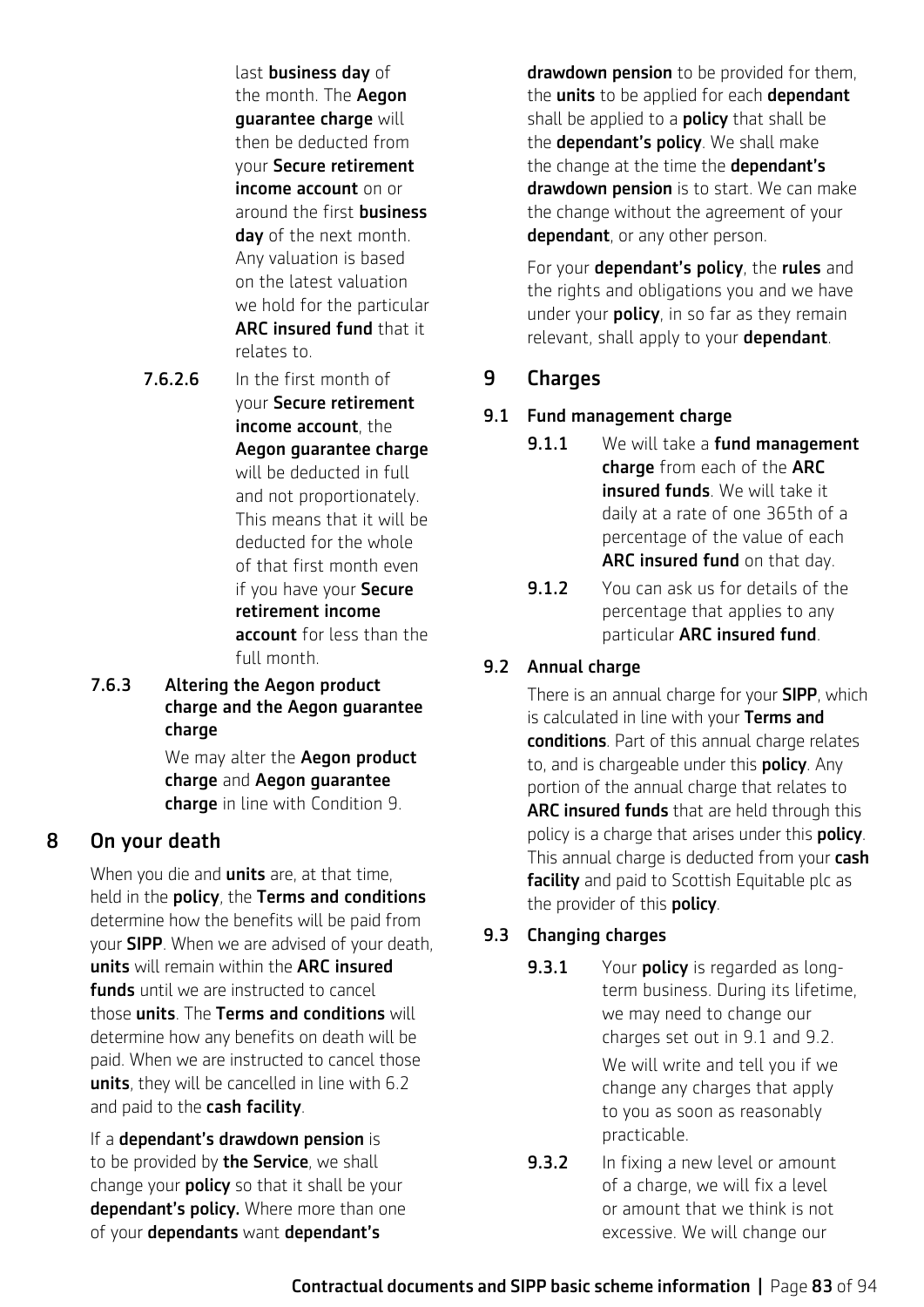charges for the following reasons:

- i to reflect market conditions and general industry practice
- ii to take account of changes to the law, codes of practice or the way in which we are regulated
- ii changes to the way in which we provide our services
- iv to reflect any changes in the cost of providing our services
- v to reflect changes to technology
- vi to take account of a decision by a court, ombudsman, regulator or similar body
- vii each year in line with the Consumer Prices Index or any replacement of this index
- **9.3.3** If we change the level or amount of a charge, we may round the amount up to the nearest £1 sterling.

### 9.4 General

**9.4.1** Unless we tell you something different in this booklet, we will take the charges detailed in this condition 9 from the cash facility. by cancellation of such units, at unit price, as is necessary to meet the charges, or by including the charges when calculating the price of **units**. The cancellation will be made proportionately across the applicable ARC insured funds for which there are **units**.

# 10 Liabilities and expenses of the ARC insured funds

- 10.1 From time to time and where appropriate we will pay the following liabilities and expenses from each of the ARC insured funds:
	- 10.1.1 the expenses, taxes, duties and other charges incurred in buying, valuing and selling the assets of the ARC insured funds
	- 10.1.2 the expenses and fees of third parties engaged in the assessment

of the asset allocation and/or management of the assets of the ARC insured funds

- 10.1.3 tax payable on, or by reference to, the assets and income of the ARC insured funds or transactions relating to them whether incurred or assessed in the UK or elsewhere
- 10.1.4 any payment or other liability in respect of money borrowed or raised for the account of the ARC insured funds
- 10.1.5 any expenses, taxes, duties, levies or other charges incurred in connection with the ARC insured funds and not previously taken into account

# 11 Deferring the cancellation of a unit

- 11.1 When we are instructed to cancel units in an **ARC insured fund**, we may have to sell underlying assets of an ARC insured fund.
- 11.2 Where this happens, we may have to defer the cancellation of **units** as follows:
	- 11.2.1 Where the units are units in an ARC insured fund that is invested in whole or part in real/heritable property, for example land, buildings and leaseholds, we may defer the cancellation of **units** for up to 12 months.
	- 11.2.2 Where the units are units in any other **ARC insured fund**, we may defer the cancellation of **units** for up to one month.
- 11.3 We can defer the cancellation of units where:
	- 11.3.1 there is not enough cash held in the ARC insured fund to pay for your cash-in or payment
	- 11.3.2 we reasonably consider that there is likely to be not enough cash held in the ARC insured fund to pay for expected future cash-ins or payments by you and other holders of units in that ARC insured fund. We will base our consideration of this on current and expected trends for cash-ins or payments from that

### Contractual documents and SIPP basic scheme information **|** Page 84 of 94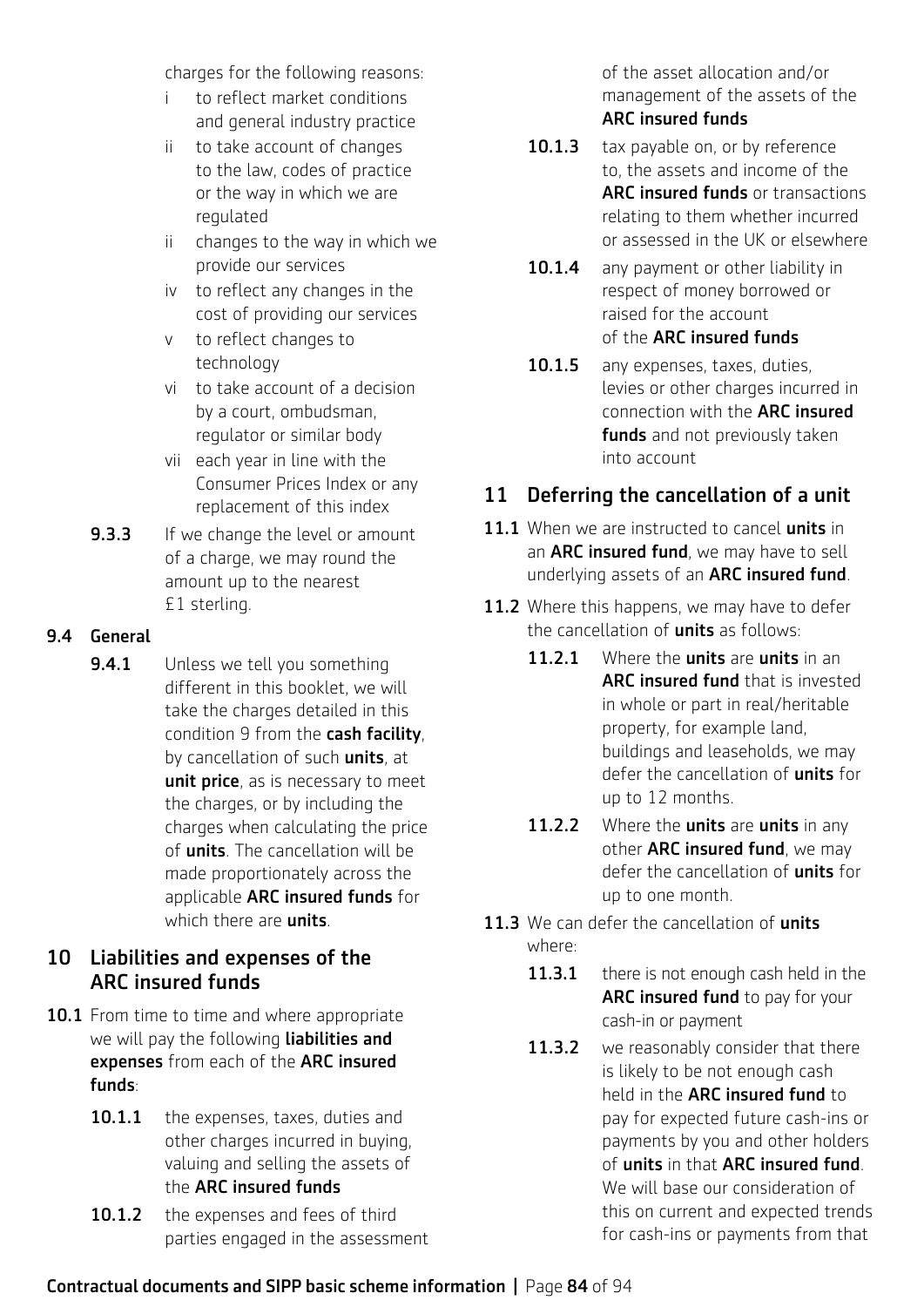### ARC insured fund

- 11.3.3 the effect of an immediate sale of assets of the ARC insured fund needed to pay for cash-ins or payments may, in our reasonable opinion, result in us getting lower prices for the sale of those assets than if a sale of those assets had taken place within a normal timescale for the sale of such assets
- 11.3.4 for reasons that we cannot control, we cannot carry out a sale of assets of the ARC insured fund required to pay for the cash-ins or payments
- 11.3.5 other holders of units of the ARC insured funds may be treated unfairly unless the deferral takes place
- 11.3.6 the volume of cash-ins or payments requested by holders of **units** in an ARC insured fund is such that we cannot process the requests on the normal basis set out in this booklet
- 11.4 When we do the cancellation of units. where it has been deferred, the unit price of the **units** will be the unit price at the first valuation of the ARC insured fund after the end of the deferred period.

# 12 Changes to your policy

- 12.1 We may amend these **policy** conditions from time to time, in a reasonable and proportionate manner where it is necessary or prudent to do so. This may include, but is not limited to, the following:
	- i where we consider it will make these conditions easier to understand or fairer to you
	- ii to allow us to provide an improved, more efficient or lower-cost service to you
	- iii to reflect market conditions and general industry practice
	- iv to reflect any changes to the costs we face in providing services to you
	- v because of changes in the way we do business
	- vi to take account of any changes

to legislation, codes of practice or regulations and to take account of any decisions made by a court, ombudsman, regulator or similar body

- vii because of changes in technology.
- 12.2 We will only use our discretion to vary these Terms and conditions in a reasonable manner and will only do so where we provide prior notice. We will provide at least one month's prior written notice of any change to the Terms and conditions unless doing so would result in us being unable to comply with legal or regulatory changes. This notice will be sent to you.
- 12.3 You have the right to terminate your use of the Service at any time and, if you want to do so following variation of these policy conditions, termination will be in line with the Terms and conditions.
- 12.4 These **policy** conditions will be superseded by any more recent versions issued, which will incorporate any changes made under this condition.

### 12.5 HMRC registration

- 12.5.1 You have taken out your policy, as part of your **SIPP**, to obtain tax reliefs given to pension arrangements registered by **HMRC**.
- 12.5.2 We may use our power, in 12.1, to change the terms of your **policy** to obtain and keep **HMRC** registration. We may make the change without your agreement or the agreement of any person having rights to benefits under your **policy**.
- 12.5.3 One of the beneficial effects of **HMRC** registration is that we may refer the funds under your policy to 'pension business' (this is defined in section 431B of the Income and Corporation Taxes Act 1988 and, briefly, means that the funds can be invested free from all or some taxes).

If HMRC registration is removed, we will give you as much notice as reasonably practicable and use our power, in 12.1, to change your policy to take account of the switch out of pension business. Alternatively, HMRC rules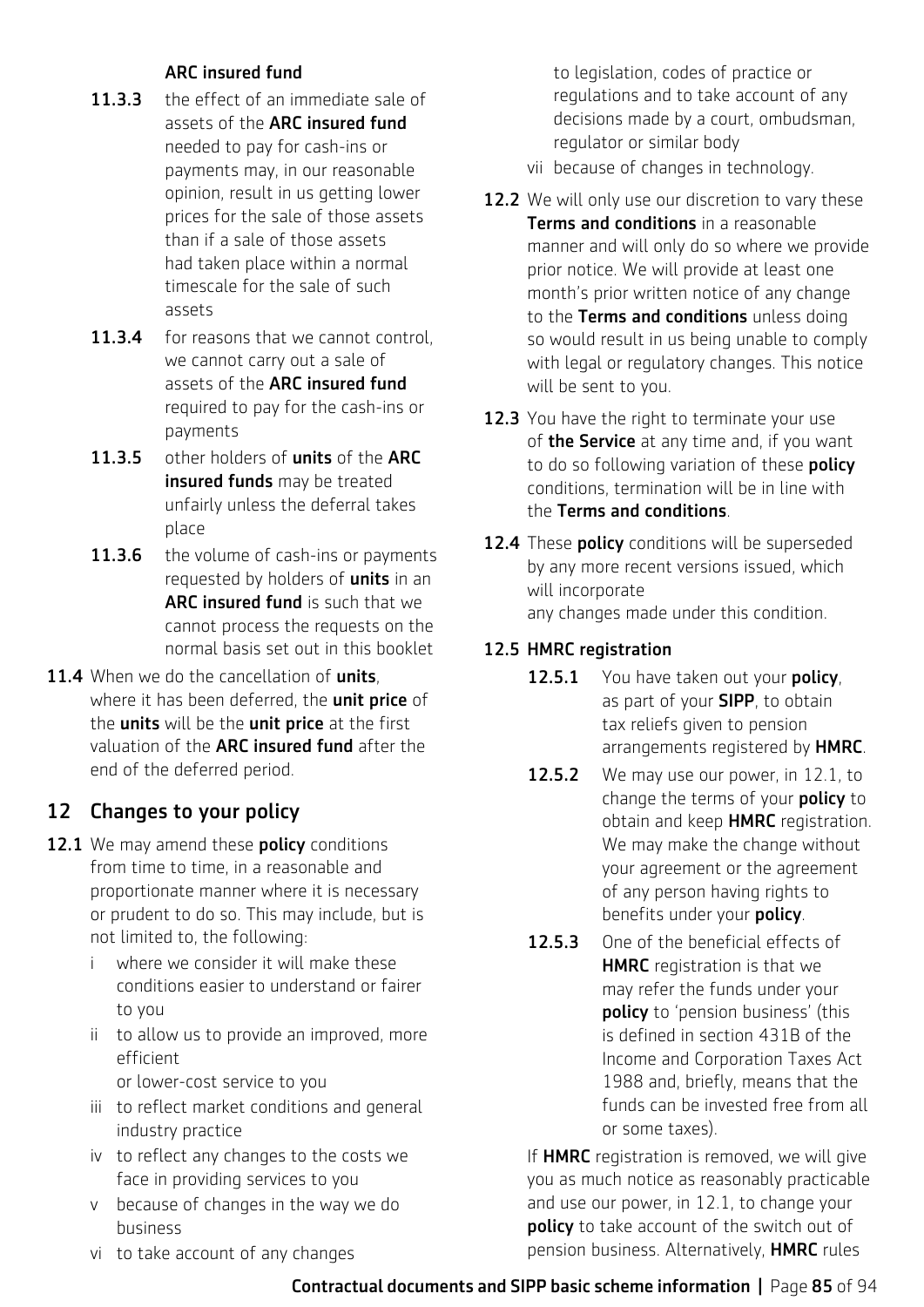may allow you to transfer your benefits to another scheme that meets **HMRC** registration requirements.

### 13 Written communications

13.1 Unless otherwise directed in this policy, please use the following contact details:

> Platform Client Services Aegon Edinburgh Park Edinburgh EH12 9SE

03456 80 12 34

clientservices@aegon-arc.co.uk

### 13.2 Notices

- 13.2.1 If you or your adviser make a request, instruction or notification under your **policy**, you must do this in writing. We will only accept or act upon it when we receive it at ARC Client Services. You must also send us any documents and information that we need to carry out your request or instruction. All written instructions must be in English and must be clear and easy to understand. No one else is authorised to accept any requests, instructions or notifications on our behalf.
- 13.2.2 When we write to you or any other person on your behalf, we will treat our letter as having been received by you, or that other person, three **business days** after posting our letter to:
	- a your last known address (or the other person's last known address), or
	- b the last known address of your agent (or the other person's agent)

### 13.3 Electronic messages

The Service is conducted mainly in an online environment. Any electronic message that is given through **the Service** in this online environment will be treated as a written communication in line with 13. We will tell

you within this **policy** where actions under this **policy** are not conducted in an online environment. Other parts of **the Service**. for example statements, Confirmation of investment - contract notes some items that we must send to you or you must send to us, and some correspondence will not be conducted in the online environment.

- 13.3.1 We will treat an electronic message as a written communication received at our ARC Client Services if:
	- a we have told you in writing that we will accept an electronic message for a specific purpose and your electronic message is for that specific purpose
	- b we have told you what type of electronic message we will accept for that specific purpose from time to time
	- c we have told you where to send that message
- 13.3.2 We will treat the message as being received when we receive it at that electronic address. This will be when it enters our system provided that no error message indicating failure to deliver has been received.
- 13.3.3 We do not quarantee:
	- a that any electronic messages sent to or by us will be secure
	- b that any electronic messages sent to or by us will be free from interception and/or change
	- c the routing of any electronic message or the time of delivery or receipt

We are not liable for any viruses received by you through electronic messaging.

- 13.3.4 Where an electronic message is sent by you or your agent, you are liable for any damage or loss caused either directly or indirectly by the use of the electronic message or in relation to that use.
- 13.3.5 We can act on an electronic message that we reasonably believe comes from you or your agent. We do not need to verify

### Contractual documents and SIPP basic scheme information **|** Page 86 of 94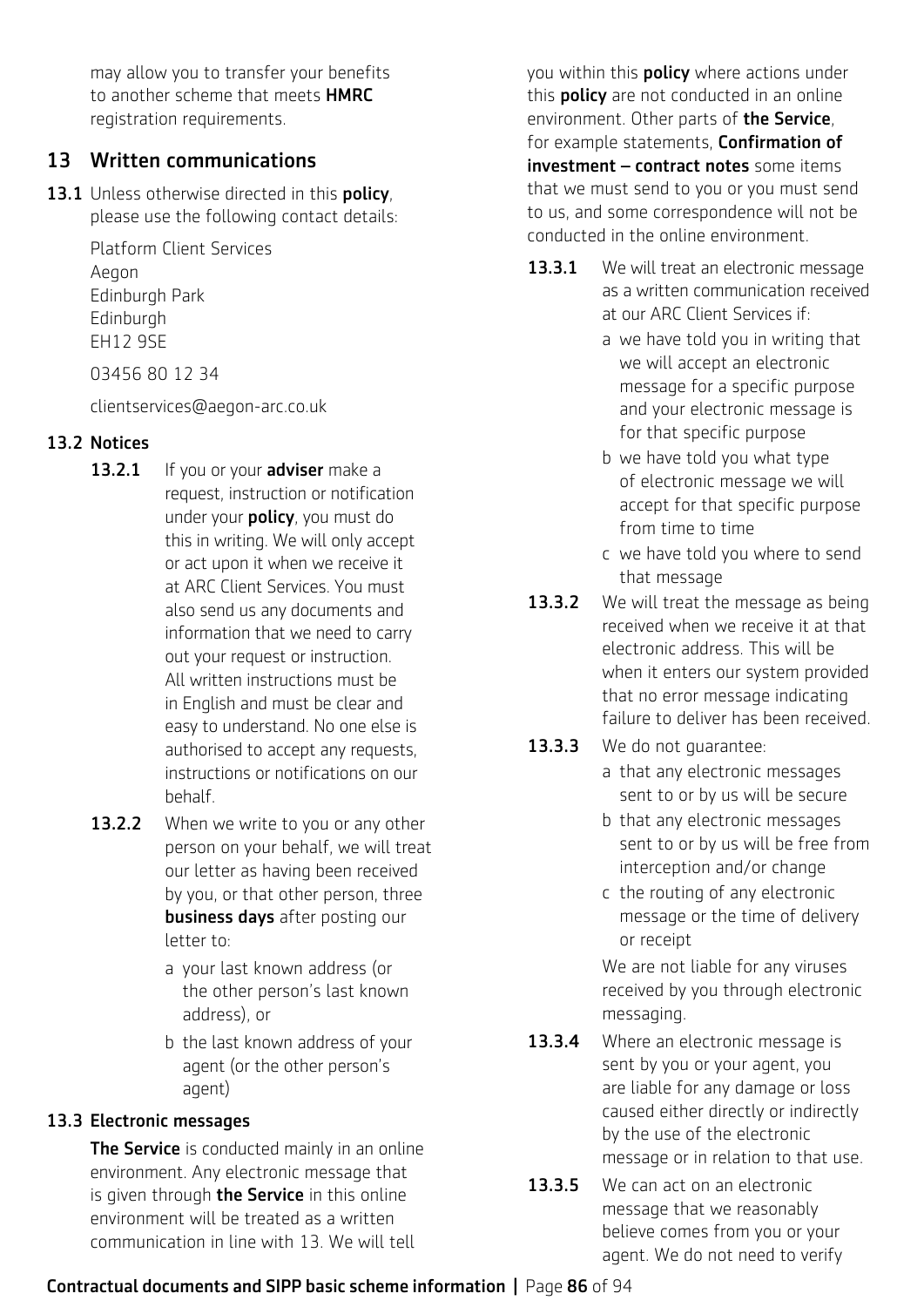the sender of the message or their authority to send it.

- **13.3.6** It is your responsibility to make sure that any electronic message you or your agent sends us is actually received by us. We have no liability for messages sent to an incorrect electronic address.
- 13.3.7 An electronic message that does not comply with 13.3 is not a valid communication for your policy.

### 13.4 Fax

- 13.4.1 We will treat a fax as a written communication received at ARC Client Services if:
	- a we have told you in writing that we will accept a fax for a specific purpose and your fax is for that specific purpose, and
	- b we have told you the fax number to send that fax to
- 13.4.2 We will treat the fax as being received when we receive it at that fax number.
- 13.4.3 We can act on a fax that we reasonably believe comes from you or your agent. We do not need to verify the sender of the fax or their authority to send it.
- 13.4.4 It is your responsibility to make sure that any fax you or your agent sends us is actually received by us. We have no liability for faxes sent to an incorrect fax number.
- 13.4.5 A fax that does not comply with 13.4 is not a valid communication for your policy.

# 14 Law and jurisdiction

- 14.1 The law that applies to your policy and the **Terms and conditions** will depend on where you are habitually resident at the time your policy starts. If you are habitually resident in:
	- a England and Wales, we will treat your policy as having been taken out in England and Wales and the laws of England and Wales will apply.
	- b Scotland, we will treat your policy as having been taken out in Scotland and

the laws of Scotland will apply.

c Northern Ireland, we will treat your policy as having been taken out in Northern Ireland and the laws of Northern Ireland will apply.

For the purposes of this clause, we will treat you as being habitually resident at the address on your application for a policy or the address that **your employer** advises us is your address when the policy is set up.

14.2 If you are habitually resident elsewhere, we will treat your policy and the Terms and conditions as having been effected in Scotland, and the laws of Scotland will apply.

### 15 Evidence of age, existence and other information

- 15.1 We will only provide benefits under your **policy** if we get proper evidence and the information we need. This includes evidence of your age (for example a birth certificate), your continued existence (for example a letter from your doctor or solicitor) or your death (for example a death certificate).
- 15.2 We will ask for this in good faith and in a reasonable manner. We will always consider the reason why we need the information or evidence we ask for. We will not ask for evidence or information that is excessive or unreasonably difficult to give us.
- 15.3 We will continue to have the right to ask you (or your dependant) for evidence that you (or they) are still alive. If we do not receive the required evidence within two months of asking you (or them) for it, we have the right to stop paying any benefits from your **policy** until we receive the required evidence.

# 16 Miscellaneous

# 16.1 Rights of third parties

You and your **dependant** (but only when your dependant is receiving dependant's drawdown pension) and we are the only parties that have a right to enforce any term of this pension contract.

# 16.2 Transferring ownership of your policy

Your **policy** may not be assigned unless we agree.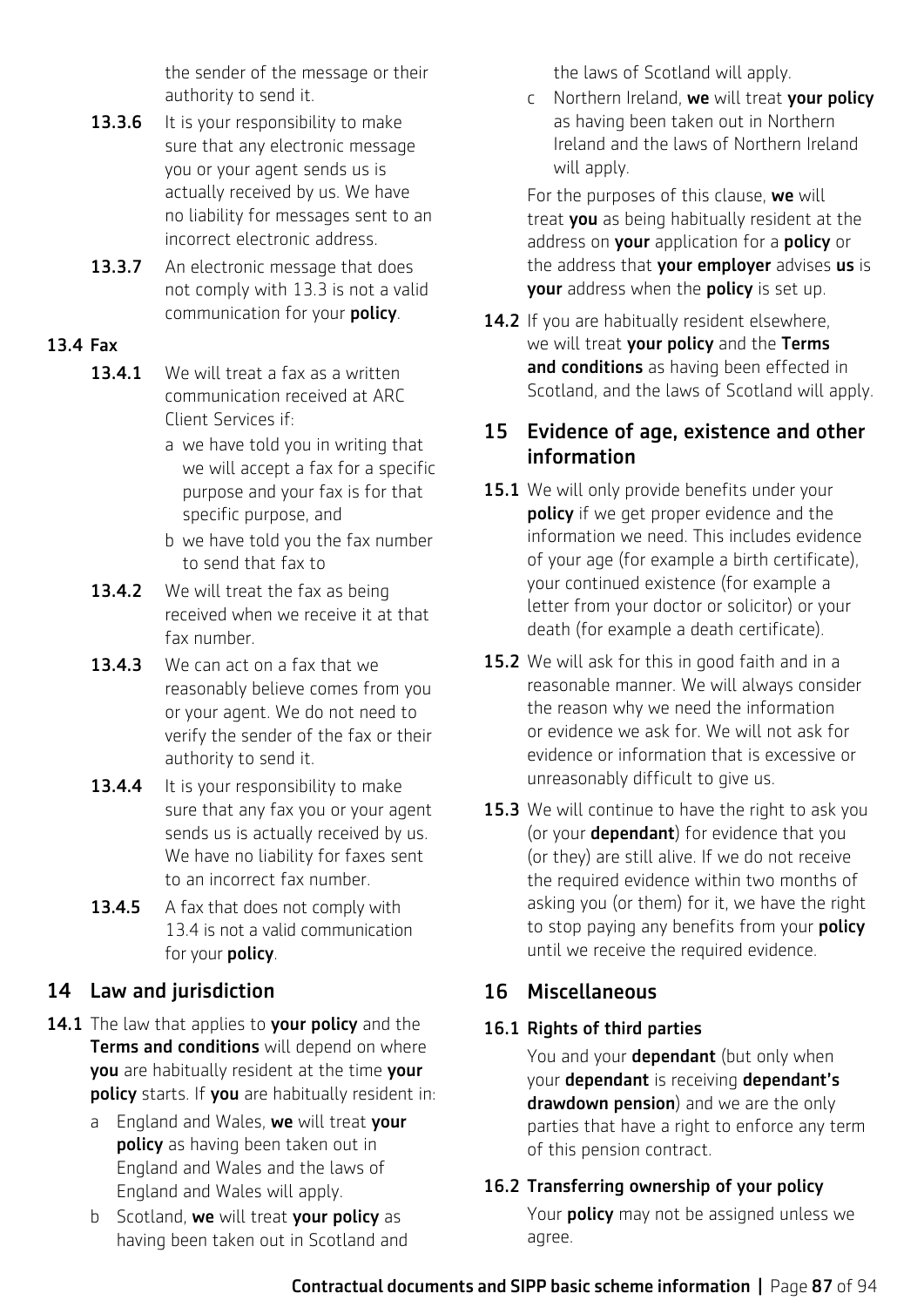### 16.3 Agreement of Scottish Equitable

Where you need our agreement to do certain things under your **policy**, if we agree, we will tell you in writing in terms of 13.2.

#### 16.4 Information powers

- 16.4.1 HMRC has powers under the Finance Act 2004 to require information to be given to HMRC concerning some or all aspects or parts of the **scheme** (for example matters relating to tax).
- 16.4.2 In the event that HMRC exercises its powers referred to in 16.4.1, you shall make all reasonable endeavours to enable the required information to be given in good time and in a manner acceptable to **HMRC**
- 16.04.3 To the extent that any fine or charge is imposed on us by HMRC as the result of non-compliance with the said powers and results from a breach of your obligations set out in 16.4.2, we will recover from your **policy** an amount equal to the fine or charge by cancellation at **unit price** of such units as is necessary to pay for the fine or charge. The cancellation will be made proportionately across the applicable ARC insured funds for which you hold **units** under your policy.

#### 16.5 Policy payments

Any payment made from your **policy** will be paid in UK sterling only. All payments will be made to the cash facility.

### 17 Termination

No further benefit under your **policy** will be payable after the payment under the Terms and conditions of an uncrystallised funds lump sum death benefit, a drawdown pension fund lump sum death benefit or on your SIPP being fully cashed-in or transferred under your SIPP Terms and conditions.

Executed on behalf of Scottish Equitable plc at Edinburgh on the 'Date of schedule' shown in the original Confirmation of application.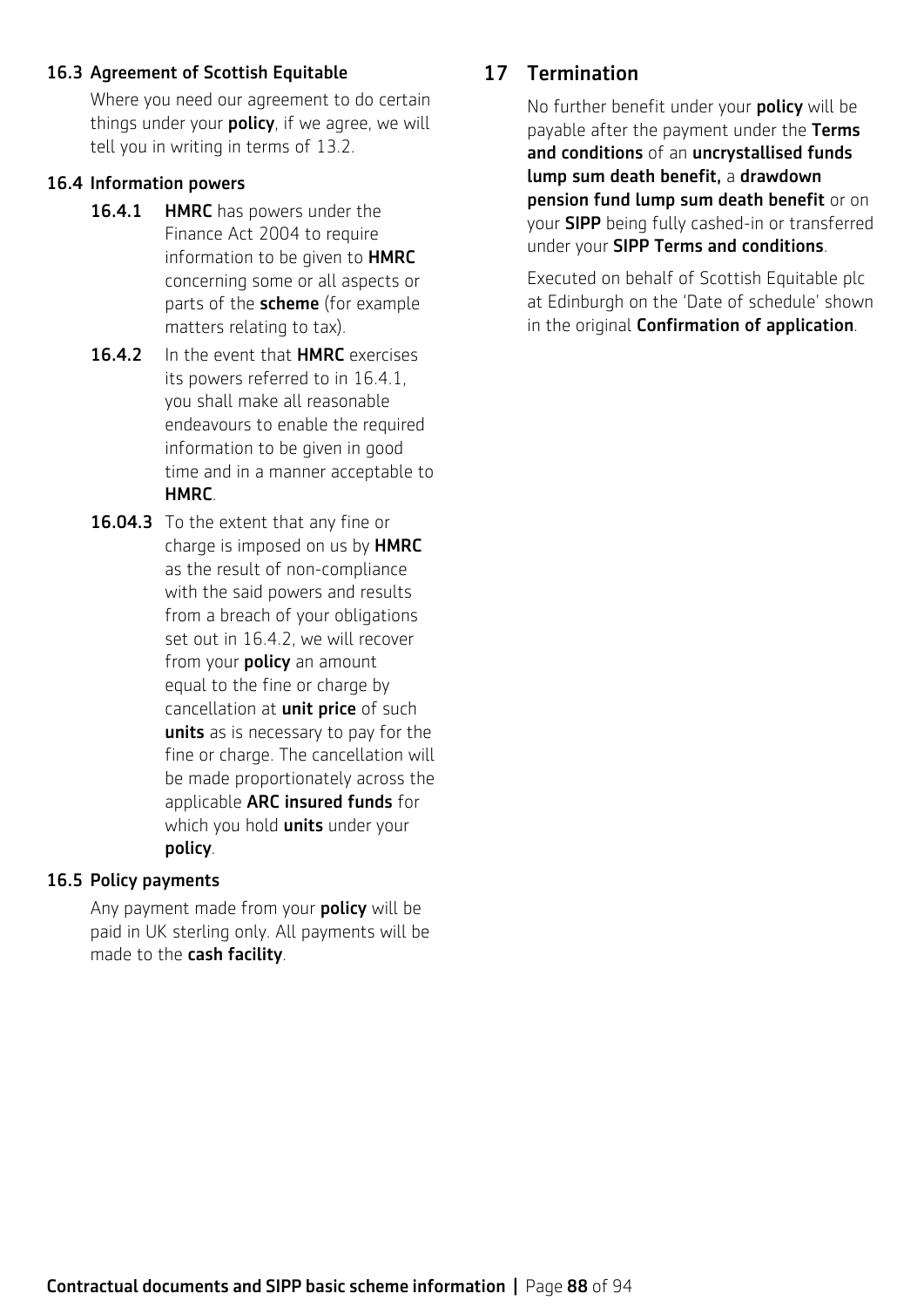# Part 3 – Basic scheme information for the SIPP

This part gives you the basic information you need to know about the Aegon Self Invested Personal Pension Scheme governing your Self-invested Personal Pension (SIPP)

### Important information

All your benefits will be held under the Aegon Self Invested Personal Pension Scheme.

For the purposes of this leaflet, any reference to 'the Scheme' means the scheme set out above.

### Address for enquiries

If you would like any more information about the Scheme, for example details of your rights and benefits under your plan, or want to request a copy of the deeds governing the Scheme and a copy of the rules governing administration of the Scheme, please contact:

The Scheme Administrator

The Aegon Self Invested Personal Pension Scheme Aegon Edinburgh Park Edinburgh EH12 9SE

If you have any questions or need advice on contribution levels, surrenders, cancellations, transfers or investment decisions, please get in touch with your financial adviser. If you do not have a financial adviser, you can contact IFA Promotions to find one in your local area.

### [unbiased.co.uk](http://www.unbiased.co.uk)

Our client literature, terms and conditions, and policy conditions booklet explain further some of the terms used in this leaflet.

### The Scheme

The Scheme is a personal pension scheme and is registered for tax purposes under Chapter 2 of Part 4 of the Finance Act 2004. The Scheme provides both pension benefits and death benefits.

# Conditions of membership – contributions

The following conditions apply if you would like to join the Scheme and contribute to your plan.

### 1. Permitted contributions

The Scheme may accept personal contributions paid by you (or by another person on your behalf). Under current tax legislation, a contribution will be eligible for tax relief provided it is paid when you are under age 75, and you are a relevant UK individual for the tax vear in which it is paid. It must also be within the maximum limit for personal contributions as set out in 2a.

You are a **relevant UK individual** for the tax year if at least one of the following applies:

- vou have relevant UK earnings chargeable to income tax for that year
- vou are resident in the UK at some time during that year
- vou were resident in the UK both at some time during the five years immediately before that year and when you became a member of the Scheme
- vou (or your spouse or civil partner) have, for the tax year, general earnings from overseas Crown employment subject to UK tax (such earnings are as defined in section 28 of the Income Tax (Earnings and Pensions) Act 2003)

Relevant UK earnings covers employment income, schedule D income from carrying on a trade, profession or vocation, and patent income under section 833(5B) of the Taxes Act 1988.

Whether or not you are a relevant UK individual, the Scheme may also be able to accept contributions from your employer to your plan, and may, at its discretion, accept contributions from you (or from another person on your behalf) even if not eligible for tax relief.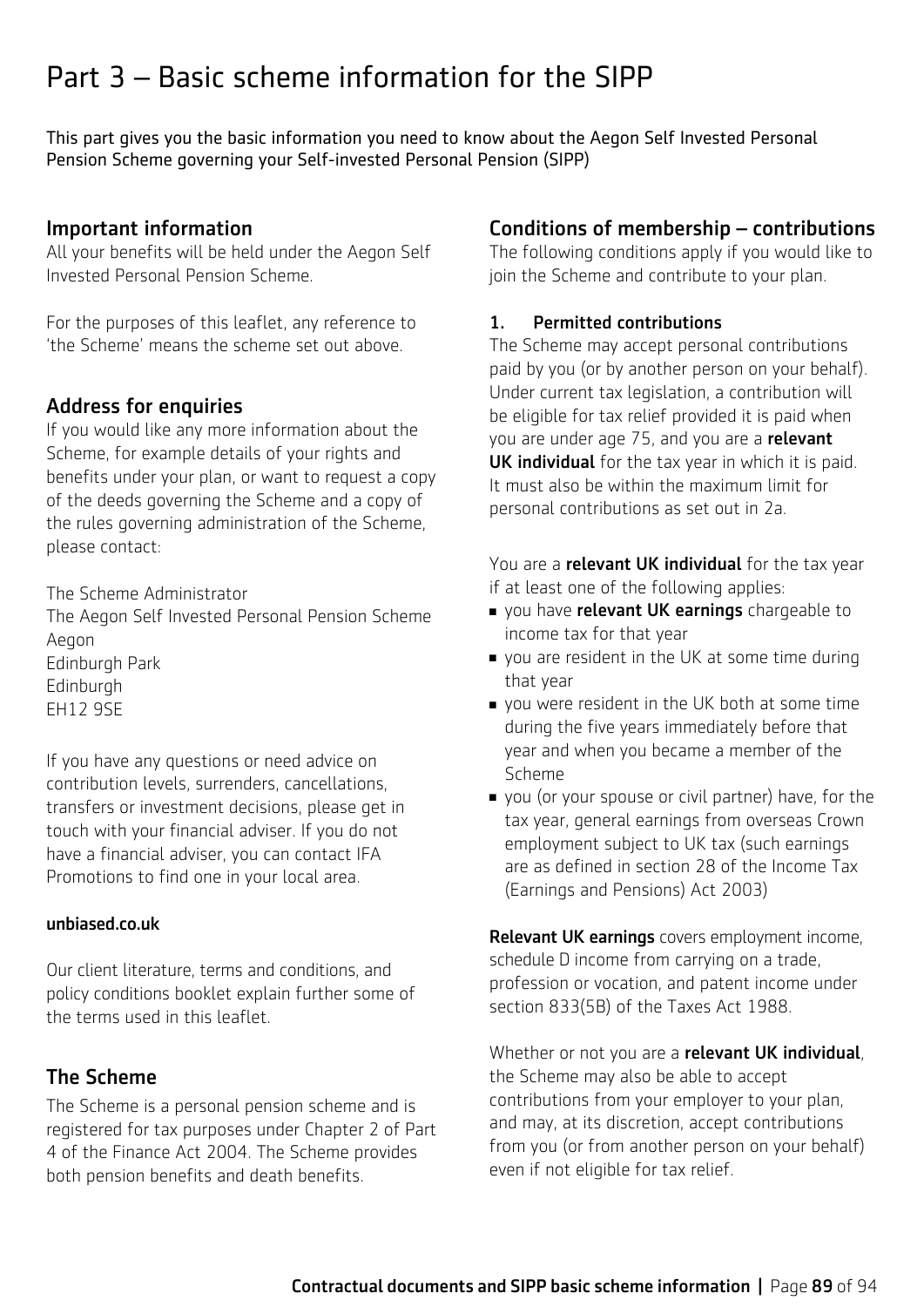The above is subject to the following: no contributions can be made to any part of your plan from which benefits have become payable unless the Scheme Administrator agrees otherwise. This includes any part of your plan representing drawdown pension funds (see below).

# 2. Contribution limits and annual allowance

### a Personal contributions

If you are a relevant UK individual, you will be eligible for tax relief on any personal contributions up to the greater of 100% of your relevant UK earnings (but see b below) and £3,600 each tax year (this limit applies across all registered pension arrangements that you make contributions to in any tax year).

b Personal and employer contributions If your total **pension input amount** (being an amount as defined in Sections 229 to 237 of the Finance Act 2004) in respect of all your registered pension arrangements for any tax year is more than that year's **annual** allowance plus any amount of unused annual allowance you can carry forward, you will be subject to a tax charge at the 'appropriate rate'.

> The **annual allowance** for the tax year 2014/15 is £40,000 and for the tax year 2015/16 is £40,000. You can carry forward unused allowance from the three previous tax years. For the purpose of carry forward, years before 2012/13 have an annual allowance of £50,000.

# Money purchase annual allowance

The money purchase annual allowance is triggered in certain circumstances when you have received benefits from pension savings, for example where you have taken income from a flexi-access drawdown pension or taken an uncrystallised funds pension lump sum (UFPLS). It is the amount that can be paid in one year to your money purchase arrangements without a tax charge applying, for the 2015/2016 tax year this is £10,000.

If the money purchase annual allowance provisions apply to you, and during the year more than £10,000 has been paid to your money purchase arrangements under all of your registered pension schemes, a tax charge:

- $\blacksquare$  will apply on the money purchase contributions above £10,000, and
- $\blacksquare$  may apply on the value of any savings made to defined benefit arrangements that are higher than £30,000 plus any carry forward you have available.

Special rules apply in the year that the money purchase annual allowance rules first apply, and different rules apply to final salary pensions. Please speak to your financial adviser for more information.

The current 'appropriate rate' is:

- $\blacksquare$  For any part of the excess which, when added to the individual's reduced net income, is within the basic rate limit for the tax year, 20%
- For any part of the excess which, when added to the individual's reduced net income, is more than the basic rate limit for the tax year, 40%
- $\blacksquare$  For any part of the excess which, when added to the individual's reduced net income, is more than the higher rate limit for the tax year, 45%

Pension input amounts are calculated in different ways depending on the type of scheme or arrangement. In relation to the Scheme, your pension input amounts for any tax year will normally be the total contributions paid by you, by another person on your behalf, and your employer, if applicable, to the Scheme in the tax year. Your default pension input period runs from 6 April to 5 April of the following year - if you want to change this then please contact us. If you think you may be affected by the annual allowance charge and want further details about pension input amounts, please consult your financial adviser.

The **annual allowance** limit does not apply to a tax year if you take your benefits in accordance with the serious ill-health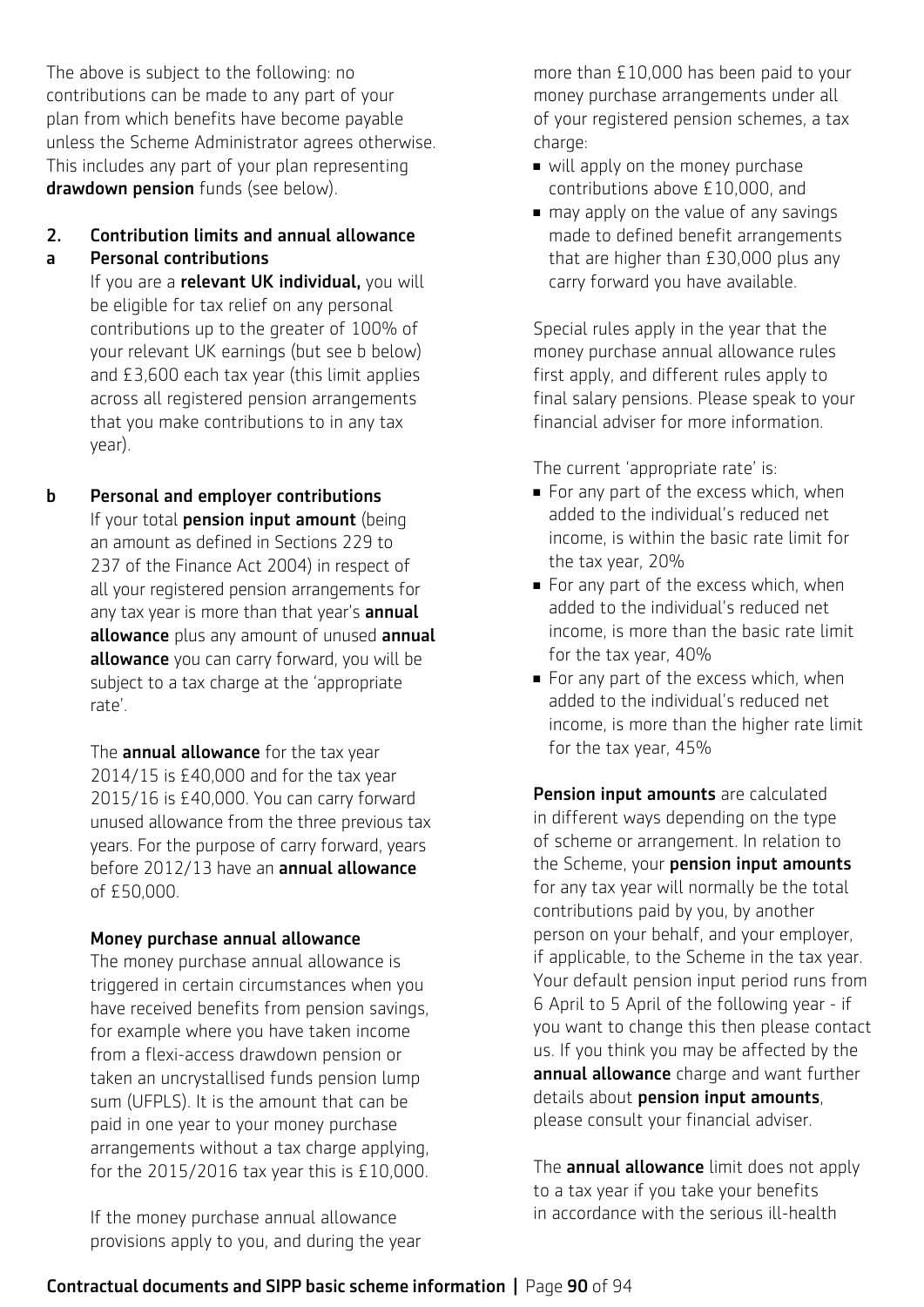condition in that year, nor would it apply for a tax year if you died in that year.

#### 3. Contributions and tax relief

Your personal contributions will be paid net of basic rate tax. We will reclaim this, where appropriate, from HM Revenue & Customs. You can claim any higher rate tax relief due to you through your tax return.

#### 4. Contributions frequency

You or your employer can make single contributions to your plan by cheque or by such other method as Aegon agrees with you.

Contributions paid by you, or on your behalf, will be applied to your plan, as directed by you. The value of the insured policy or policies and any self-invested assets held under your plan, after taking into account any charges and deductions, is available to provide benefits under the Scheme.

### Investment options

Contributions relating to the insured part of your arrangement may be invested in a wide range of insured funds. These funds cover a variety of different investments, offering varying degrees of security. You should discuss the fund features and selection with your financial adviser.

For contributions paid into the self-invested part of your arrangement, you can invest in a number of different types of investment vehicles. Our client literature gives full details of acceptable investment options and they are also available on our website. Investments will be registered in the name of a nominee company. We may have certain requirements of nominees in order to deliver timely administration services. For further details please speak to your financial adviser.

Aegon reserves the right to decline any investment if it is not clear whether or not the intended investment is allowed by the Scheme.

The investment options above apply equally to transfer payments to your plan.

### **Benefits**

#### 1. Benefits and tax relief

Unless you are relying on enhanced protection, as defined in schedule 36 of the Finance Act 2004, there is a limit on the total amount of tax-privileged pension savings you are allowed in registered pension schemes.

This limit is called the **standard lifetime** 

allowance. For the tax year 2013/14, it is £1.5 million unless you have fixed protection 2012 – in which case it is £1.8 million. For the tax year 2014/15 onwards the standard lifetime allowance is:

- £1.8 million if you have Fixed Protection 2012;
- £1.5 million if you have Fixed Protection 2014;
- A protected amount which will be greater than £1.25 million but no more than £1.5 million if you have individual protection 2014; and
- $\blacktriangleright$  £1.25 million in any other case.

The limit applies to benefits built up both before and after 6 April 2006. In certain circumstances, you may be entitled to a higher personal lifetime allowance.

With certain exceptions, your benefits will normally be tested against your lifetime allowance when they come into payment, whether as an annuity, lump sum, or **drawdown pension,** on reaching age 75 or on death (see 2 and 3 below). A tax charge of 25% will be applied to any excess above this limit that is to be paid as pension. This increases to 55% if you take the excess as a lump sum. Legislation sets out the rules which determine the amount or value of your benefits to be tested and these ensure benefits are not tested more than once.

When you take your benefits, you will have to tell us the percentage of the **standard lifetime** allowance that you have used previously under any other pension arrangements.

#### 2. Taking benefits

The minimum age for taking benefits is 55.

An exception to this is if you are in ill-health. If this applies, then subject to the appropriate medical evidence, you may be able to take your benefits earlier.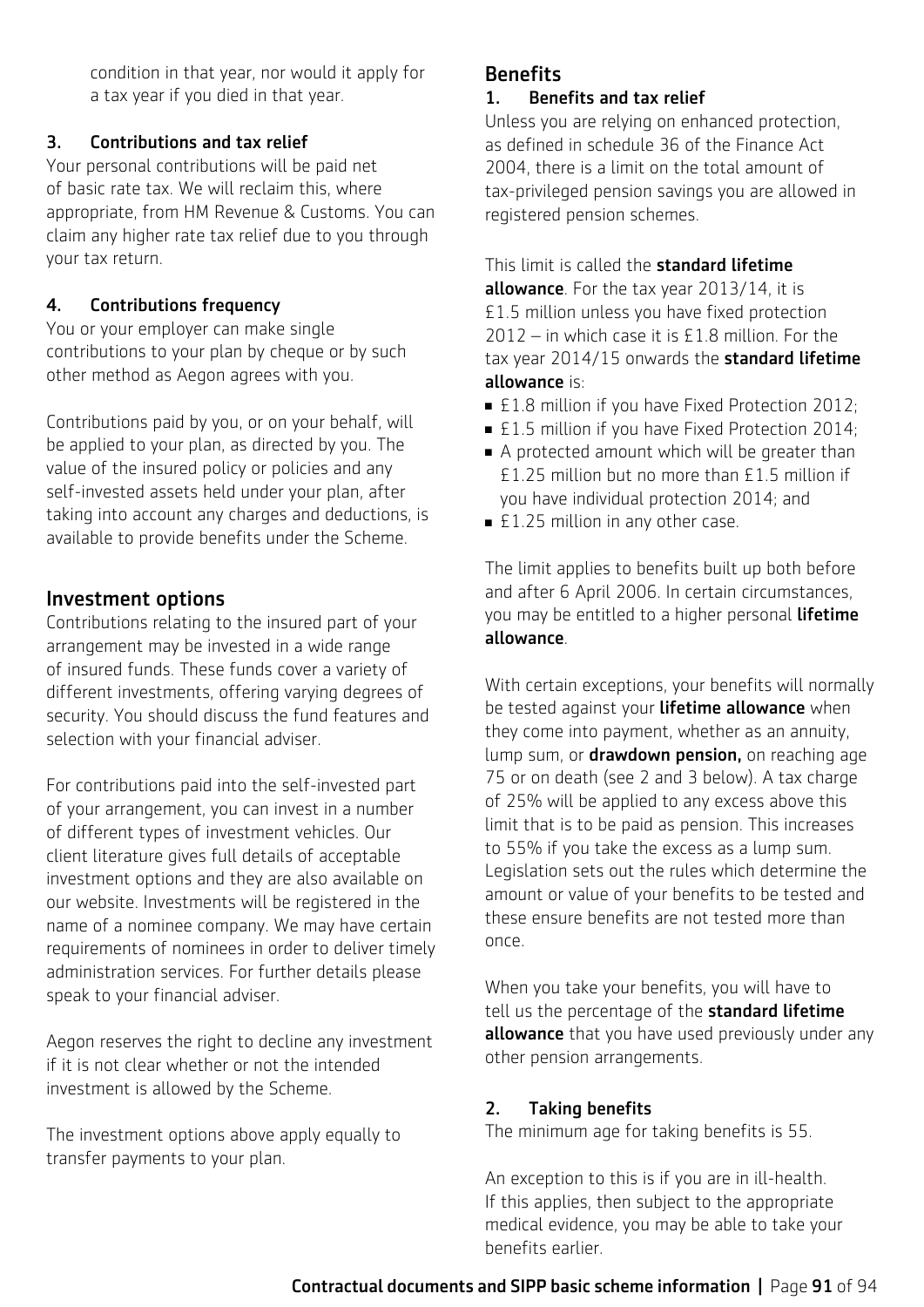Another exception is if a transfer payment is made to the Scheme representing rights held for you in another registered pension scheme in respect of which you had a 'protected pension age'. In that case, you may be able to take benefits before age 55 under the Scheme if certain conditions are met.

It may be possible for you to take benefits from your funds on a staggered basis, instead of taking them all at the same time. For further information about this, please consult the rules of the Scheme or speak to your financial adviser.

The information below is based on taking benefits from all your funds at the same time.

#### a Taking benefits from minimum age

If you take your benefits from the minimum age then, subject to any lump sum which you take and unless you opt to buy an annuity the built-up funds will be used to provide you with a **drawdown pension**. Your funds can then remain invested while you draw an income from them each year (if you want to). If you first crystallised your fund before 6 April 2015, you will have capped drawdown or flexible drawdown, if you first crystallised your fund on or after 6 April 2015, you will have flexi-access drawdown. In addition, you can ask for your capped drawdown to be altered to flexi-access drawdown at any time.

If you have capped drawdown, a maximum limit applies to the amount of capped drawdown pension that may be taken by you in any pension year (there is currently no minimum limit): broadly, this is based on the level of annuity you could have if the relevant funds had instead been used to secure for you an annuity for life. The maximum limit will be reviewed on certain events occurring and at least every three years. Please see the rules of the Scheme for details.

If you have a flexi-access drawdown pension, there is no maximum limit on the amount that may be taken by you in any pension year from this pension. Any amount that you take is taxed at your marginal rate. As

soon as you take any income from your flexiaccess drawdown pension, and if not already triggered (for example by taking income from a flexi-access drawdown pension elsewhere or taking an uncrystallised funds pension lump sum), you will trigger the money purchase annual allowance.

Any flexible drawdown pension that you have prior to 6 April 2015 is automatically converted by legislation to a flexi-access drawdown pension on 6 April 2015.

If you opt to buy an annuity instead, then this can be just for you, or you can choose to have an annuity for your surviving spouse, civil partner or other **dependant(s)** as well, payable on your death. Annuities may increase each year by, or vary in line with, reference to prescribed factors or indices. They may be paid for a set minimum period of up to 10 years (irrespective of when you die).

Whether you opt for an annuity or **drawdown** pension, you can normally choose at that time to take a tax-free lump sum of up to 25% of your funds. The amount may be restricted because there is a maximum limit for the amount of tax-free cash anyone can take from all their registered pension schemes: this limit is 25% of your lifetime allowance, up to the standard lifetime **allowance**. In some circumstances, you may be entitled to take more than the above limit as a tax-free cash lump sum, or where your benefits exceed your lifetime allowance, you may be able to take the excess as a lump sum instead of as a pension.

If you opt for **drawdown pension**, you can choose at any later date to use the underlying funds to buy an annuity for you (see above). No further tax-free cash can be taken by you from these funds at that time.

When an annuity is bought with your drawdown pension funds, a further test against your lifetime allowance will be made, but with a reduction to avoid double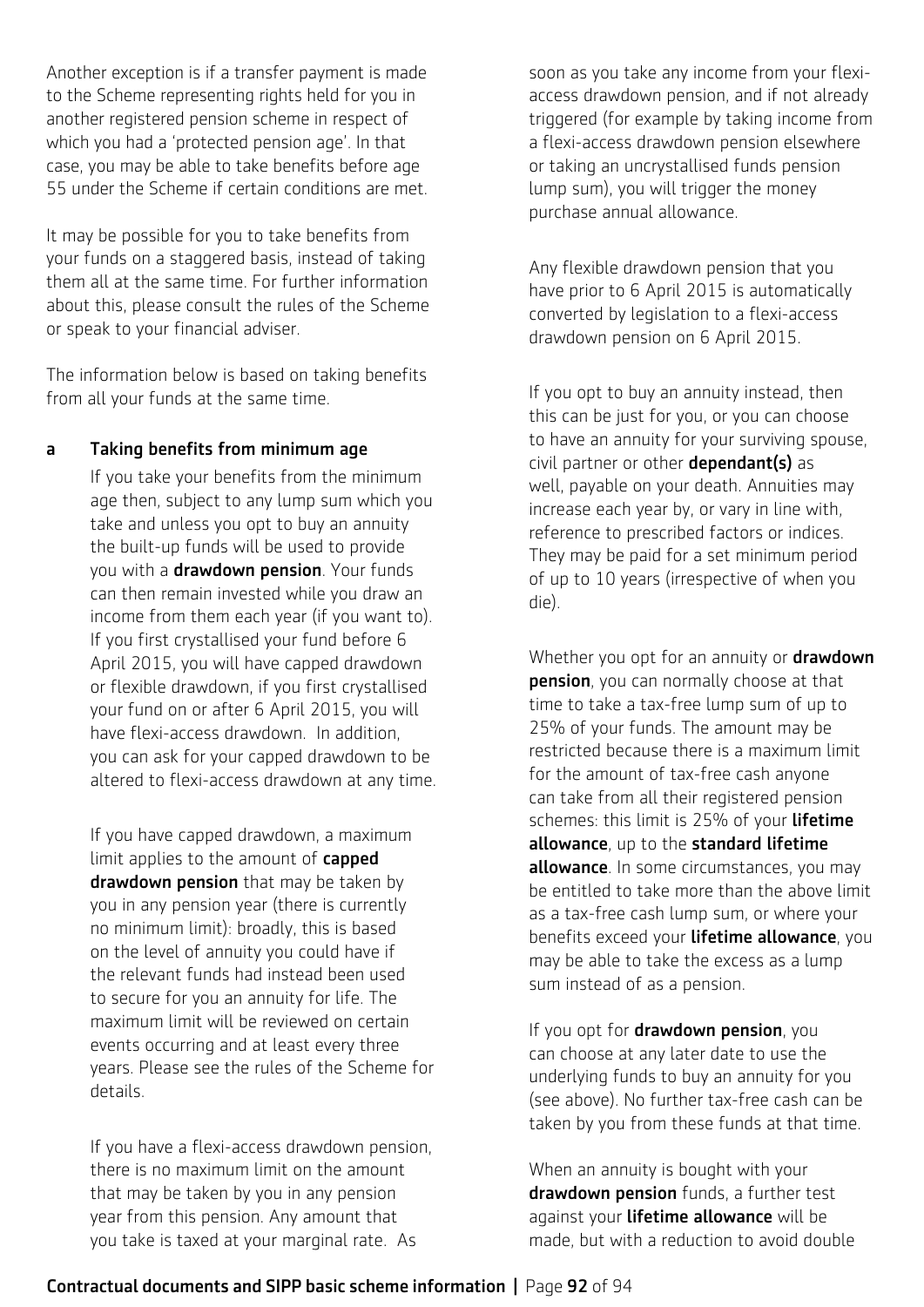counting of the amount of funds tested previously when you opted for **drawdown** pension.

From age 55, or earlier if you have a low protected pension age or if you meet the ill-health requirements of the scheme, you can take an UFPLS if you meet the relevant legislative requirements. An UFPLS is a lump sum paid to you from part or all of your uncrystallised pension, with 25% of the amount normally being tax-free and the remainder taxed at your marginal rate.

If you are age 55 or over, or if you have a low protected pension age, from that age you may be able to take your funds as a lump sum if they are small enough to qualify as being 'trivial'. Please see the rules of the Scheme for details.

#### Taking benefits before the minimum age

You can take benefits, as described above, early due to ill-health.

You may be able to take all benefits early in lump sum form if you are suffering from serious ill-health (in other words, your life expectancy is less than one year). There is no minimum age. This option is not available in respect of drawdown pension funds.

#### Taking benefits from age 75

Depending on the terms of your plan, you can choose at any time to use the underlying funds to buy an annuity for you.

#### b No instructions by age 75

 If we have not received instructions from you by your 75th birthday as to how you would like your funds applied, these will remain uncrystallised until such time as you take a drawdown pension or buy an annuity or take an uncrystallised funds pension lump sum.

#### 3. What is paid if you die before taking benefits

The pension fund you build up will usually be paid as a lump sum to:

• the trustees of a trust, if you have set one up for this plan, or

 $\blacksquare$  if a trust does not apply, your beneficiaries, chosen at the Scheme Administrator's discretion, as set out in the rules of the Scheme.

Where you have not set up a trust, then you should notify the Scheme Administrator for guidance of your choice of beneficiaries for the lump sum death benefits (or that part of them not covered by the trust).

If you die before age 75, uncrystallised lump sum death benefits will be tested against the lifetime allowance, and the recipients will have to pay a tax charge of 55% on any excess.

If you die on or after your 75th birthday, a tax charge of 45% will apply to any uncrystallised lump sum death benefits.

You can opt to have your pension fund death benefits paid in the form of a pension to your spouse, civil partner or other dependants with certain exceptions. If paid as a pension, it would not be tested against the lifetime allowance and there would be no such tax charge. Please see the Scheme rules for details.

### 4. What is paid if you die while taking drawdown pension

If you opt to take drawdown pension you can choose (or the scheme administrator can choose if you do not) that on your death, your remaining drawdown pension funds will be applied for the benefit of one or more of your dependants. On your death any surviving **dependant** selected by you could choose whether to have the funds paid as a lump sum, used to buy an annuity for them, or used to pay them drawdown pension. If you (or the scheme administrator) do not make such a choice, then your remaining funds will be used to pay a lump sum.

Further provisions govern what happens if a dependant dies while taking drawdown pension. Please see the Scheme rules or your financial adviser for details.

### 5. Transfers

On your written request, the Scheme Administrator may (subject to certain conditions being met):

n accept a cash transfer to your plan from another